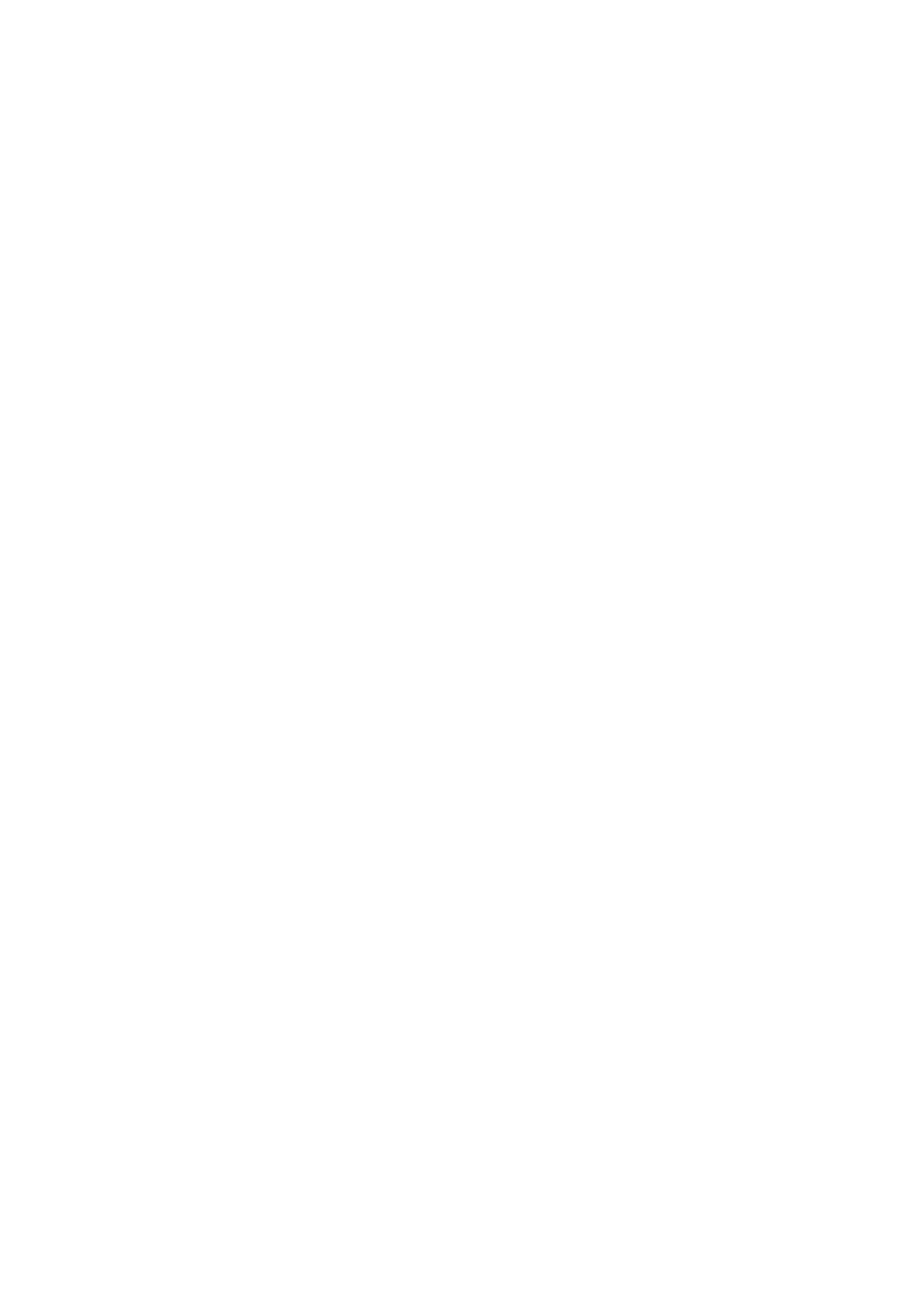## **About the Author**

Dr. Garb's training and research interests are in environmental studies and the social and cultural studies of science and technology. After completing his doctorate (Berkeley, 1993), he has held postdoctoral positions at the Institute for Advanced Studies at Princeton, the History of Science Program at Harvard University, and the Hebrew University. Author's email address: [ygarb@cc.huji.ac.il.](mailto:ygarb@cc.huji.ac.il)

# **About the Working Paper**

This working paper examines the planning and evaluation of the Trans-Israel Highway project. Its main findings were first presented at a seminar held at the Floersheimer Institute for Policy Studies on April 17, 1997. The working paper format is intended to allow a timely way to initiate and inform rigorous debate on critical issues facing decision-makers. Comments are welcome and will be considered in the preparation of the study's final published format.

# **About the Institute**

The Floersheimer Institute for Policy Studies is devoted to research on fundamental processes likely to be major issues for policymakers in years to come, analyze the long-range trends and implications of such problems, and propose to policymakers alternative options and strategies.

The members of the Board of Directors are Dr. Stephen H. Floersheimer (chairman); Y. Amihud Ben-Porath, advocate (vice-chairman); David Brodet, former director-general of the Ministry of Finance; and Hirsh Goodman, editor-in-chief of the Jerusalem Report. The director of the Floersheimer Institute is Prof. Amiram Gonen of the Department of Geography of the Hebrew University of Jerusalem.

Responsibility for the content of this working paper is that of the author alone.

© 1997, The Floersheimer Institute for Policy Studies 9a Diskin St. Jerusalem, 96440. Tel. 972-2-5666243. Fax. 972-2-5666252 Email: [floerins@actcom.co.il](mailto:floerins@actcom.co.il)

ISSN 07926251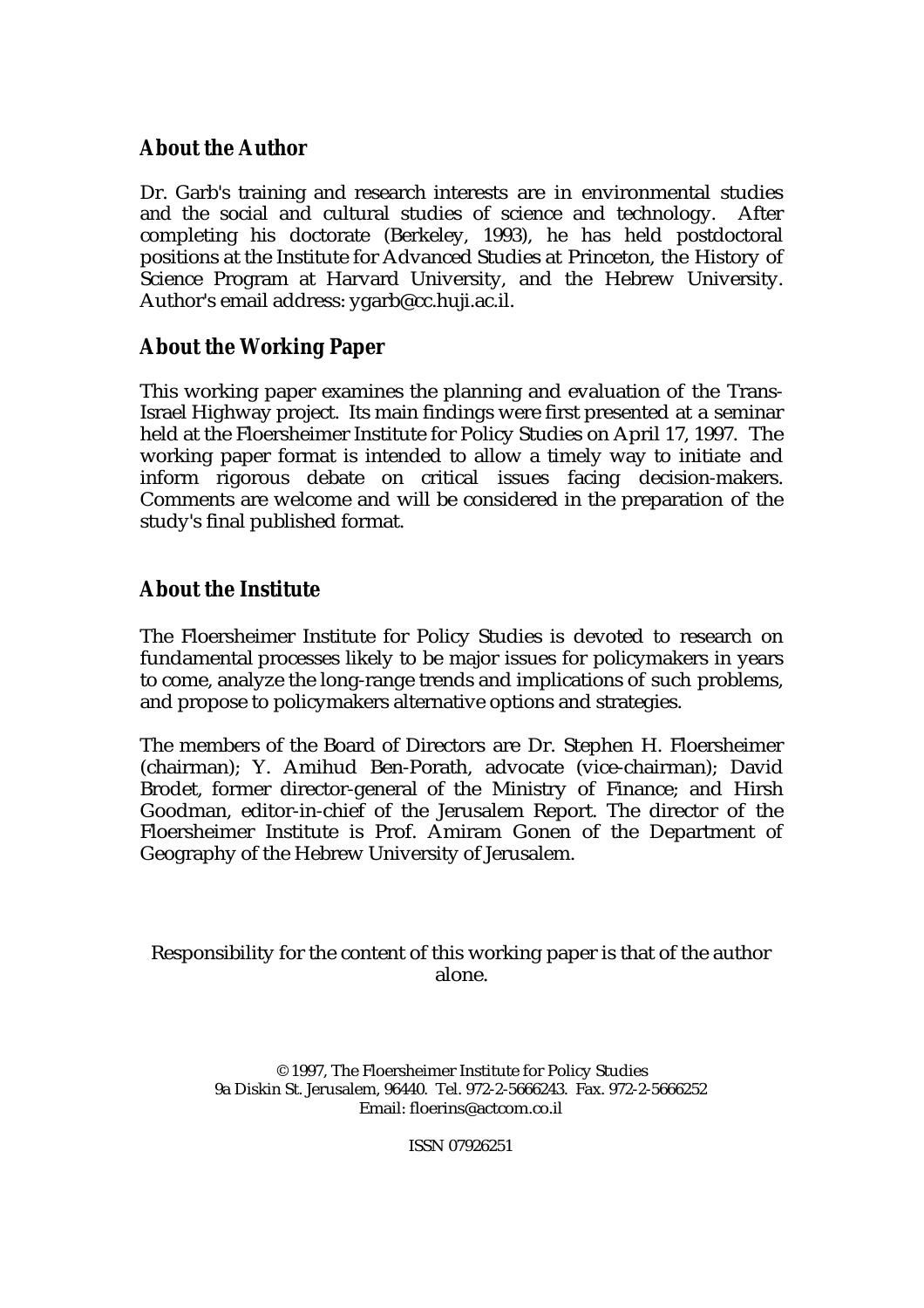# **Table of Contents**

| The pressing problem: commuting to work in central Israel14                                                                 |  |
|-----------------------------------------------------------------------------------------------------------------------------|--|
|                                                                                                                             |  |
|                                                                                                                             |  |
|                                                                                                                             |  |
|                                                                                                                             |  |
|                                                                                                                             |  |
| Poor integration with land-use, intermodal, and demand management                                                           |  |
| Counter to recommendations of major transport planning documents 26                                                         |  |
| The Highway moves forward as other modes are neglected 29                                                                   |  |
|                                                                                                                             |  |
| Intensive rail improvements--once prerequisite, now unlikely32<br>Vaguely specified and contradictory transport functions33 |  |
| No formal assessment of cumulative and area-wide impacts34                                                                  |  |
| Even now, the project remains inadequately linked to land use and                                                           |  |
|                                                                                                                             |  |
|                                                                                                                             |  |
|                                                                                                                             |  |
| The cost-benefit analysis: overview and chronology37                                                                        |  |
|                                                                                                                             |  |
| The growing recognition of induced traffic phenomena48                                                                      |  |
|                                                                                                                             |  |
|                                                                                                                             |  |
|                                                                                                                             |  |
|                                                                                                                             |  |
|                                                                                                                             |  |
|                                                                                                                             |  |
|                                                                                                                             |  |
|                                                                                                                             |  |
| Improved assumptions for traffic forecasts and economic evaluation71                                                        |  |
| 4. Implications of the level of government subsidies 77                                                                     |  |
|                                                                                                                             |  |
|                                                                                                                             |  |
| Does the level of subsidy undermine the rationale for a private sector                                                      |  |
|                                                                                                                             |  |
|                                                                                                                             |  |
| Preserving the virtues of public/private partnership: criteria for                                                          |  |
|                                                                                                                             |  |
|                                                                                                                             |  |
|                                                                                                                             |  |
|                                                                                                                             |  |
|                                                                                                                             |  |
|                                                                                                                             |  |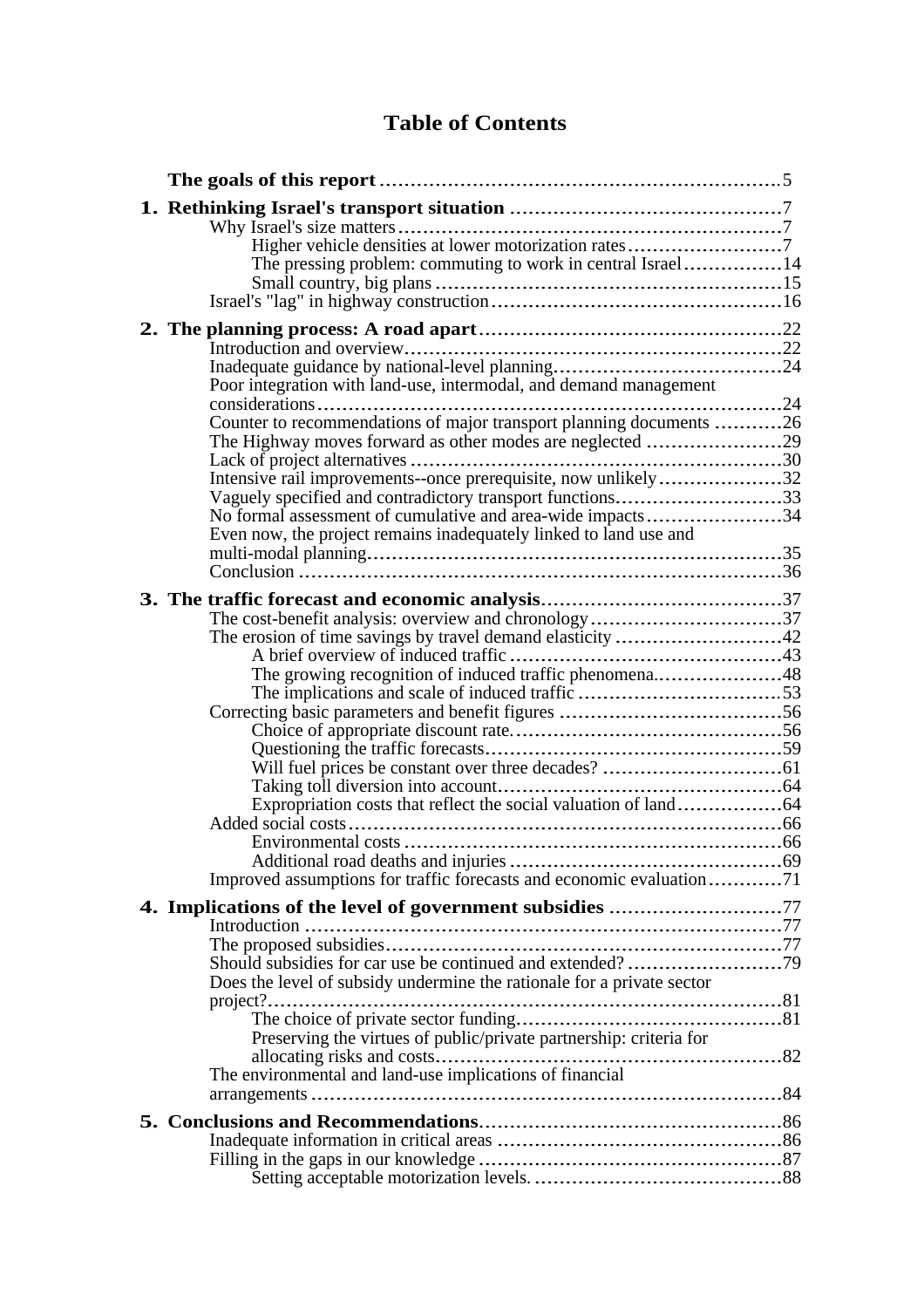| Putting together an optimal basket of transport investments89         |  |
|-----------------------------------------------------------------------|--|
|                                                                       |  |
|                                                                       |  |
|                                                                       |  |
| Assessing the Highway's likely effects on land-use in light of        |  |
|                                                                       |  |
|                                                                       |  |
|                                                                       |  |
|                                                                       |  |
| Appendix B: Developments relevant to the appraisal of road projects95 |  |
|                                                                       |  |
|                                                                       |  |

# **Tables**

| Table 1.  | Projections underlying the Trans-Israel Highway "Traffic          |     |
|-----------|-------------------------------------------------------------------|-----|
|           |                                                                   |     |
| Table 2.  |                                                                   |     |
| Table 3.  |                                                                   |     |
| Table 4.  |                                                                   |     |
| Table 5.  |                                                                   |     |
| Table 6.  |                                                                   |     |
| Table 7.  |                                                                   |     |
| Table 8.  |                                                                   |     |
| Table 9.  |                                                                   |     |
| Table 10. | Some assumptions built into the traffic modeling and cost-benefit |     |
|           | analysis performed for the Trans-Israel Highway and alternatives  |     |
|           | and a construction of the                                         | .73 |
| Table 11. | Declining value of the Trans-Israel Highway to the Israeli        |     |
|           |                                                                   |     |
|           |                                                                   |     |

# **Figures**

| Figure 1.  |                                                               |  |
|------------|---------------------------------------------------------------|--|
| Figure 2.  |                                                               |  |
| Figure 3.  |                                                               |  |
| Figure 4.  | Vehicles per kilometer of motorways, highways/main, and       |  |
|            |                                                               |  |
| Figure 5.  | Percentage of passenger-kilometers on rail in 199320          |  |
| Figure 6.  |                                                               |  |
| Figure 7.  |                                                               |  |
| Figure 8.  |                                                               |  |
| Figure 9.  |                                                               |  |
| Figure 10. |                                                               |  |
| Figure 11. |                                                               |  |
| Figure 12. | Average annual taxation on a private car of 1500 cc consuming |  |
|            |                                                               |  |
|            |                                                               |  |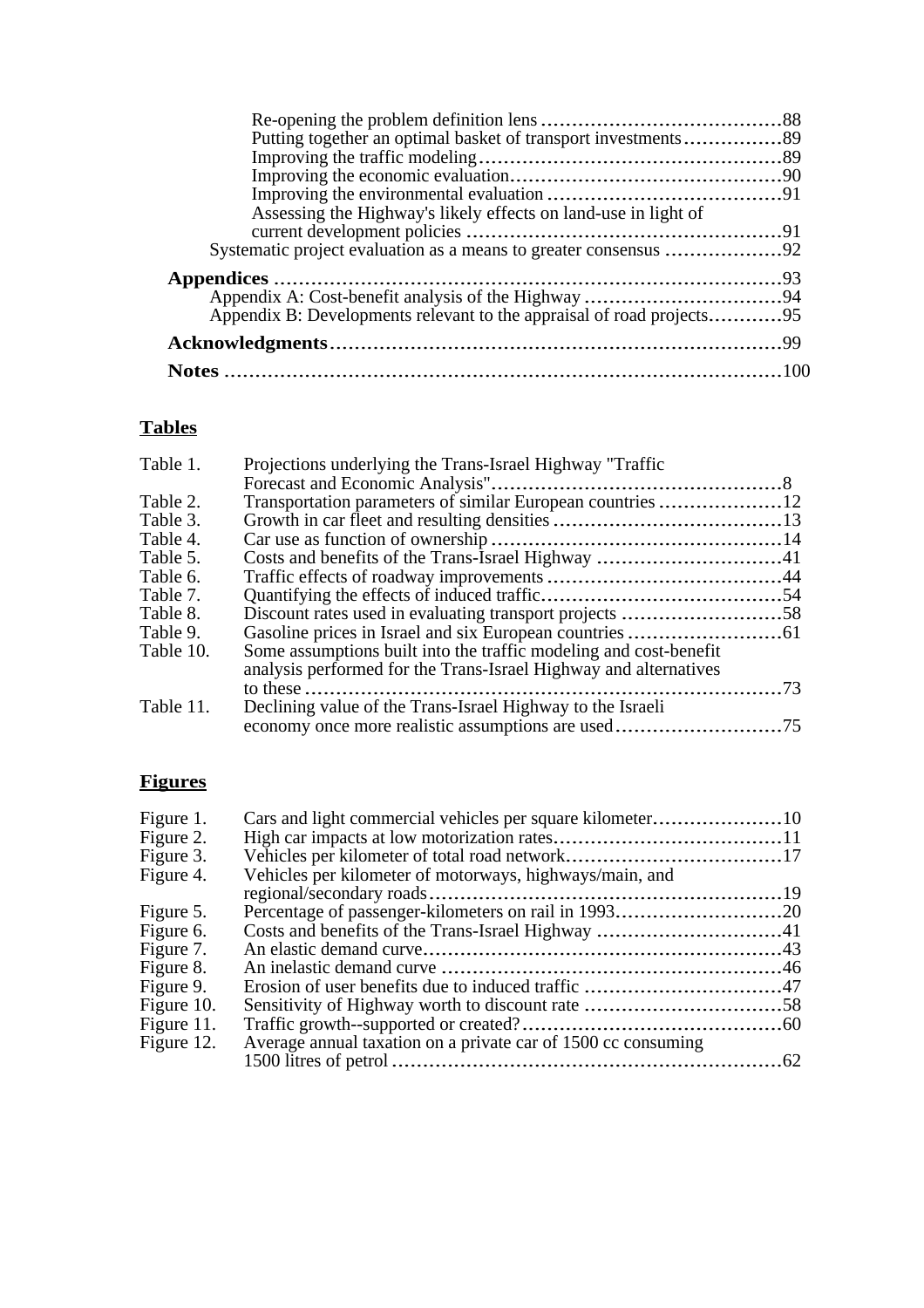# **THE GOALS OF THIS REPORT**

On first appearances, the Trans-Israel Highway, "the largest transportation project undertaken since the establishment of the state of Israel,"<sup>1</sup> seems likely to have major geographic, environmental, economic, and social implications. The range and seriousness of the issues at stake are evident from the claims of both proponents and opponents to the Highway.

On the one hand, proponents of the project point to its contribution to the relief of crippling congestion, to improved access of the north and south of Israel to its center, and to the development of the rapidly urbanizing "Hill Axis" and "economic development" more generally.

On the other hand, opponents warn that if the Highway behaves at all like highway projects elsewhere in the world it will expand the "commuting-shed" of Tel-Aviv, encourage rapid uncontrolled development along a strip east of the city, and entrench car-dependent lifestyles and land-uses. These processes, they warn, are likely to have many negative consequences: increasing pressures to convert agricultural land and open space to residential and commercial uses; encouraging lowdensity land-uses at the city edge while undermining the city center--with attendant economic inefficiencies and social problems; leading to a rise in annual kilometrage while degrading or blocking the development of public transport; and increasing the externalities (pollution, road injuries) associated with private car travel.

Prompted by this fierce and continued battle between claims and counter-claims, and the project's massive scale, this paper asks some elementary public policy questions. Given the seriousness and complexity of the issues at stake, do we have enough information to proceed? Have the range of potential consequences one would expect of a major highway running the length of a small country--and alongside its major metropolitan area--been weighed thoroughly enough to embark on a massive and irreversible project? Are the functions the road is designed to fulfill pressing, and will it indeed fulfill them? Is it the best way to fulfill them? Were the issues pointed to by the claims of project opponents and proponents systematically examined during its conception, planning, and approval, and can this examination help us navigate among the claims and counterclaims? Were the procedures and tools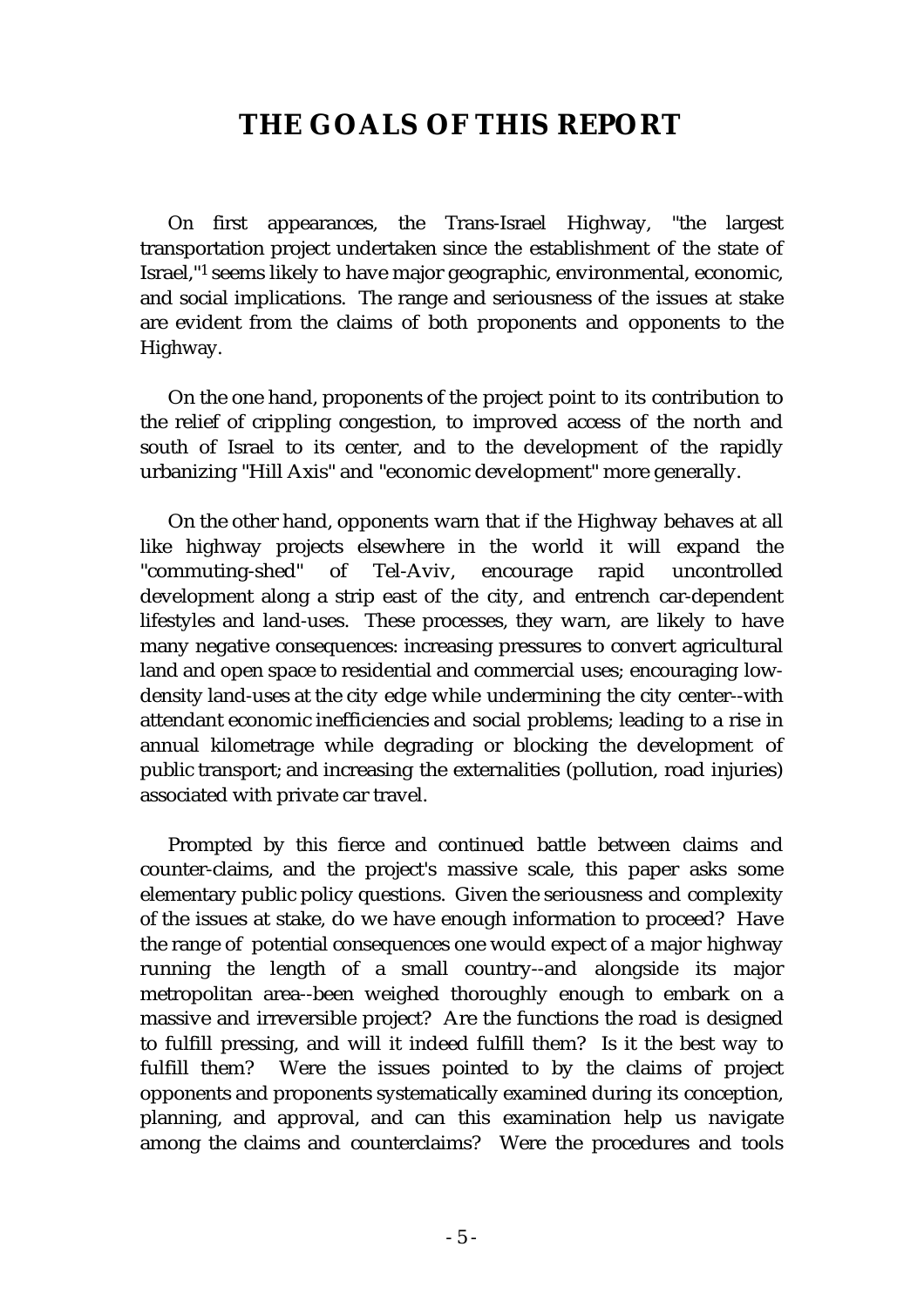used reliable, and were the result of evaluations clearcut enough to merit the project's approval?

"The long-term policy toward risks," says sociologist of technology Ulrich Beck, "should be: slowing down, revisability, [and] accountability."<sup>2</sup> By insisting on a reasonable level of confidence for a major project; by carefully examining the rationales given for it; and by opening up some of the technical "black boxes" on which the project's approval was based, this paper hopes to contribute to the goals of the policy Beck presents: "the ability for consent . . . [and] the expansion of democracy into previously walled-off areas of science, technology, and industry."

This paper begins with a chapter examining certain unique features of Israel that warrant special caution about further road investments, and questions common claims about the great potential for further growth in motorization, and the need to close the country's lag in highway infrastructure. The following three chapters then discuss a series of inadequacies in the project's planning and evaluation:

- The Highway's planning was not sufficiently guided by the recommendations on land-use and transport policy made by several key Israeli policy documents, and by the more recent findings and tools of international transport experience.
- Never systematically compared with other transport solutions, the project was advanced by default, rather than emerging as a superior option.
- The Highway's traffic forecasting and economic evaluation also lagged behind the best available practices, did not adequately consider significant social and environmental costs, and repeatedly relied on unrealistic assumptions that increased the project's apparent value.
- A preliminary reassessment of the Highway's possible induced traffic, a recomputation of the project's cost-benefit analysis, and a consideration of the growing list of government subsidies and guarantees to the road, show that it could cost the government far more than promised, and will probably be worth much less.

For these reasons it is important to reconsider the project's value, cost, long term impact on land use and the environment, and its priority with respect to other transport investments. Some of the procedures necessary to clarify these questions are presented in the paper's concluding chapter.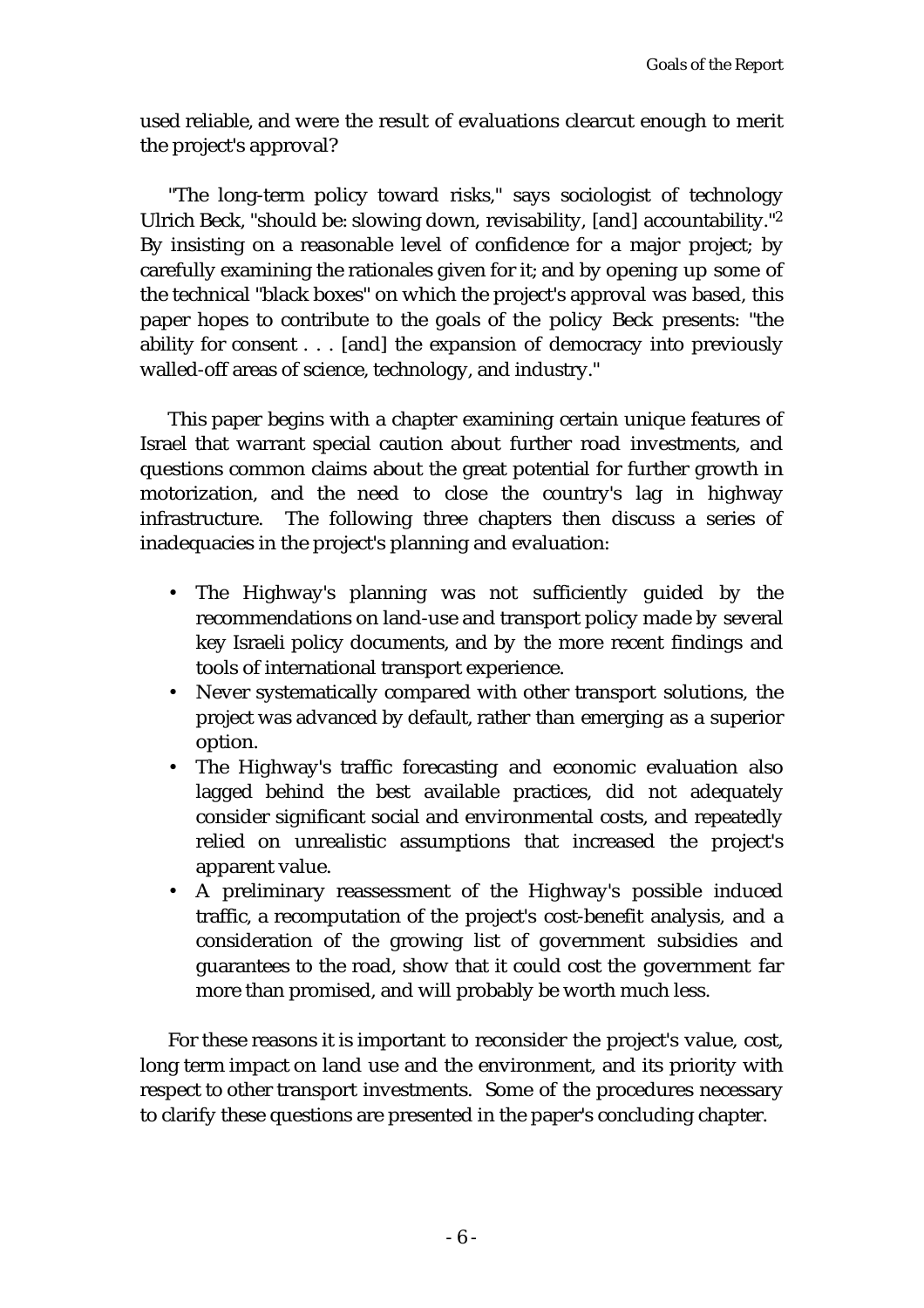## **CHAPTER 1**

# **RETHINKING ISRAEL'S TRANSPORT SITUATION**

#### **WHY ISRAEL'S SIZE MATTERS**3

Israel's tiny size and high population density demand careful and scalesensitive transport thinking. Caution is needed in applying measures developed for larger countries to Israeli circumstances.4 Take for example two key transportation parameters, motorization rate and modal split.

### **Higher vehicle densities at lower motorization rates**

It is common to hear talk of Israel's "low motorization rate" referring to an index of vehicles per thousand people that is low in comparison with other developed countries. A claim from the Trans-Israel Highway Company informational brochure is typical:<sup>5</sup>

> The motorization level in Israel is 247 cars per 1000 people, while the corresponding levels in other Western countries are 826 for the U.S., 666 for Switzerland, and 688 for a small country, such as Norway. These figures show that there is tremendous potential for growth in car ownership, especially with the continuing rise in the standard of living in Israel.

The meaning and implications of this "tremendous potential for growth in car ownership" must be carefully examined. It is true that motorization rate is a useful economic indicator that gives a sense of proximity to one plateau of market saturation (one car per adult) and an indication of the degree of personal access to/dependence on cars in a society. But the comparative use of the index in this and similar contexts is worrying in several ways.

First, it usually contains an implicit slide between the various senses of "potential": from portraying the gap as (1) statistical distance that could be closed, to (2) one that is likely to be closed, to (3) one that can be closed without much worry ("others have already reached this level and they're OK"), to (4) one that should be closed. In the discussion below I argue that only the first sense is justified.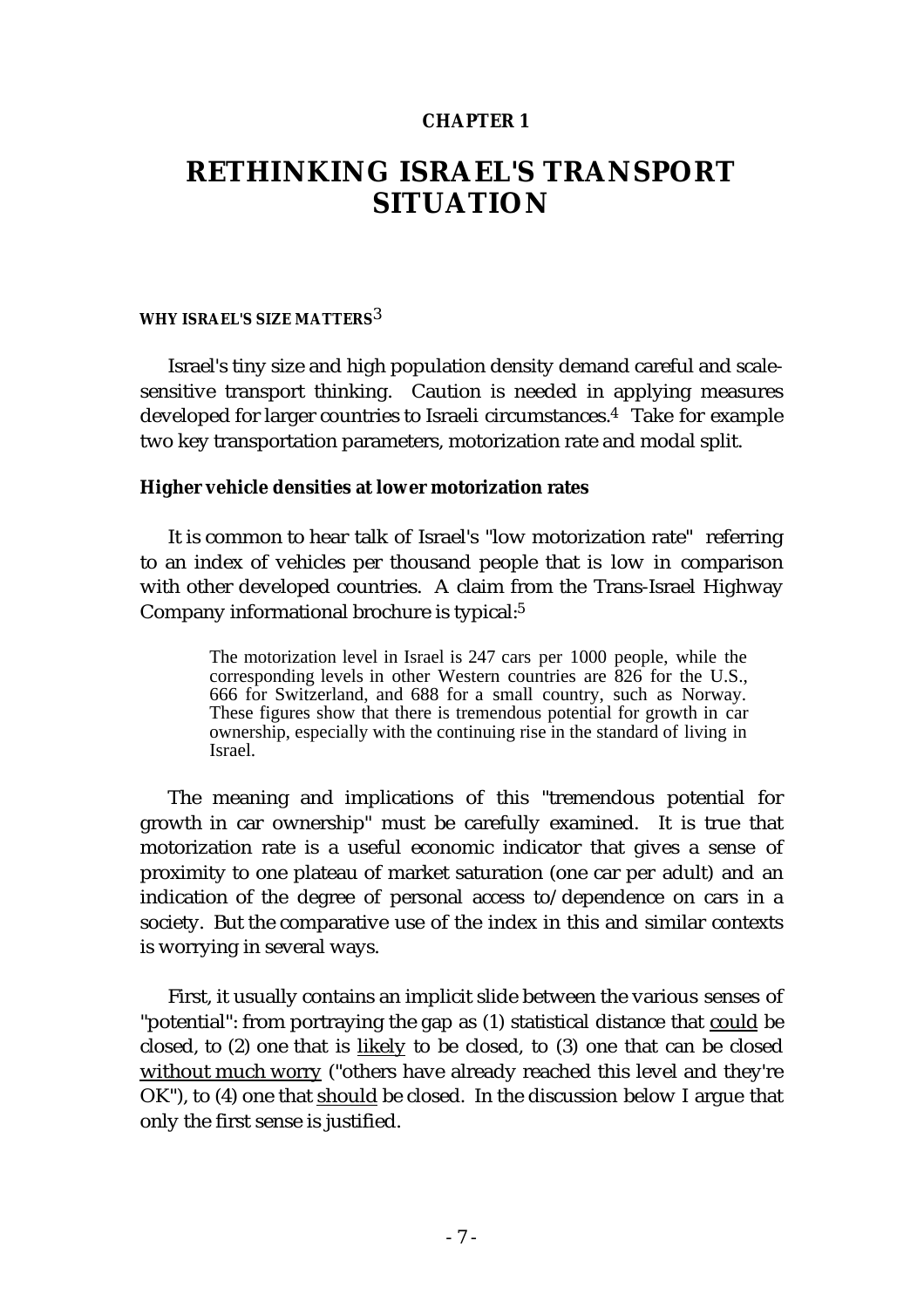The planners of the Trans-Israel Highway assume in very concrete ways that the "potential" for a rise in Israel's motorization rate will be realized soon and fully. A national saturation motorization rate of 500 vehicles per 1000 people is the basis for calculating the necessary dimensions (number of lanes, size of interchanges) and economic viability of the Trans-Israel Highway. As shown in Table 1, the projections used to calculate the travel demand that the highway is designed to meet anticipate a motorization rate of 382 in 2010 and 451 in 2020.6 Given anticipated population growth the models project, this would yield a car and light commercial fleet of 1.7 million in the year 2000, 2.7 in 2010, and 3.6 million in 2020 (compared with 1.027 million in 1992).<sup>7</sup> Total annual kilometrage is forecast as rising at the rate depicted in Table 1.<sup>8</sup>

|                                                                                          | <b>Highway</b> Trainc Forecast and Economic Analysis         |                                  |                                                    |
|------------------------------------------------------------------------------------------|--------------------------------------------------------------|----------------------------------|----------------------------------------------------|
| (A national saturation motorization level of 500<br>vehicles per 1000 people is assumed) |                                                              |                                  |                                                    |
|                                                                                          | <b>Motorization</b><br>rate<br>(vehicles per 1000<br>people) | <b>Fleet size</b><br>(thousands) | <b>Annual total</b><br>kilometrage<br>(billion km) |
| 1992                                                                                     | $198^{9}$                                                    | 1,027                            | 16.75                                              |
| 2000                                                                                     | 282                                                          | 1,699                            | 26.06                                              |
| 2010                                                                                     | 382                                                          | 2,675                            | 37.00                                              |
| 2020                                                                                     | 451                                                          | 3,600                            | 44.70                                              |
| <b>Increase</b><br>(1992 to 2010)                                                        | 193%                                                         | 260%                             | 221%                                               |
| <b>Increase</b><br>(1992 to 2020)                                                        | 228%                                                         | 351%                             | 267%                                               |

## **Table 1. Projections underlying the Trans-Israel Highway "Traffic Forecast and Economic Analysis"**

Source: Trans-Israel Highway Company, "Traffic Forecast and Economic Analysis," Final Report, 1995. All figures are for private car and light commercial vehicles.<sup>10</sup>

A second problem with the motorization index is that it does not reflect the density of cars in space, which more directly determines the worrisome effects of transportation: pollution, visual intrusion, community severance, noise, space use, etc.11 This density--the number of cars (or even better the amount of car use) per unit area, rather than per person--would be a better guide to the impacts of a distributed activity such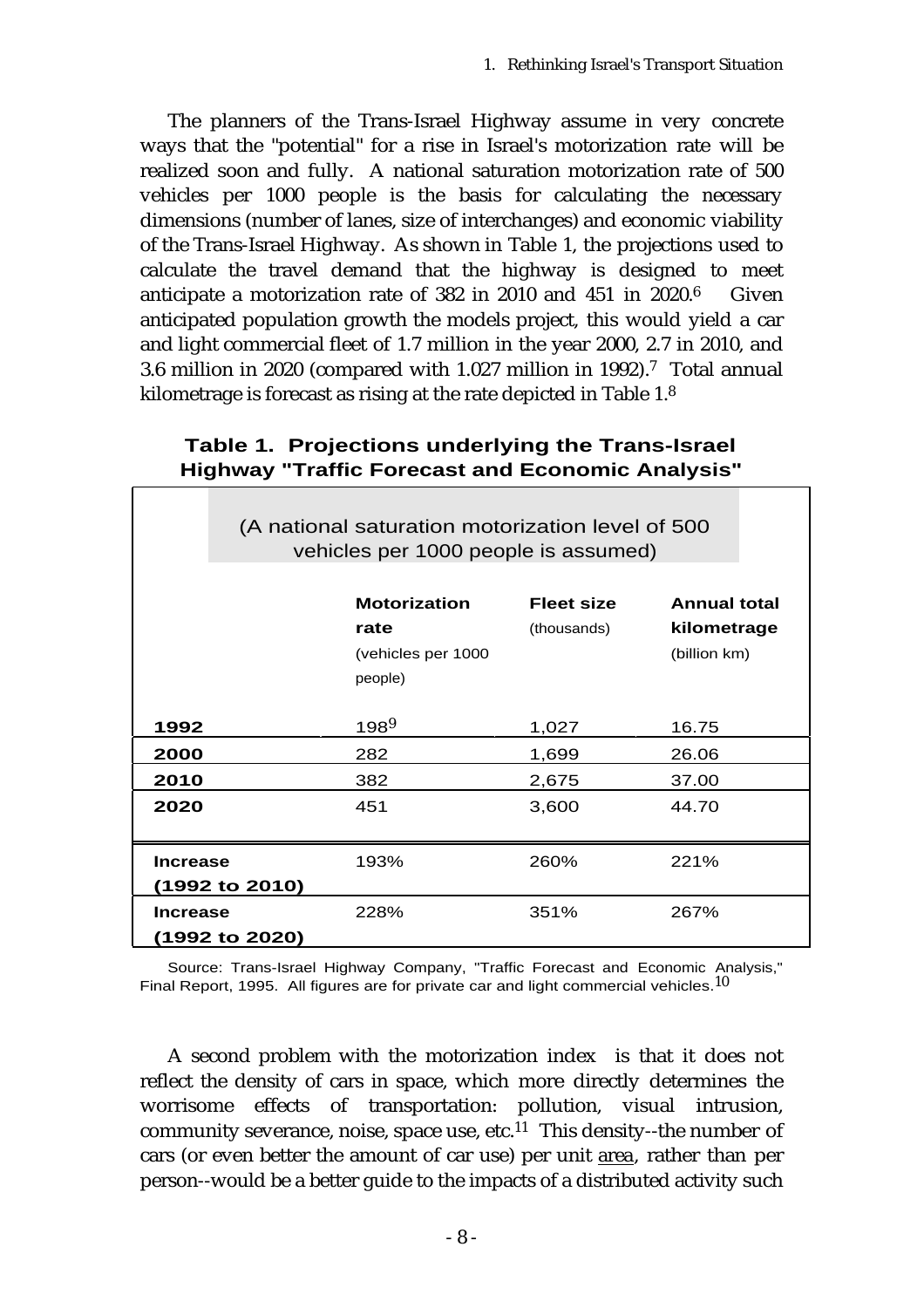as transport. A motorization rate could be "low" in the sense of being less

than the national averages elsewhere, but very high given population densities, both nationally but more especially locally. Thus in Israel, feedback from the ill effects of car density could (and probably should) restrain further growth in car fleets before other saturation effects take place.

Beginning at a national level today's Denmark.<sup>12</sup><br>comparison. Israel ranks of comparison, Israel ranks fourth in its population density

**If the assumptions used to determine the need for and benefits of the Trans-Israel Highway were to be realized, by 2010 the area in which 90% of Israel's population lives would be almost twice as car-dense as the small highly populated countries—and most car-dense—countries of Europe today (Netherlands, Belgium), and more than six times as car dense as**

in the developed world: 248 people per square kilometer in 1994)<sup>13</sup>--less than The Netherlands, Japan, Belgium, and Britain, but not for long given Israel's much faster population growth rate.14 Thus the statement cited above that Israel's motorization rate is low compared to a "small country, such as Norway," is somewhat misleading. If Israel's population (which is larger than Norway's) still own cars at a rate of only half of Norway's population, they do so in an area 1/16'th of Norway's size. The graph in Fig. 1, comparing Israel's current and projected car densities with those of other countries today, is a rough but suggestive indicator of this point.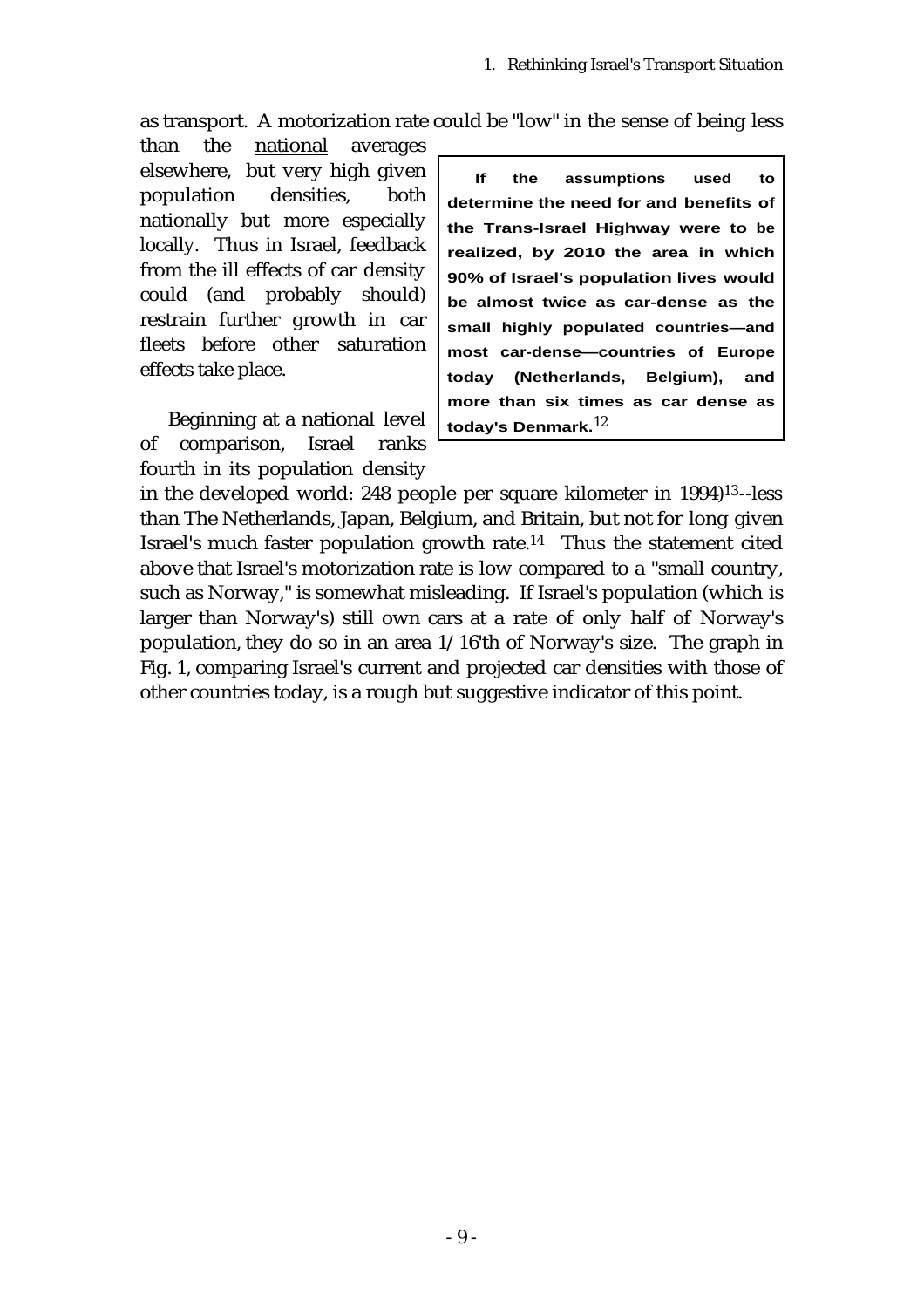

**Figure 1. Cars and light commercial vehicles per square kilometer**

Sources: projections for Israel are from Trans-Israel Highway Company projections of fleet sizes, drawing on their calculations for each of 33 geographic "superzones." Areas are from 1994 International Road Federations statistics, as are figures for the current fleet (1993) fleets of other countries; these are adjusted to match the "car and light commercial" measure used for Israel by the Highway Company.

Here we see that currently, despite its low motorization rates, Israel is more car-dense at a national level than countries with far higher motorization rates. And if motorization rates grow at the rate proposed by the Highway Company projections, Israel in 2020 will be more car dense than any European country or Japan.

But while national-level comparisons show the problems with comparisons of national motorization rates, a more fine-grained analysis is needed. Regional and city-wide car densities will tell us more about the impacts where people live. The graph in Fig. 2, for example, compares the car density in the region in which over 90% of Israel's population is projected to live for the coming two decades (the area north of the sparsely-populated desert of Southern Israel<sup>15</sup>) with the area of small European countries with high and relatively uniform population densities.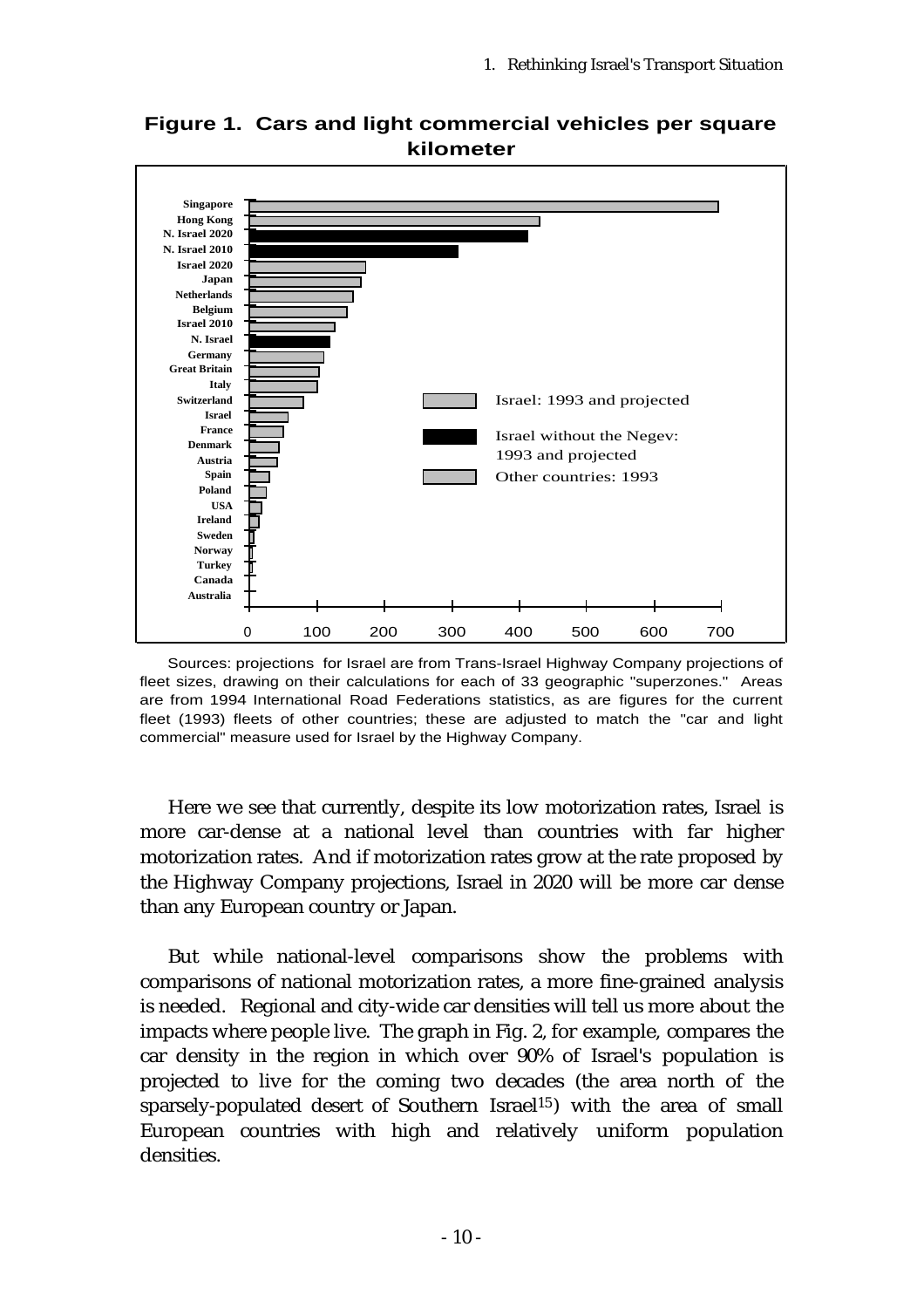# **Figure 2. High car impacts at low motorization rates**

**1993 and projected motorization levels and car densities in Israel without the Negev desert compared to 1993 levels in similar European countries (high population densities and little "hinterland.") Cars & light commercial vehicles per 1000 people** 0 100 200 300 400 500 N. Israel Denmark N. Israel 2010 **Netherlands** Belgium N. Israel 2020 **The Islaming Contract Contract Contract Contract Contract Contract Contract Contract Contract Contract Contract Contract Contract Contract Contract Contract Contract Contract Contract Contract Contract Cont** motorization rate is well below current European levels, and is forecast to reach them only some time after  $2010...$ **Cars & light commercial vehicles per square kilometer** 0 100 200 300 400 Denmark N. Israel **Belgium Netherlands** N. Israel 2010 N. Israel 2020 is already close to that of the two most cardense countries in Europe; by 2010 it will be almost double their density today, and by 2020 denser by a further 64%.

Sources: All current fleet and areas are for 1993 and from International Road Federations statistics. Projections for Israel are from Trans-Israel Highway Company projections of fleet and population sizes, calculated independently for each of 33 geographic "superzones" used in their models. $16$ 

Thus Israel today has car densities almost comparable to the Netherlands and Belgium, which are among the highest in Europe. However, as Table 2 below demonstrates, there are important differences. Israel has already "achieved" these high car impact levels at motorization rates of only 48-59% of these countries, and these impact levels are likely to grow between twice and ten times as fast given rapidly rising population and fleets.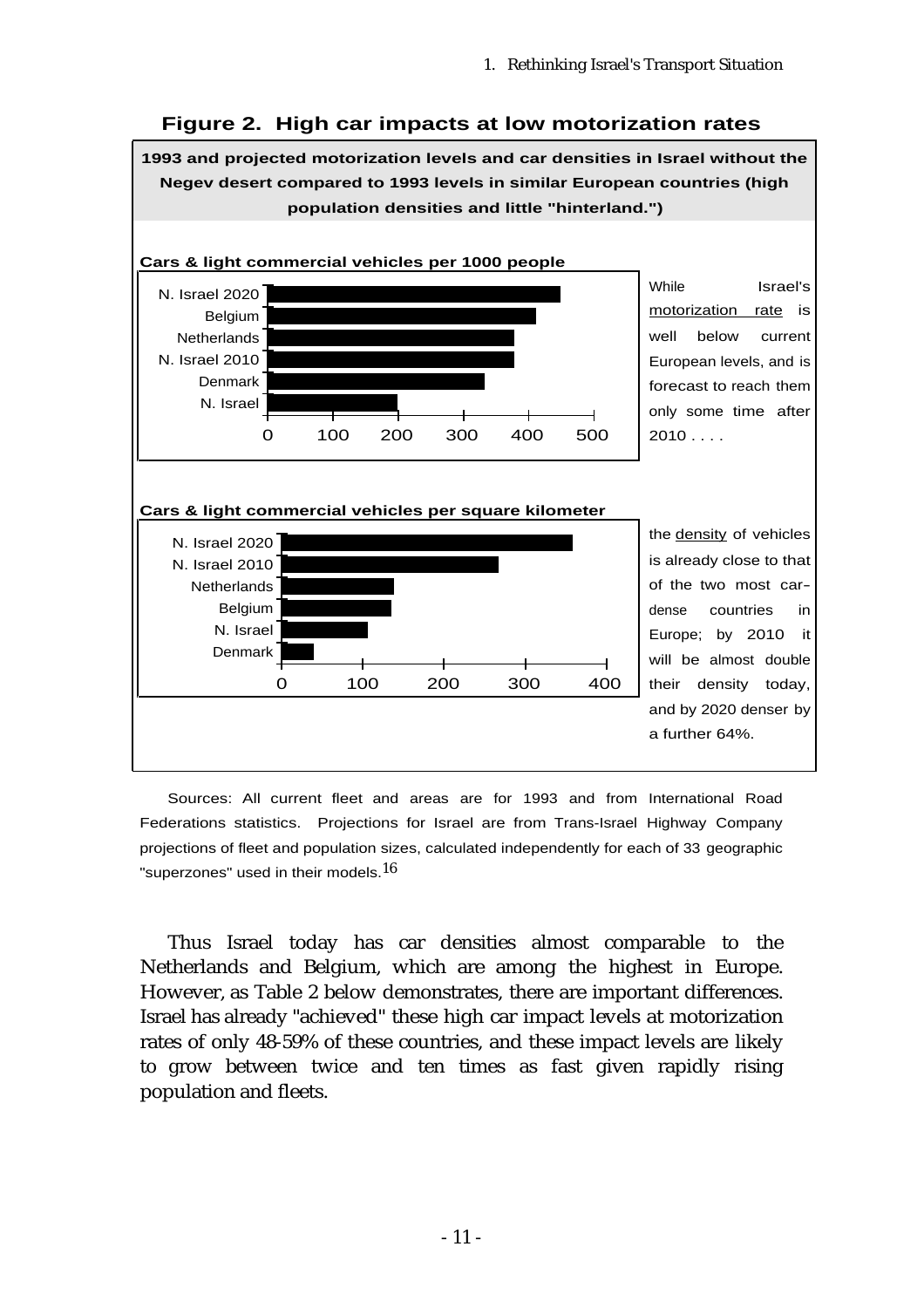## **Table 2. Transportation parameters of similar European countries**

# **Transportation parameters of European countries similar to Israel (small, high population densities, little "hinterland.") expressed as a percentages of Israel's**

| Country            | Motorization<br>rate (1992) | Annual average<br>fleet growth<br>$(1989 - 1993)$ | Annual average<br>population<br>growth (1989-<br>1993) |
|--------------------|-----------------------------|---------------------------------------------------|--------------------------------------------------------|
| Belgium            | 209%                        | 46%                                               | 14%                                                    |
| <b>IDenmark</b>    | 169%l                       | 9%                                                | 9%                                                     |
| <b>Netherlands</b> | 192%                        | 37%                                               | 36%                                                    |

Source: International Road Federation Statistics.17

These other countries, however, are notable for their relatively aggressive policies designed to limit further dependence on car use, whereas as Israel's (non)policies have no such restraints.<sup>18</sup> The projected growth in Israel's car and light commercial vehicles fleet will produce the densities shown in Table 3, compared with equivalent levels of 140, 135, and 40 in the Netherlands, Belgium, and Denmark today: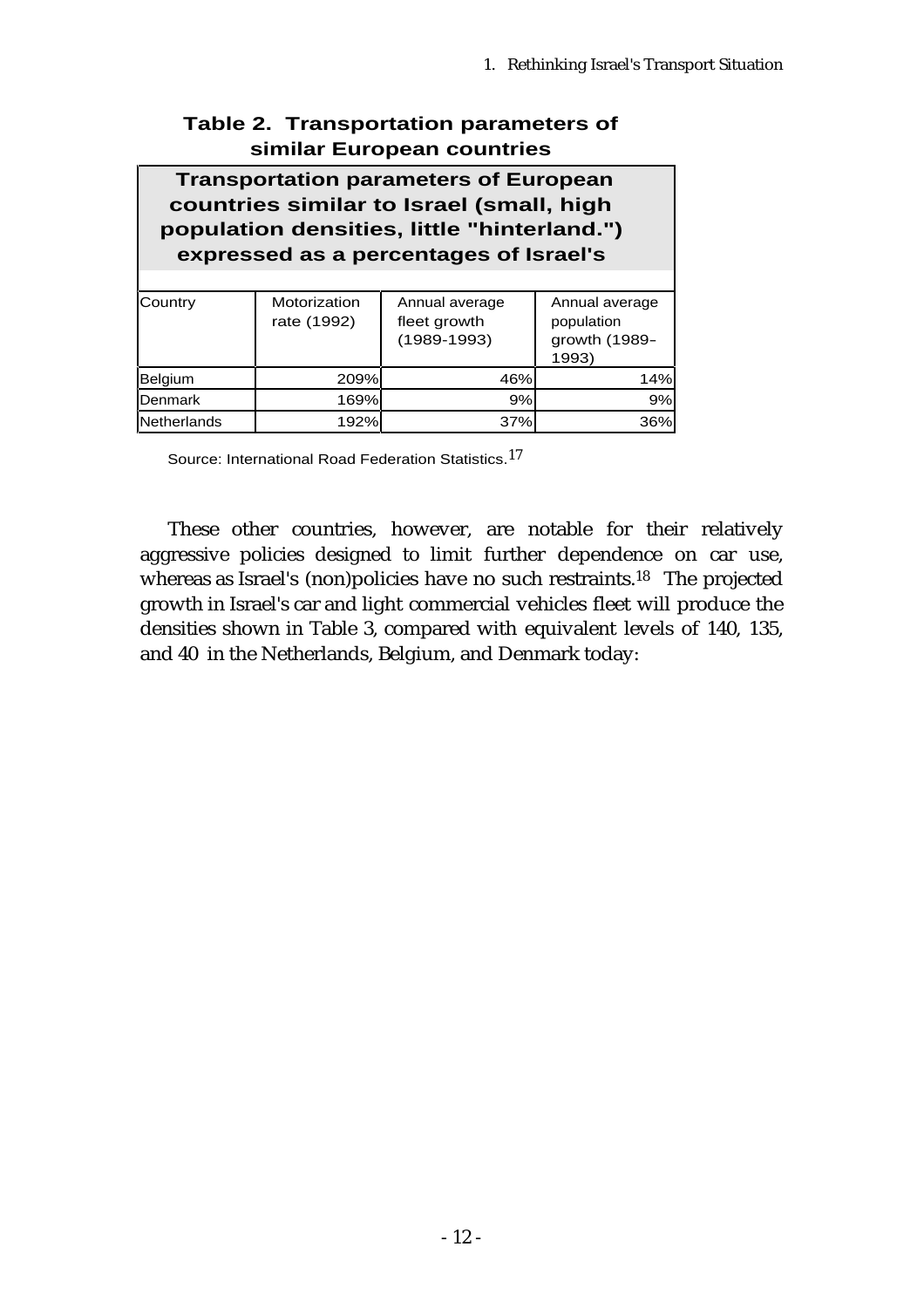| Growth in car and light commercial vehicles projected by                                                                                            |                          |                        |                                 |                             |
|-----------------------------------------------------------------------------------------------------------------------------------------------------|--------------------------|------------------------|---------------------------------|-----------------------------|
| the Trans-Israel Highway Company and the resulting                                                                                                  |                          |                        |                                 |                             |
| densities                                                                                                                                           |                          |                        |                                 |                             |
|                                                                                                                                                     |                          |                        |                                 |                             |
|                                                                                                                                                     | <b>Fleet (thousands)</b> |                        | Vehicles per km <sup>2</sup>    |                             |
|                                                                                                                                                     | Entire<br>country        | North of Beer<br>Sheva | Entire<br>country <sup>19</sup> | North of Beer<br>Sheva $20$ |
| 1992                                                                                                                                                | 1027                     | 970                    | 47                              | 106                         |
| 2010                                                                                                                                                | 2674.5                   | 2452                   | 122                             | 269                         |
| 2020                                                                                                                                                | 3599.4                   | 3278.9                 | 164                             | 360                         |
| <b>Increase</b>                                                                                                                                     | 260%                     | 253%                   | 260%                            | 253%                        |
| (1992 to<br>2010)                                                                                                                                   |                          |                        |                                 |                             |
| <b>Increase</b>                                                                                                                                     | 351%                     | 338%                   | 351%                            | 338%                        |
| (1992 to<br>2020)                                                                                                                                   |                          |                        |                                 |                             |
| Cars and light commercial vehicles per km <sup>2</sup> in small European<br>countries today:<br>The Netherlands: 140<br>Belgium: 135<br>Denmark: 40 |                          |                        |                                 |                             |

## **Table 3. Growth in car fleet and resulting densities**

Sources: International Road federation Statistics; Trans-Israel Highway Company Projections.

In other words, by 2010, given projected motorization growth patterns, the number of cars per thousand people will be 193% that in 1992 , but the car density will be 260% the 1992 levels. The "low" motorization rates of 1992 already represent car densities levels among the highest in the industrialized world, with the area north of Beer Sheva surpassed only by Belgium, the Netherlands, and Japan; the Trans-Israel Highway is predicated on the assumption that these densities will more than triple- producing a remarkable intensification of car impacts in the region where 90% of Israelis live.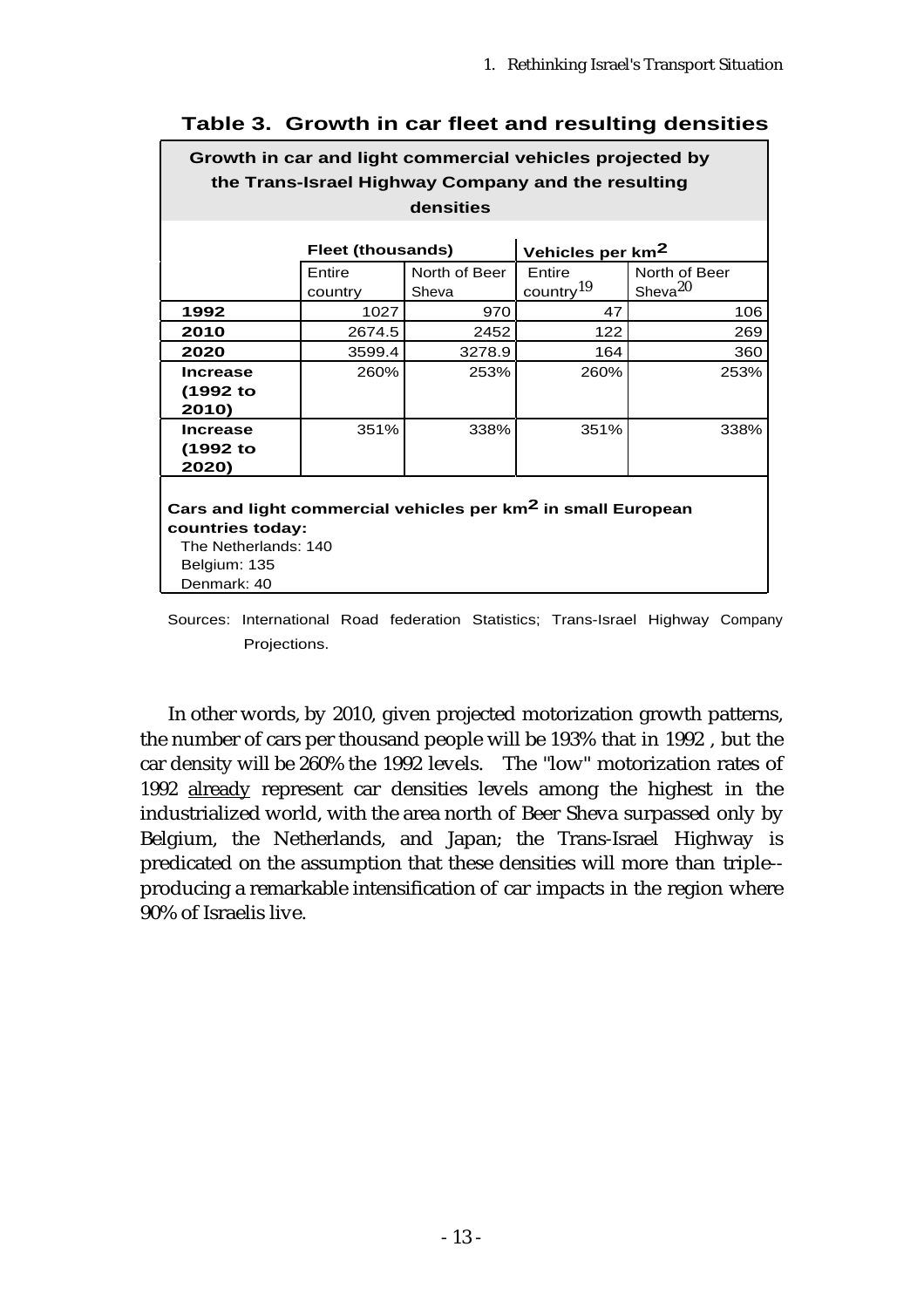Israel's already high comparative levels of cars per unit area and motorization levels in cities become even more consequential when actual use- especially in commute to work in cities--is taken into account. In contrast to some European cities (esp. in Germany and Italy, for  $\exp(-\epsilon)$ <sup>22</sup> where high car ownership coexists with relatively low car use, in Israel car ownership is more or less equated with exclusive car use (see Table

| <b>Ratio of vehicles</b> | % of trips by |  |
|--------------------------|---------------|--|
| to drivers               | private car   |  |
|                          | 23            |  |
| 1 to $3$                 | 66            |  |
| 1 to $2$                 | 66            |  |
| $2$ to $3$               | 81            |  |
| 1 to 1                   | 83            |  |

**Table 4. Car use as function of ownership**<sup>21</sup>

Source: MATAT (The Center for Transport and Traffic Planning), National Survey of Travel Habits, 1993.

4). The difference lies largely in the lack of convenient transport, especially rail, as well as the absence of car restraint policies in Israel's major cities. Thus any rise in Israeli motorization rates is likely to translate into increased peak-travel very directly.

The decision on whether to carry out projects that rely on and ensure this extrapolation of current trends--an enormously consequential social decision--must be carefully weighed. As will be discussed below, the rise of motorization rates on which the feasibility of the highway is based are not inevitable. They are drawn from an extrapolation of existing trends in the absence of any altered policy regime. Any number of demand management measures and the provision of travel alternatives would lead to lower motorization rates and less astonishing projected car densities.

## **The pressing problem: commuting to work in central Israel**

A second example of the need for a scale- and locally-sensitive evaluation of Israel's transport prospects is evident from a more careful examination of modal split figures (designating the percentage of travel done using each transport mode). While Israel's core is not (yet) a single large city, in some respects this is the model that should be used in thinking about this area's transportation needs and prospects. And the modal split during commuting hours that are most important for determining highway capacity should be examined. By deriving central Israel's potential modal split from average figures in much larger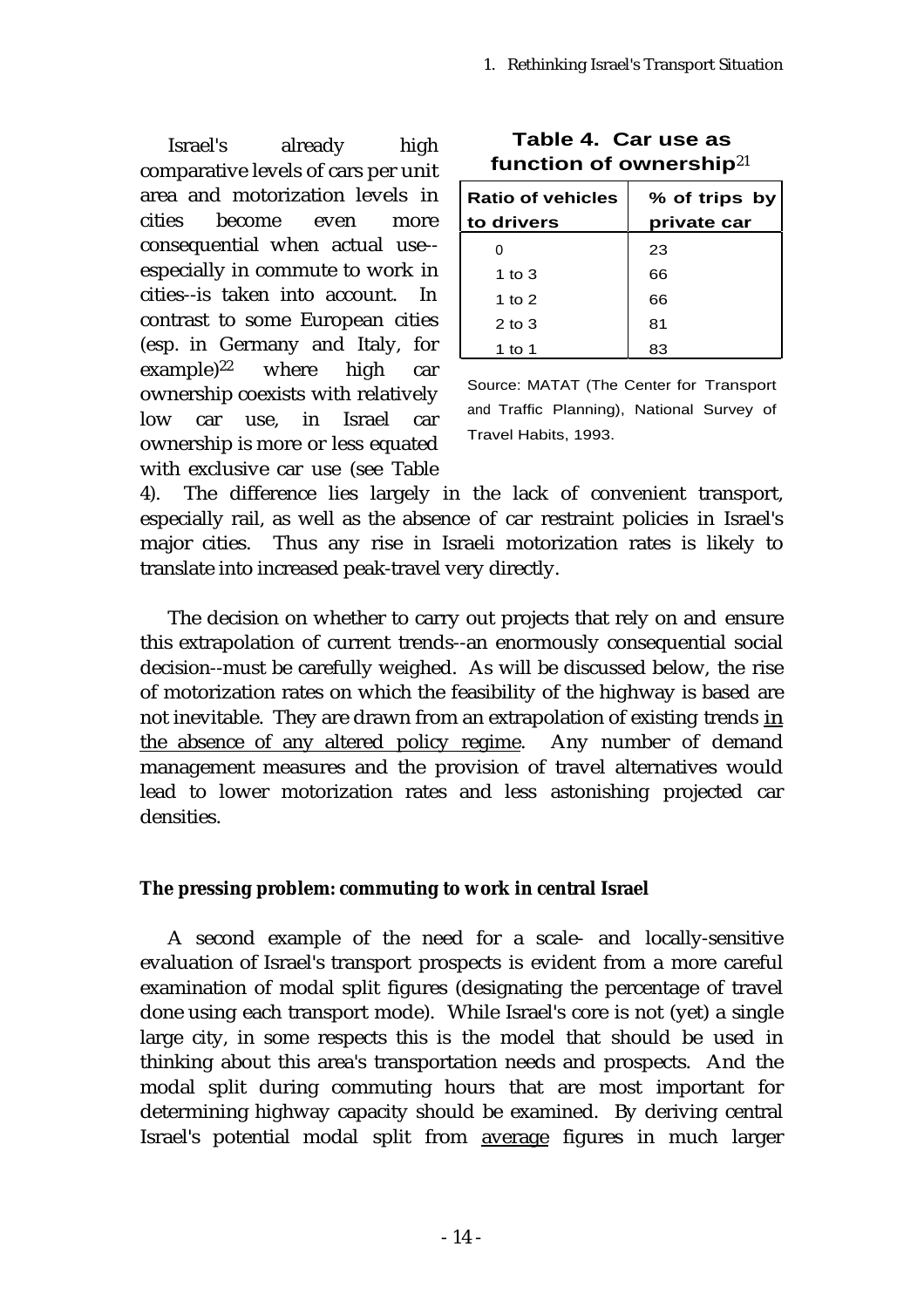countries, the potential for public and non-motorized transport use in Israel is downplayed.

For example, in calculating the portion of travel that would be taken up by a much expanded rail system, the traffic models for the Trans-Israel Highway refer to a predicted 12-14% of kilometrage during morning peak hours in 2010 as "high relative to the average daily percentage of rail travel found in Western European countries."23 The conclusion derived from this comparison is that even an expansive rail system would have a small impact on the need for and use of the Highway.

But the typical Western-European modal split on which this prediction is based (of 6-10% of total passenger kilometrage) expresses country-wide and all-day average figures in much larger countries. In fact, the area served by the Highway's central portion is the size of many large European cities, and the potential levels for public transport use in central Israel might be better modeled on the considerably higher modal splits for intraurban travel in such cities. It must also be remembered that in European countries the modal split for travel by public transport in peak hours (i.e. commuting to work) is considerably higher than the average modal split figures, and that the need for additional highway capacity is largely determined by traffic flows during these hours.

If the modal split appropriate for rush-hour travel in urban areas of similar densities to central Israel were used to model the traffic impacts of rail development, the need for the Highway might be substantially reduced. Goals of 30-50% of workers using public transport or 30-50% of passenger kilometers being on public transport, with more than half of this being rail-based, are not unattainable wishful thinking but simply a description of the currently prevailing situation in cities with low automobile dependence (such as Amsterdam, Frankfurt, London, Vienna, West Berlin, and Stockholm).<sup>24</sup>

## **Small country, big plans**

More pragmatic aspects of Israel's size and economic isolation from neighbors further strengthens the need for caution in considering a transportation mega-project. In a country so small there have been few if any precedents for a single project the size of the Trans-Israel Highway. Predictably, the legal, planning and jurisdictional frameworks were not adequately prepared for it A small system is also more vulnerable to unevenness in the capacities of agencies. Thus, while the importance of a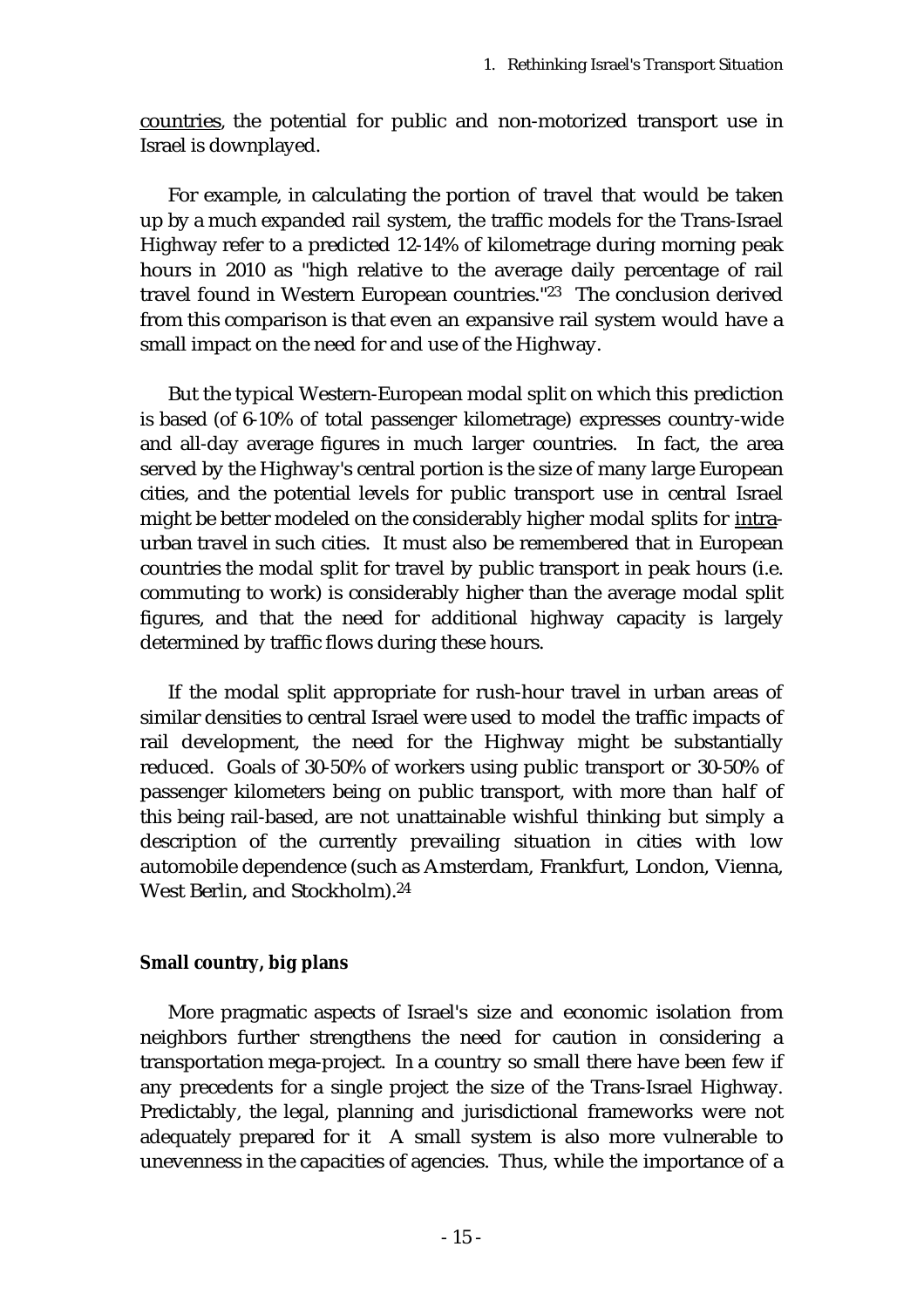balanced transport system (emphasizing public transport) was repeatedly declared by planning authorities in Israel over the course of the late eighties and early nineties, the fact was that only the bodies responsible for road construction had the political clout to push their projects forward, while proposals for bus and rail improvements remained largely on the drawing boards.

Because of the Trans-Israel Highway's size relative to the country's resources, once financing and construction begins, the project will in practice lessen the resources available for any other large-scale transport project. This is because sources of capital (whether government, government loan guarantees, or private sector), and even some types of building equipment and supplies are limited. The recent freeze of almost all the immediate projects and long-range planning of the Israel Rail Authority for lack of budget, shows that despite declarations about the need for an integrated transportation system, in practice the modes tend to be substantially exclusive. A single interchange of the Trans-Israel Highway at Ben Shemen or Kesem, for example, will cost the government more than the entire 1997 annual national budget for rail (90 million shekel). Since Israel is likely to be able to make a concentrated infrastructure investment the scale of the Trans-Israel Highway only once a generation, it is critical that the project be carefully evaluated and prioritized with respect to the alternatives it excludes. As discussed later, the sequence in which different modes are developed is crucial.

### **ISRAEL'S "LAG" IN HIGHWAY CONSTRUCTION**

A sense of urgency accompanies the push for additional road infrastructure. Claims made to the public and to government officials about the urgent need for the Trans-Israel Highway have been based on arguments that Israel's lag in road infrastructure demands an emergency catch-up campaign. "Among Western countries," claims the Trans-Israel Highway Company, "Israel has some of the worst statistics for vehicle congestion, with 80 cars per kilometer of road."25. This statistic is the basis for a frightening scenario and obvious solution:<sup>26</sup>

> If we do not dramatically expand the existing road network, vehicle congestion will reach unbearable levels in the next few years.... Though extensive work is currently underway on roads throughout Israel, this work generally involves either widening existing roads or constructing interchanges, rather than constructing new roads . . . Since the number of vehicles on the road is constantly rising, hundreds of kilometers of road construction is needed to maintain the current density. . . The Cross Israel Highway will solve these and other problems.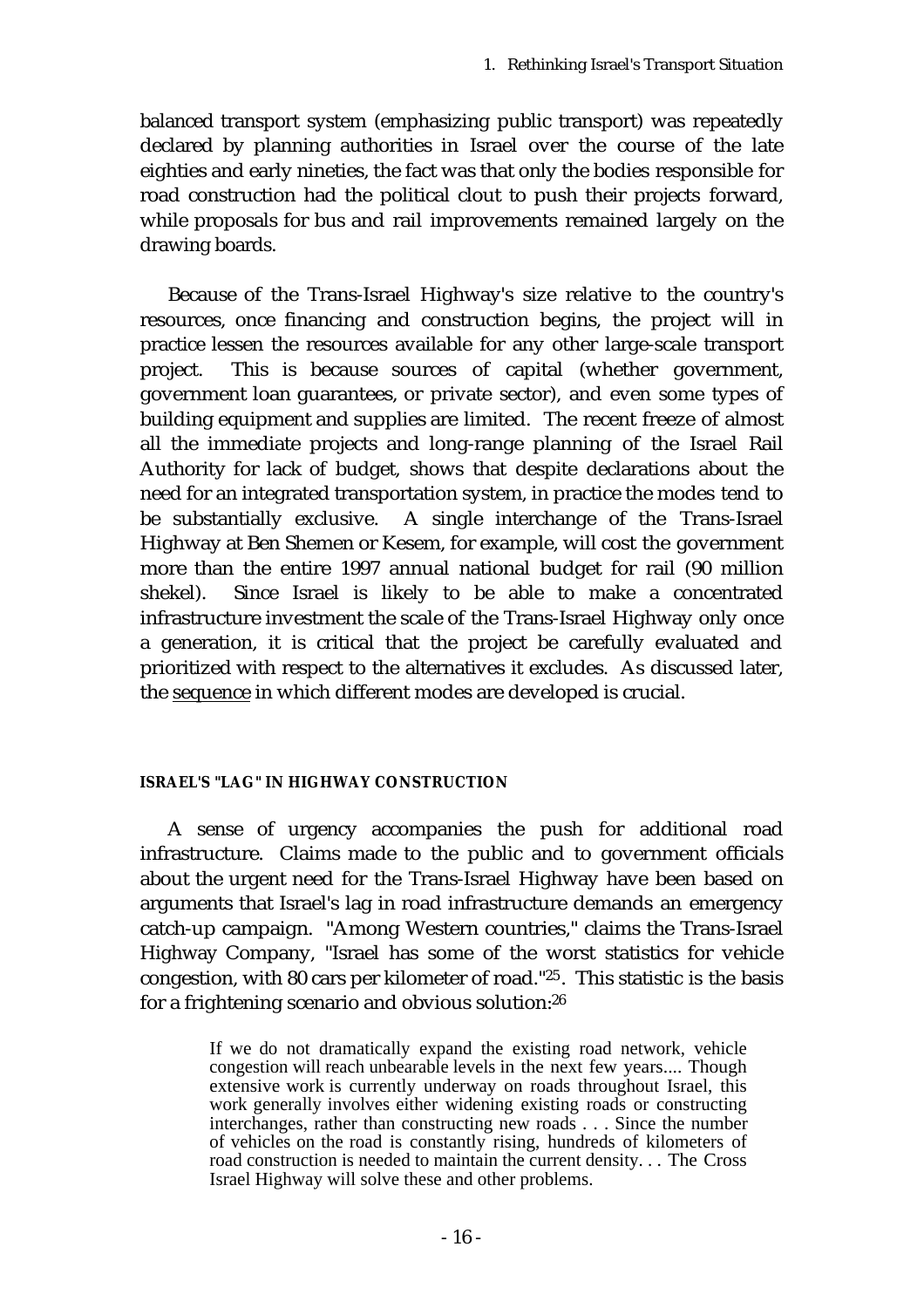Claims of this sort--too many cars, not enough roads--have an intuitive appeal to the average person caught in traffic jams. And they provide a useful entry into thinking carefully about transport infrastructure priorities. But they are problematic on several counts: (1) they are based on statistics for the entire road network, which doesn't tell us much about the need for highways; (2) even the most ambitious road-building can never keep up with fleet growth; (3) and "keeping up" with road development is not necessarily desirable.

Consider, for example, the graph in Fig. 3 that figures prominently in promotional literature for the highway.



**Figure 3. Vehicles per kilometer of total road network**

Source: Trans-Israel Highway Company/International Road Federation.

This graph does indeed seem to present a shocking picture of Israel's backwardness. But its implicit claims break down upon closer inspection.

**First**, the figure implies that Israel should roughly double its amount of roads in order to approach a more "normal" figure of around 40 cars per kilometer, as in other advanced countries. Note, however, that the number of cars is itself increasing. According to the Highway Company projections that are the basis of the project's economic feasibility study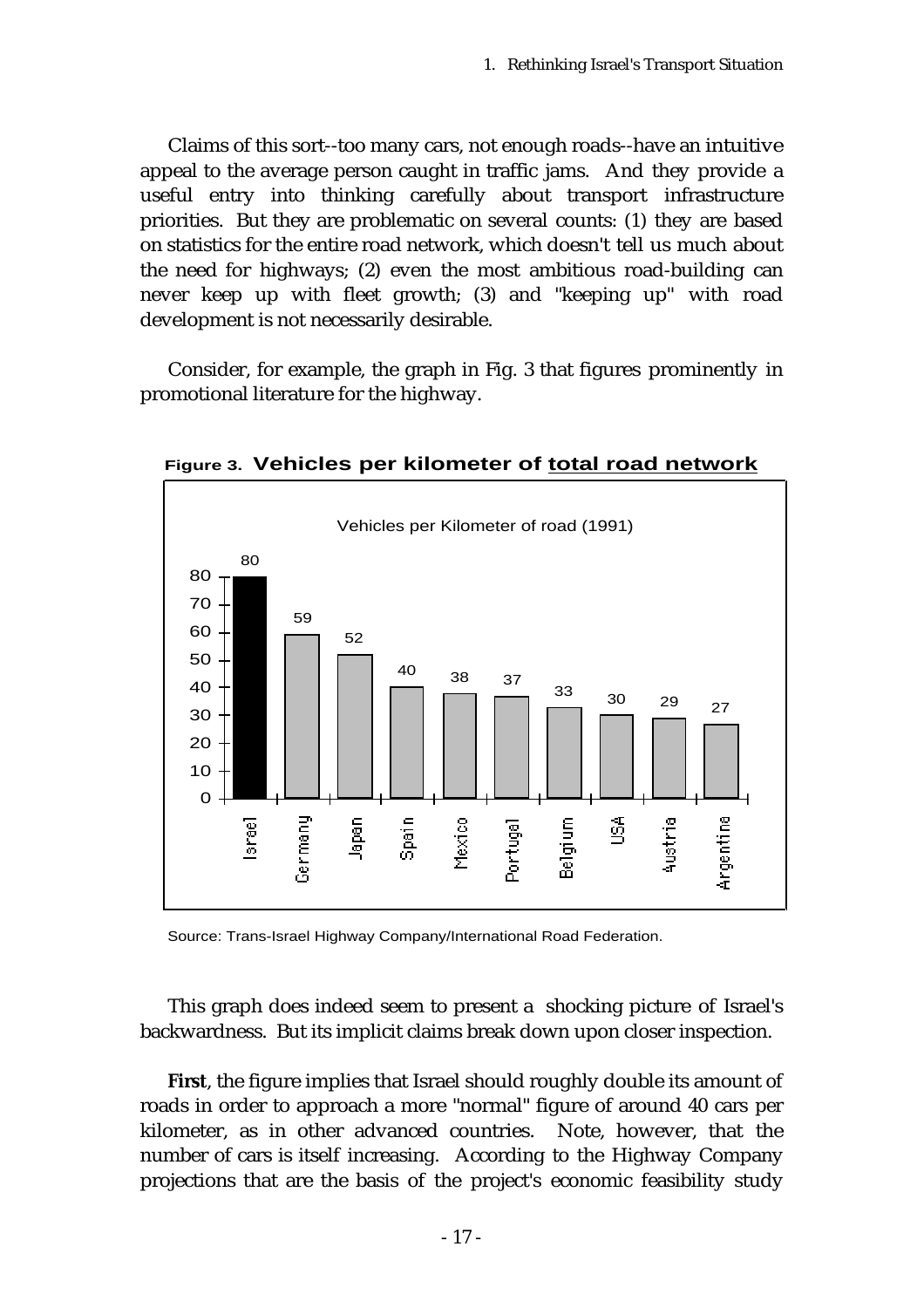(Table 1), by 2020 the total number of vehicles in Israel will be three and a half times the 1991 level.<sup>27</sup> In order to correct the lag shown by this graph, therefore, Israel would need a 700% increase in kilometers of road over the next generation. Simply keeping the car/road ratio at current "unacceptable" levels would require a 350% increase!

Even the massive Trans-Israel Highway, therefore, which adds less than 3% to the length of Israel's roads,<sup>28</sup> will be insignificant compared to the massive road-building task implied by the logic of this graph. This *reductio ad absurdum* illustrates a basic lesson drawn by transport planners over recent decades: no feasible amount of added highway capacity can keep up with rapidly growing motorization/kilometrage levels.<sup>29</sup> This realization underlies what has been called the "New Realism" that has replaced the "predict and supply" model of transport planning: it is no longer possible or desirable to build roads to keep up with demand, so demand must be reduced by policy levers to match available supply.<sup>30</sup>

A **second** problem implicit in this graph is that it is based on the length of roads in the entire road network of each country.<sup>31</sup>: This network includes motorways, highways or main roads, secondary or regional roads, as well as the numerous small neighborhood and rural roads. In most countries, the latter category of small roads constitute the bulk of the road system, especially in large countries with extensive rural areas. In the U.S., for example, less than 60% of this entire road network is paved, and in Canada less than 40%.32 A more appropriate basis for evaluating whether Israel is in urgent need of new highways, would be a comparison of national figures for vehicle/road ratios on the highways and secondary roads where congestion is a problem. The figures here are the following: 33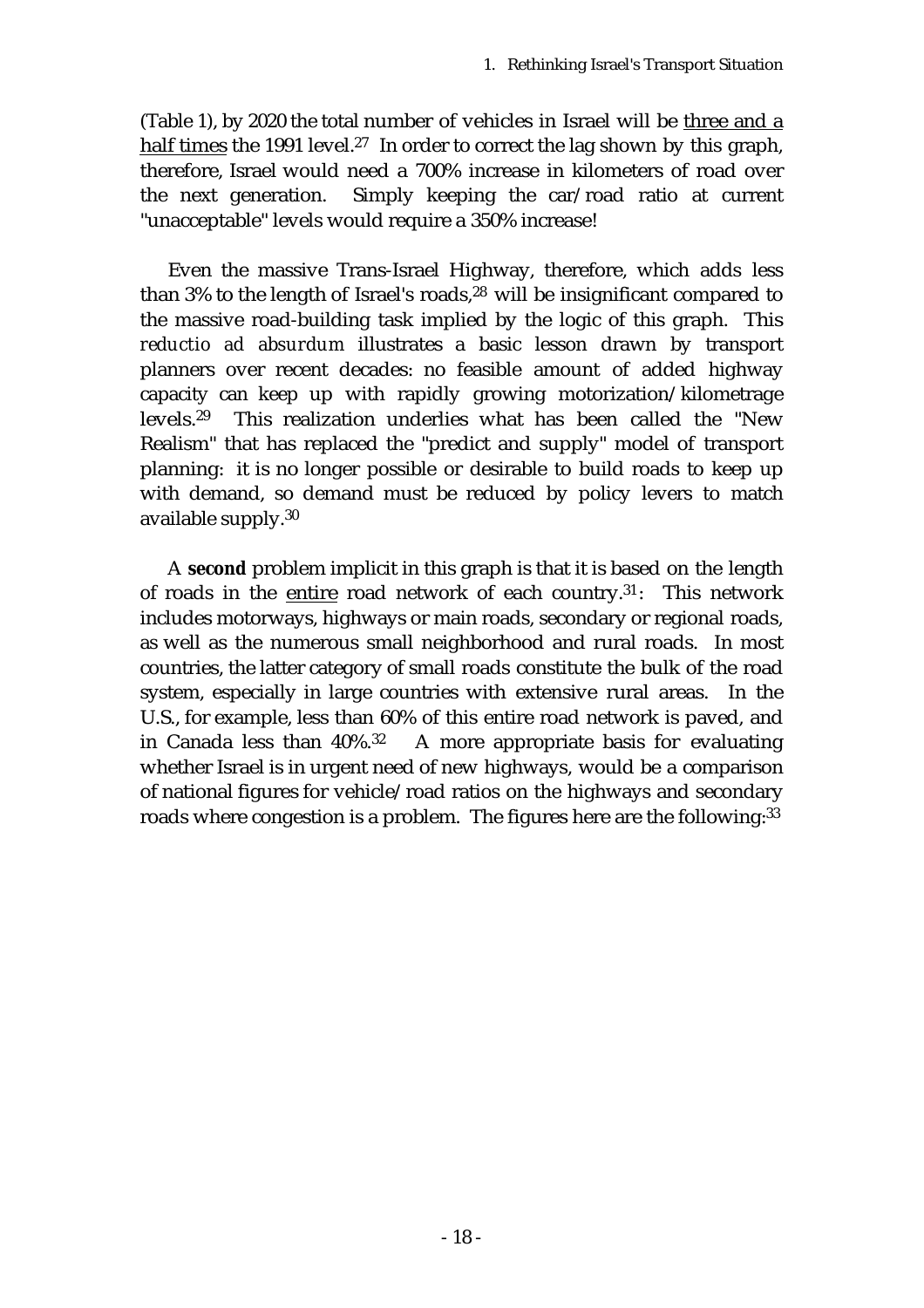

**Figure 4. Vehicles per kilometer of motorways, highways/main, and regional/secondary roads**

Source: International Road Federation (1994)

Using this measure we see that while Israel has more cars for each kilometer of these roads than the U.S., it has a lower ratio than many other countries. Importantly, according to this indicator of road "crowding," Israel is significantly better off than The Netherlands, and almost identical to Belgium (two countries whose area and population density are closer to Israel's). Yet these countries--with far less roads for each car--are not calling for more roads. In fact, The Netherlands is one of the most striking examples of a drastic recent reduction in national investments in road construction.

The two graphs suggest that despite the intuitive appeal of a "too many cars on too little road" message, the source of congestion and the public's discontent with the state of the roads is not a deficit in highways or main roads. More important factors might be the almost complete absence of non-road travel in Israel illustrated in Fig. 5, or the design and efficiency of the existing road system.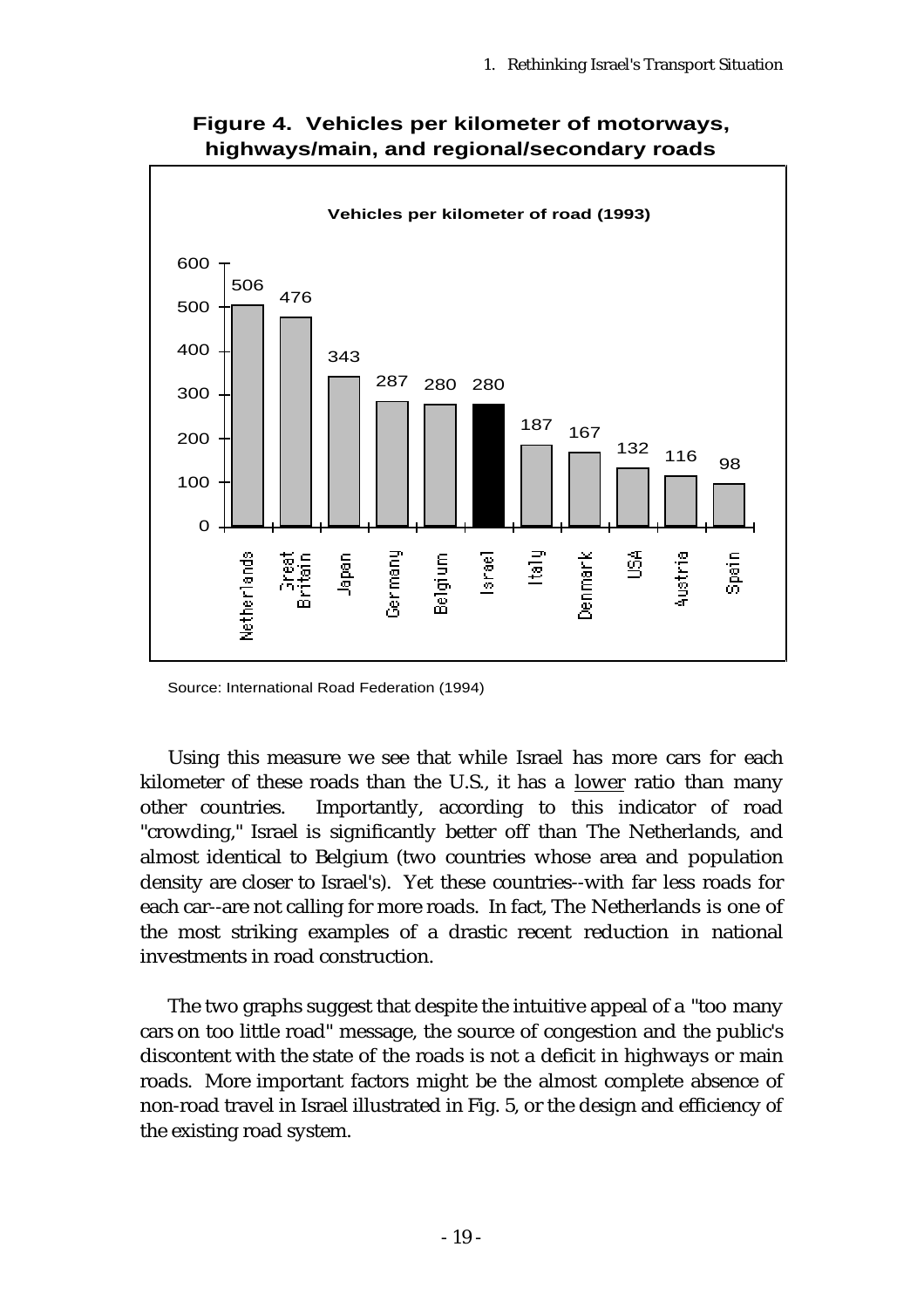

**Figure 5. Percentage of passenger-kilometers on rail in 1993**

Source: Shuki Cohen, Travel and Transport (1997).<sup>34</sup>

A **third** problem with the vehicle to road ratio graph is more fundamental. It is used to make "more roads for our cars" an investment priority, at a time when there is growing evidence of the tremendous social, economic, and environmental costs of a transport system too heavily based on private car use. Governments in developed countries and bodies such as the OECD European Conference of Ministers of Transport (comprising the Transport Ministers of 31 European countries) have declared the need to reduce their dependence on cars and roads through policies for managing travel demand and shifting transport infrastructure investments to other modes of travel. While implementation is still partial, and success has been mixed, the desired direction is clear.

Israel has the potential for becoming a leader in such reprioritization of transport priorities: it has more need and (for the time being) more latitude for alternatives. The county's extremely high population densities mean that even European-level motorization rates would make for intolerable car densities. At the same time, these high population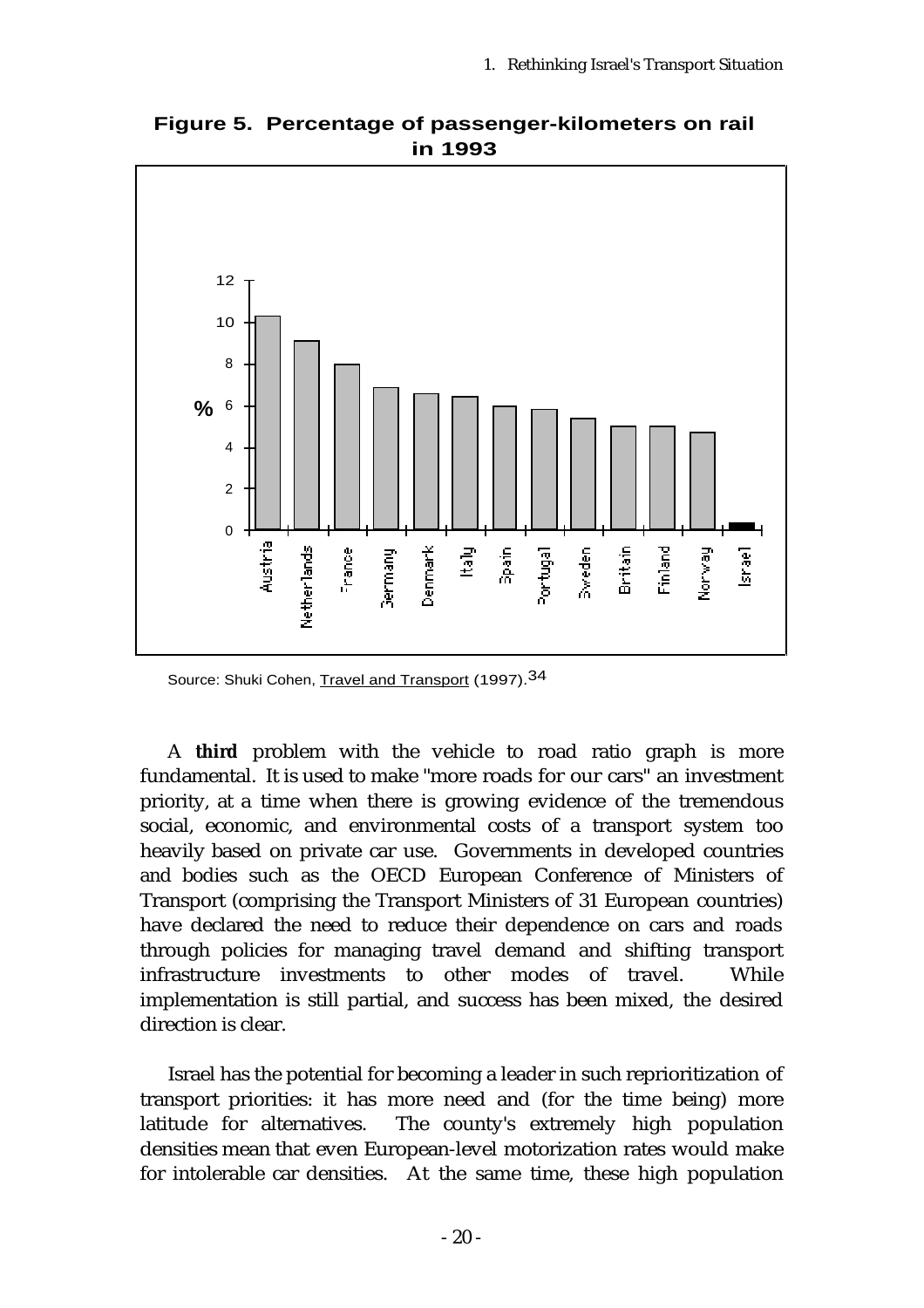densities, the still low per-capita motorization levels and reasonable levels of public transport use, and the possibility for directed planning allowed by fast-growing population, all could give Israel a head start in moving toward sustainable transport.

A sustainable transport/land-use policy would have different priorities: to support maximum access rather than increased mobility; allowing people to have a high quality of life without cars rather than being forced into increased car-dependence; the use of land for greening neighborhoods and inter-urban open space, rather than its consumption for roads, parking and suburban sprawl; a commitment to clean air, quiet, and safety rather than putting up with the loss of these through everincreasing motorization.

If Israel is to move in this direction, rather than simply "catching up" with the mass motorization process of other countries, it must rapidly redirect its scarce resources to new goals. The increase in road length implicitly called for by the vehicles/road length graph then becomes an inappropriate and perhaps obsolete goal compared to the bolder priority of shaping a sustainable transport system. Other investments are more urgently needed: improving service on the existing bus system while creating serious suburban and intercity rail capacity; supporting the regional and local planning necessary to create or recreate medium density, mixed-use transit-oriented neighborhoods that reduce the need for travel and make public transport viable; getting the most out of the existing road system and integrating it seamlessly with other modes of travel.

Thus Israel's relative lack of dependency on cars is not a "lag" to be eliminated but a head start toward an enviable transport system. The next decade will decide whether this gift is seized or squandered. Under these special circumstances the best possible transportation planning and evaluation is a necessity. The following chapters examine to what extent this challenge was met in the planning of the Trans-Israel Highway.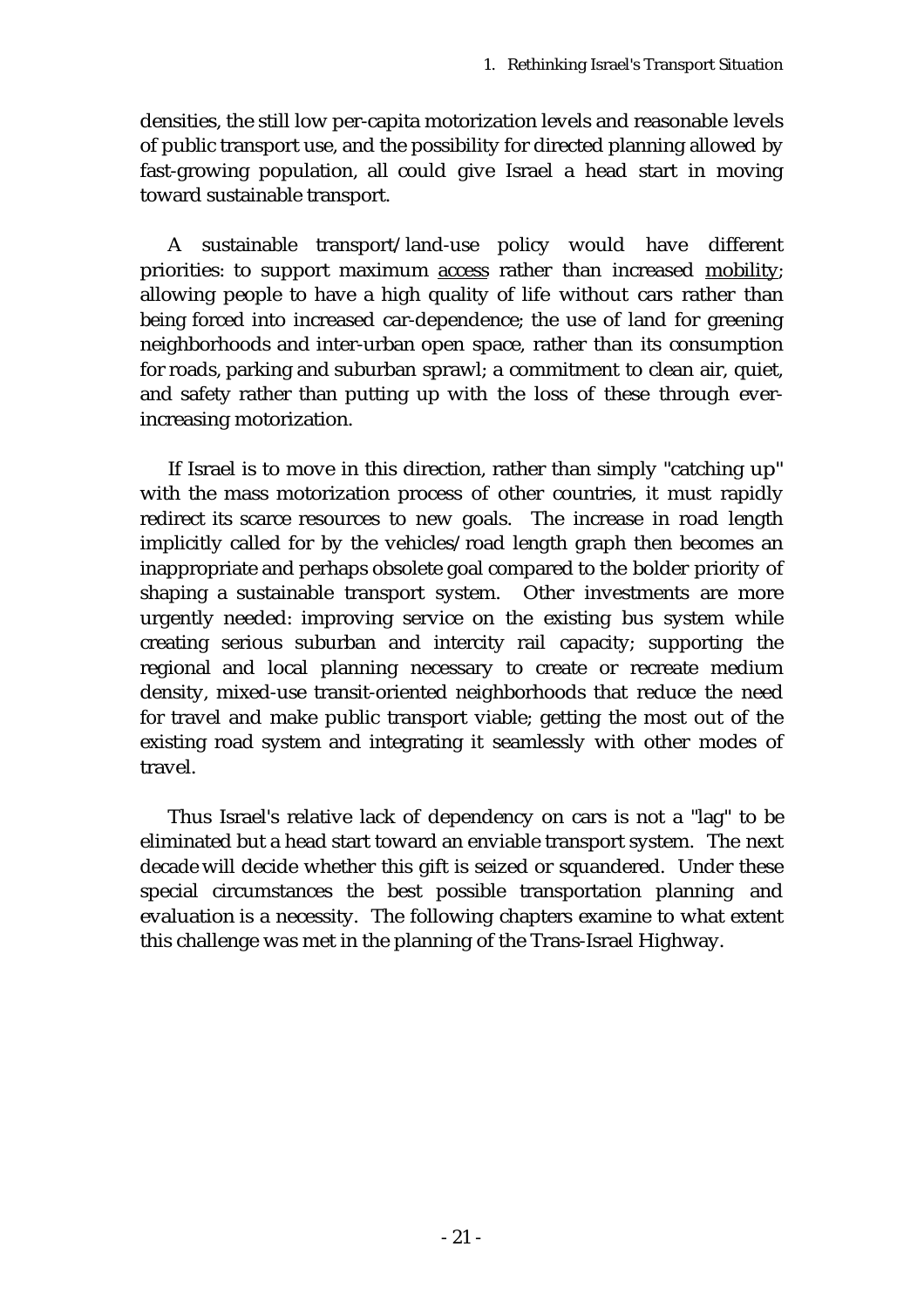## **CHAPTER 2**

# **THE PLANNING PROCESS: A ROAD APART**

### **INTRODUCTION AND OVERVIEW**

A careful examination of the relation--and more interestingly, the frequent lack of relation--between the development of the Trans-Israel Highway and Israeli planning bodies and processes would well repay the effort.

Such a study would trace how the project moved from being a line on a 1:100,000 map marking a tentative future right-of-way35 to become the country's largest ever infrastructure project. Key points to be examined in the project's evolution would include the following:

- its first formal mention in TAMA 3 (the national master plan released in 1976);
- its more elaborate appearance as a portion of a ring road in the study of long-range plans for the central region;
- its inclusion in TAMA 31 and subsequent updates;
- its institutionalization through two special laws;
- and the formation of the Trans-Israel Highway Company.

Such a study would need to examine the roles of influential bodies and agents—MA'ATZ (The Public

Works Department), the Trans-Israel Highway Company, the National Planning Council, the Ministry of Finance, the community of transportation planning and research professionals)—as well as the surprisingly subdued roles of the Ministry of Transport, the Ministry of Environment, and municipalities in the Tel Aviv

**The overall picture is one in which a single road project grew in dimensions and solidity in the absence of—and at times in opposition to—a series of transport planning norms and recommendations, while other recommended transport solutions languished for lack of funds and leadership.**

and central region. The opportunities for and the impact of input from the organization of residents along the right-of-way and of "green" organizations would deserve special attention, as would the gaps between declarative commitments to intermodal, integrative planning on the one hand and substantive progress on the other.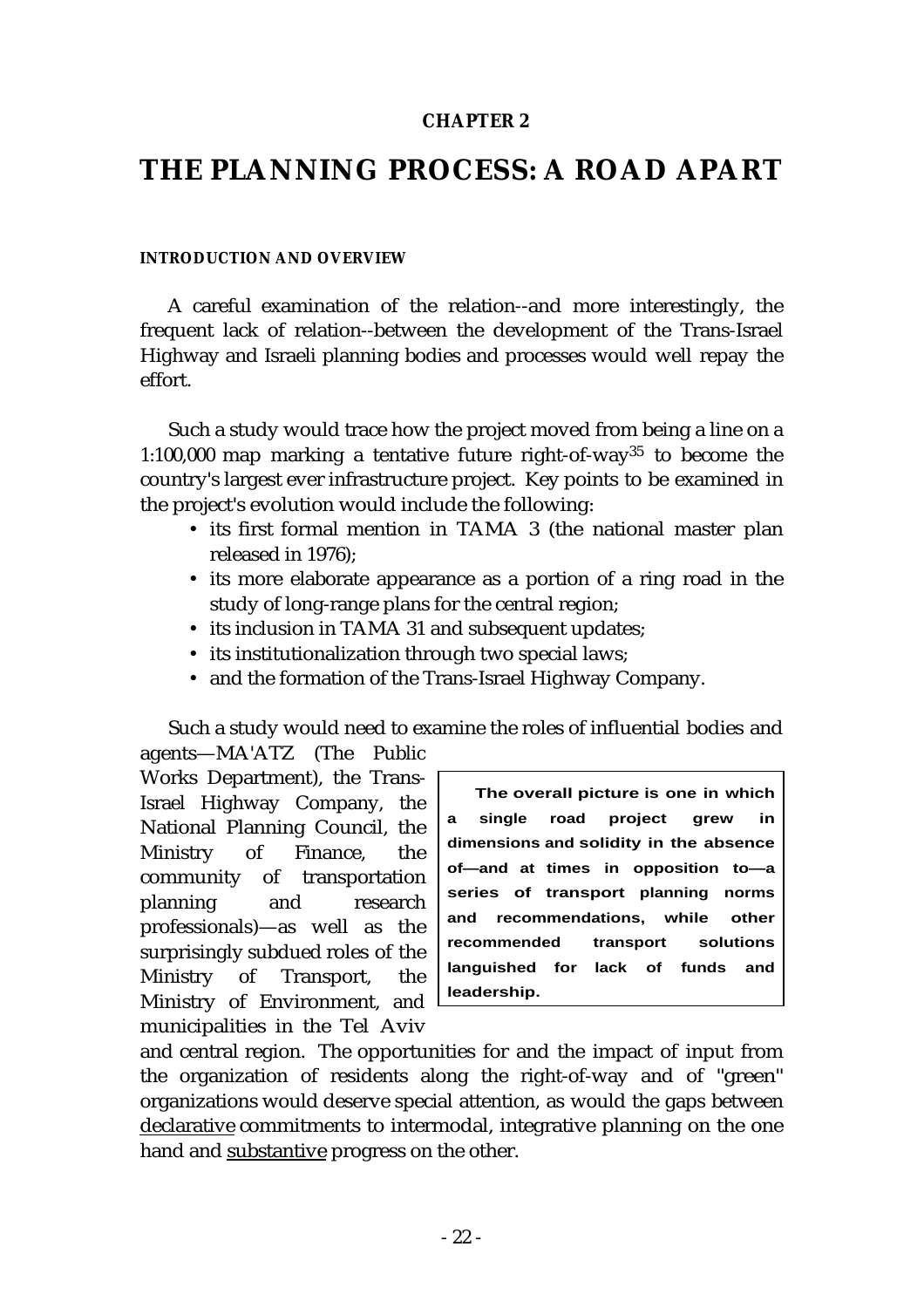The concern of the present report, however, is a synchronic analysis of the Highway's evaluation and planning, rather than the kind of historical analysis of the planning and decision-making processes sketched above.<sup>36</sup> A review of the project's evolution and central documents underscores key areas of deficit in this process. The overall picture is one in which a single road project grew in dimensions and solidity in the absence of--and at times in opposition to--a series of transport planning norms and recommendations, while other recommended transport solutions languished for lack of funds and leadership.

Specifically, the project fell short of desirable standards for integrated transport planning in the following ways:

- It was not guided by national-level transportation goals or criteria such as might be found in a transport master plan.
- Though statutorily approved within the TAMA 31 National Outline Plan, the project strikingly contradicts its stated national transport and land-use policies.
- It was not genuinely integrated with other modes of transport (as opposed to after-the-fact accommodation) in the sense that:
	- 1) there was no systematic comparison of alternative ways to meet needs.
	- 2) there was no consideration of the highway's negative impact on other modes.
	- 3) there was no fundamental integration of the highway with other modes.
	- 4) rail development was considered only as a "sensitivity test" using inappropriate modal splits, after Highway construction, and in a policy vacuum.
- Its effects on land-use and urban form--especially suburbanization trends--were poorly considered.
- There was no assessment of area-wide and cumulative environmental impacts.
- The road's transport functions are vaguely specified, and in partial conflict with one another and with the proposed staging of construction.
- Travel demand modeling was based on an extrapolation of current transport policy--or, more accurately, its continued absence.

It is not exaggerated to say that **the Trans-Israel Highway was proposed, planned, advanced, and evaluated mostly as a road project, rather than a transport solution**, and emerged from bodies responsible for roadbuilding, rather than from those with more comprehensive regional and national planning considerations.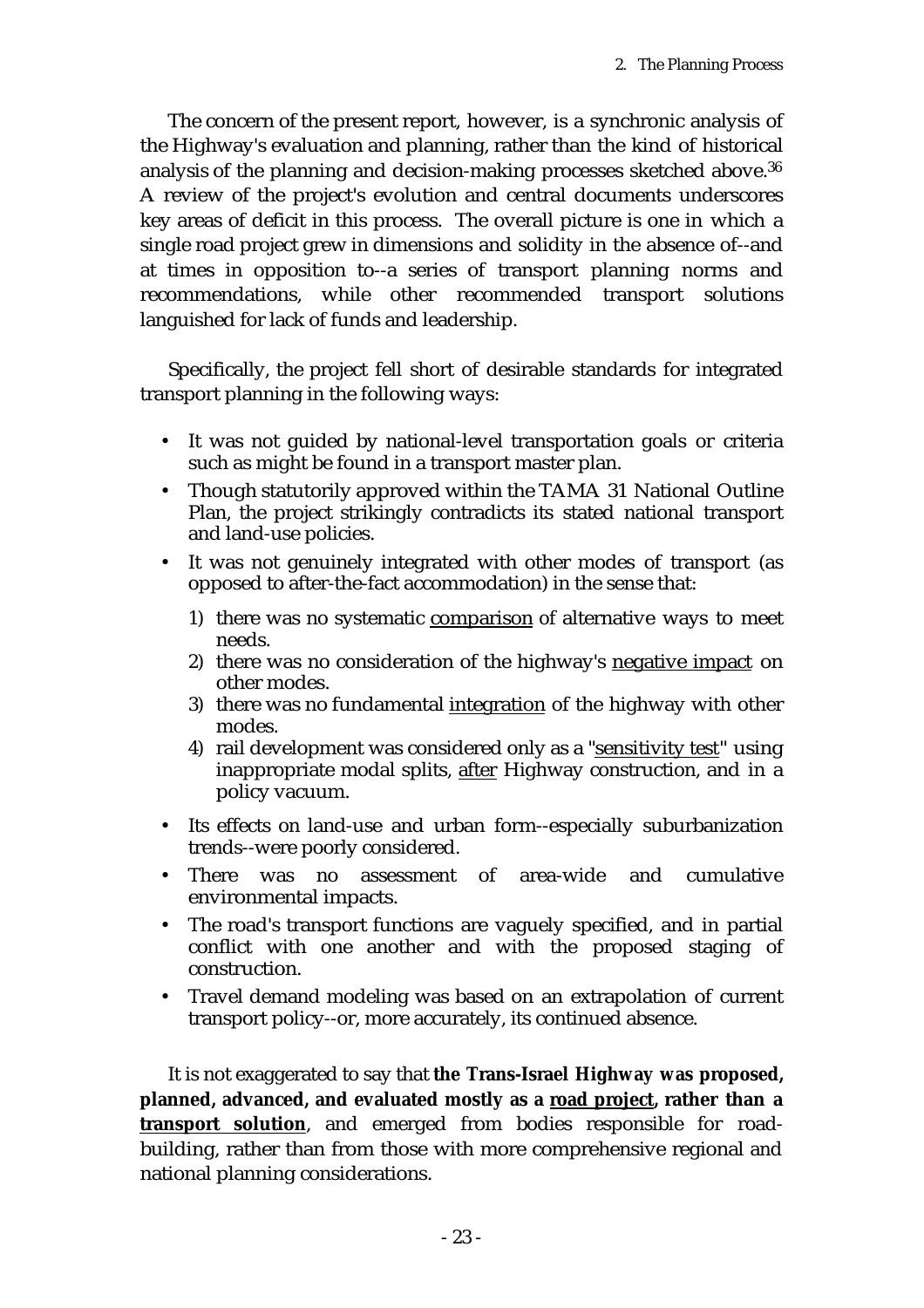### **INADEQUATE GUIDANCE BY NATIONAL-LEVEL PLANNING**

The Trans-Israel Highway will affect land use, commuting and motorization patterns in the central region (where over half the country's population live,  $37$ ) and beyond. A project of this scope should make reference to, if not be guided by national and regional transport policies and planning goals.

Israel, unfortunately, does not have the kind of national-level transport master plans or white papers that many European and other developed countries have. These plans, which could serve as models for Israel, typically attempt to meet national economic needs while reducing the dominance of automobiles and achieving quality of life and environmental goals. The goals are often in the form of specific targets for the redistribution of modal split, achievement of tolerable pollution, noise, and road injury levels, etc.38 Nor does Israel have the kind of inter-agency transportation authority emerging in some countries.<sup>39</sup>

The fact that such a major project as the Trans-Israel Highway could be discussed and approved in the absence of (still unavailable) national-level transport criteria, objectives, and targets underscores the need for such a plan and authority. In its absence, critical transport assumptions will tend to be made by default or by the more powerful actors. Thus the project's traffic modeling and economic appraisal were based on critical assumptions that were never subject to the broad debate and systemic scrutiny they deserved. For example, these included assumptions that motorization rates will saturate at 500, and that future modal splits will reflect the absence of substantial public transport development and of policies to encourage modal shift.

In the absence of a transport master plan, guidance might have been sought in TAMA 31, the planning master plan drawn up in the early nineties, or other Israeli policy documents then available. However, it seems that the Highway was never systematically evaluated in the light of the kind of transport/land-use concerns contained in these documents (discussed below), nor the considerable body of international transportation planning wisdom they reflected.

### **POOR INTEGRATION WITH LAND-USE, INTERMODAL, AND DEMAND MANAGEMENT CONSIDERATIONS**

The lack of inter-modal planning was a central shortcoming. It is by now well recognized that once a region's transport needs are defined (a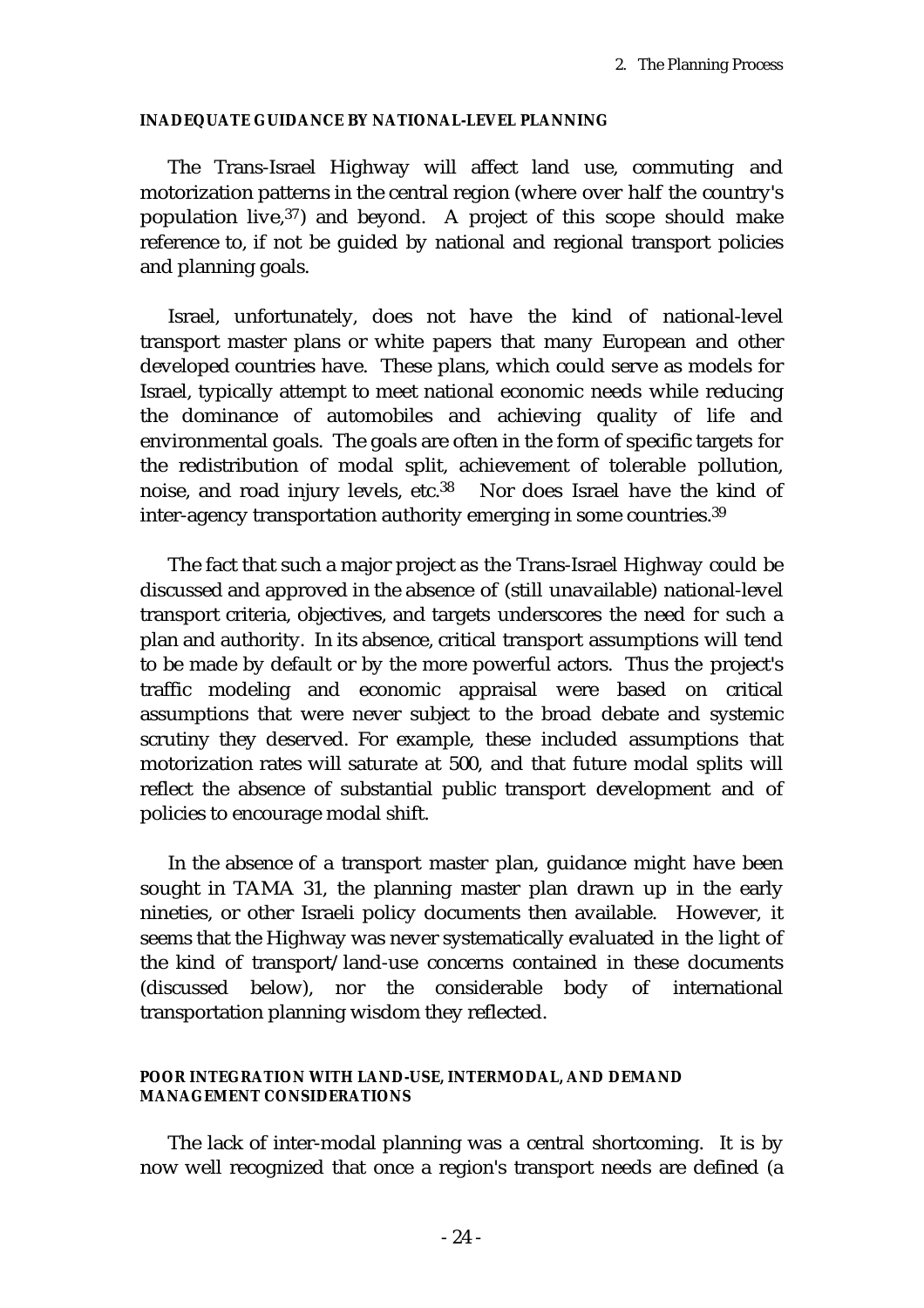process also inadequately handled--see below), the full range of transport modes and planning solutions that can meet these should be considered at the earliest stages of planning, their relative costs and benefits weighed, and their interactions considered, in order to put together an optimal package of measures. "Transportation should be managed as a multimodal, coordinated system. A full range of alternatives should be considered, including demand management and low-cost operational improvements."<sup>40</sup>

Current World Bank guidelines on transport, for example, state that<sup>41</sup>

The process of preparing a project should include an evaluation of the full range of modal possibilities, including non motorized transportation and modal integration and interchange facilities within the sector strategies, as well as consideration of a variety of options at the project level.

Similarly, one of the most significant pieces of transport legislation in the U.S., the Intermodal Surface Transportation Efficiency Act of 1990 (ISTEA), was designed to overcome the problems that result from a lack of inter-modal planning. The Act states that  $42$ 

> Corridor and sub-area studies shall evaluate the effectiveness and costeffectiveness of alternative investments or strategies...The analysis shall consider the direct and indirect costs of relevant alternatives.

A second area in which the planning was lacking was its isolation from land-use considerations. One of the clear-cut lessons of recent decades has been the interaction of land-use and transportation phenomena,<sup>43</sup> and the tight coupling between suburbanization on the one hand, and increases in motorization levels and highway provision on the other.44 A transportation project does not simply meet travel demand, but creates new and longer trips by easing travel in the short term, and attracting development in the longer term. For this reason, transport planning--and highway development in particular--should be inseparable from land-use planning.

In short, the provision of new highway capacity is only part of the supply side dimension of modern transport planning, which is in turn only one leg of an intelligent and coordinated approach to improving access and relieving congestion that also includes demand management and land-use measures.45 Other supply-side interventions include the improvement or provision of new transit facilities (bus, rail, para-transit), the upgrading of existing road facilities, and improved traffic signalization, traffic engineering, incident detection, etc. Measures for managing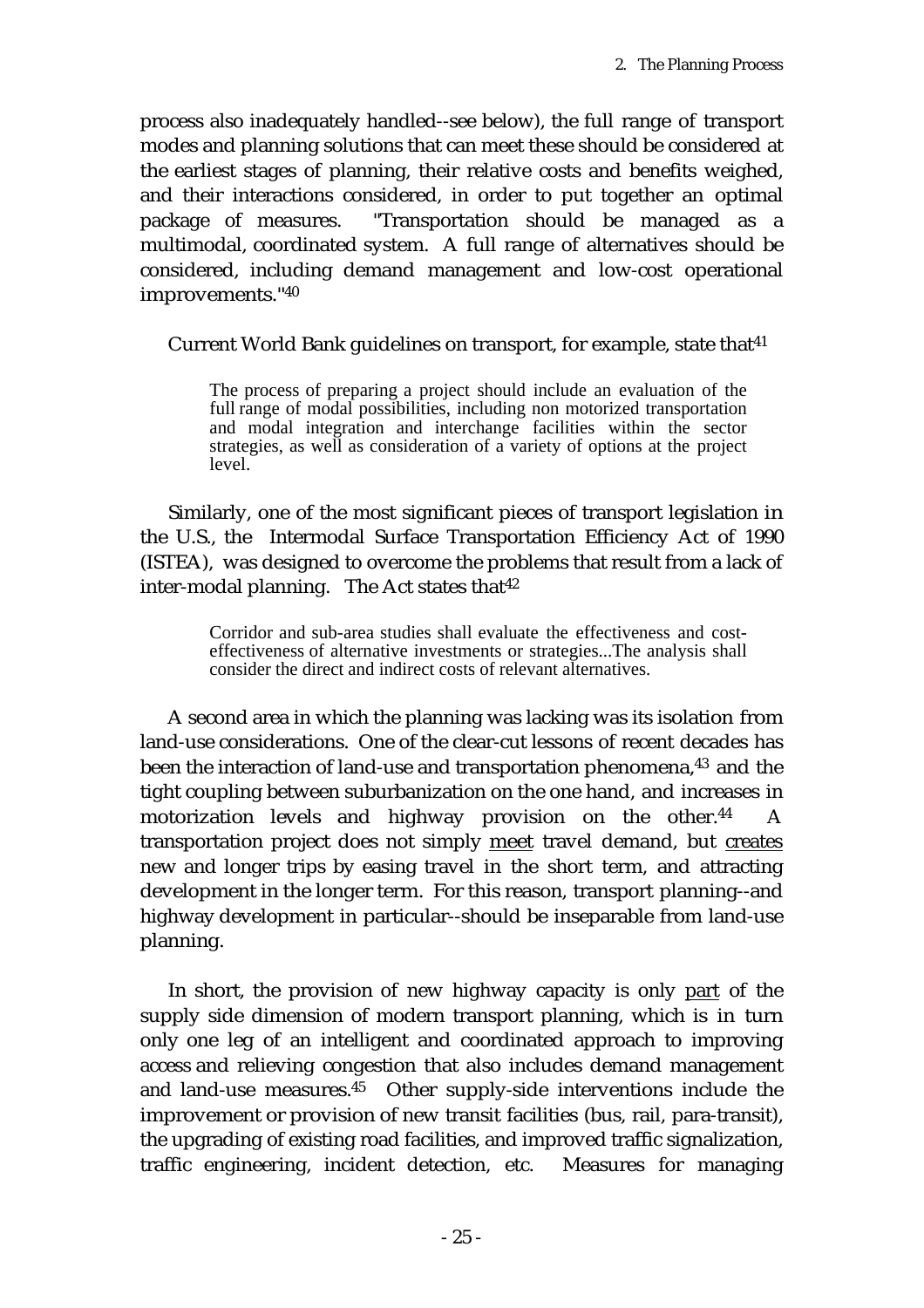transport demand include the provision of alternative transport modes and/or services for commuters, incentives for travel at non-peak hours, and the introduction of growth management or traffic impact policies into development decisions. In the long term, however, the most fundamental transport solutions for Israel will require careful attention to the zoning and land-use plans that shape trip-making patterns, volumes, and modal distributions.

The principles of integrated transport and land-use planning recommended in other countries, should apply even more forcefully in Israel. With rapid growth in population and rising incomes, a primary focus on increasing road supply is futile if not self-defeating, since even the most heroic improvements will contribute to and be swallowed up by a growth in kilometrage averaging over 11% a year in the early nineties.<sup>46</sup> Even significant investments in road-building have managed to add less than 2% in road length annually in the nineties.<sup>47</sup> And while increases in road supply will never match the growth in travel demand, they will foster car-dependent land-uses and lifestyles that undermine other transport alternatives.

The increased motorization that new roads are built to accommodate is not an inevitable consequence of increased income. Cities with almost equivalent high levels of real per capita wealth can vary widely in their motorization levels--depending on their urban densities, the degree of restraint on road and parking infrastructure provision, and the provision of public transport and possibilities for non-motorized movement that offer competitive travel times.<sup>48</sup>

While there may be need for some additional road capacity as part of an overall transportation and land-use package, it seems inappropriate for a massive transport investment decision to be made in isolation from planning that takes this overall background into account. Transport investments, especially substantial ones in the critical years of the nineties, should be part of more general attempts to coordinate the spatial distribution and intensity of land use with the strategic provision of an integrated network of transportation services.

#### **COUNTER TO RECOMMENDATIONS OF MAJOR TRANSPORT PLANNING DOCUMENTS**

These principles were indeed well recognized in key Israeli planning documents issued by government and professional bodies over the course of the late eighties and the early nineties. These firmly stated the necessity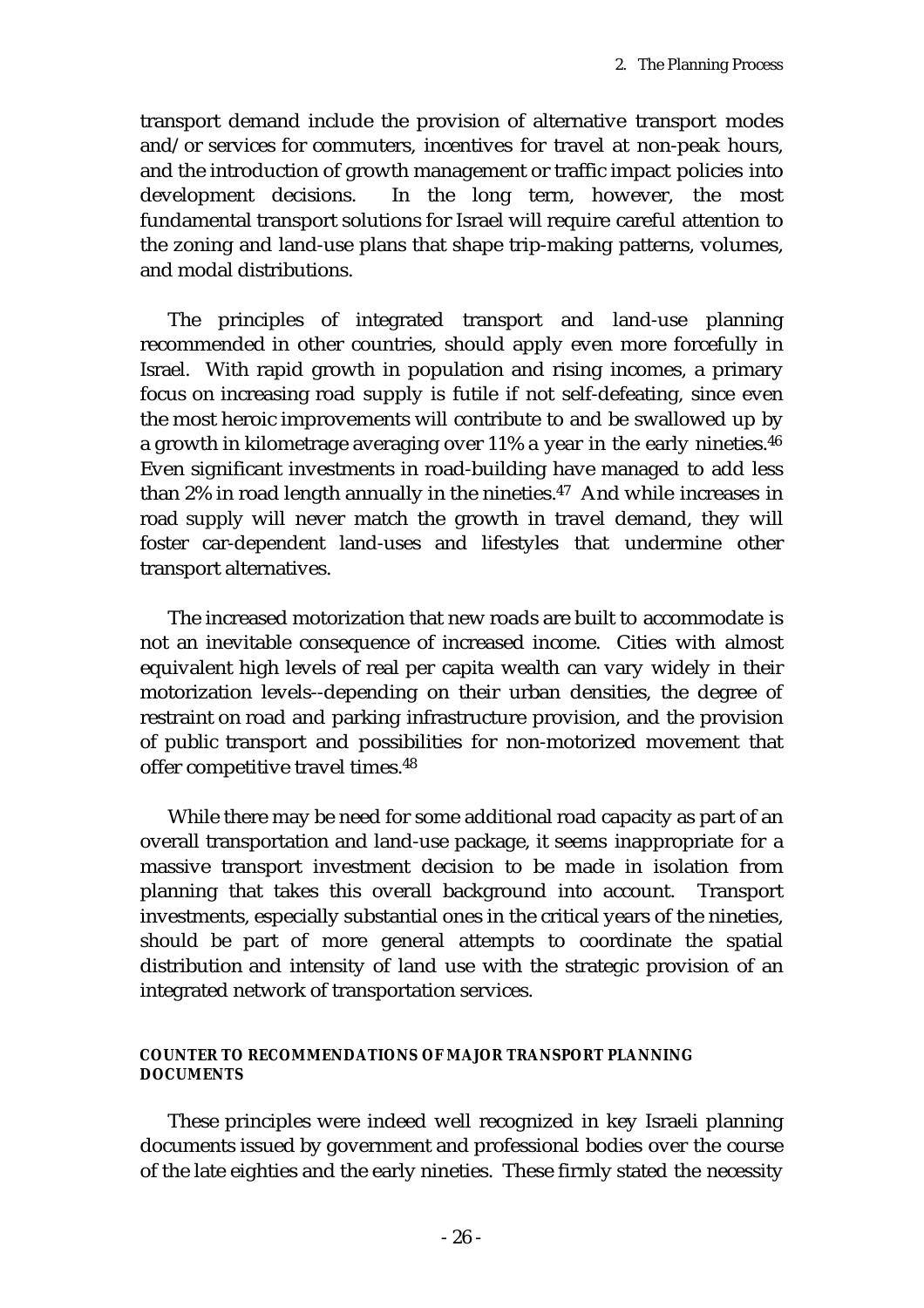for integrated land-use and transport planning, for restraining motorization growth and suburbanization, and for the correct mix and timing of investments in public transport versus highways. Yet their recommendations did not seem to impinge on the Highway's evaluation and planning.

For example, on May 3, 1988, after hearing reports and reviewing the issue of commuter rail in the Tel Aviv area and "noting the seriousness of the transport situation," the **National Council For Planning and Construction** formally declared that "the planning of mass transit was of the highest priority," and ordered the Ministries of Transport and Interior, in consultation with the Ministry of Finance, to prepare a policy report on the subject within two months, and asked the Regional Councils to ensure that the rights-of-way for commuter rail were safeguarded. $49$  On July 2 the resulting report which sketched the advantages and necessity for rail solutions was approved by the Council with minor changes. This report concluded that:

> there is a need to move the execution of rail forward immediately, especially in the Tel Aviv metropolitan area. Additional delays on this issue will accelerate the transfer from public transport to private cars, the degeneration of travel quality, amplify and continue [wasteful] sprawl and suburbanization...

The Council recommended to the government that rights of way and adjacent service areas be safeguarded, that planning agencies give priority to planning procedures related to rail, that resources be devoted to this essential task, and that as part of comprehensive transport planning the various involved agencies cooperate in the planning of rail solutions.<sup>50</sup> In its conclusions, under the section on the "Timing and Proportionality," the council noted that:

> Land use and transport are naturally related. For example, if the principle of preferred use of public transport is accepted, but in the initial years budgets are invested in highway projects, the process of rapid fringe development will continue, development that depends, among other things, on the growth of private car use. Such development will sooner or later create a situation in which it will be impossible to invest in intensive public transport for political and other reasons. Therefore, the preparation of target plans for the year 2010 is not sufficient. Staged development plans are needed, development plans designed to achieve urban goals; goals in the sphere of land use and the location of work and residences. The proposed Metropolitan Authority will prepare such staged master plans according to which it will be impossible to forward one stage without the completion of the necessary elements of the prior stage. The plan will include all modes of transport, roads, rail, and other forms of public transport. [underlining in original]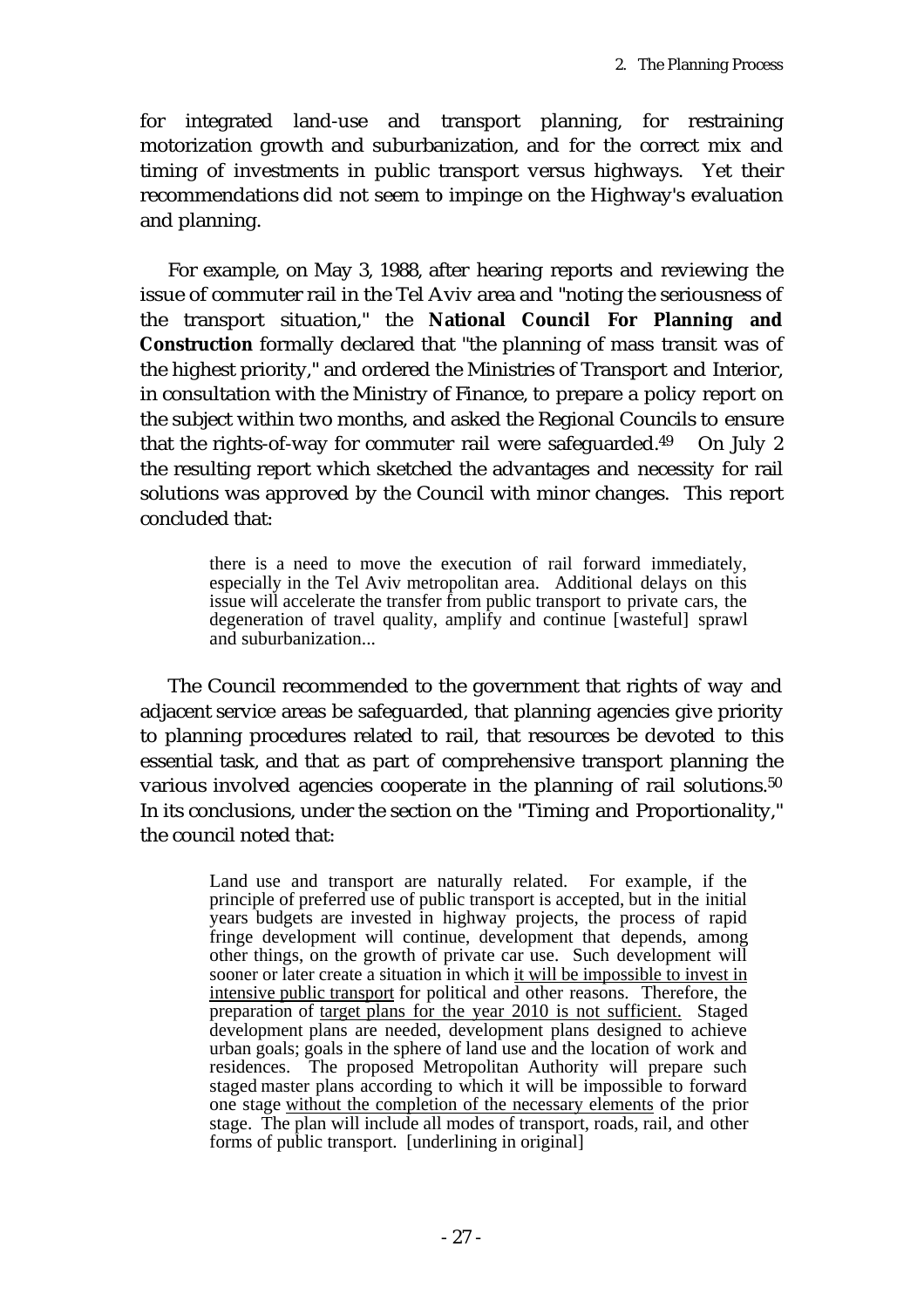In the following years (1990-1), however, no major gains were made in public transport planning or investment while MA'ATZ made the Trans-Israel Highway a central project: it was included as a central project in their 5 year plan (1990), featured prominently in the 1990 report on road investments in the central area for the year 2010 commissioned from the Israeli Institute for Transportation Planning and Research (IITPR),<sup>51</sup> and was the focus of an extensive feasibility study (1991).

Thus the road-planning apparatus was in high gear on this project, largely in isolation from general transport or land-use planning considerations. The 1991 feasibility study, for example, considered the value of the project without mention of alternative transport measures or integration within an overall transport or land-use considerations. Such considerations appear only as parenthetic qualifications in the report on the road system in 2010, which focused entirely on various road solutions to the central region's transport needs--taken to be primarily the relief of congestion.

Thus the Five Year report mentions in a footnote that its modeling did not consider the likely impacts of roads, and of the Trans-Israel Highway in particular, on land-use, and thereby population distribution, and traffic flows.52 Interestingly, the Five year Plan mentions that its modal split was calculated based on the assumption of "massive rail development," including suburban and light rail connections (to Herzliyya, Petah Tikva, Ben Gurion Airport and Lod, Bat Yam, and Rishon LeZiyyon, with a ring line through central Tel Aviv, and with "excess demand" taken up by light rail in the area bounded by Routes 1, 4, and  $5$ ).<sup>53</sup> This assumption of extensive rail development was elaborated in a subsequent (1992) report by the same body, the **Israel Institute for Transport Planning and Research**, prepared at its own expense in order to provide a "more realistic picture" of traffic flows than allowed by the parameters dictated to it in the MA'ATZ-commissioned study. This report, strongly supportive of the Highway, is prefaced by the following warning:<sup>54</sup>

> It is worth emphasizing and noting that the travel matrices found at the base of the test [of traffic flows and economic feasibility] assume that there will be a substantial investment in public transport, that is commuter/suburban rail, light rail, and special lanes dedicated to public transport. The implication of this substantial investment is in enabling us to assume that the modal split between private cars and public transport will be 65% travel in private cars and 35% in public transport. In the event that for various reasons the investments in public transport are not made there is a high likelihood that the demand for Route 6 will grow, that is the demand for the use of private cars, but in parallel there will be a collapse of the system of planned land use, in other words the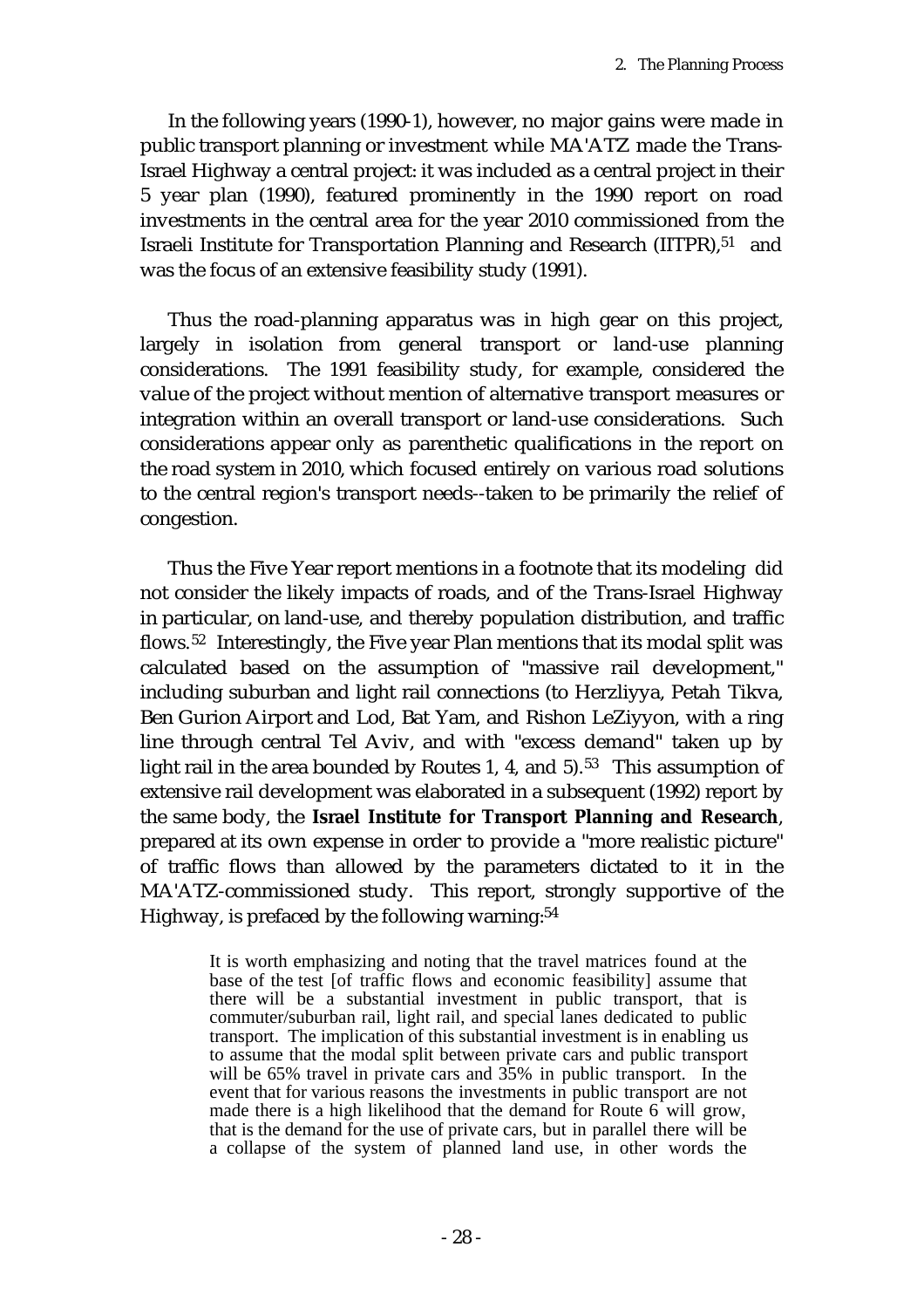development of land in the metropolitan area will not be according to the existing and approved plans but according to pressures.

As mentioned below, later modeling and evaluations of the Highway by the Trans-Israel Highway Company dispensed with even such wishful flourishes and warnings about the need for a multi-modal solution.

TAMA 31, the **National Outline Plan** that appeared over the course of 1991-3 included the Trans-Israel Highway, though the project seems to be detached from or even contradictory to some of this document's central stated national and regional goals. TAMA 31's strategic development principles for the central area repeatedly warn against sprawl, especially

close to the Tel-Aviv Metropolitan area, given the tremendous development pressures and the conversion of agricultural areas to other land uses spurred by the crisis in agriculture.55 The document urged that suburbanization be stemmed through encouraging self-contained medium density settlements that would reduce commuting to Tel Aviv and which could be viably served by public transport.56 In order to

**While the Highway appears in TAMA 31 (the National Outline Plan) it seems to be detached from or even contradictory to some of its central stated national and regional goals. The master plan explicitly argues that Israel's** highest transportation **priority is a massive and immediate investment in public transport even if this initially harms the level of service to private cars.**

break out of the vicious circle it saw emerging--in which rising motorization leads to a deterioration of public transport, giving rise to further car use--TAMA 31 repeated the policy statements of the Ministry of Transport from 1975 on the restraint of private car use,<sup>57</sup> and reaffirmed the need for fiscal and other measures to accomplish this. The master plan explicitly argues that Israel's highest transportation priority is a massive and immediate investment in public transport even if this initially harms the level of service to private cars.<sup>58</sup> It is difficult to understand how these warnings and proposals can be reconciled with the Highway's anticipated impacts, or to find traces of attempts to do so.

### **THE HIGHWAY MOVES FORWARD AS OTHER MODES ARE NEGLECTED**

In addition to laying out a general orientation on the role of transport in achieving the country's planning goals, TAMA 31 made a number of specific suggestions, such as the creation of dedicated bus lanes, the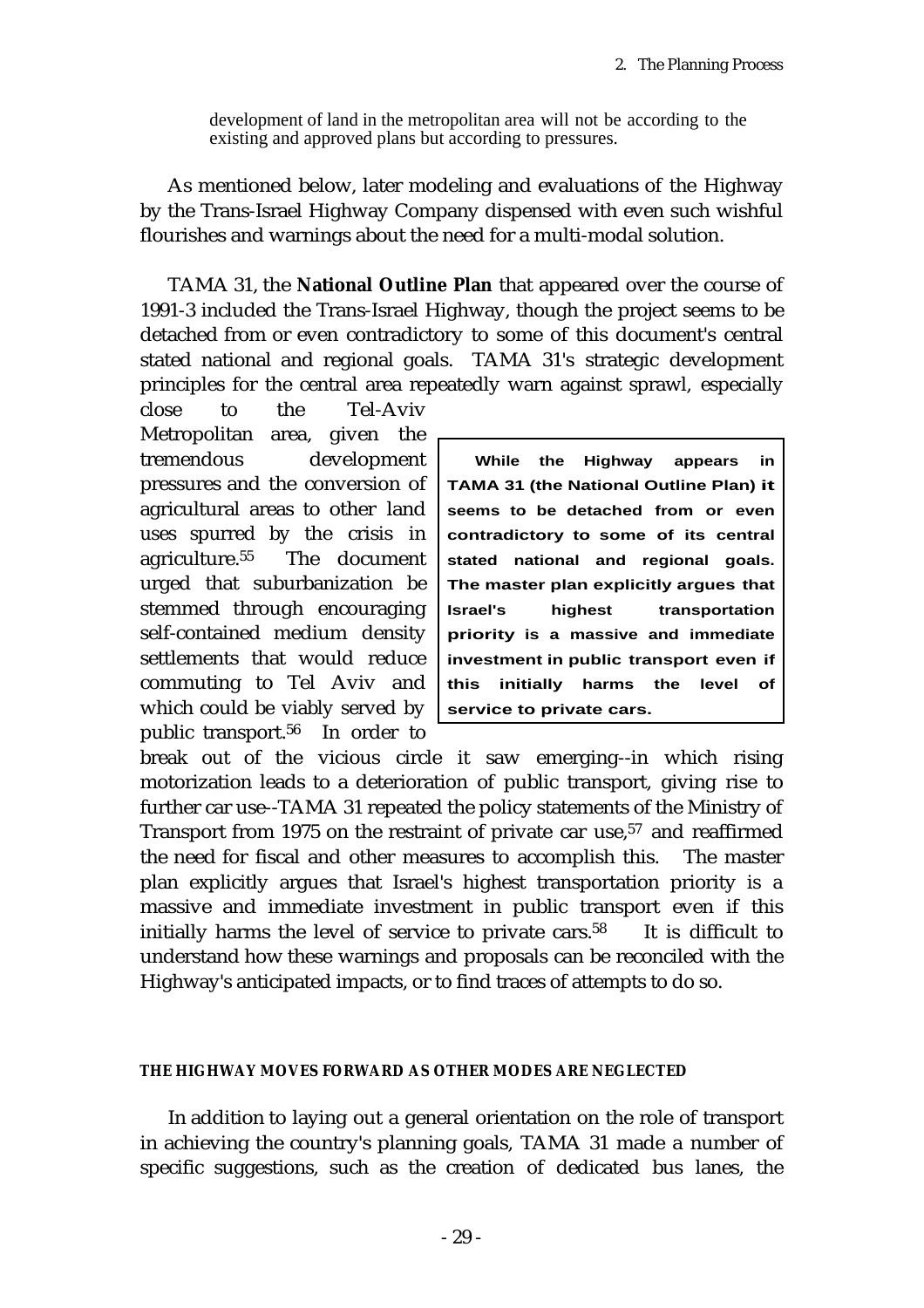expansion of rail service, and the formation of a supra-jurisdictional body to accelerate the improvement of the public transport system. While there has been negligible progress in these other areas, the Trans-Israel Highway has moved rapidly forward.

Thus, at the end of 1992 the Cabinet approved the establishment of the Trans-Israel Road Co. Ltd., whose goals were to do the planning, statutory, and financial groundwork necessary to advance the execution and operation of the Highway. The company was incorporated the following year, and began the necessary surveys and preparation of two special laws required to expedite land appropriation and seek international bids for the highway as a toll road. The head of MA'ATZ was appointed to direct this new company.

While the clear-cut and relatively familiar task of road-planning went ahead, the range of other transportation measures given priority in the late eighties were the responsibility of several uncoordinated and in some cases less powerful agencies: the Ministry of Transport, the Rail Authority, the Tel Aviv Municipality, and others. The proposed unified authority never emerged. Embraced in principle, these measures--the development of public transport and rail in particular--languished in practice;59 a decade later almost none of the repeated recommendations have been implemented.

## **LACK OF PROJECT ALTERNATIVES**

Under these circumstances, the Highway did not emerge as the superior solution among a range of other investment choices, but simply by default as the sole project that had powerful agencies to support it. The evaluations that were done were prepared by the organizations responsible for planning and building one mode of transport (roads)--the Public Works Department (MA'ATZ) and subsequently the Trans-Israel Highway Company. The cost-benefit analyses prepared by the former in 1991 and the latter in 1995 were more demonstrations of the worth of a project that had been chosen than tools for deciding among projects.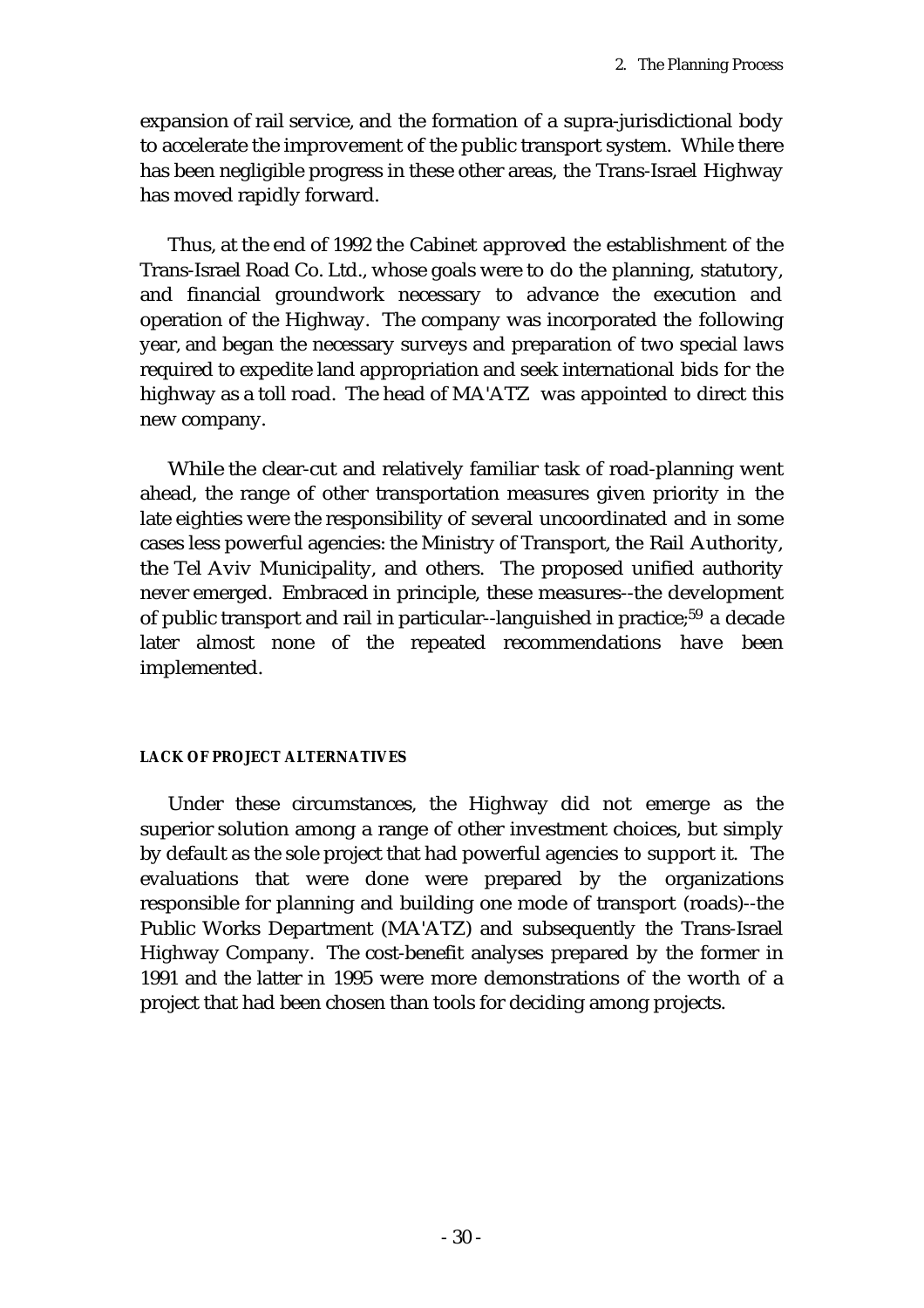Thus the bodies that played a role in approving the project (such as the National Planning Council) could not be, and never were, presented with a range of options or a package of transport measures, only with a simple decision of whether to approve or reject a highly developed road scheme. The absence of alternatives in the process is reflected in the frustration voiced by the late Member of Knesset, Ariel Weinstein, in the Knesset Finance Committee discussion of the Highway on

**"I expected to come here and hear alternatives. Alternatives are a document opposite a document, that we can have some struggle of ideas, that one person will say he thinks we need a road, and another will say he thinks we need rail. To my sorrow this didn't happen. We didn't get any alternatives here."**

**Member of Knesset at the Finance Committee discussion of the approval of the Trans-Israel Highway Law.**

August 8, 1994, prior to the approval of the Trans-Israel Highway Law. After repeated unsuccessful attempts to discover the existence of any governmental alternatives to the proposed Highway, this Knesset member made clear the unsatisfactory circumstances in which he was forced to give his approval of the project. $60$ 

> I think it's a good thing that the meeting opened with a general hearing of the issues. I expected to come here and hear alternatives. Alternatives are a document opposite a document, that we can have some struggle of ideas, that one person will say he thinks we need a road, and another will say he thinks we need rail. To my sorrow this didn't happen. We didn't get any alternatives here. We have the road and they say: this is what is before you. If there was an alternative here we could have had a discussion and turned to the government to develop this second alternative. It is not we that have to think of alternatives, we can raise questions if alternatives are available, but we have no tools to think of alternatives, only to be judges, and we can't be judges if there is no alternative. I have, as I said, an intuition, that this project is needed. On the other hand I fear that when this business is finished the road and entrances to it will be swamped with vehicles. .... So what is the alternative I have before me as a member of the Committee. I can demand that they abandon the road until we get some alternative, a different document. Another document will hold the story up for 5 years, and I can't come and say that. Therefore I think we have no choice. I think it's a scandal that there isn't an alternative and I say this to the generations of Governments, and to the generations of Transport Ministries, who didn't come to us with another document against these pretty documents here. I can't take it upon myself to postpone the discussion for 5 or 10 years, and I think therefore that we have no choice but to enter into this business, with all the protest and scandal of it.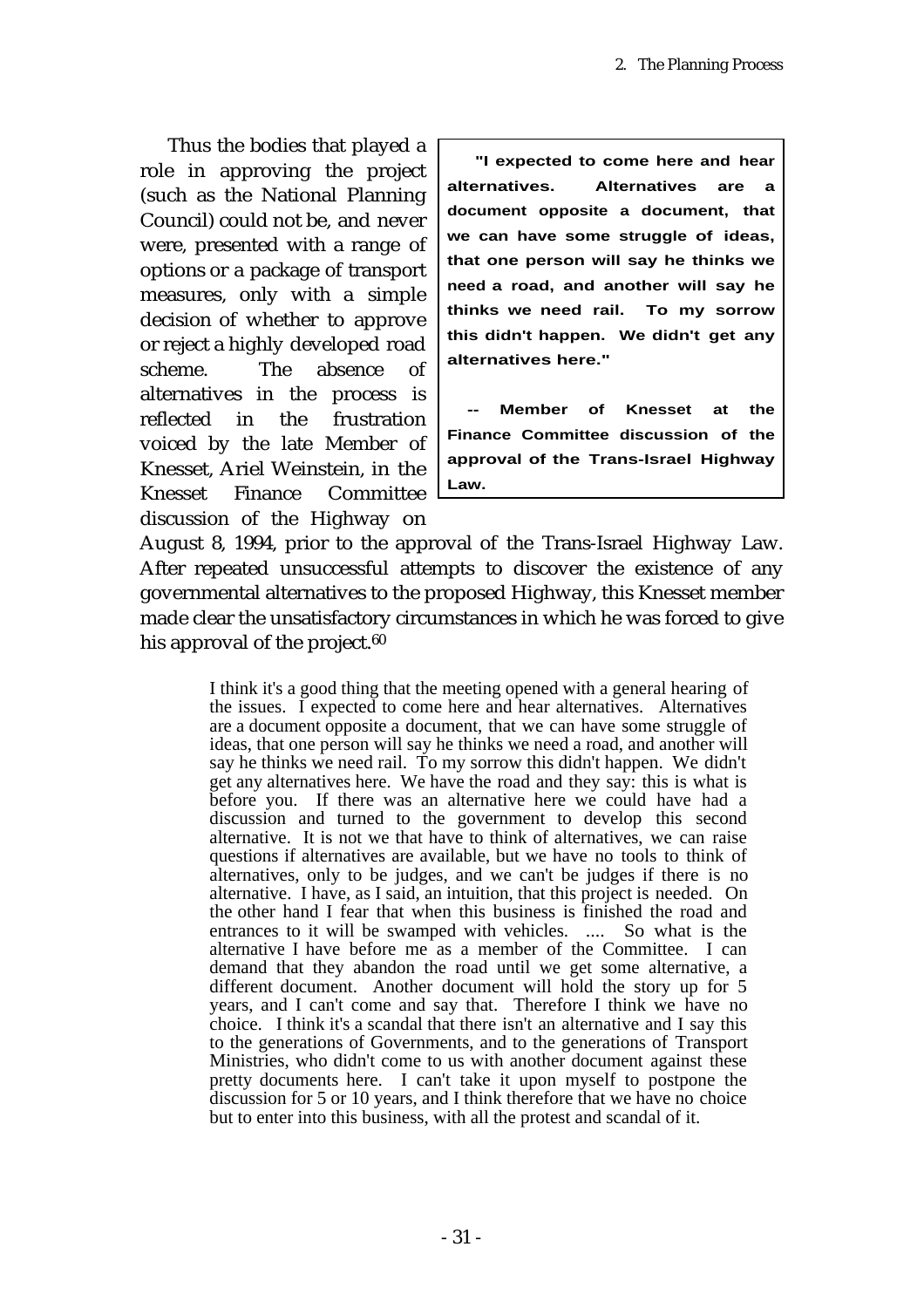## **INTENSIVE RAIL IMPROVEMENTS--ONCE PREREQUISITE, NOW UNLIKELY**

The feasibility studies published in the later stages of project development by the Trans-Israel Highway Company have largely dispensed with any serious commitment to modal integration or the "massive rail improvements" assumed in the project's earlier feasibility studies. These improvements are now treated not as prerequisites (as described above) but as a sensitivity test whose likelihood of occurring is described frankly as "understandably very small."<sup>61</sup>

The sensitivity test demonstrates (to companies bidding to profit from toll income) that even in the unlikely case of accelerated rail development, traffic volumes on the Trans-Israel Highway would decrease by only 6%.62 It should be noted that the inconsequentiality of rail is based on 12-14% of morning peak hour kilometrage being done on rail--an assumption that could be invalidated by modeling modal splits on comparable peak hour travel in European metropolitan areas of comparable densities, rather than country-wide averages, or by assuming an altered policy regime that encouraged modal shift. With rail development now the unlikely "sensitivity test," the base-line assumption of the Trans-Israel Highway Company's evaluation was that<sup>63</sup>

> public transportation in Israel is not expected to undergo significant changes before the year 2010 at least...Within the analysis period [of thirty years] no light or underground railway is scheduled for construction. Motorized public transportation... is expected to undergo minor changes: buses will be granted exclusive right-of-way on additional sections of Route 6 [the Trans-Israel Highway] and the standard of service will improve somewhat for this and other reasons. From the passenger vehicle owners viewpoint, however, public transportation will continue to be the inferior solution.

These projections are likely to be self-fulfilling. While the Trans-Israel Highway Company is currently funded at significant levels that are, as

described below, likely to further increase, rail plans are frozen for lack of budget and bus ridership is shrinking. Of the 804 million shekel budget request by Israel Rail for 1997, for example, only 94 million was approved, leading to a virtual freeze on all development including the budgets for the remaining projects assumed in the early modeling of the Trans-Israel

**"Public transportation in Israel is not expected to undergo significant changes before the year 2010 at least...Within the analysis period no light or underground railway is scheduled for construction."**

**-- Trans-Israel Highway Company "Traffic Forecast and Economic Analysis" (1995).**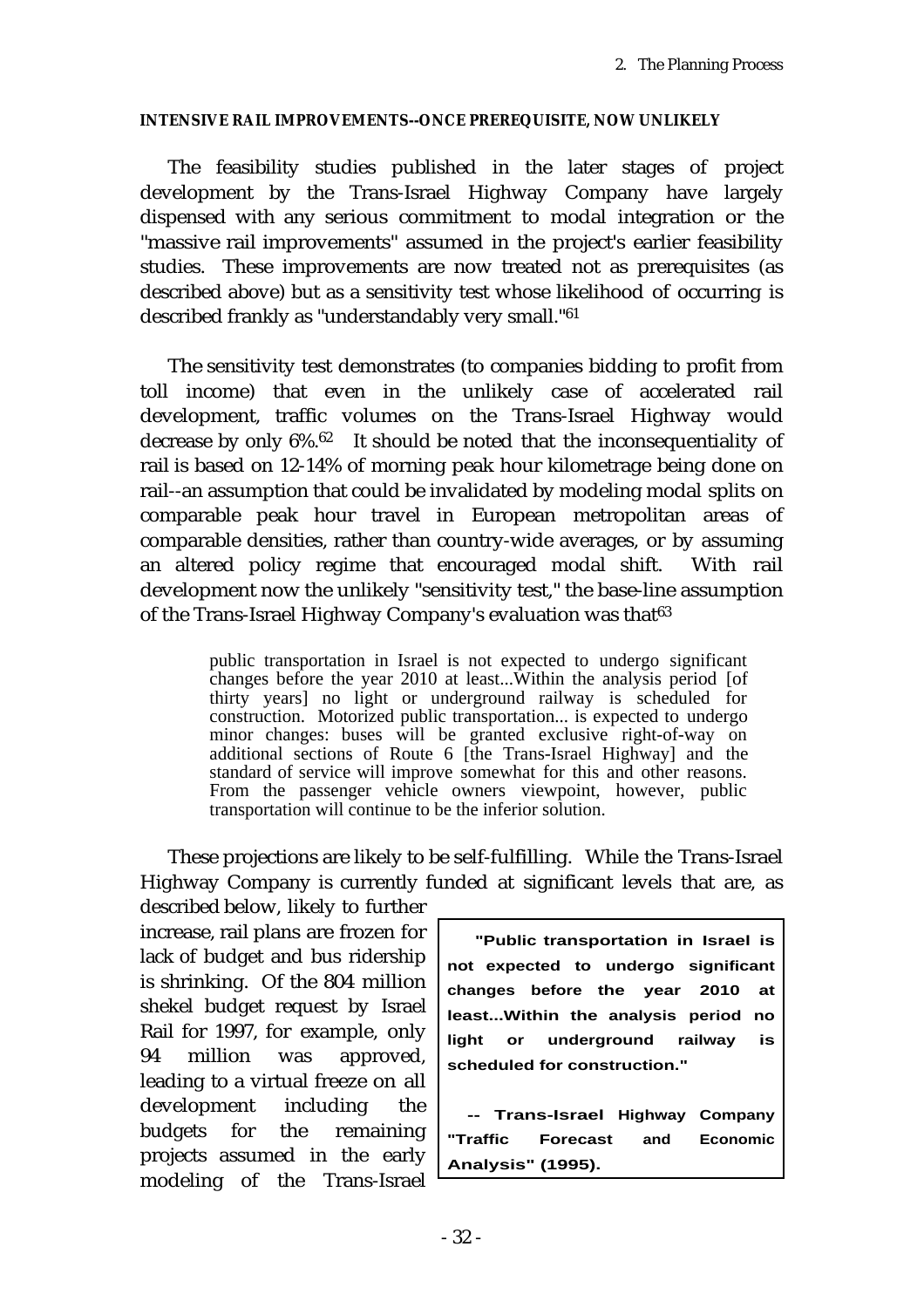Highway.64 It is doubtful whether the promised exclusive right-of-way for buses on the Highway will materialize.

### **VAGUELY SPECIFIED AND CONTRADICTORY TRANSPORT FUNCTIONS**

At different stages of the highway's planning, and to different audiences, project proponents have declared a range of functions for the road: bypass for north-south travel, partial ring-road; congestion relief; connecting the northern and southern peripheries (Galilee and the Negev) to the center of Israel; suburban service road for development east of Tel Aviv. While "flexibility" is a virtue, in this case the vagueness of goals seems to stem from inadequate consideration of the country's actual transport needs, the best means to serve these, and the interactions of transport and land use. Because the travel demand modeling done prior to the project's approval to evaluate the highway's capacity and feasibility was insensitive to land-use changes, induced traffic effects, or the effect of tolling levels, the Highway's actual functions hinge on factors not properly considered in advance.

Of central concern is the likelihood that the central portion of the Highway now being planned will encourage and largely serve rapid and inadequately controlled development alongside the road, east of Israel's densely populated Tel Aviv region. With the current lack of convenient alternatives to the private car and with the growth of land-uses that emphasize commuting and car dependency, development already underway in this region will rely heavily on the Highway. In the longer term, the development of housing, industry, shopping, and recreational facilities alongside the road is explicitly presented as an advantage of the project in both MA'ATZ and the Trans-Israel Highway Company feasibility studies,65 and anticipatory development is already occurring.

The experience with the Geha and Ayalon freeways should give us pause. Both roads were designed as easterly north/south bypass roads for Tel Aviv and now serve as suburban freeways approaching the upper limits of their capacity.<sup>66</sup> Even without considering the additional traffic and land-use changes the road would induce, the researchers who conducted the modeling of the road system for 2010 that recommended the Trans-Israel Highway were forced to consider a further longitudinal road, east of the Trans-Israel Highway, "which could become essential in the long term (i.e. after 2010)."<sup>67</sup>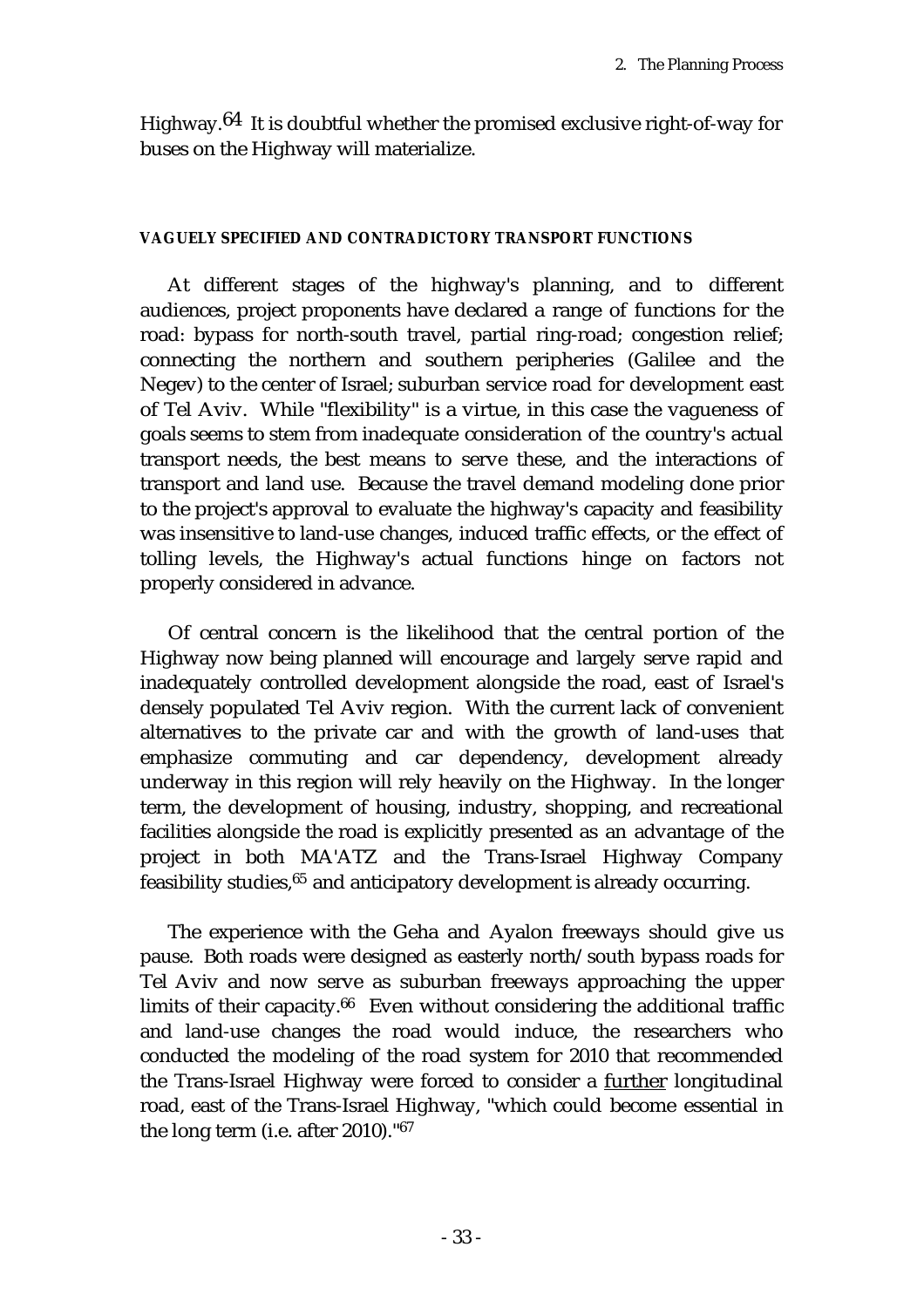The large number of interchanges spaced every few kilometers in the road's central portion (12 in the section between Road 57 to Road 3), and the absence of strong zoning policies around these underscore the Highway's potential to create and serve local traffic. It is unclear how this will interact

**The function of connecting the periphery to the center--critical for selling the road to the public and to decision-makers in the project's early stages--seems a distant prospect in practice and is likely to be undermined by its functions as a suburban service road.**

with the proposed ring-road and congestion-relief functions. The function of connecting the periphery to the center, ideologically critical for selling the road to the public and decision-makers in the project's early stages, seems a distant prospect in practice and is likely to be undermined by its functions as a suburban service road.<sup>68</sup>

Finally, claims about the congestion-relieving functions of the highway were not adequately tempered by current knowledge about the limitations of expanded road supply as a solution to congestion. Latent demand and the mispricing of congestion may largely undermine the relief due to new road capacity.<sup>69</sup> While it will be possible to limit congestion on the Highway itself through raising tolls, these raised tolls will reduce the Highway's congestion relief effects on other roads which will be additionally worsened by the induced traffic due to the Highway.

### **NO FORMAL ASSESSMENT OF CUMULATIVE AND AREA-WIDE IMPACTS**

The project's effects were not adequately appraised at the area-wide or "strategic" level. Such an assessment would extend beyond the direct physical impacts of the project to consider its net cumulative effects: the differential physical, social, economic and other impacts over the project's lifetime of the "build," "no-action" and alternative transport solution scenarios. Such an assessment was demanded in an appeal to the High Court of Justice (BAGATZ) by the Israel Union for Environmental Defense for an Environmental Impact Assessment that was comprehensive and comparative, rather than the segmental non-comparative evaluation proposed. Project proponents fought fiercely and successfully against this kind of project-level comprehensive environmental impact statement that would have addressed the project's broader implications.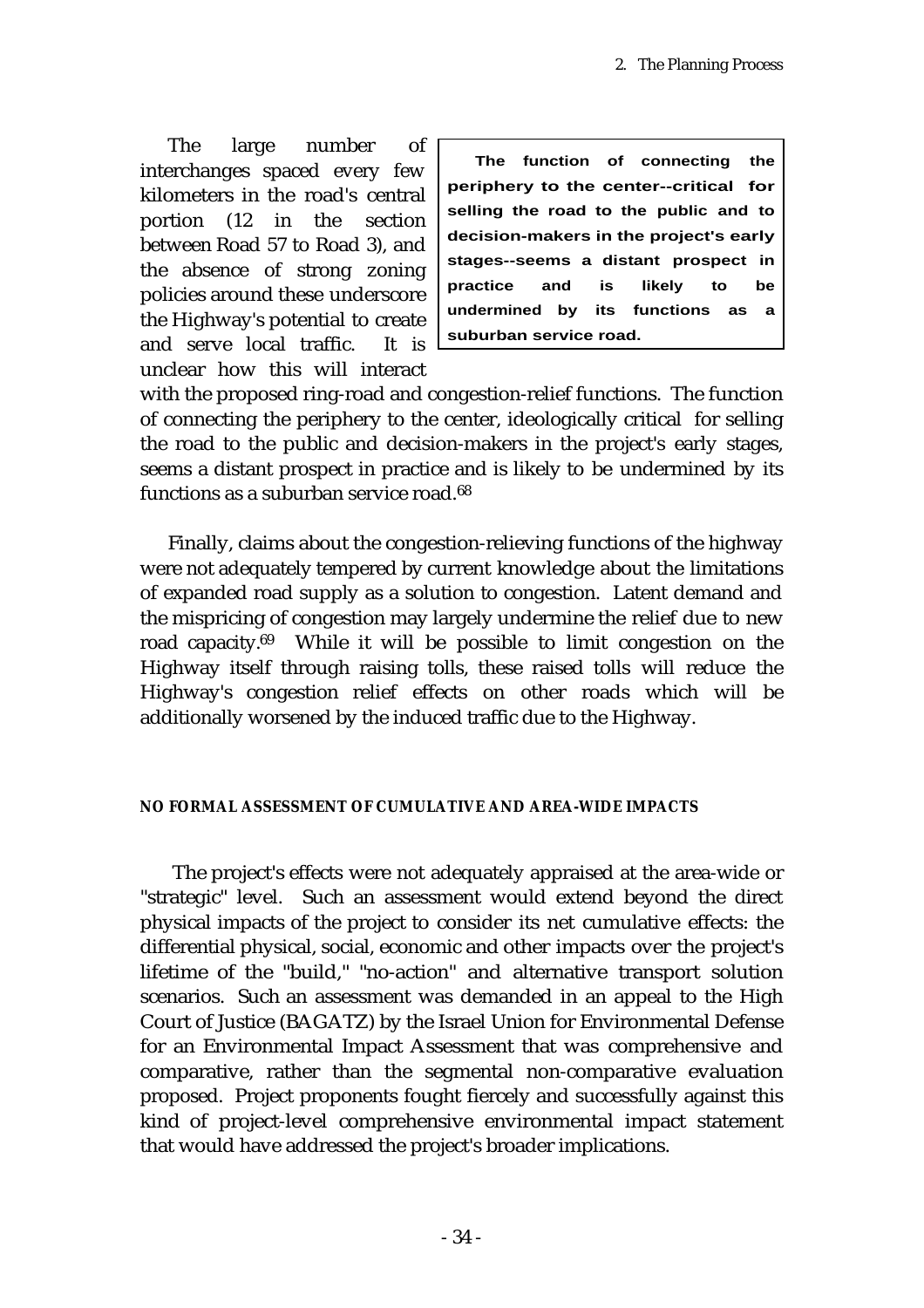While the court's decision was justified within the rudimentary development of Israeli environmental assessment procedures and law, which were inadequate to force the necessary assessment, the resulting lack of comprehensive evaluation ran contrary to the standards and procedures of many developed countries, and the U.S. in particular.<sup>70</sup> The need for evaluation of highway impacts at the regional, corridor, or conurbation level--increasingly recognized in the transport planning profession over the last decade or more--is clearly stated in the conclusions of the 1994 UK SACTRA (Standing Advisory Committee on Trunk Road Assessment) report discussed later in this paper:71

> Proper account [must] be taken of the influences of road supply on road traffic demand at the aggregate national level...Routes should be assessed in their entirety for environmental reasons....The consequences of trunk road improvements for the pattern of land-use and development also need to be considered primarily at regional or corridor level; since traffic is stimulated in part by network quality, induced traffic effects [discussed below] must be considered at the wider network level.

Expert testimony brought by the Highway Company claiming that the consideration of basic alternatives should be done at the planning, rather than evaluation stage, runs counter both to the axioms of EISs and ignores the fact that such consideration did not occur at prior stages.

### **EVEN NOW, THE PROJECT REMAINS INADEQUATELY LINKED TO LAND USE AND MULTI-MODAL PLANNING**

Because the Highway did not emerge from nor was it linked to principled national or regional policies, its transportation and land-use implications remain unclear even at this late stage. In their September 1996 report on urban transport,<sup>72</sup> the transportation team of the recently completed **2020 National Master Plan** warns that the development of the Trans-Israel Highway could prove a blessing or a curse, depending on the land uses around it, the provision of high quality public transport to the region (including rail solutions along and perpendicular to the road), the creation of employment centers that form strong independent foci, rather than sprawl, and the development of lateral connecting roads.

Without strong government policies in these areas, claims the 2020 report, there is a danger that the Highway will encourage California-style low-density bedroom communities along its path, devour open space, deepen car-dependency and worsen congestion. "For this reason," conclude the authors, "the decision of whether and how to construct the Highway must be based on general development policy considerations." It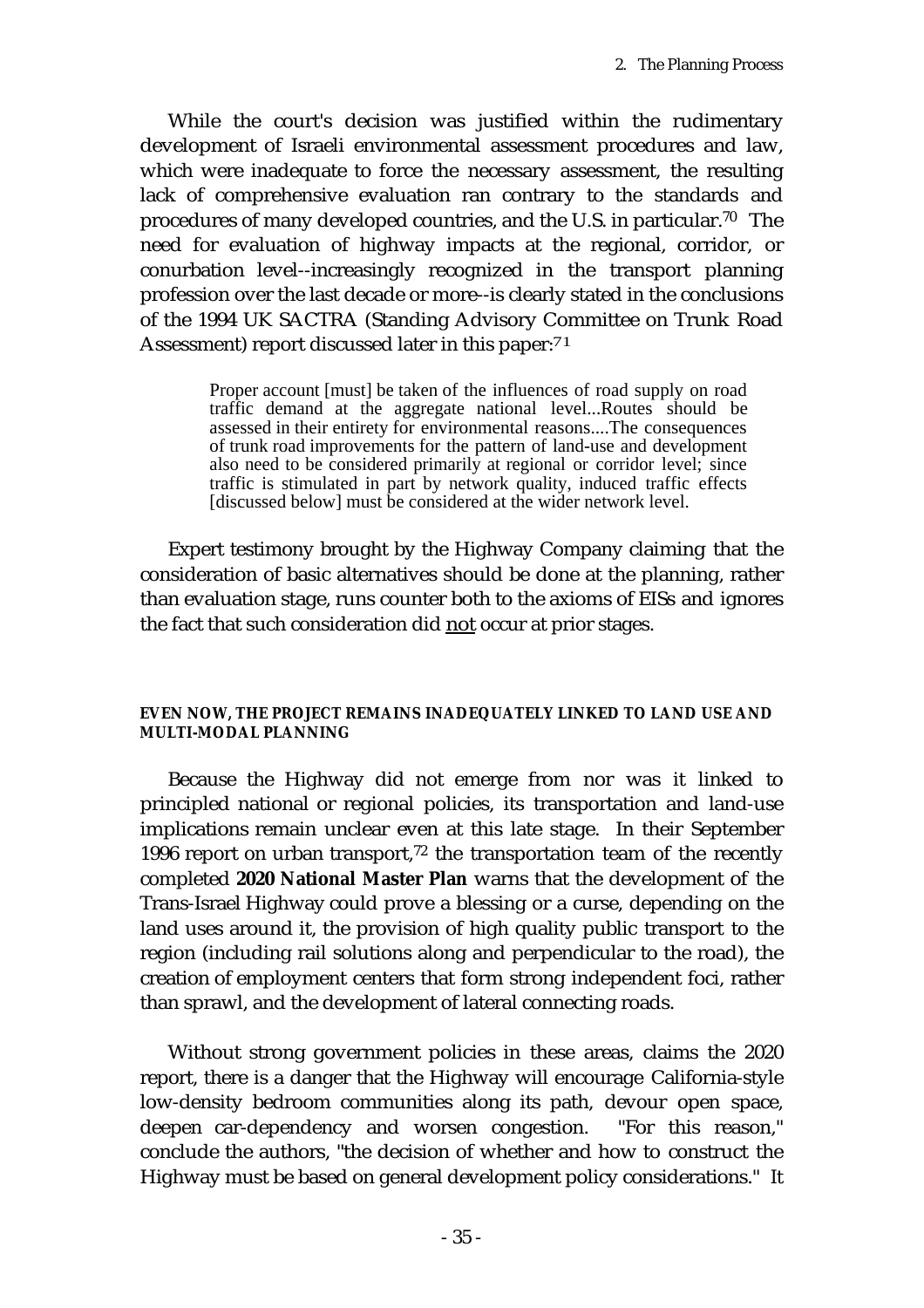is worrying that this sound advice about "if and when" came after detailed planning and approval were completed and almost a year after the opening of international bidding on the project. There is still little clear policy in any of the key areas they point to even as options are steadily foreclosed.

The Highway should be part of a land-use and inter-modal package. Forceful policies will be urgently needed in order to compensate for the lack of integration of land-use and zoning considerations into the early stages of thinking about transport solutions for Israel's central region. On April 5, 1994 the National Council Planning and Construction created a steering committee in order to formulate principles for the planning of the strip along the Highway's right-of-way, a necessary if partial and belated measure. This committee published a draft statement in September of that year, recommending certain central principles (concentrated development, protection of open space and agricultural land, the exploration of development opportunities for communities along the right of way, long-range and comprehensive planning).<sup>73</sup> The report warned that existing plans and tools were inadequate to ensure these, and recommended the formulation of a plan that would encompass an area of several kilometers to each side of the road, that would establish at the national and local level the principles for development, land use, and other transport modes in this area, and would have the power to enforce these. As of this moment, however, no such plan exists, and the compensation arrangements for expropriated land--on which future landuse patterns hinge--have not been established.

#### **CONCLUSION**

Despite well-recognized principles of transport planning and the recommendations of Israeli planning institutions, a road project has reached advanced stages of design without being properly linked to comprehensive transport or land-use planning, nor subject to an evaluation of its cumulative and area-wide impacts. The political power and effectiveness of the bodies responsible for road design and construction and the lack of coordination and political power of the agencies responsible for overall and public transport planning, has resulted in a situation in which Highway planners are not simply executors of a portion of Israel's transport system, but have become *de facto* definers of critical aspects of the country's transport policy, and the land-use future of its central region. *Post-hoc* zoning measures and accommodations of the road to other transport modes are scant substitutes for genuine planning, and even these are scarcely in place.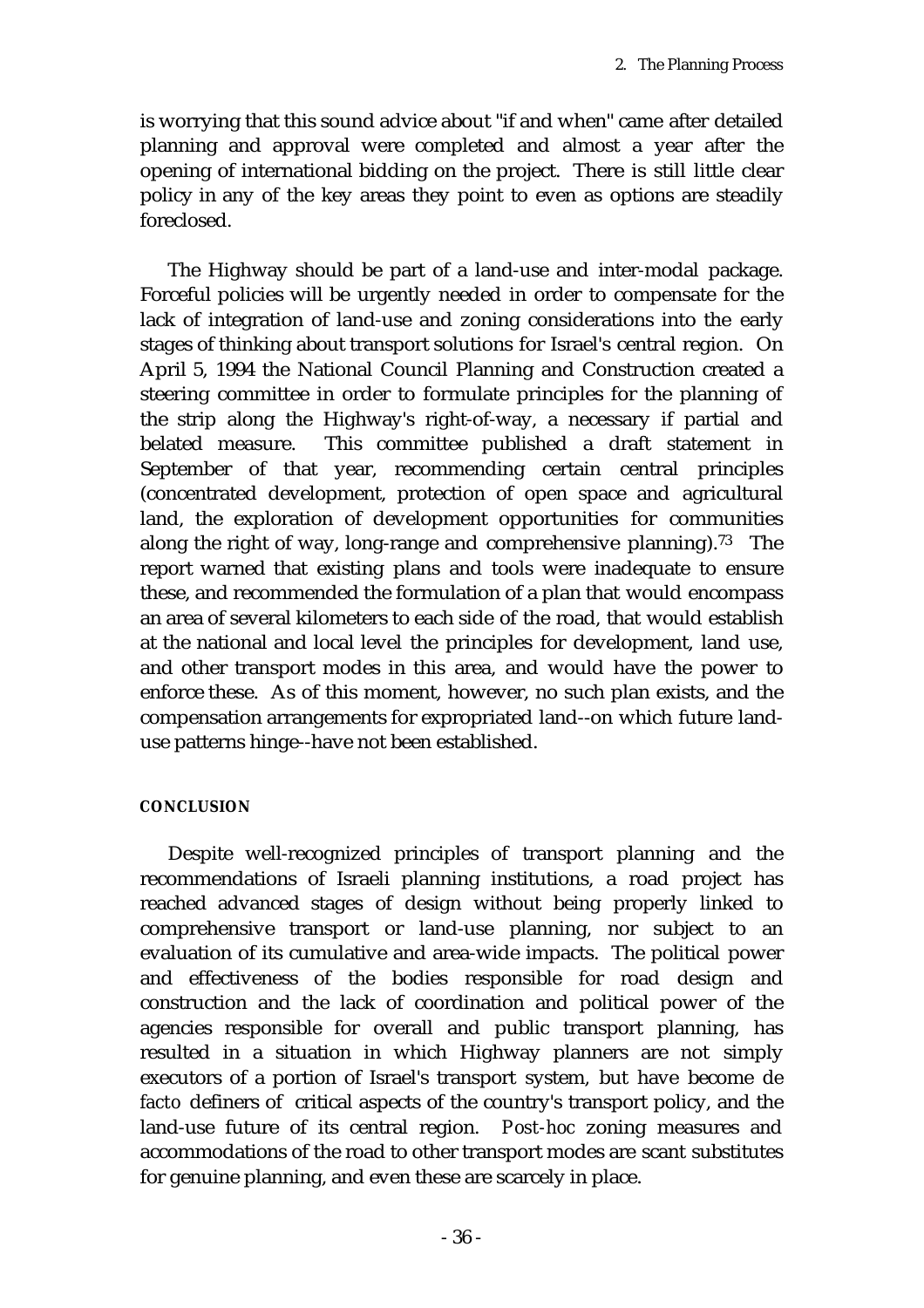#### **CHAPTER 3**

# **THE TRAFFIC FORECAST AND ECONOMIC ANALYSIS**

#### **THE COST-BENEFIT ANALYSIS: OVERVIEW AND CHRONOLOGY**

A country with limited resources, especially in an era of budget cuts, must carefully weigh the value for investment of given projects. A costbenefit analysis is one tool that allows decision-makers to make explicit and carefully consider all the consequences for the general economy--for better and worse--of a given course of action. Once the benefits and costs of a project have been quantified a "net" benefit calculation can be done, and compared with that of other projects designed to achieve similar goals.74

While other methods of evaluation have been suggested and used for transportation infrastructure projects, the widespread use of cost-benefit analysis makes this a good place to start discussion.<sup>75</sup>

The cost-benefit analysis discussed below was conducted by the government company created to advance the Highway plans, and prepare a call for international bids for the project. As mentioned, the analysis did not compare a range of solutions, but demonstrated that a single solution- the Highway--would yield a high return on investments. This was done by comparing travel on Israel's road system under a "do-nothing" scenario with travel after the construction of the Highway.<sup>76</sup> The costs considered were land acquisition, construction, and periodic and ongoing maintenance. The benefits considered were time savings and reduced operating costs. **Appendix A** contains a copy of the cost-benefit analysis of the Highway.

The evaluation conducted for the Trans-Israel Highway was considerably less comprehensive than those standard in many developed countries, and certainly less complete than the kind of cutting-edge procedures practiced in some.77 In particular, the following costs were not adequately considered.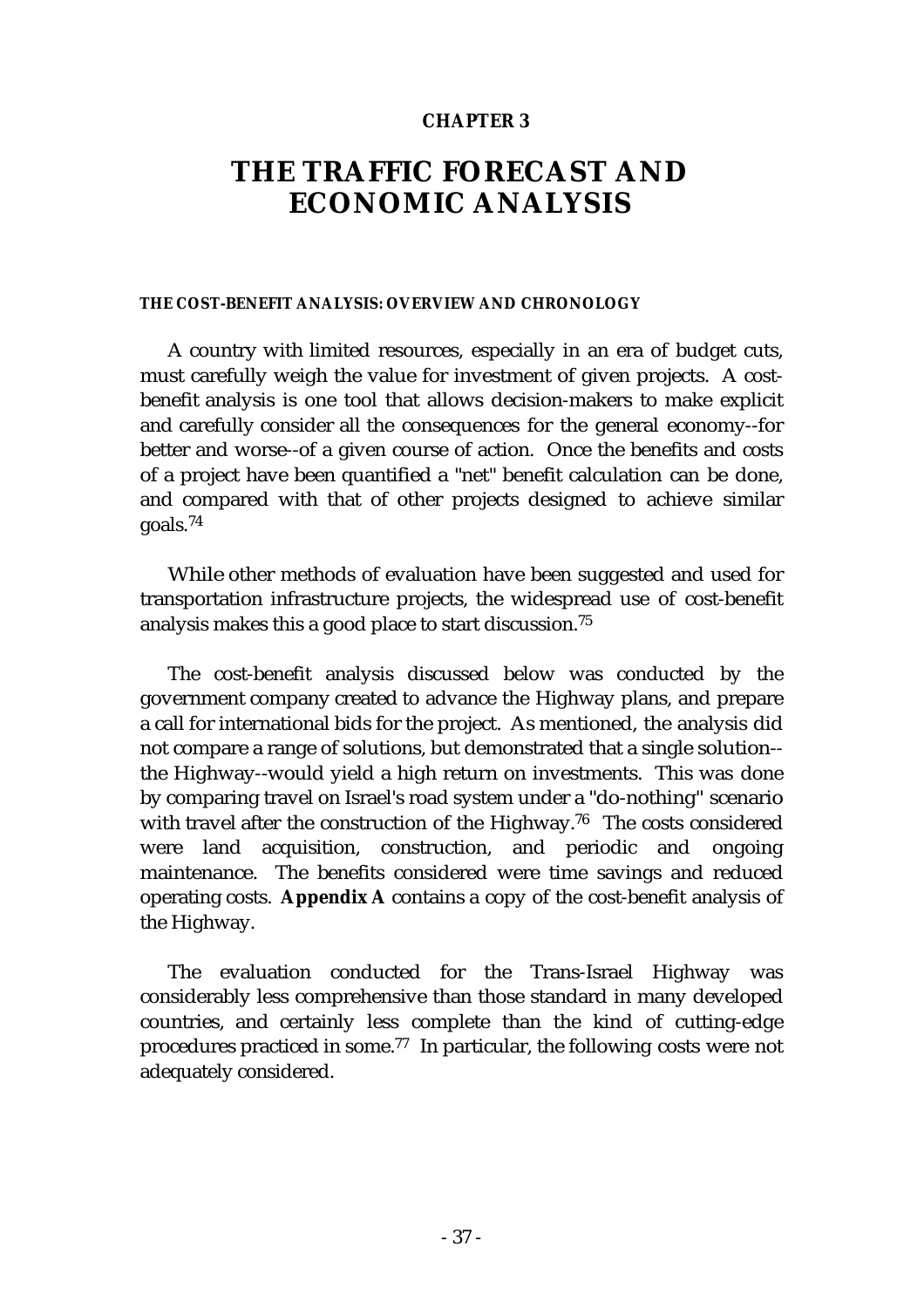#### **ITEMS ABSENT FROM TRANS-ISRAEL HIGHWAY COST-BENEFIT ANALYSIS**

#### **• Air pollution: not calculated.**

Claimed reductions due to shorter routes, higher speeds, and diversion eastwards are likely to be more than offset by induced traffic, development around the highway, and those more costly pollutants  $(SO_X \text{ and } NO_X)$  whose production increases with speed.

#### **• Road injuries: not calculated.**

Claimed reductions due to safer travel on a higher quality road are likely to be more than offset by increases in injuries due to raised speeds throughout the network if the claimed congestion relief occurs, and the entirely new travel induced by the Highway. If the legal limit of the Highway is higher than that on other highways, raised average speeds and the speed spillover effect onto other roads will lead to further added costs.

- **• Severance: not considered**
- **• Relocation of infrastructure: not considered**
- **• Disruption during construction: not considered**
- **• Visual obstruction and intrusion: not considered**
- **• Traffic noise: not considered**
- **• Recreation and amenity loss: not considered**
- **• Cultural and heritage asset conservation: not considered**

**Appendix B** presents a timeline of British and American developments relevant to the economic appraisal of road schemes. This underscores the fact that the precedents and models for a far better appraisal than was performed have been around for a long time. While Israel lacks the resources of countries like Britain or Germany, it is unacceptable that a major transport project did not benefit from adequate evaluation in so many realms.

While cost-benefit analysis is a useful tool, widely accepted since World War Two for the evaluation of public expenditure projects, it must be correctly understood. It is not so much a measure of a project's value in real terms as a tool for comparison, clarification, and consensus-building. By forcing us to make explicit the range of costs and benefits considered, and the value given to each, the decision-making process can be made transparent. A cost-benefit analysis used to simply give the value of a project is far less useful than a comparison of several solutions.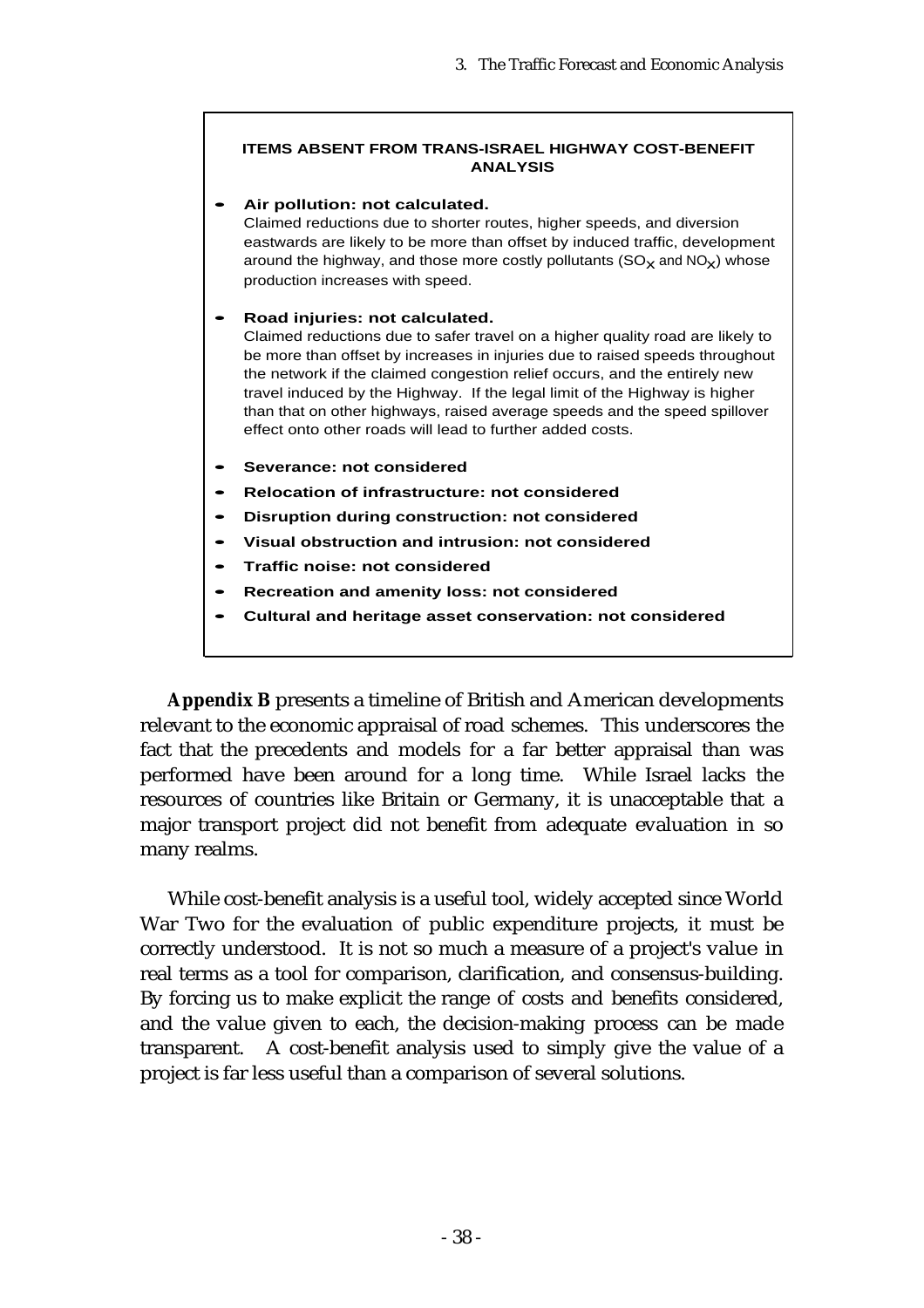A comparison of a series of traffic forecasts and economic analyses of the Trans-Israel Highway gives a window into their vulnerability to background assumptions. While each of these analyses used similar modeling software and was produced to demonstrate the project's necessity and high value, there is considerable variance in their central results with respect to the Highway's cost, value, and scale.

The MA'ATZ modeling performed in 1991, for example, found that the road system in 2010, a few years

after completion of the Trans-Israel Highway, would be completely jammed, with average speeds approaching zero.78 Even after the "correction" of especially congested sections of road and intersections, the models

**The MA'ATZ modeling performed in 1991 found that the road system in 2010, a few years after completion of the Trans-Israel Highway, was completely jammed, with average speeds approaching zero.**

produced "unreasonable" results. The report dealt with the issue by stating that "we must assume that the problem will be solved by lengthening the rush hours, changing destinations, or giving greater emphasis to mass transit."<sup>79</sup>

In order to continue their calculations nonetheless, the modelers assumed that traffic volumes would be only 80% the figures produced by their models.80 This left a highly congested but working system (an average speed of 20 kilometers an hour with the presence of the Highway). It was assumed that the tolling on the Highway would reduce traffic volumes considerably, and this reduced flow was used to calculate the necessary number of lanes in the highway's central portion (from Netanya to Gedera): 12 lanes in the central portion (south of Rosh Ha'ayin), 10 north of Rosh Ha'ayin, and 6-8 lanes elsewhere.<sup>81</sup> This 63 kilometer section of the Highway was estimated to cost 450 million dollars.<sup>82</sup> The savings in operating expenses alone gave a net present value of 4.4 billion dollars (internal rate of return of 62%), and with time savings added (estimated at 75,000 hours during each peak hour), the project's net present value rose to \$7.4 billion (an IRR of 76%).<sup>83</sup>

The following year, the Israel Institute for Transportation Planning and Research, dissatisfied with the parameters they had been asked to use by "an external agent" in preparing a cost-benefit analysis of the Trans-Israel Highway, ran the models again at their own expense with their own assumptions and a non-standard road network in order to obtain "a more realistic picture" of traffic flows.84 The highway suggested by their models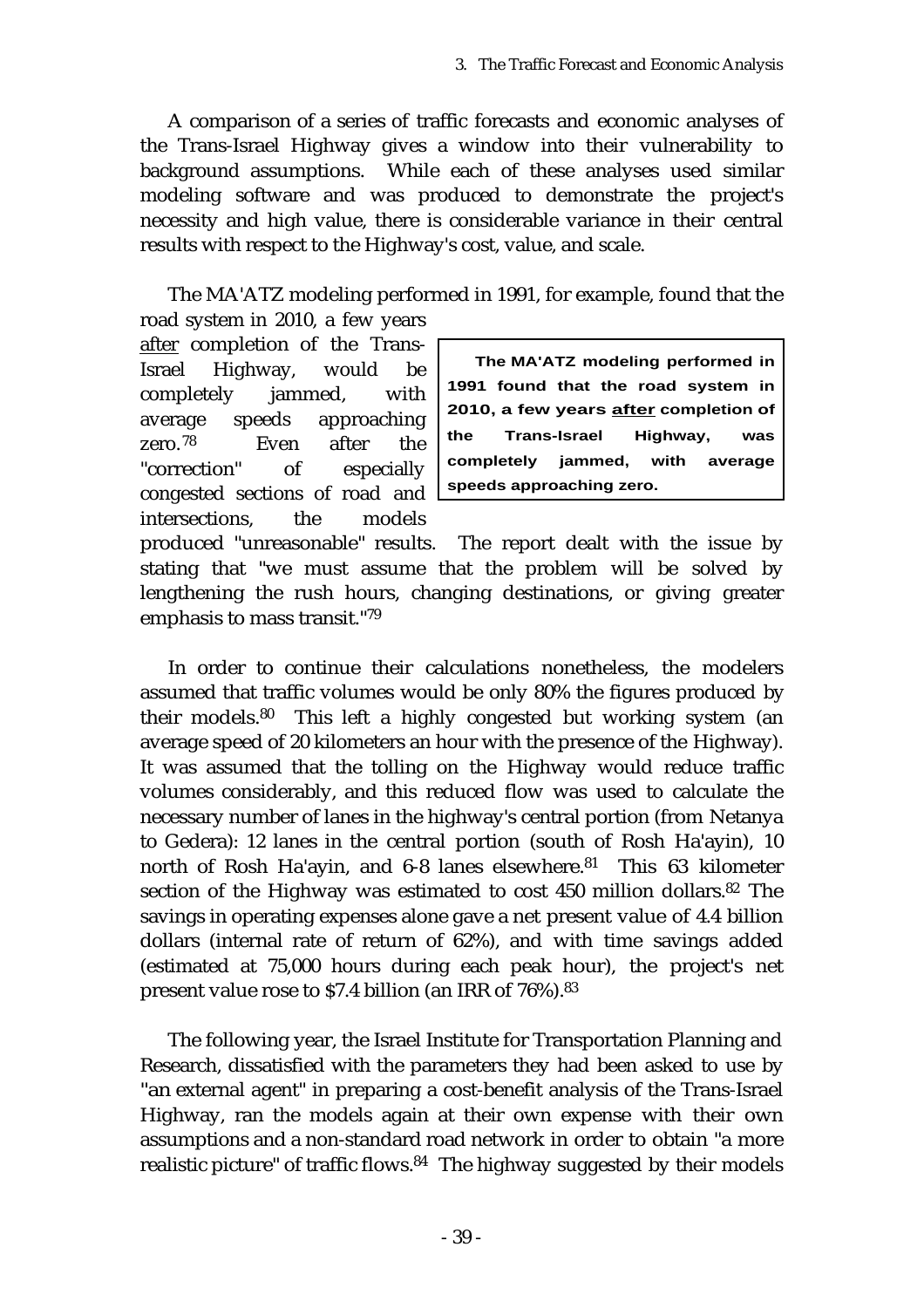was 82 kilometers in length, 8 lanes in the center and 6 or 4 elsewhere.<sup>85</sup> It was estimated to cost \$443 million and have an IRR of 29%

The modeling performed by MATAT (The Center for Transport and Traffic Planning) for the Trans-Israel Highway Company in 1995 also suggested a highway narrower than the MA'ATZ study, of 6-8 lanes, and 134 kilometers in length, which would cost \$1.2 billion and whose vehicle operating cost and time savings yielded an IRR of 35%. Its net present value was calculated to be \$34 billion (101.8 billion NIS), almost five times as large as that of the MA'ATZ study.

The MATAT study figures were used by the Trans-Israel Highway Company in lobbying for the Highway's approval before the National Council for Planning and Construction and the Government, and presented to the bidding consortium. They were, for example, the basis for the claim made to the Council that each year of delay in executing the project would cost the national economy one billion NIS,86 and similar claims were made to argue against a comprehensive environmental impact assessment that might cause a similar costly delay.<sup>87</sup>

The breakdown of the costs and benefits of the Highway according to the MATAT analysis appear below in Fig. 6 and Table 5. Most of the project's benefits derive from time savings.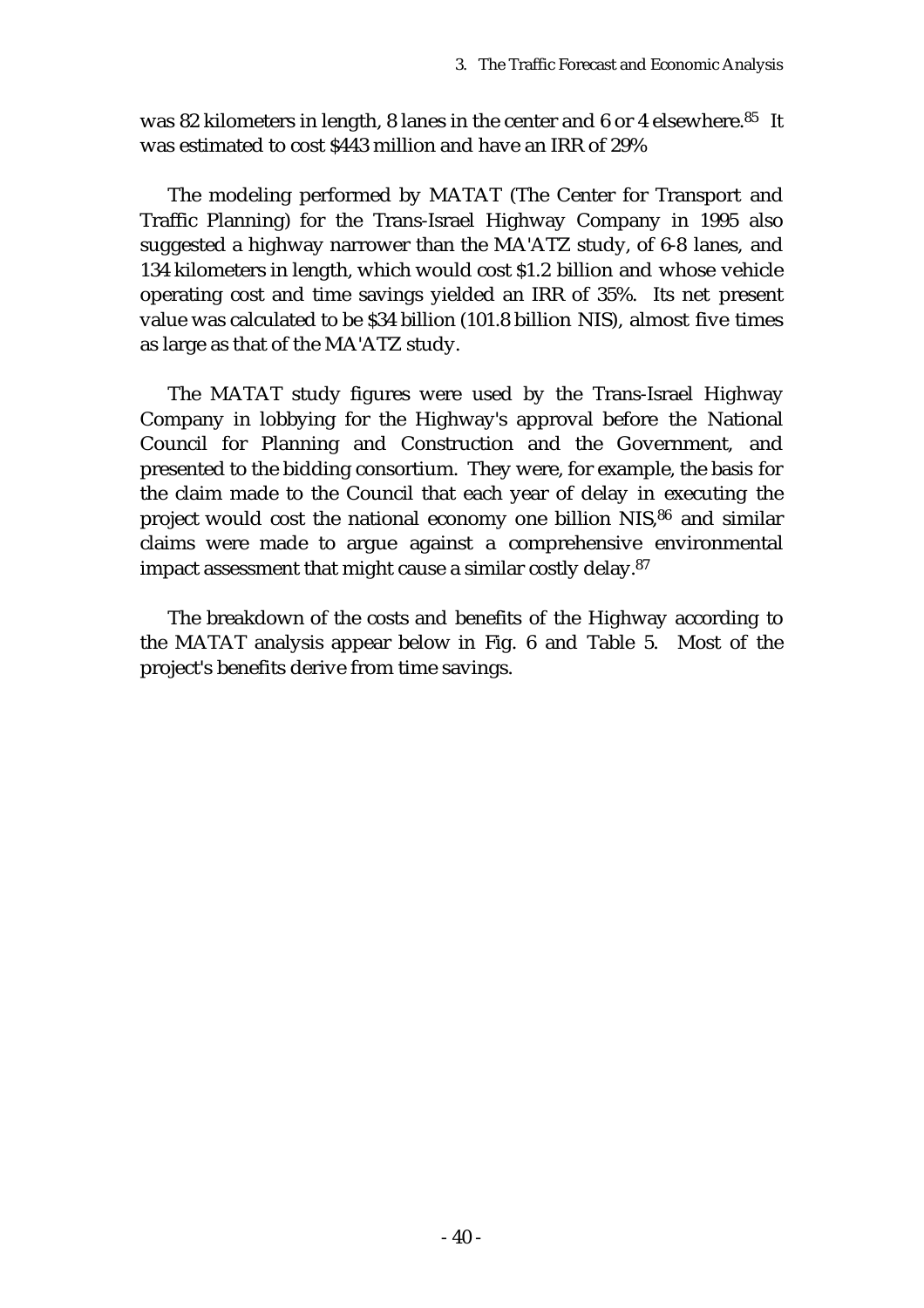



Source: Derived from the cost-benefit analysis presented in the Trans-Israel Highway Company "Traffic Forecast and Economic Analysis" (1995).

# **Table 5. Breakdown of the costs and benefits of the Trans-Israel Highway**

| <b>ITEM</b>                | <b>NPV</b>             | % OF TOTAL COST   |  |
|----------------------------|------------------------|-------------------|--|
|                            | (Millions of 1994 NIS) | <b>OR BENEFIT</b> |  |
| <b>COSTS</b>               |                        |                   |  |
| Construction cost          | $-2,571$               | 69.8%             |  |
| Compensation for economic  | $-256$                 | $7.0\%$           |  |
| value of land              |                        |                   |  |
| Periodic maintenance       | -417                   | 11.3%             |  |
| Ongoing maintenance        | -437                   | 11.9%             |  |
| Total costs                | $-3,680$               | 100%              |  |
| <b>BENEFITS</b>            |                        |                   |  |
| <b>Time Savings</b>        | 78,669                 | 74.6%             |  |
| Savings in operating costs | 26,819                 | 25.4%             |  |
| <b>Total benefits</b>      | 105,489                | 100.0%            |  |
| TOTAL                      | 101,808                |                   |  |

Source: Derived from figures in the Trans-Israel Highway Company "Traffic forecast and Economic Analysis" (1995).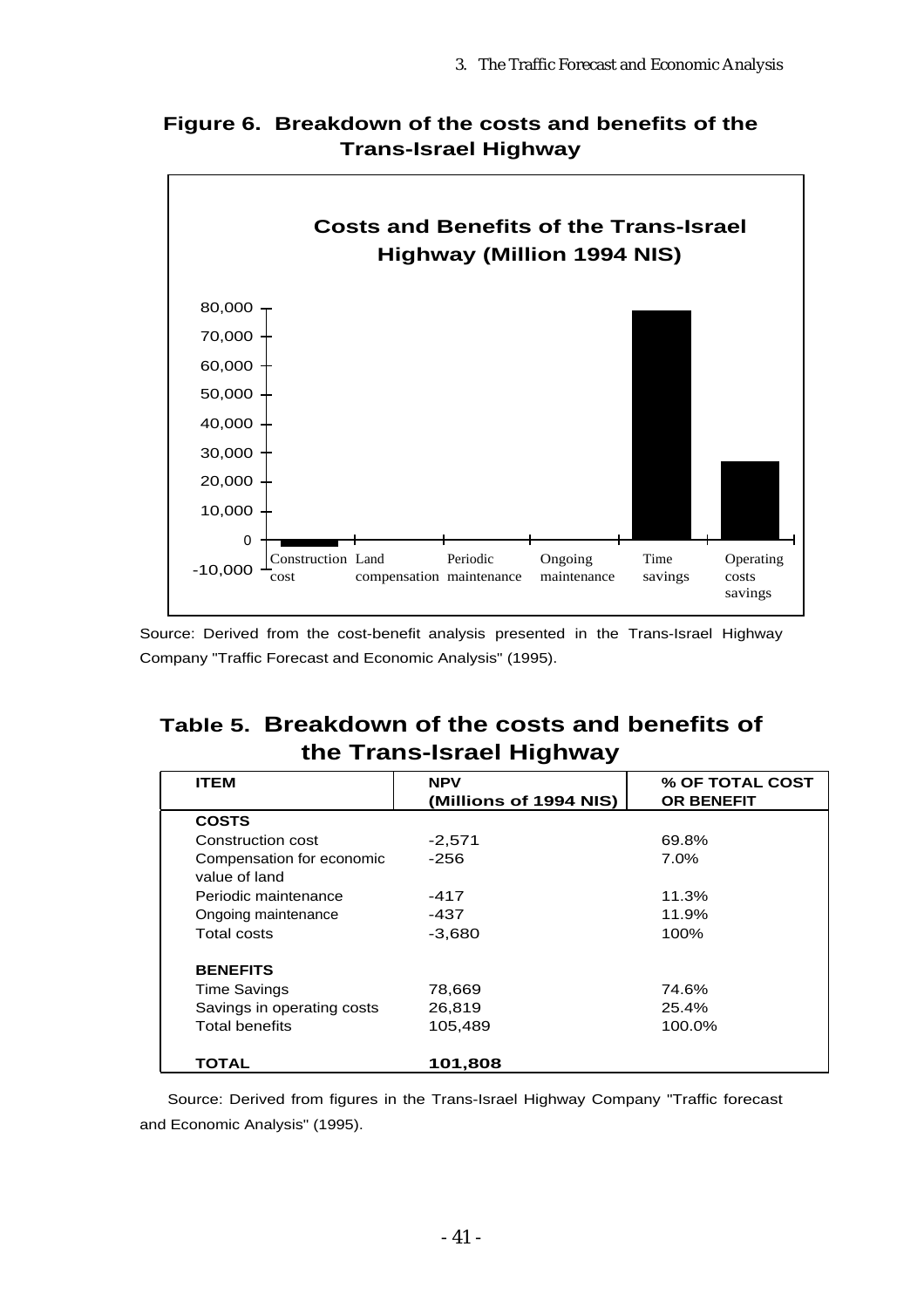#### **THE EROSION OF TIME SAVINGS BY TRAVEL DEMAND ELASTICITY**

As is evident from the cost-benefit table presented earlier in this section, seventy five percent of the calculated value of the Highway derives from estimated time savings.<sup>88</sup> These estimates, however, do not reflect a major methodological upheaval in traffic modeling over the last decade that has significant implications for the economic evaluation of project benefits, and time savings in particular.

Over this period, especially in the U.K. and U.S., there has been growing knowledge and concern over the elasticity of traffic demand with respect to travel costs, and in particular the phenomenon of "induced traffic"--new trips due entirely to the provision of additional road

**The modeling of the Trans-Israel Highway does not reflect a major methodological upheaval over the last decade that has significant implications for the economic evaluation of project benefits, and time savings in particular.**

capacity. Because this phenomena can reduce the time-savings substantially below the level projected by conventional modeling procedures, these are in the process of being overhauled, and in England hundreds of roads approved under the old procedures were reevaluated. While this phenomena can be captured by a new generation of variablematrix traffic modeling software, or partially compensated for by available procedures, it was not taken into consideration in the fixed-matrix models used by MATAT for the Trans-Israel Highway Company. Since the Highway is one in which induced traffic might be a major effect, this constitutes a significant gap in the project's evaluation.

The following section gives a more extended introduction to the findings on demand elasticity and induced traffic, why they are inadequately captured by the conventional fixed matrix four stage models used to evaluate the Trans-Israel Highway, why the calculations of time savings may be substantially inflated as a result, and how the effect can be quantified and corrected for.

Very briefly, travel is like most other goods: the amount people consume depends on its cost. In other words, demand is elastic: if roads become congested people will travel less; if a new highway reduces the cost of travel, people will travel more. In order to calculate time savings (and thus project benefits) of the Trans-Israel Highway, traffic flows on the road network with and without the road were computed. However, because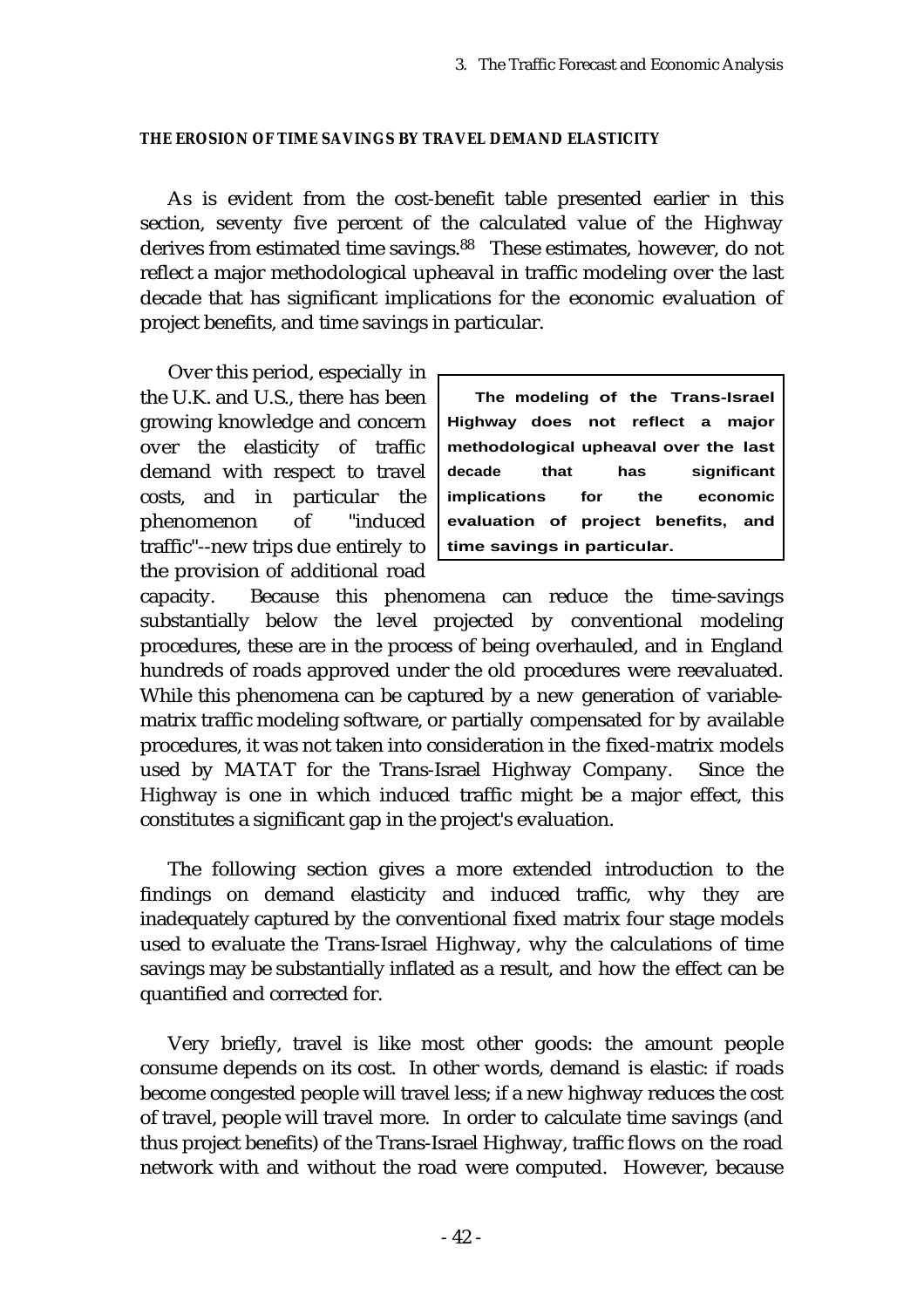the software procedures used assumed an inelasticity of demand, traffic flows in both the "with-" and "without-highway" scenarios were unrealistic. Congestion in the "without" scenario was overestimated because suppression was ignored. And total traffic volumes were assumed to remain constant in the "with" scenario, disregarding new trips generated and the resultant degradation of travel times in a congested network. Because of both effects, the calculated relative time saving due to building the highway was considerably overestimated. The extent of this overestimate can be gauged and corrected for by considering a range of empirical findings on the elasticity of travel demand.

### **A brief overview of induced traffic**

As with most goods, reducing the cost of travel by providing a faster route results in an increase in the overall volume of travel. Thus when cost falls from  $C_0$  to  $C_1$  (Fig. 7), the volume of trips rises from  $Q_0$  to  $Q_1$ .



# **Figure 7. An elastic demand curve**

Source: based on SACTRA Report, Fig. 8.1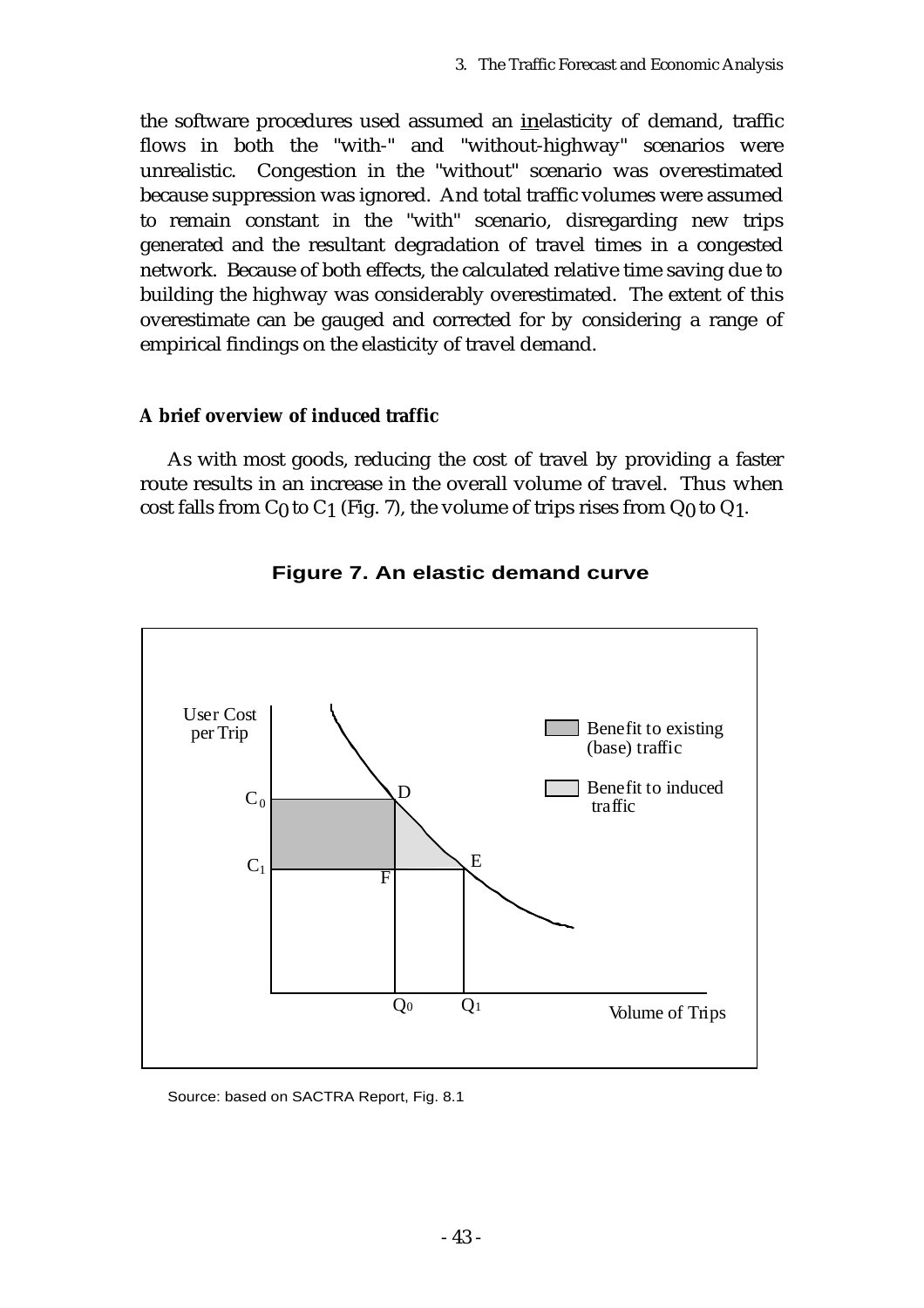Or, to put it differently for a congested road network, there is suppressed demand (trips foregone because their time costs were over a certain threshold) that are released once this threshold is lowered by a new road. More specifically, there is a range of behavioral responses to the provision of a new road, described in Table 6 below.

| <b>Effect</b>        | <b>Travel</b><br>Time               |            |                    |  |
|----------------------|-------------------------------------|------------|--------------------|--|
|                      | <b>Description</b>                  |            |                    |  |
|                      |                                     | frame      | <b>Impact</b>      |  |
|                      |                                     |            |                    |  |
| <b>Shorter route</b> | Improved road allows drivers to     | Short term | Reduction          |  |
|                      | use more direct route.              |            |                    |  |
| Longer route         | Improved road attracts drivers      | Short term | Small increase     |  |
| and shorter          | from more direct routes.            |            |                    |  |
| travel time          |                                     |            |                    |  |
| Time change          | Reduced peak period congestion      | Short term | None               |  |
|                      | reduces the need to defer trips to  |            |                    |  |
|                      | off-peak periods.                   |            |                    |  |
| <b>Mode shift</b>    | Improved traffic flow makes         | Short term | Increase           |  |
| with no              | driving relatively more attractive  |            |                    |  |
| capital              | than other modes.                   |            |                    |  |
| changes              |                                     |            |                    |  |
| <b>Mode shift</b>    | Less demand leads to reduced rail   | Long term  | Large increase     |  |
| with capital         | and bus services, reduction in bike |            | with equity costs  |  |
| changes              | and pedestrian facilities, and more |            |                    |  |
|                      | automobile ownership.               |            |                    |  |
| <b>Destination</b>   | Reduced travel costs allow drivers  | Short term | Increase           |  |
| change to            | to choose more distant existing     |            |                    |  |
| current land         | destinations.                       |            |                    |  |
| uses                 |                                     |            |                    |  |
| <b>Destination</b>   | Improved access allows land use     | Long term  | Increased driving, |  |
| change to new        | changes, especially urban fringe    |            | auto dependency    |  |
| land uses            | development.                        |            |                    |  |
| New trip; no         | Reduced travel time allows driving  | Short term | Increase           |  |
| capital              | to substitute for non-travel        |            |                    |  |
| changes              | activities.                         |            |                    |  |
| New trip;            | Improved access increases           | Long term  | Increased driving, |  |
| with capital         | activities that require driving and |            | auto dependency    |  |
| changes              | reduces alternatives to driving.    |            |                    |  |

**Table 6. Traffic effects of roadway improvements**<sup>89</sup>

The generation of fixed matrix traffic forecast models of the kind used for the Trans-Israel Highway90 were developed in the late sixties and early seventies. They were designed to help calculate the size and spatial arrangement of high-capacity freeways during an era in which highway construction was the overriding emphasis of the planning process.<sup>91</sup> These models were based on a sequential-independent four stage procedure, in which the output of each stage became the input for the following stage. In the trip generation stage of these models, socioeconomic data and existing motorization rates are used to estimate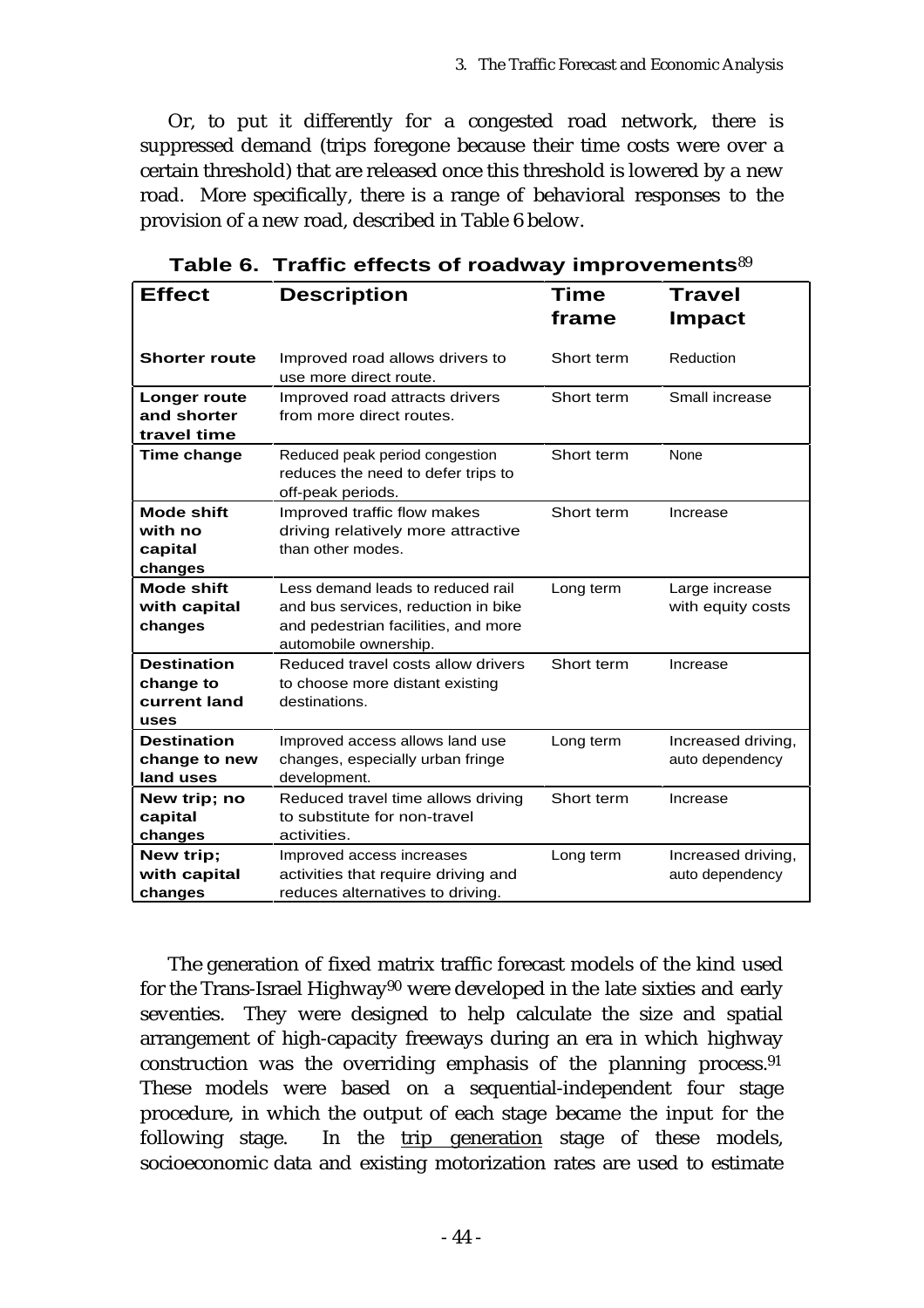how many trips would originate in each geographic zone at different points in the future. The amount of trips generated is derived through extrapolating existing growth patterns in motorization rates and kilometrage as a function of population, income, etc. The next stage, of trip distribution modeling, takes as a given the trips originating in each zone and divides these among destinations. A separate mode choice procedure decides what portion of the trips between any given origin and destination pair would be made on each mode of transport. A final and separate traffic assignment procedure then places the trips made by car onto the available road network using the assumption that drivers will choose the optimal (quickest) route.

By placing future trips on an existing network, the extent and location of congestion is gauged. The effects of introducing a new road into this computerized network is then assessed by seeing how it affects congestion patterns. Travel time savings are derived from a comparison of networkwide travel times before and after the road's introduction into the network.

However, the trip generation stage of such models is not sensitive to road quality (i.e. travel times).<sup>92</sup> Because the four stages are independent, the same number and timing and mode distribution of trips is assumed to occur no matter what the road network looks like, and all the model does is calculate which routes the given traffic will travel on. To put it differently, the models assume the inelastic demand curve sketched in Figure 8, in which a reduction in the cost of travel (from  $C_0$  to  $C_1$ ) does not affect the amount of travel occurring.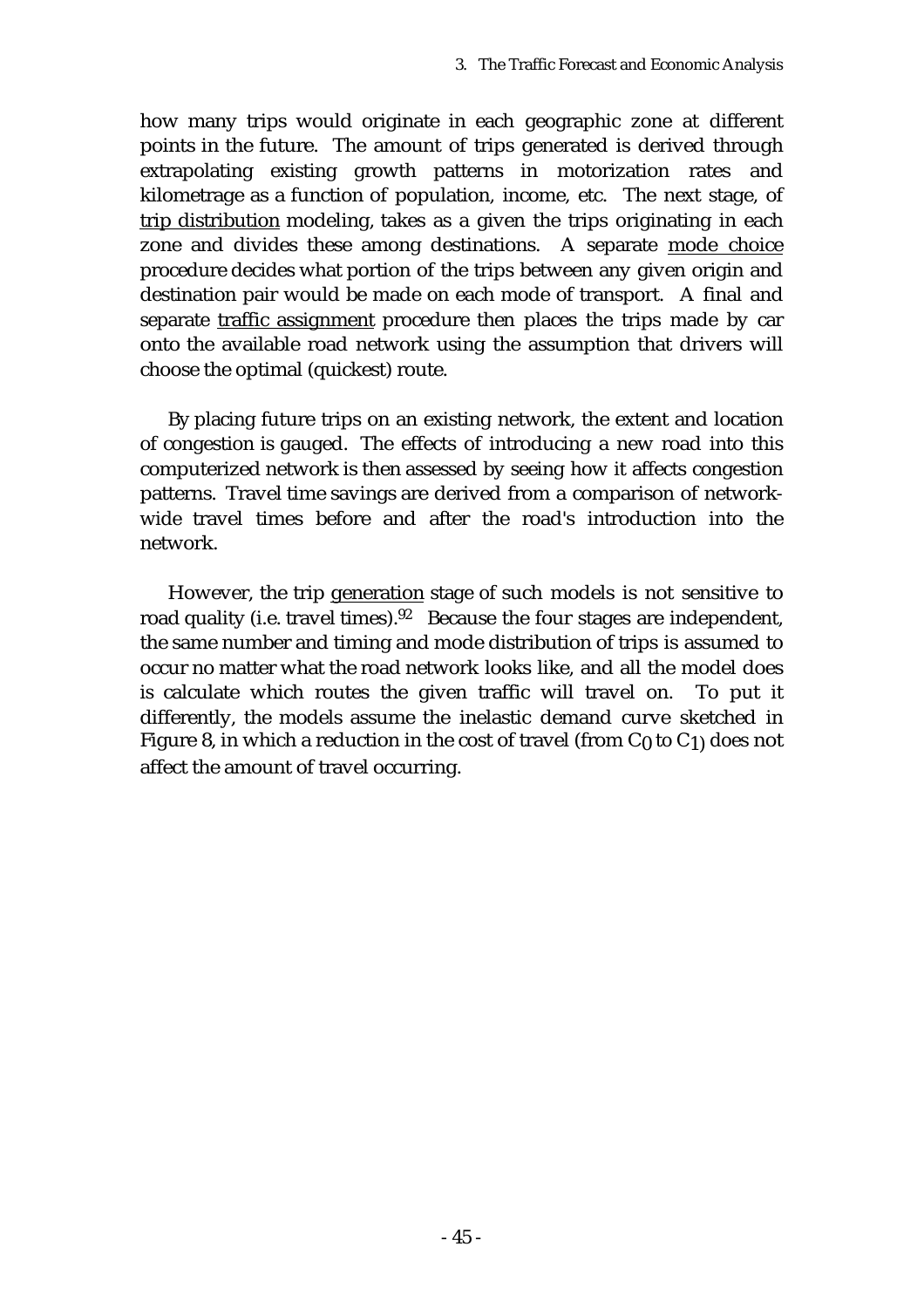

**Figure 8. An inelastic demand curve**

Source: SACTRA report, Fig. 8.2.93

The modeling, therefore, does not reflect the range of changes in traveler decision-making that occur when a new highway lessens travel times and increases travel reliability. Only the first two of the many possible responses mentioned in table 6 are captured by the model: the rerouting of existing traffic onto the new road in order to achieve a reduction in trip time.

The range of responses that are ignored by these models are very significant, both geographically and in terms of reducing anticipated time savings. In the short term, by making travel easier the highway will promote new trips: if travel is cheaper (in time and cost), people will consume more of it. Paradoxically, the more "worthwhile" a scheme is- i.e. the more it reduces travel times--the more it will induce traffic. This affects time savings in two ways.

First, a good portion of the time "saved" by improved highway capacity goes into traveling more and further.94 And these new trips will, by definition, tend to be of low value because they are travel that drivers decided to forgo until the marginal increase of convenience provided by the highway. On the basis of extensive empirical surveys, the SACTRA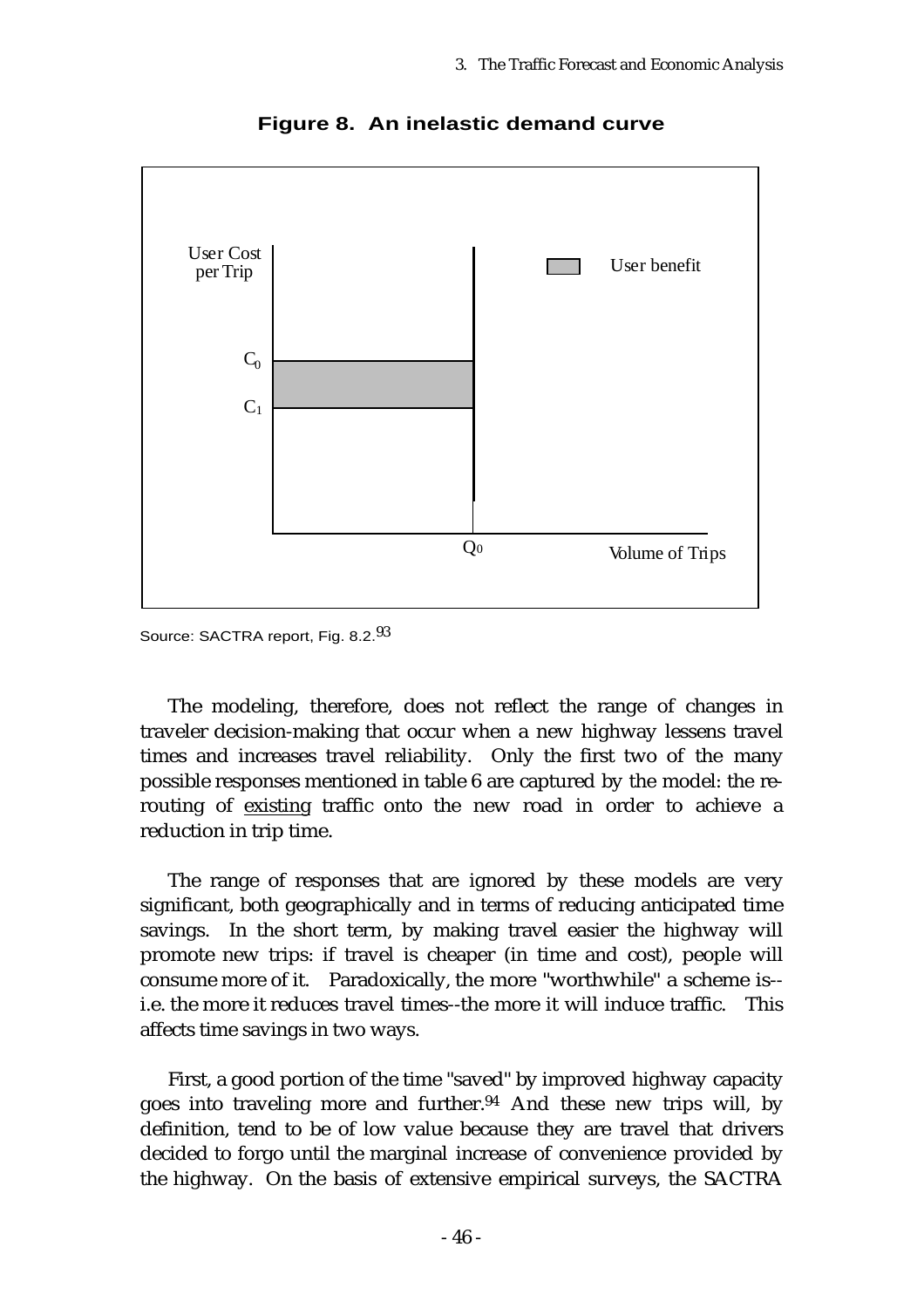report described below estimates that up to 50% of the saved time goes on further travel in the short term, and up to 100% in the long term. Thus increased road capacity doesn't just reduce time spent on travel but allows the dispersal of activities, with much of the saved time being spent on more travel.

Second, in a congested network, new traffic raises the cost-per-trip for all traffic. Thus, in Fig. 9 below, a drop in cost-per-trip from  $C_0$  to  $C_1$  will raise the volume of trips from  $Q_0$  to  $Q_1$ , and this new traffic will increase congestion (represented by the move from D to B) raising the cost-per-trip back to  $C_2$ . In other words, the area  $C_1$ DEC<sub>2</sub> must be removed from anticipated time savings.



**Figure 9. Erosion of user benefits due to induced traffic**

#### Source: SACTRA Report, Fig. 8.6<sup>95</sup>

The degree of this erosion of savings depends on several factors (especially the elasticity of demand and the degree of congestion), and some estimates are provided later in this chapter. While the tolled Trans-Israel Highway itself is likely to operate below the area in which additional traffic raises travel costs, this is not the case for the roads feeding to and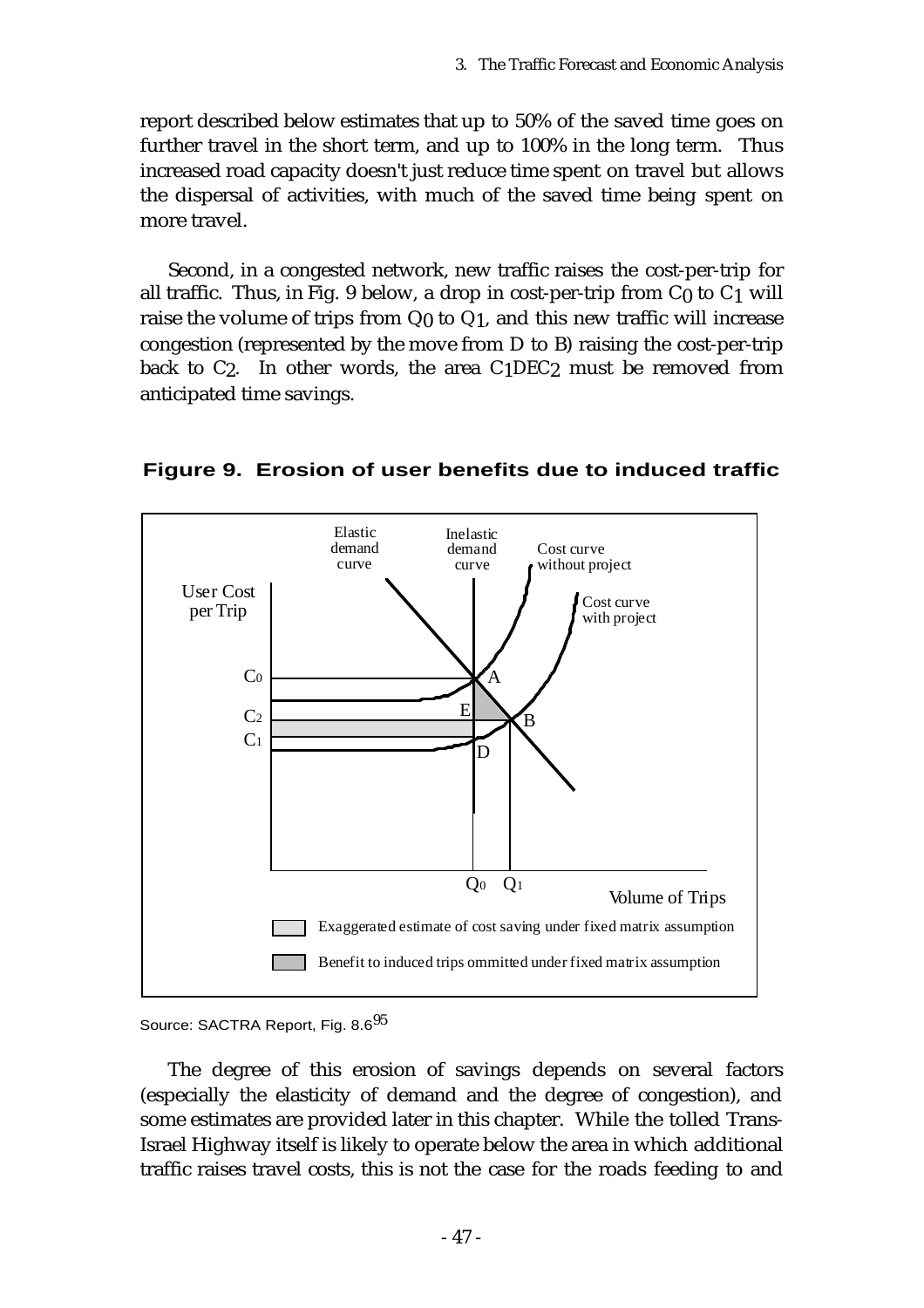from the Highway and the remainder of the congested network as a whole, so this erosion of benefits can be expected to occur.

In addition to--and perhaps more significant than--the short-term induced traffic, will be the traffic generated by highway-induced land-use changes, such as the growth of low-density car-dependent suburbs or exurban commercial areas. Over time, the greater car mobility enabled by the Highway creates structural changes (the distribution of dwellings and businesses, growth of car ownership, and the creation of diseconomies for other transport modes) and lifestyles that generate more and longer car trips. Empirical studies show, for example, how traffic volumes on a corridor with new highway capacity continues to grow over years, well beyond the steady slow growth in adjacent corridors in which capacity was not added.96 These long-term impacts of the Highway were, as mentioned earlier, not systematically considered by any planning body prior to the highway's approval, nor were they reflected in the traffic modeling procedures of the Highway Company.

### **The growing recognition of induced traffic phenomena.**

The objectives of transport planning have changed over the three decades since the kind of fixed-matrix sequential-independent four stage modeling were formulated. (The time-line in **Appendix B** lists some of these developments). During these decades, the unfeasibility of "predict and provide" approaches to transport planning that simply meet, rather than manage demand, became obvious, and over the last decade the empirical evidence for induced traffic phenomena and the inability of fixed-matrix models to capture these have become well recognized.

While one cannot hold a highway built in the past to the standards of contemporary transport planning, there are several reasons why the lessons of induced planning should have been and still can be applied to the Trans-Israel Highway.

First, the independent rerun in 1992 of the MA'ATZ projections for the Trans-Israel Highway by the Israeli Institute for Transportation Planning and Research, which acknowledged that induced traffic was not considered and included measures to bypass the creation of unrealistic congestion in the "do-nothing" scenario, indicates that the Israeli transport community was becoming aware of the limitations of fixed-matrix modeling prior to the MATAT/Trans-Israel Highway Company traffic forecasts prepared in 1994.97 Overseas, the recognition of these problems was widespread in the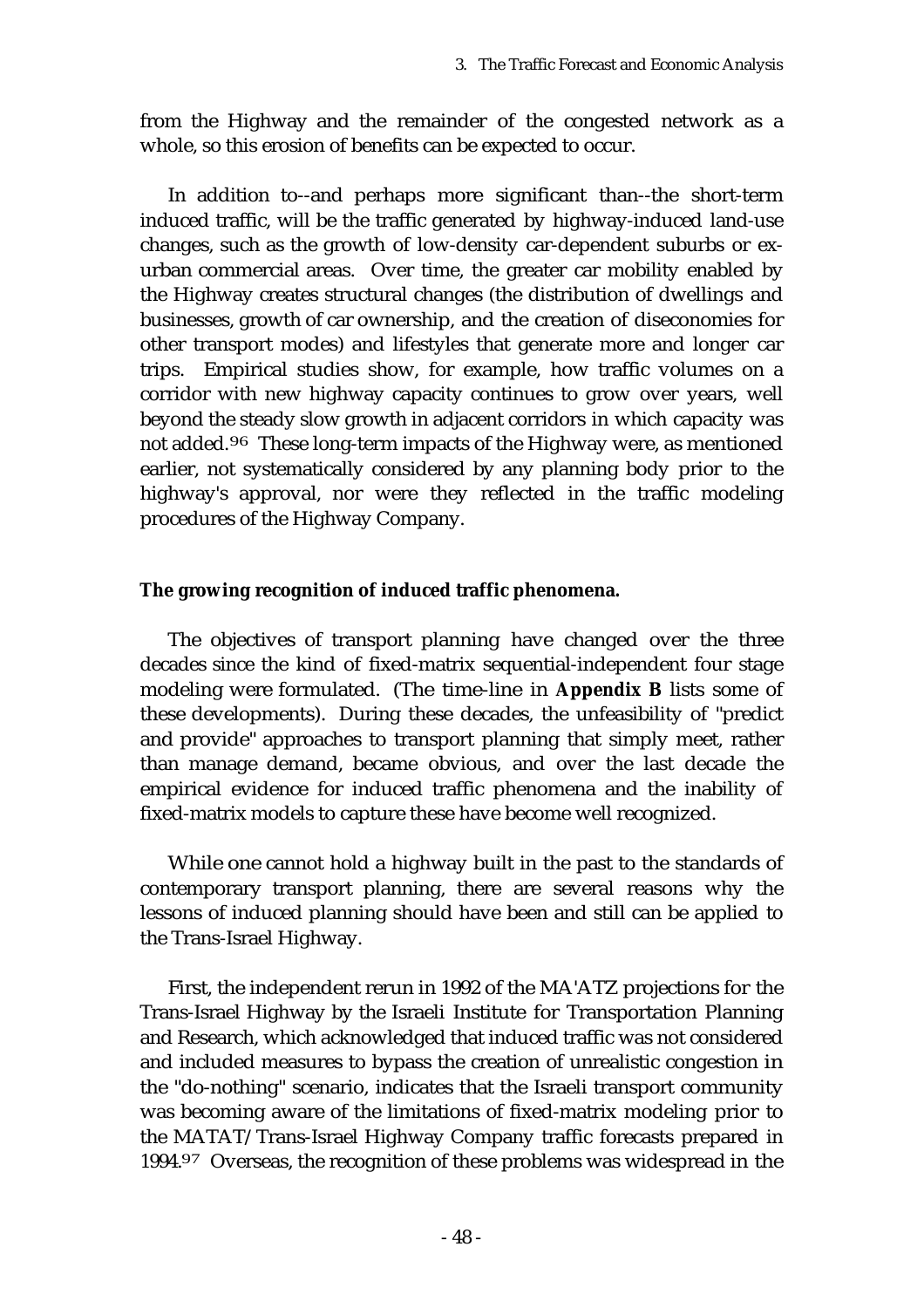transport modeling and planning community in the late eighties, In 1989 in the U.S., for example, five years before the MATAT final report was released, a well publicized court suit was filed against California transport planners by Citizens for a Better Environment and the Sierra Club largely because the fixed matrix models they used did not capture demand elasticity (suppression from congestion and induced traffic), and trafficinducing land-use changes that were likely to significantly increase pollution levels after highway construction, rather than reduce them as claimed.<sup>98</sup>

The California court ruled that the methods used were indeed inadequate, and ordered the delay of work on some existing projects and the postponement of decisions on significant new projects until adequate procedures were developed. The case, brought against a national leader in transportation planning, marks a fundamental transition in the field. From that point on planners were held to higher standards in predicting the

**"As soon as [the Great West Road] opened it carried 4.5 times more vehicles than the old route was carrying; no diminution, however, occurred in the flow of traffic on the old route, and from that day to this, the number of vehicles on both routes has steadily increased . . . These figures serve to exemplify the remarkable manner in which new roads create new traffic."**

**--Bressey and Luytens (1938).**99

regional impacts of freeway construction and upgrades, and especially their air pollution consequences. Improved analysis has become mandatory in all states and new litigation can be expected against agencies not complying.

The case injected energy into existing efforts toward a new generation of planning methods, leading to a 1991 DOT conference on "The Effects of Added Transportation Capacity" that focused on induced traffic,100 culminating in the US DOT Travel Model Improvement Program (TMIP) initiative launched in 1992.101 Under this initiative, the Department of Transportation in cooperation with the Environmental Protection Agency and the Department of Energy committed \$25 million over the following 5 years to devise fundamentally new travel forecasting procedures and issued guidelines to improve existing models immediately until the new ones become available.

On an academic plane, Williams and Moore in a 1990 issue of the Journal of Transport Economics and Policy102, developed a measure to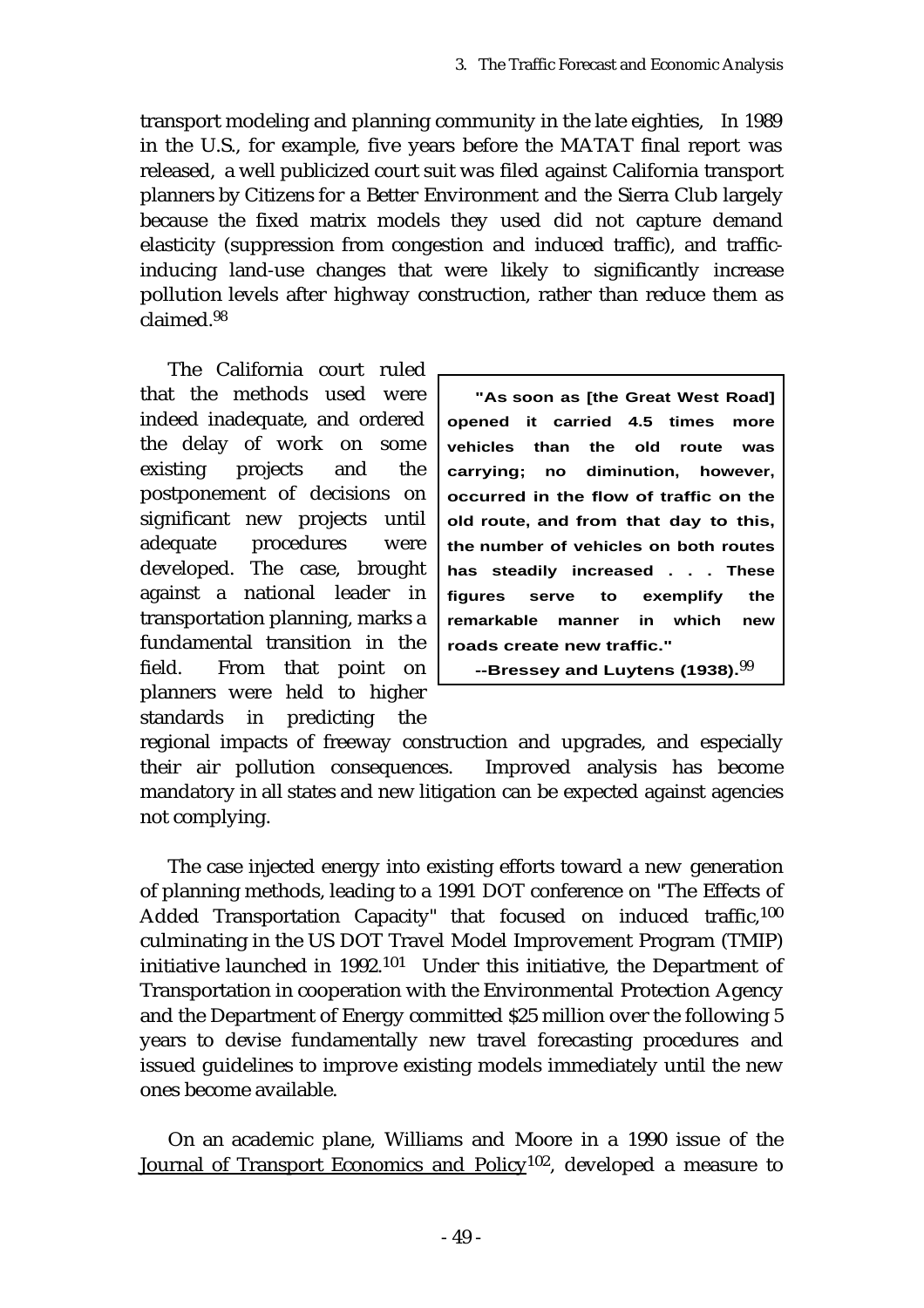relate project benefits under fixed versus variable matrix assumptions. This provided a measure of the error in approximations usually used in scheme appraisal, specifically the disbenefit resulting from induced traffic, which is not captured by the inelastic assumption of conventional 4 stage modeling. This was followed by a series of articles (Williams et al (1991); Williams and Lam (1991); Williams and Yamashita (1992)),<sup>103</sup> that presented a careful theoretical analysis tests of the errors introduced by fixed matrix assumptions and numerical modeling of their impact for a series of specific highway schemes under a range of conditions. Both approaches demonstrated that fixed matrix evaluation can considerably overestimate scheme benefits, especially under congested conditions.

The deficiencies of fixed-matrix modeling were also well recognized among transportation professionals in England, by the end of the eighties. The fact that the M25 highway had reached its projected 30 year capacity in a matter of months after being opened in 1986 spurred intense debate over

generated traffic.104 In 1989, the U.K. Secretary of State responded to years of critique by asking the Standing Advisory Committee for Trunk Road Assessment (SACTRA) "to review the circumstances, nature and magnitude of demand responses to road schemes"105 (Its groundbreaking results published in 1994 are discussed below). A survey of 85 transport professionals in national and

**A survey of 85 British transport professionals in national and local government and academia in 1990 found that "there is a general belief that travel does respond to the provision of new road capacity in a variety of ways not modeled in fixed matrix methods, and that these responses may contribute significantly to traffic levels."**

local government and academia in 1990 found that "there is a general belief that travel does respond to the provision of new road capacity in a variety of ways not modeled in fixed matrix methods, and that these responses may contribute significantly to traffic levels." 106 The trade journal publishing the survey warned that if these professionals' estimates of responses were correct, the current appraisal methods would overestimate the absolute value of schemes and distort their rank order in terms of cost-benefit ratios. It called for an urgent investigation into whether and in what circumstances the fixed-matrix assumption is tenable. A 1991 conference "What Are Roads Worth?" demonstrated that there was a growing perception that a major overhaul or even abandonment of current COBA techniques for road appraisal was needed.107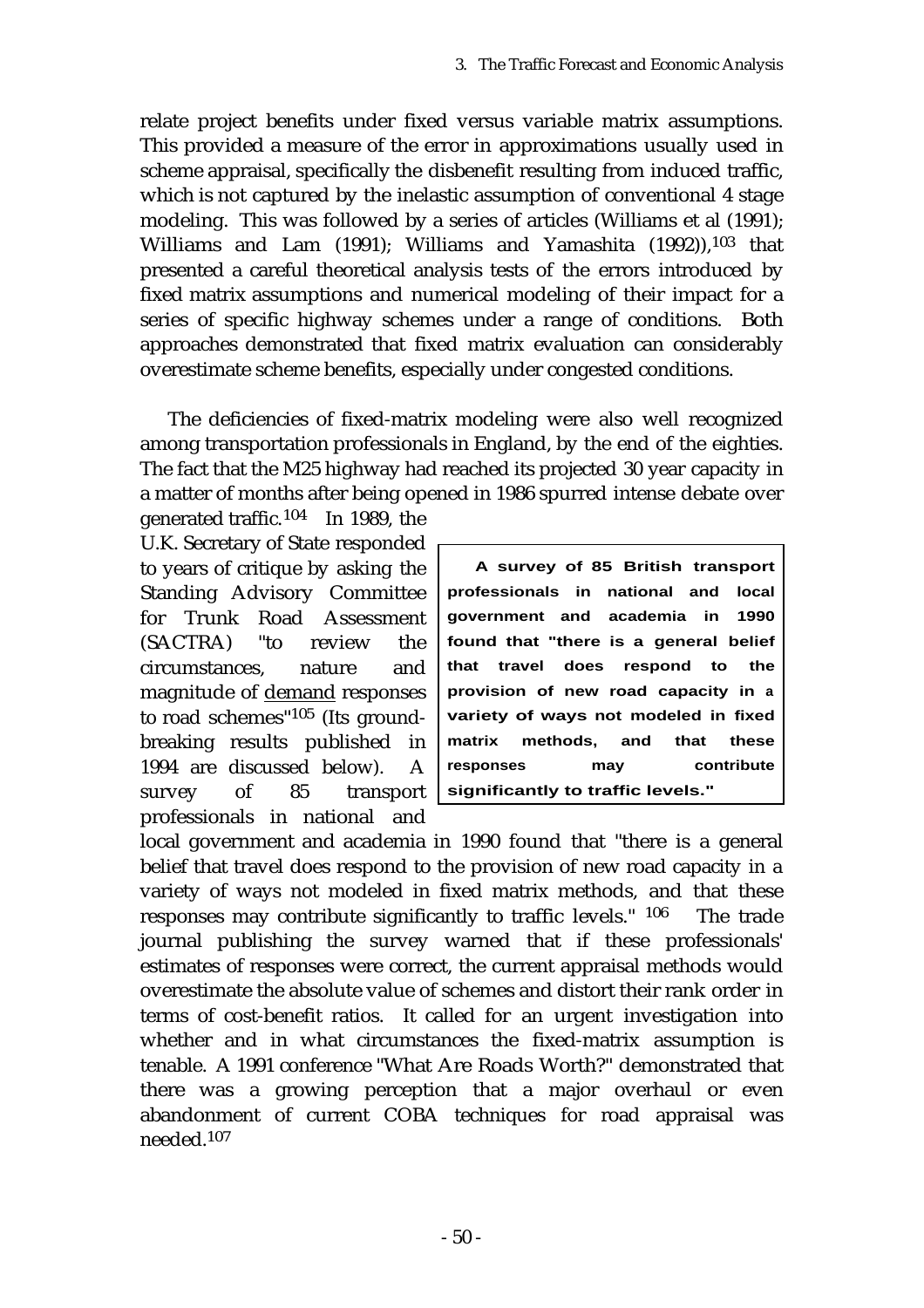Despite these precedents from the years preceding the 1994 MATAT modeling, Israeli decision-makers were not notified of the debate around these models or of the implications of possible distortions in the forecasts. It is hardly the job of road-building companies to present professional developments that question the validity of its tried and tested tools. But mechanisms should be considered to allow the timely application of the most current procedures to future projects, especially those of national dimensions.

The intensive questioning of fixed matrix models that took place in the years prior to the MATAT modeling have since resulted in their institutional rejection in some countries, the re-evaluation of roads approved on their basis, the accelerated development of alternatives, and the adoption of interim corrective procedures. A major landmark here was the U.K. SACTRA report released in 1994.108 This report by senior transport researchers and academics for the United Kingdom Department of Transportation (DOT) reviewed relevant theories and transportation models, empirical comparisons of the Department of Transport's own monitoring of predicted versus actual traffic on major trunk road improvements, and Europe-wide before-and-after studies of traffic flows on major improved roads. For example, traffic induction on several new highways led to major traffic increases within a short time after opening: 93% on the London Westway in 14 years, 131% on the M11 within 6 years, and 178% on the A316 within 9 years.109

Based on this evidence, the SACTRA report declared that the standard UK DOT evaluation method (the COBA procedure, which is significantly

more sophisticated than that used for the Trans-Israel Highway) was responsible for major failures in transport decision-making. Central to their inadequacy was their divergence in practice from bestpractice cost-benefit techniques, and lack of consideration of induced traffic effects.

After reviewing the empirical evidence, the SACTRA report concluded that travel time elasticities of -0.5 were reasonable estimates for short

**"[Our recommendations] . . . will require the most radical changes in the traffic and economic appraisal of trunk roads since the development of COBA in the early 1970s. . . . We have not reached our judgment lightly, nor do we underestimate the magnitude of the changes we are proposing. But we do not think that continuing to appraise solely at the scheme level using the fixed demand approach is, either intellectually, or in practical terms, acceptable."**

 **-- SACTRA Report**110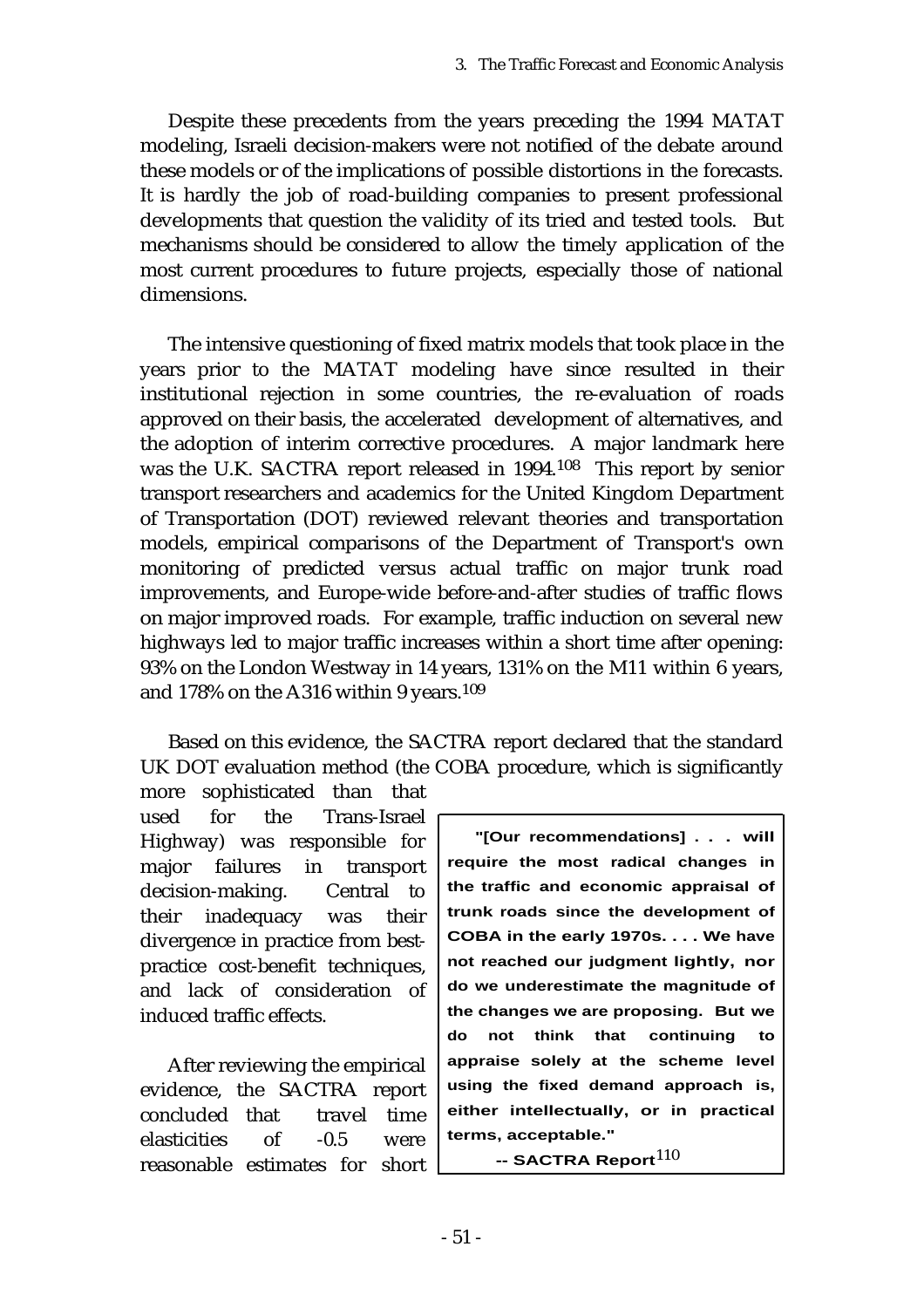term induced traffic, rising to -1.0 in the longer term.111 In other words, a reduction of travel time by a new highway will result in half of the time saved being spent on additional (induced) traffic in the short run, and nearly all of the time saved being spent on additional travel in the long run. Since time saved is a major component of value-for-money tests, the report concluded that

> These studies demonstrate convincingly that the economic value of a scheme can be overestimated by the omission of even a small amount of induced traffic. We consider that this matter is of profound importance to the value for money assessment of the road program.

The committee concluded its report with the recognition that its recommendations:112

> . . . will require the most radical changes in the traffic and economic appraisal of trunk roads since the development of COBA in the early 1970s.... We have not reached our judgment lightly, nor do we underestimate the magnitude of the changes we are proposing. But we do not think that continuing to appraise solely at the scheme level using the fixed demand approach is, either intellectually, or in practical terms, acceptable. It is this central conclusion which has led us to make the recommendations in this report.

Commentators have described the implications of the SACTRA report as being that: $113$ 

> Virtually no scheme which is within an urban area, feeds into an urban area, or bypasses an urban area, should use the old methodology. Induction must be included. The most likely effect will be a massive reduction in COBA [the British cost-benefit program] benefits.

As a result of the report, the central conclusions of which the British Government accepted in principle, interim guidance has been issued by the Ministry of Transportation on incorporating induced traffic effects into road appraisal schemes. The Ministry advised that:114

> Wherever any of the responses [trip retiming, modal transfers and induced land-use changes] are likely to have a significant impact on the appraisal of a scheme, they must be taken into consideration, and a methodology capable of modeling them adequately must be employed.

The British Government also initiated research to better quantify induced traffic elasticities, and commissioned the development of new modeling procedures in the long term.

The Israeli Ministry of Finance in early 1997, following the practice in Britain and elsewhere, announced new modeling procedures that correct some of the more serious distortions caused by the assumption of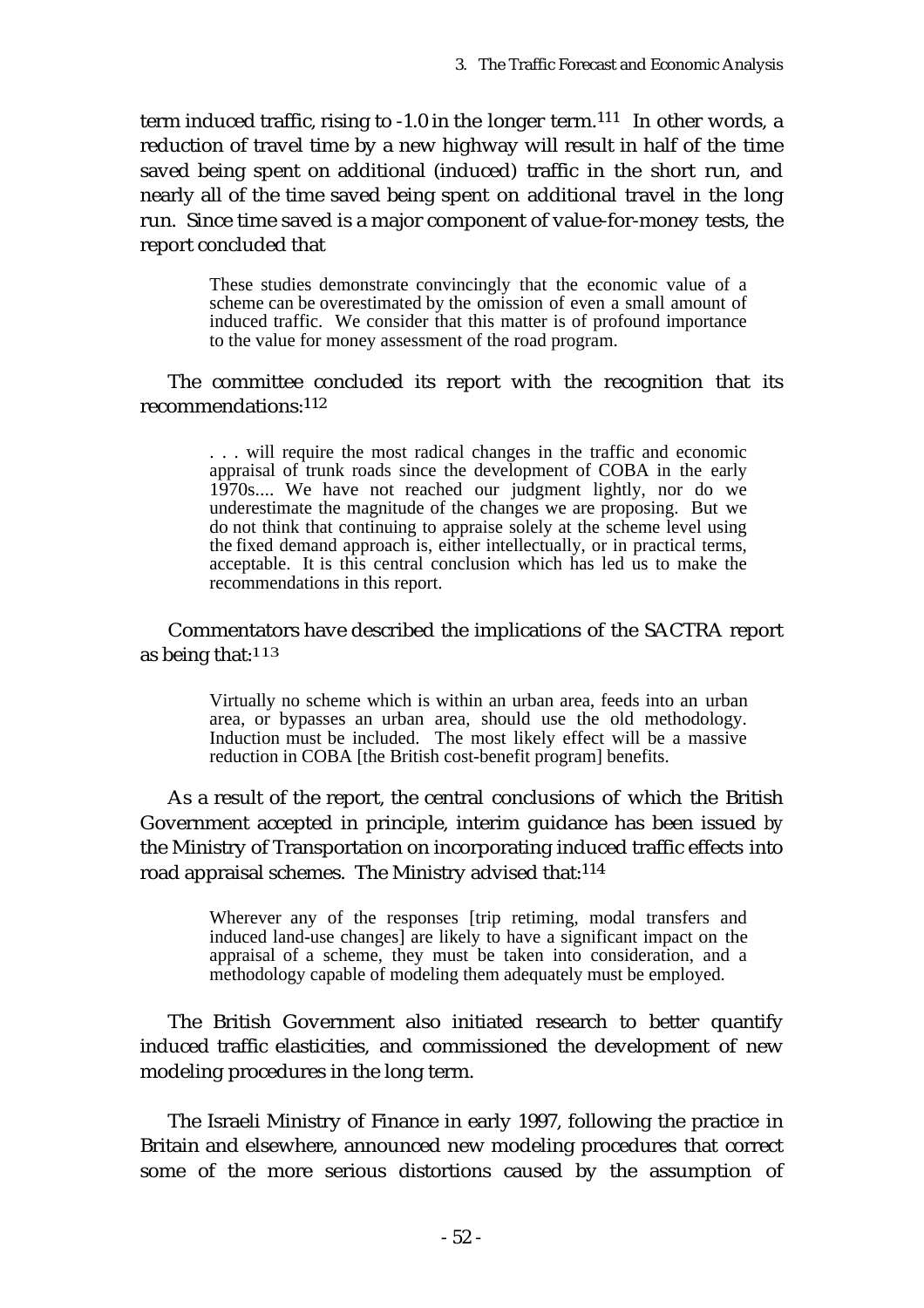inelasticity in the models used for the Trans-Israel Highway.<sup>115</sup> It is an open question whether the current guidelines should be applied retroactively to projects approved but not executed, as was done in England.116

# **The implications and scale of induced traffic**

As pointed out by the SACTRA report, induced traffic affects several kinds of appraisal of the highway.

- Operational appraisal. The chosen design might operate differently than planned with increased amounts of traffic;
- Environmental appraisal. Induced traffic will have environmental consequences beyond those anticipated;
- Economic appraisal. Induced traffic (and ignoring traffic suppression in the do-nothing scenario) undermine the estimations of timesavings that constitute the bulk of projected project benefits;

The magnitude of induced traffic effects is site-specific. A few studies have found this to be too small or difficult to distinguish from other reasons for traffic growth. However, the majority of studies have found very significant effects.117 There is good reason to believe that induced traffic effects due to the Trans-Israel Highway will be large because of the project's size, Israel's rapid rise in motorization rates, and the fact that the Highway's central portion runs through the kind of area where, as the SACTRA report notes, induced traffic effects are greatest: in systems operating close to capacity, and where additional highway capacity causes large changes in travel costs.

In Table 7 I have summarized the findings from a sampling of these studies, to indicate that it is reasonable to expect the magnitude of the phenomena to be considerable. One cannot, of course, simply plug these numbers into this specific project, especially since it will be a toll road, but they underscore the need for serious investigation before the project goes ahead. In the words of one commentator:118

> "Ignoring the effects of generated traffic in economic analysis tends to overstate the benefits and understate costs of roadway improvements, leading to non-optimal transport investments. A common excuse for this omission is that no tools exist to predict how much traffic will be generated or to determine the resulting net costs. These excuses are no longer justified."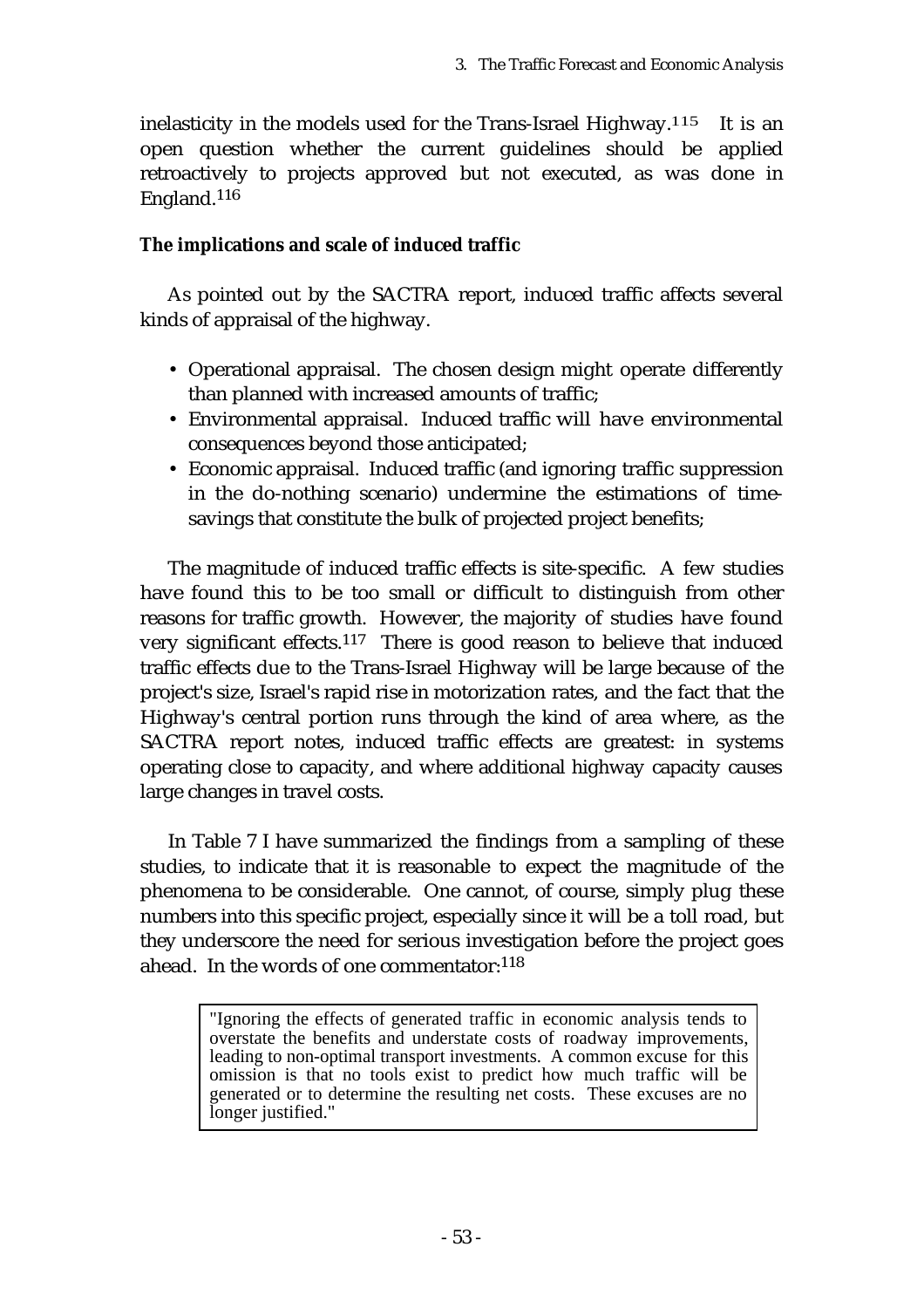| <b>SOURCE</b>                  | <b>ESTIMATE</b>                                                                                                                                                                                                |  |  |  |
|--------------------------------|----------------------------------------------------------------------------------------------------------------------------------------------------------------------------------------------------------------|--|--|--|
|                                |                                                                                                                                                                                                                |  |  |  |
|                                |                                                                                                                                                                                                                |  |  |  |
| Hansen et al.,<br>Institute of | Total vehicle travel elasticities with respect to regional highway lane<br>kilometers of 0.2 growing to 0.6 within two years at the county level,                                                              |  |  |  |
| <b>Transportation</b>          | and 0.2 growing to 0.9 after 4 years at the metropolitan level. (A 0.9                                                                                                                                         |  |  |  |
| Studies,                       | elasticity means that a 10% rise in lane kilometers will lead to a 9%<br>rise in kilometers traveled annually.) For a region like the San<br>Francisco Bay Area, Los Angeles, or San Diego, these elasticities |  |  |  |
| <b>University of</b>           |                                                                                                                                                                                                                |  |  |  |
| California $119$               |                                                                                                                                                                                                                |  |  |  |
|                                | mean that each additional lane-kilometer would generate an additional                                                                                                                                          |  |  |  |
|                                | 12,000 vehicle kilometers daily.                                                                                                                                                                               |  |  |  |
|                                |                                                                                                                                                                                                                |  |  |  |
| Litman $120$                   | Half of added capacity filled with induced traffic within a decade.                                                                                                                                            |  |  |  |
|                                |                                                                                                                                                                                                                |  |  |  |
| <b>National Highway</b>        | Default elasticity of -0.5 for highway travel with respect to user                                                                                                                                             |  |  |  |
| Institute $121$                | costs (i.e. decreasing travel time by 20% will result in 10% more new                                                                                                                                          |  |  |  |
|                                | traffic)                                                                                                                                                                                                       |  |  |  |
|                                |                                                                                                                                                                                                                |  |  |  |
| Keith Buchan <sup>122</sup>    | Induced traffic results in a 70-75% reduction in total time savings.                                                                                                                                           |  |  |  |
|                                |                                                                                                                                                                                                                |  |  |  |
| Goodwin,                       | Summary of findings on rise in base traffic volumes in improved                                                                                                                                                |  |  |  |
| <b>Transportation</b>          | corridors versus controls concludes that they show an average 10%                                                                                                                                              |  |  |  |
| $23(1)^{123}$                  | rise above control in short term, 20% in the long term, with wide                                                                                                                                              |  |  |  |
|                                | variability                                                                                                                                                                                                    |  |  |  |
|                                |                                                                                                                                                                                                                |  |  |  |
| Williams et. al.,              | Using the case study of the Cardiff road network, the authors show                                                                                                                                             |  |  |  |
| (1992) $^{124}$                | that by ignoring both the time losses caused by induced traffic and                                                                                                                                            |  |  |  |
|                                | traffic growth cut-off in "do-nothing" scenarios, fixed matrix models                                                                                                                                          |  |  |  |
|                                | typically overestimate scheme benefits by 20-30% under conditions                                                                                                                                              |  |  |  |
|                                | of medium elasticity and congestion.<br>Higher congestion, long-term                                                                                                                                           |  |  |  |
|                                | land-use changes, and modal transfer are responsible for further                                                                                                                                               |  |  |  |
|                                | overestimates.                                                                                                                                                                                                 |  |  |  |

# **Table 7. Quantifying the effects of induced traffic**

Continued on next page . . .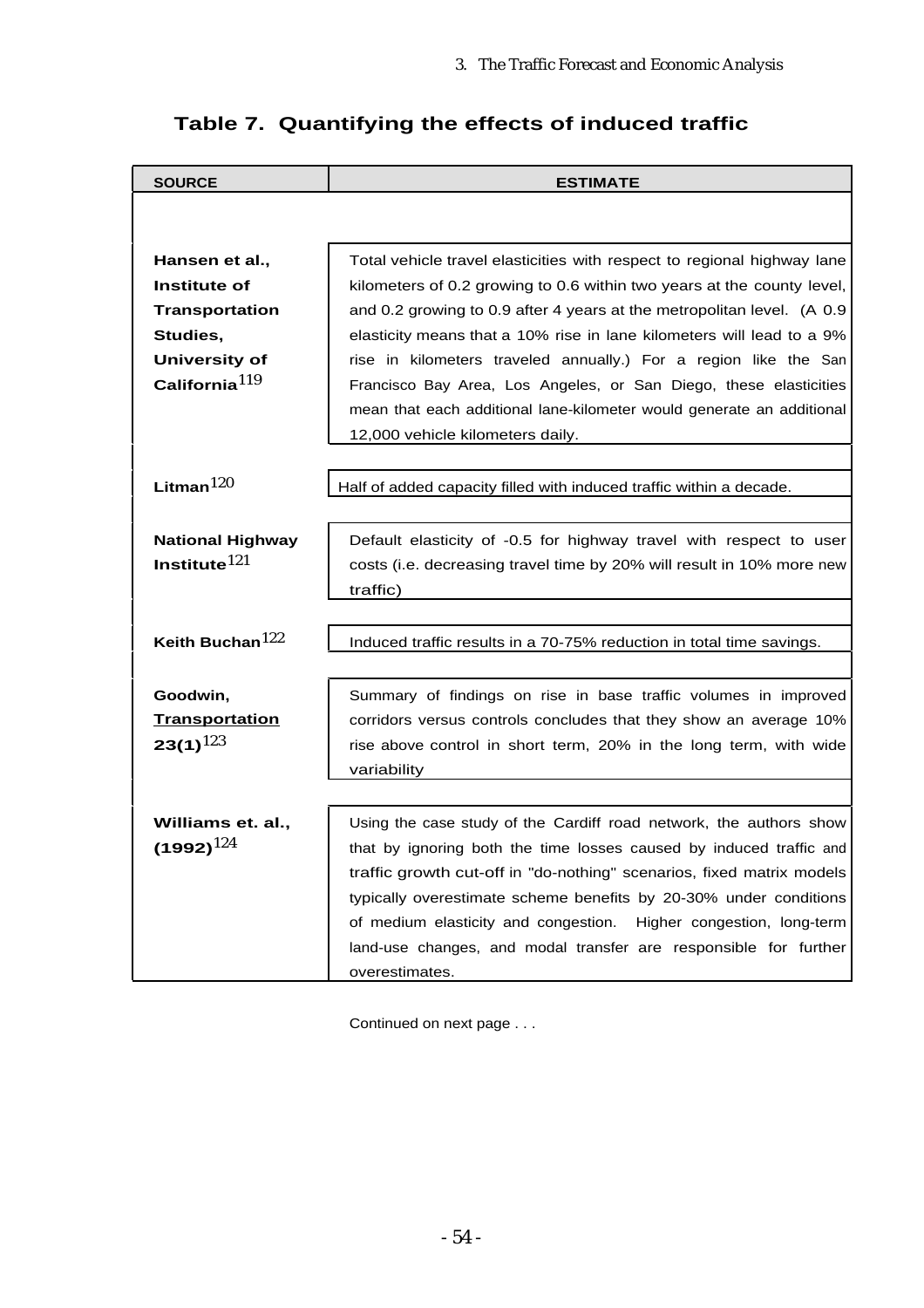. . . . (Continued from previous page)

| <b>Coombe (1996)</b>                                                                                                         | A comparison of fixed versus variable matrix modeling of traffic in<br>several English cities demonstrates that even when the amount of<br>induced traffic trips is small (a few percent of the growth likely to<br>happen anyway), the nature of fixed matrix models that ignore both<br>suppressed and induced traffic is such that these modest additions to<br>total demand lead to "very substantial reductions in economic<br>benefits" (typically 20-50%). <sup>125</sup> Consideration of land-use changes<br>would reduce benefits still farther. |  |  |
|------------------------------------------------------------------------------------------------------------------------------|------------------------------------------------------------------------------------------------------------------------------------------------------------------------------------------------------------------------------------------------------------------------------------------------------------------------------------------------------------------------------------------------------------------------------------------------------------------------------------------------------------------------------------------------------------|--|--|
| <b>SACTRA</b><br>$(1994)^{126}$ ;<br>reappearing in<br>revised form in<br>Goodwin,<br><b>Transportation</b><br>$23(1)^{127}$ | Converging lines of evidence for the elasticity of travel volume with<br>respect to travel time give an elasticity of traffic with respect to<br>travel time of -0.5 in short term and -1.0 in long term. I.e. halving<br>the travel time to a destination will raise the volume of traffic by<br>50% initially, and 100% in the long term. Or in the Commission's<br>phrasing, in the short term 50% of saved time will be used for further<br>travel, with a higher proportion (perhaps all) being used for further<br>travel in the long term.          |  |  |
| A.M. Voorhees and<br><b>Associates</b><br>(1971) $^{128}$ ; Zahavi<br>$(1972)^{129}$                                         | VMT (Vehicle Miles Traveled) elasticities with respect to average<br>highway speed are +0.58 and +1.76 respectively.                                                                                                                                                                                                                                                                                                                                                                                                                                       |  |  |
| <b>Cohen (1995) in</b><br><b>TRB Special</b><br><b>Report, Expanding</b><br><b>Metropolitan</b><br>Highways $130$            | A conservative review of dozens of empirical studies of induced<br>traffic. Studies of specific facilities show increases up to 30% more<br>traffic in a corridor due to induced traffic. Areawide studies show<br>effects ranging from negligible to large (elasticities greater than 0.5<br>with respect to average highway speed or lane miles).<br>Studies of<br>respect to travel time include several<br>elasticity with<br>where<br>elasticities are greater than -0.5 in absolute magnitude, some<br>considerably so.                              |  |  |

In the absence of a remodeling, these findings could be used to give a rough estimate of the possible scale of induced traffic and its effects on the economic appraisal of the Trans-Israel Highway. It is comparatively easy to calculate the regional lane kilometers added, the travel time savings, or the rise in average regional speed as a result of the Highway's construction, and to apply to these the various elasticities of travel volume presented in Table 7 to yield the additional induced kilometrage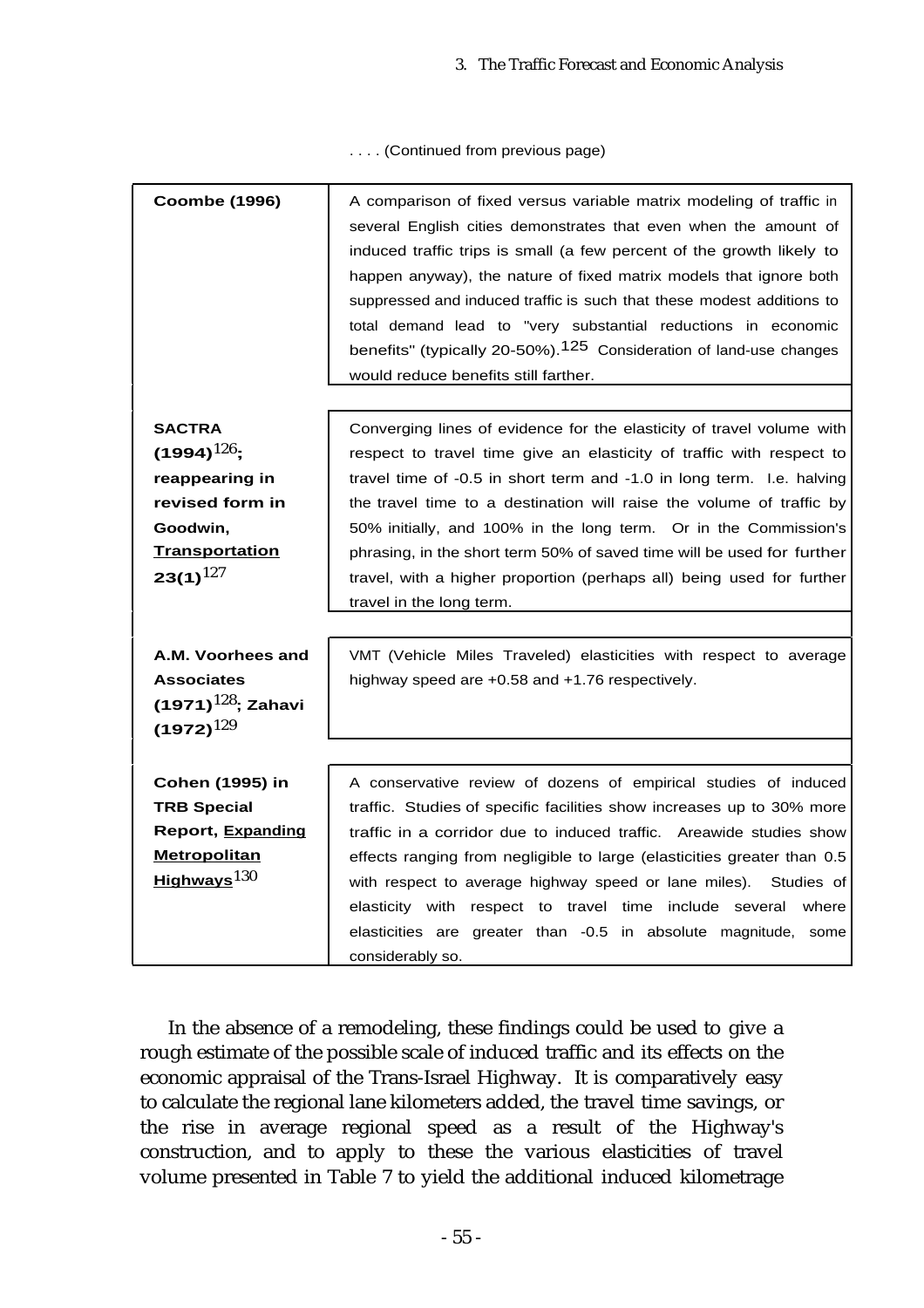(VMT). An estimate of the overall costs of additional road injuries and pollution due to this induced traffic can then be easily derived from the readily available cost-per-kilometer figures.

It must be remembered that to the sheer costs of the induced traffic itself must be added the indirect structural costs of increased motorization, especially the costs of inefficiencies of providing infrastructure to the less dense land-use patterns and the undermining of other modes of transport, both encouraged by private car use.<sup>131</sup> Finally, there is the probably substantial erosion of time savings due to induced traffic, which is somewhat more difficult to estimate. The new Ministry of Finance Guidelines are a good start, and an outer bound can be taken from the above estimates of how much overall project value is inflated by when fixed matrix models are used.

The additional travel due to induced traffic is claimed by some to have benefits, captured by the traffic modeler's "rule of half," equivalent to the area DFE in Figure 7. Others, however, point out that this time should not be valued as highly as existing trips<sup>132</sup> More fundamentally, this gain must be weighed against all the costs of the dispersal of activities which is the flip side of this new travel, and perhaps the primary long-term effect of new road construction. For example, new travel will affect the quality of other transport modes by reducing ridership and creating land-uses that are more costly and not well served by transit.

### **CORRECTING BASIC PARAMETERS AND BENEFIT FIGURES**

The Trans-Israel Highway Company's cost-benefit analysis is based on a series of overly generous assumptions. The following sections examine what this cost-benefit analysis and resulting rate of return would look like once more realistic values are introduced. A subsequent section shows that claimed reduction in pollution and accident rates are unfounded, and that the Highway will actually entail substantial additional environmental and road injury costs.

# **Choice of appropriate discount rate**

The discount rate used to evaluate a project reflects the revenuegenerating capacity of money for private sector projects, and thus the opportunity-cost of its use for the project. A lower discount rate indicates an economy in which capital would not yield fast returns, lessening our demands for high returns on public projects. There is considerable debate about the appropriate discount rate for large projects, which is usually set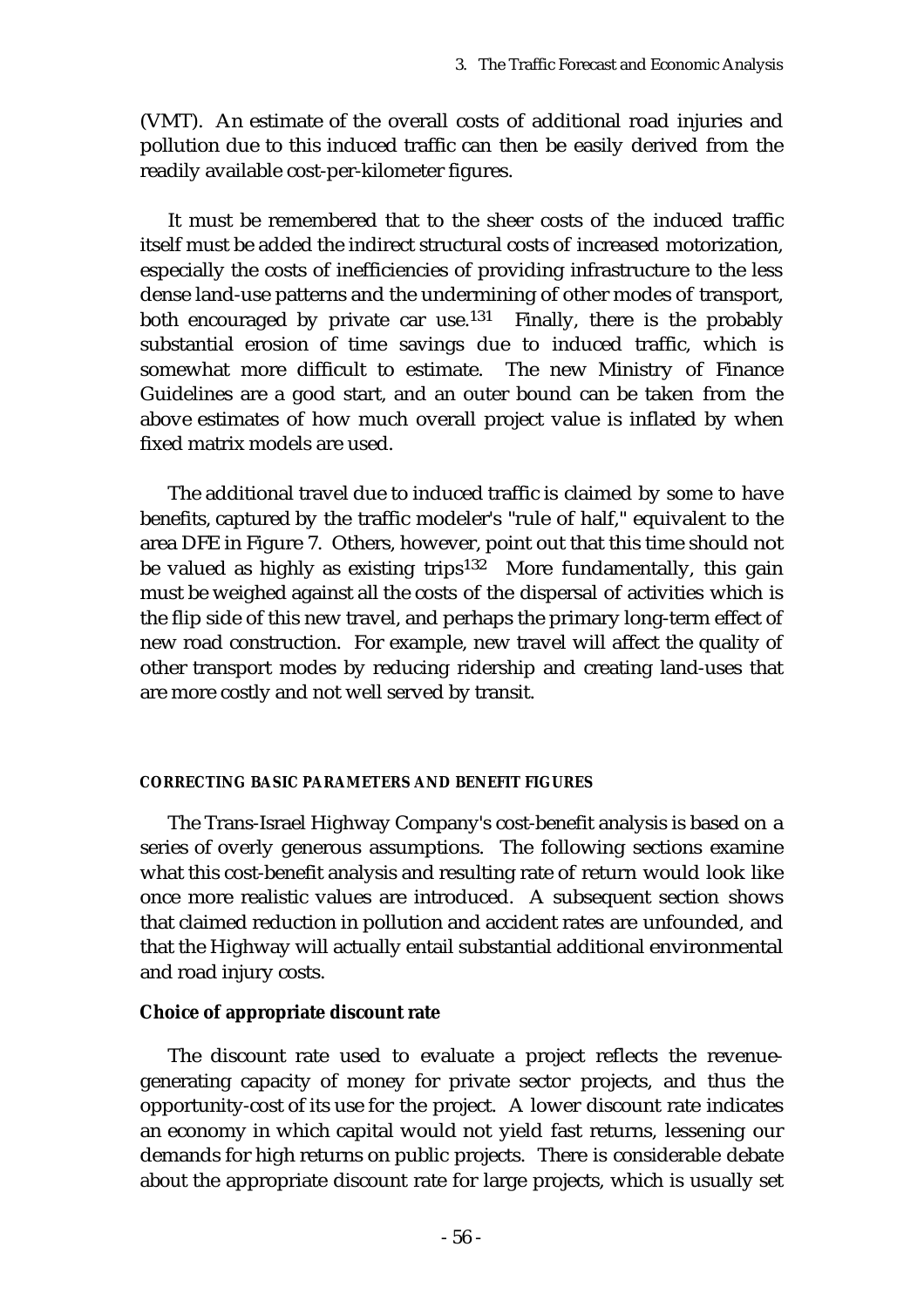between 4% and 12%.133 The MATAT cost-benefit analysis of the Trans-Israel Highway assumed a real interest rate of 4%, chosen to "represent the long-term capital-raising ability of the Israeli economy."134 The figure was justified as the rate of interest given on 30 year U.S. Treasury bills (7.55%) minus inflation, a linkage explained through a vague reference to "the conditions of the loan guarantees which were granted to Israel by the U.S. government."

This 4% rate is the lowest that can be seriously considered for public projects.135 More generally, rates are around 10%, which is the value that was recommended for Federal projects in the U.S. between 1970 and 1992.136 (This despite the fact that Federal projects in the U.S. are likely to have a somewhat more reliable relationship to U.S. government loan guarantees.) When the project was first evaluated by the Israeli Public Works Department in 1990, a discount rate of 12% was used,137 which is the rate suggested by the World Bank for the economic appraisal of transport projects.138 A re-evaluation by the Israeli Institute for Transportation Research and Planning in 1992 used a value of 11% (and a sensitivity test of 15%).139 The accepted Ministry of Finance rate for transport projects is 7%,140 which is the rate recommended for evaluating all Federal projects by the United States Government since 1992.141 It is unclear whether American loan guarantees will be used for the project's financing, and even if they are this will have an opportunity cost (they will not be able to be used elsewhere).

For these reasons the cost-benefit calculation should use as its baseline a more realistic rate of 7%. As shown in Fig. 10, the present value of a stream of income/expenditures is quite sensitive to the chosen discount rate, so that this is one of the more significant corrections that should be made to the cost-benefit analysis performed.142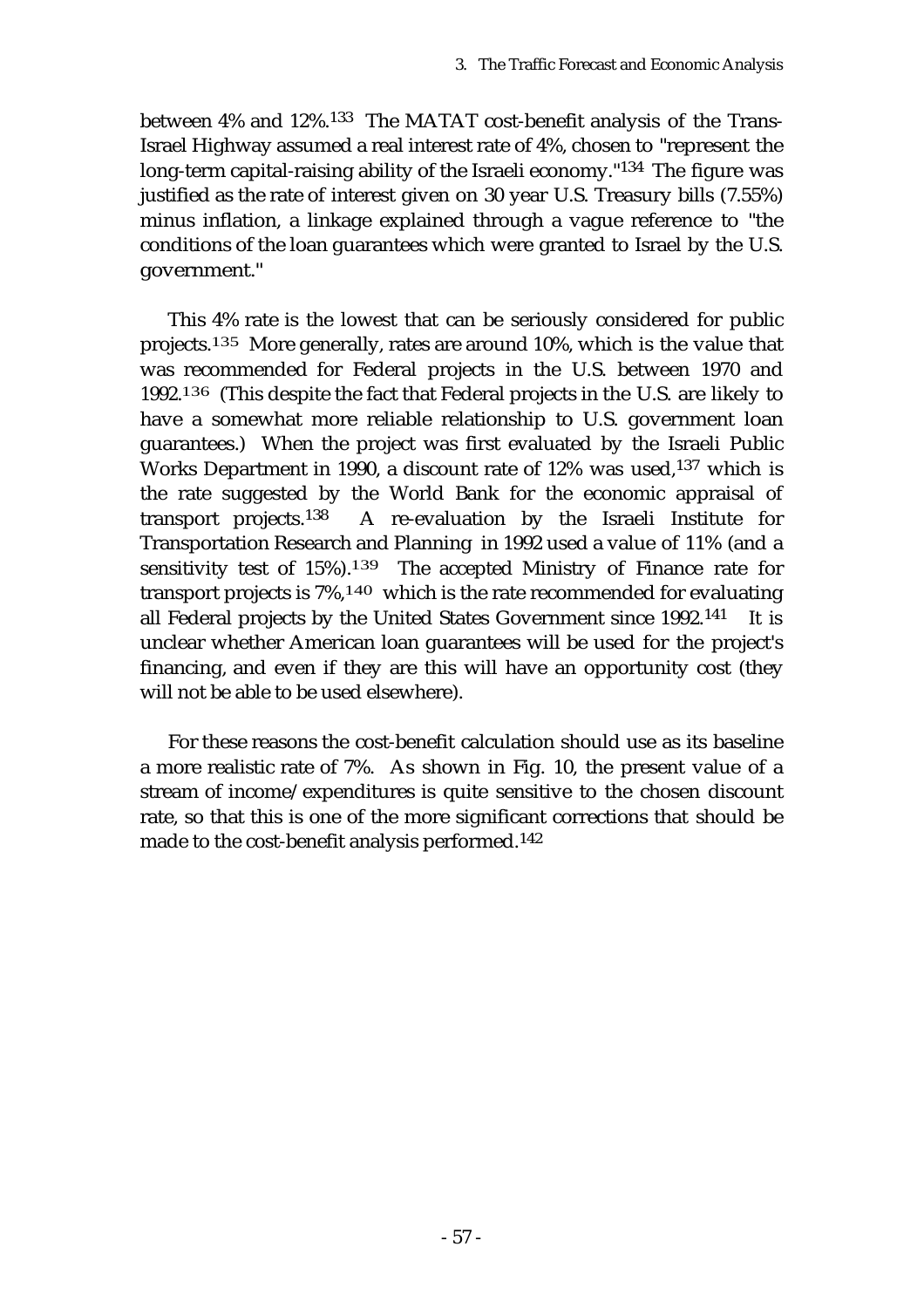

**Figure 10. Sensitivity of Highway worth to discount rate**

Source: Recalculation of NPV using Trans-Israel Highway Company cost and benefit figures.

# **Table 8. Discount rates used in evaluating transport projects**

| Rate | International usage                                       | <b>Used for Trans-Israel</b><br>Highway by                                                    | <b>Used as sensitivity</b><br>test for Highway by                              |
|------|-----------------------------------------------------------|-----------------------------------------------------------------------------------------------|--------------------------------------------------------------------------------|
| 4%   |                                                           | <b>Trans-Israel Highway</b><br>Company (1994)                                                 |                                                                                |
| 7%   | Federal projects in U.S.<br>(since 1992)                  | <b>Israeli Ministry of Finance</b>                                                            | <b>Trans-Israel Highway</b><br>Company (1994)                                  |
| 9%   |                                                           |                                                                                               | Israeli Ministry of<br>Finance                                                 |
| 10%  | Federal projects in U.S.<br>(1970 to 1992);<br>"Textbook" |                                                                                               |                                                                                |
| 11%  |                                                           | Israeli Institute for<br>Transportation Research and<br>Planning (1992)                       |                                                                                |
| 12%  | <b>World Bank</b>                                         | Israeli Public Works<br>Department/Ministry of<br>Interior for Trans-Israel<br>Highway (1990) |                                                                                |
| 15%  |                                                           |                                                                                               | Israeli Institute for<br><b>Transportation Research</b><br>and Planning (1992) |

Sources: see text on preceeding page.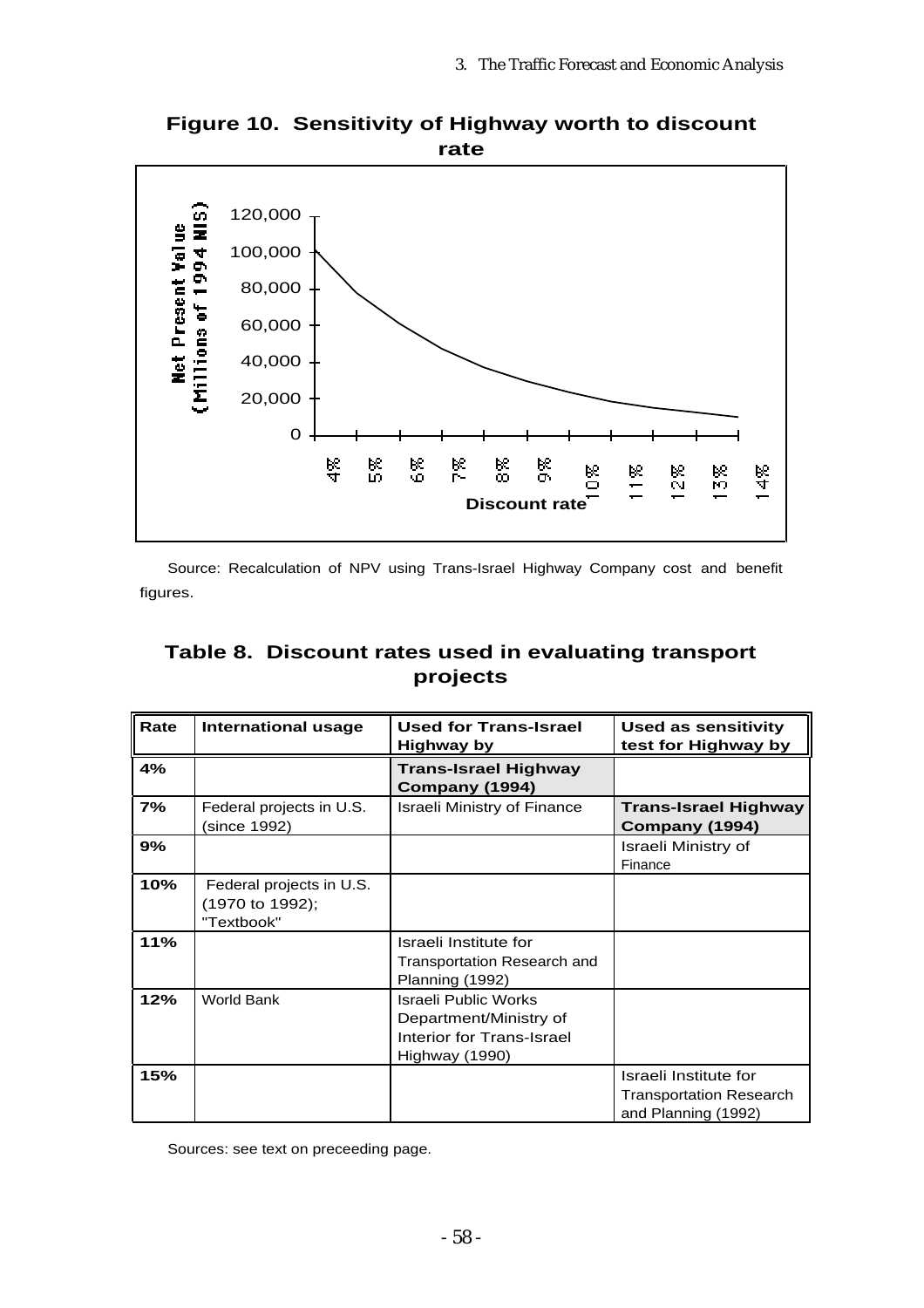### **Questioning the traffic forecasts**

A basic input to all the traffic volume and thus cost-benefit analyses are the forecasts of future traffic levels over the three decades after the Highway's completion. As shown in Table 1, the modelers assume that compared to 1992, the number of cars on the road in 2020 will grow by 350%, the portion of the population owning cars by 228% (as it rises toward a final saturation of 500 cars per thousand people), and the total annual kilometrage by 267%.

The numbers are produced by an extrapolation of existing trends under optimal conditions for motorization growth (level fuel prices, steady GDP per capita growth, no major transport alternatives to the private car, no substantial transport policy changes). Yet their use as the basis for calculating traffic flows and estimating the size and economic benefit of a highway to accommodate them, transforms them into targets, a concrete goal to be accommodated and built for. Thus, these forecasts become a selffulfilling prophecy. With the environmental impacts of car use already becoming intolerable in major Israeli cities, it seems unacceptable that models should institutionalize without public debate what is, from an environmental point of view, a worst-case-scenario.

As discussed earlier, while Israel's current motorization rates are still lower than most industrialized countries, the measures of car density and thus impact are among the highest in the world and rising. Israel's size and population density makes even "low" European motorization levels of 500 worrying. Responsible Israeli planners have used saturation rates in the 350-450 range for even the "business as usual" scenarios for Israeli transportation,143 and even lower long-term rates are conceivable as part of ambitious progressive transportation scenarios for Israel.

These levels are entirely compatible with the standards of living in advanced countries. We should remember, for example, that with motorization rates that will probably stabilize at slightly under 400,144 Denmark has a transport policy committed to curbing the growth of traffic, stabilizing CO2 emissions at 1988 levels by 2005 and reducing them by 25% of this level by 2030, and to eliminating bottlenecks and improving safety on existing highways rather than providing additional highway capacity.145 Since Israel's is over five times more densely populated than Denmark, a saturation rate significantly below 400 seems a not unreasonable policy goal.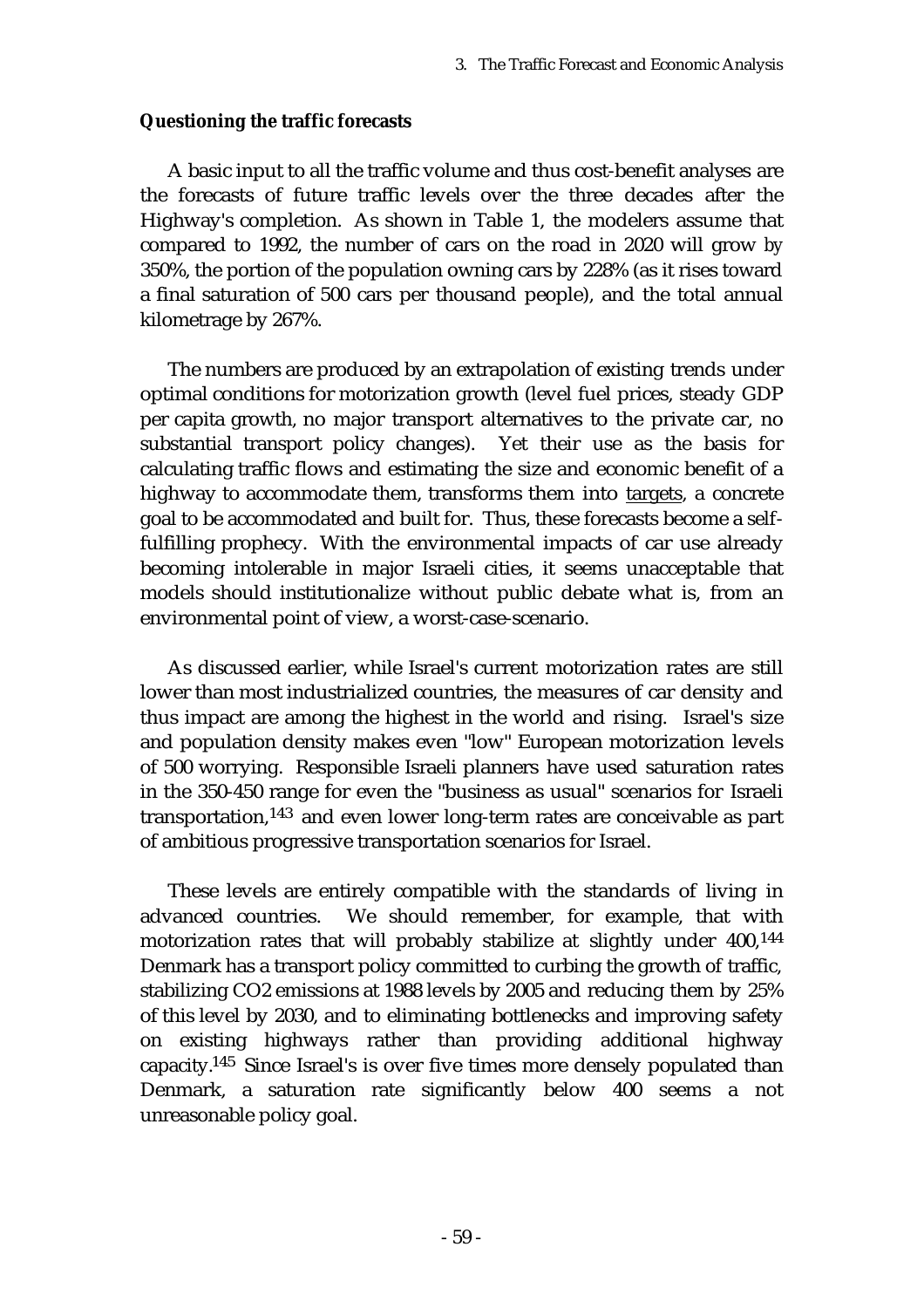This proposal to adopt saturation levels lower than the 500 level assumed by Highway planners, and thus to plan for lower traffic volumes, must be correctly understood. It is not so much a refusal to provide highway capacity to serve rising traffic levels but a choice to not invest in the highway capacity that creates this rise.<sup>146</sup> The rise in traffic volumes and motorization rate predicted through extrapolation of existing growth by the Highway planners assumes the ongoing supply of enough road capacity to avoid the leveling off of traffic growth by capacity constraints. This mechanism is portrayed in Fig. 11.147



**Figure 11. Traffic growth--supported or created?**

Source: adapted from Litman (1996), Fig. 5-4.

The creation of more traffic through road building is not an inevitable natural process but a decision that must be taken with some care.148 Modeling traffic flows at lower saturation rates is retrieving a critical decision about Israel's future from the realm of the natural, where it is amenable only to technocratic responses, and returning it to the realm of public policy and the conscious choice among alternative development scenarios.

For this reason, it seems reasonable to compare traffic flows and the need for the Highway at motorization rate saturation levels of 450, 400, 350, and 300. In addition, as discussed below, traffic levels under the "donothing" scenario which are critical to calculating time savings should be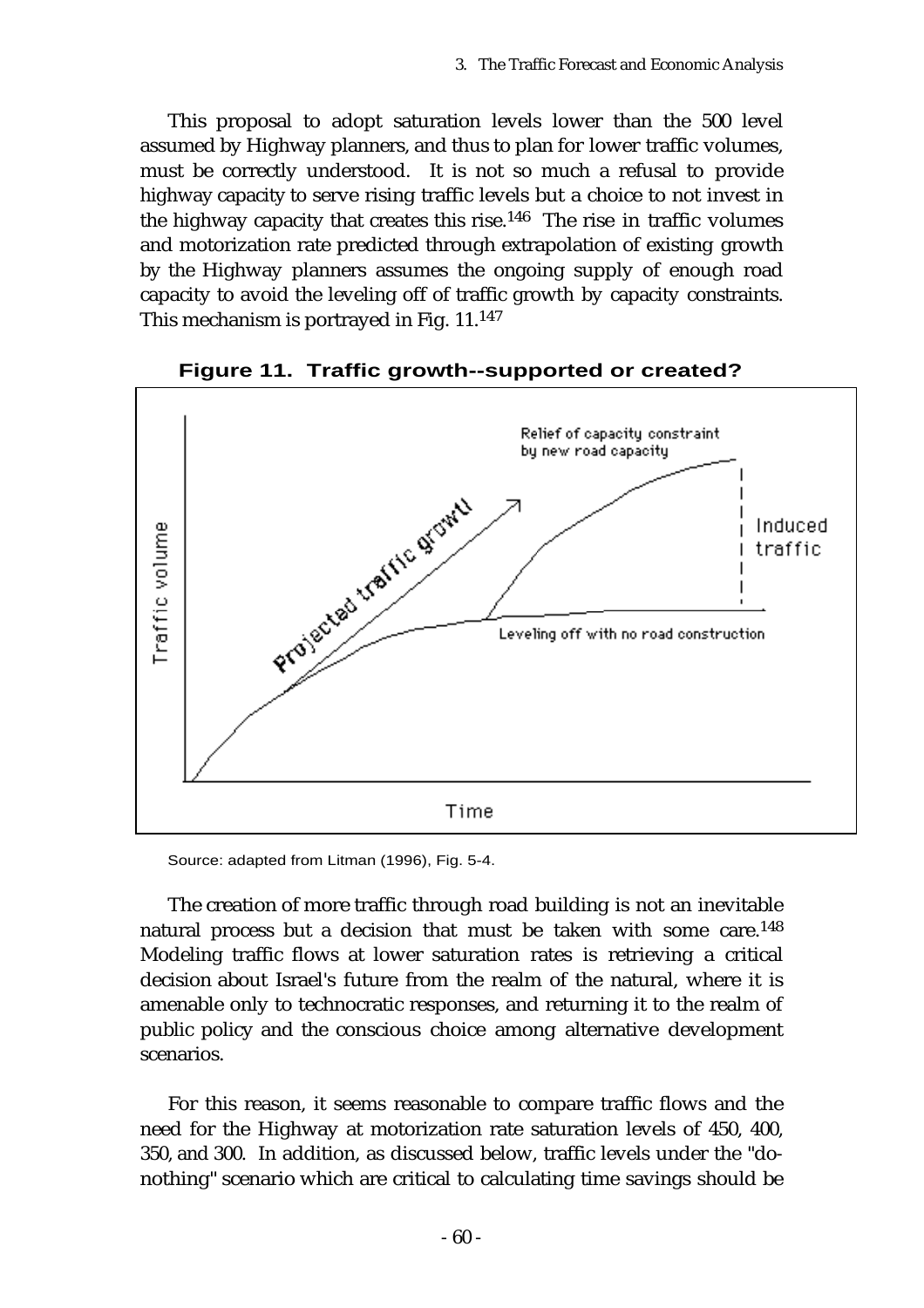estimated using capacity-constrained forecast methods that realistically show traffic growth within the existing network such as those now recommended by the Israeli Ministry of Finance.

## **Will fuel prices be constant over three decades?**

The models used to project future kilometrage assume that "government policy [on fuel taxation] will undergo no drastic changes... [and that] the international price of gasoline will not undergo any major fluctuations."149 Specifically, of 4 scenarios considered, the modelers chose the assumption that yields the highest forecast, namely that "the real price of gasoline will remain constant through the target period [the six years from the date of the model plus another thirty years from completion of construction] and expenditures for private per capita consumption will increase at an annual rate of 2% [in correlation with the increase in per capita GDP]."150 Motorization rate is linked to per capita consumption, but not to fuel prices.151

In an period characterized by a growing emphasis on using fuel prices as an efficient way to internalize the social costs of transport, the assumption of unchanged taxation policy--and stable fuel prices in particular--over the course of more than three decades is unrealistic. More appropriate would be a scenario in which Israeli fuel prices and vehicle taxes began to approximate current European price levels, or perhaps even the additional fuel price increases being advocated in these countries. As discussed below, given the high elasticity of travel with respect to fuel prices in the long term,152 and especially if other modes of travel became more available than today, such increases could reduce travel demand significantly below the levels projected.

Currently, as shown below, Israeli gasoline and diesel prices are significantly lower than a European average.

**Table 9. Gasoline prices in Israel and six European countries (in \$)**<sup>153</sup>

| Type             | In Israel     | Six country   | Israel/Europe |
|------------------|---------------|---------------|---------------|
|                  |               | average       | ratio         |
| <b>SUPER</b>     | $0.85$ /litre | $1.17$ /litre | 72 %          |
| Regular unleaded | $0.82$ /litre | 1.09/litre    | 75 %          |
| <b>Diesel</b>    | $0.35$ /litre | $0.85$ /litre | 41%           |

Source: Ministry of Energy and Industry (1996)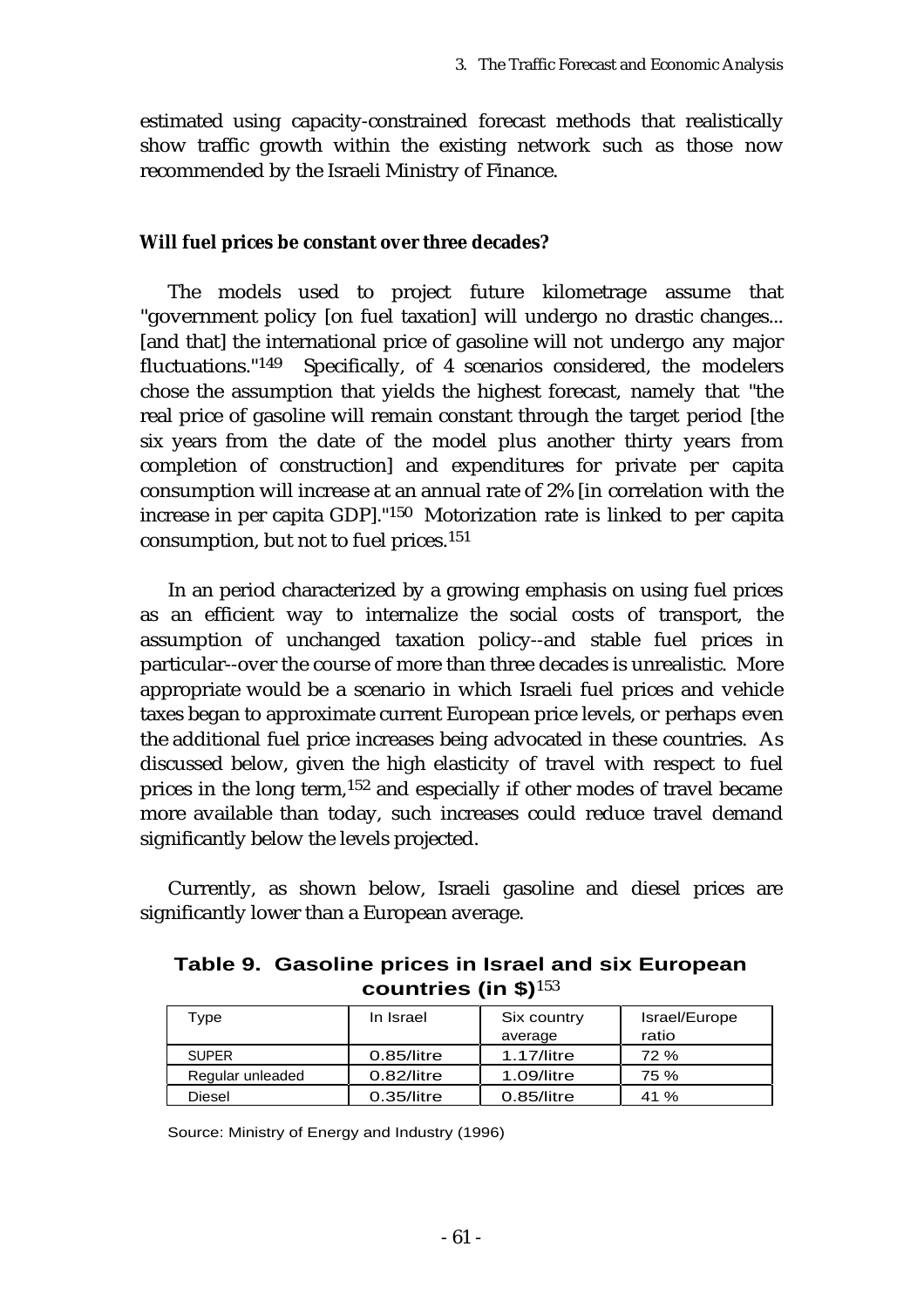Similarly, as shown in Fig. 12, a composite measure of annual taxation on car use is drastically low in international comparison.154



# **Figure 12. Average annual taxation on a private car of 1500 cc consuming 1500 litres of petrol**

Source: International Road Federation Transportation Statistics (1994)

Even the much higher European petrol and diesel taxes still fall far short of internalizing the present social costs of road transport, and are expected to rise. The most comprehensive calculations show that European petrol taxes would have to be raised by an additional 40-60% and diesel taxes by 60-75% in order to achieve this internalization.<sup>155</sup> It is highly likely that gradual price raises that would achieve this internalization will be implemented in European countries in the coming years, and it would be wise to consider if Israel might adopt some of these measures, rather than diverging yet further from European fuel tax policies.

The outer bound of increases is suggested by the more authoritative policy recommendations of recent years. A central component of the 1994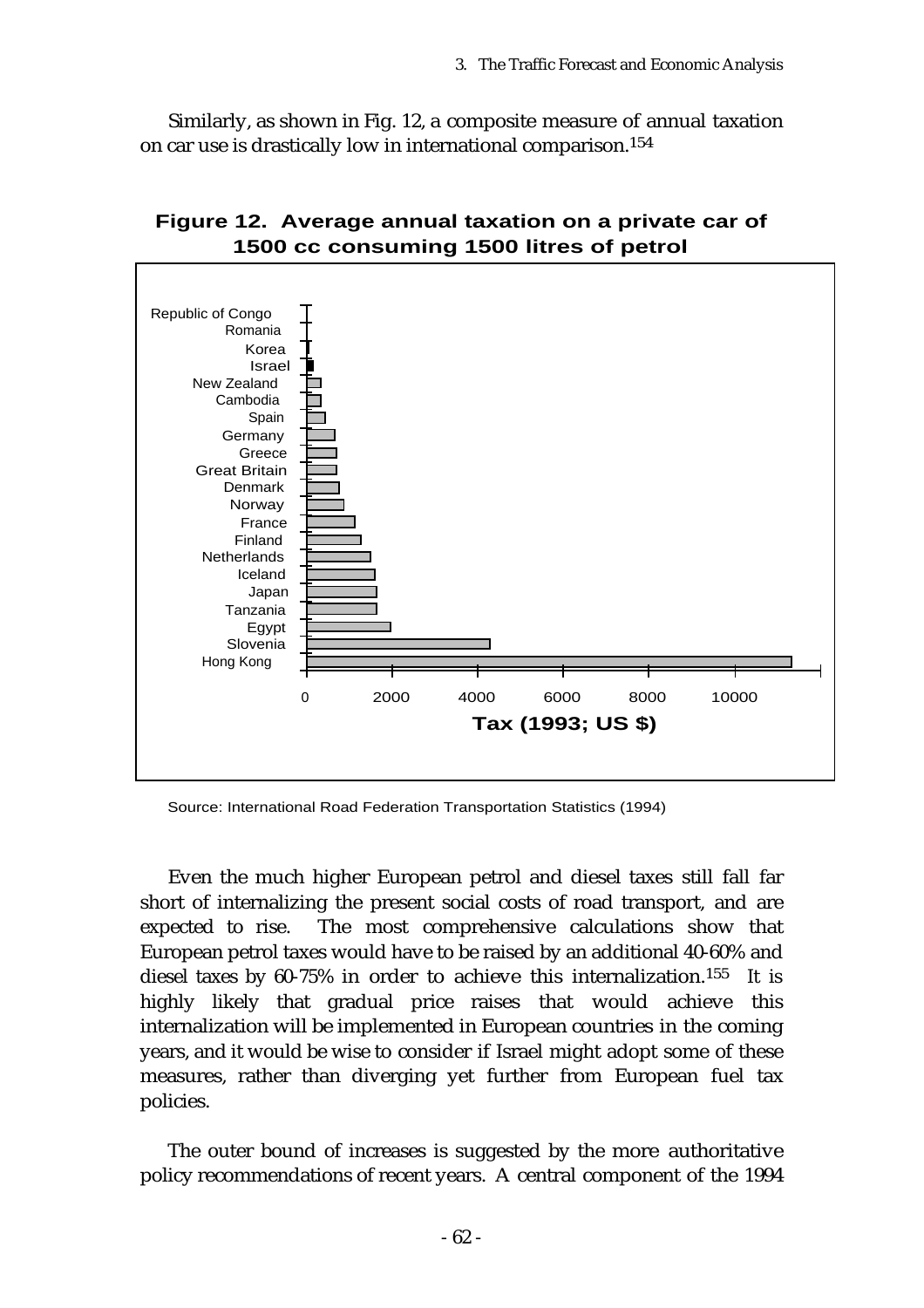31 country OECD European Ministers of Transport policy package for sustainable urban transport, for example, is a real rise in fuel prices (modeled at 7% per annum) in order to "promote more economical vehicles, shorter and fewer car trips, a shift in travel away from solo driving and greater use of environmentally friendly modes."156 Given accepted long-

**As one of several measures to discourage private car use, the British government raised fuel taxes by 10% in 1993, and has continued to raise them by at least 5% over and above the level of inflation each year since. Even this rate was deemed insufficient by the highly respected Royal Commission on Environmental Pollution.**

term elasticity rates for fuel prices and a 2.5% per annum rise in income, by 2015 this 7% rate of increase would reduce annual kilometrage by 33% under what it would have been without the policy.157

From another direction, the British Government, in response to its commitments at the Rio Earth Summit in 1992 to the Framework Convention on Climatic Change, acknowledged the requirement for policies to discourage private car use158 including, among other measures, an increase in fuel duty. Accordingly, fuel taxes were raised by 10% in 1993, and will be raised by at least 5% each year over and above the current rate of inflation during each subsequent year until 2000.159 This rate of increase was deemed insufficient by the highly respected Royal Commission on Environmental Pollution, which in 1994 recommended a doubling of fuel price relative to the prices of other goods by 2005 through a 9% per annum increase for a decade.160 And the European Federation for Transport and Environment (T&E) study funded by the governments of Sweden, the Netherlands and Norway, suggests a 200-400% rise in taxes (prices would rise less) over the course of a decade, leading to a 25% reduction in kilometrage over the "do-nothing" scenario.161

For this reason, the following baseline corrections to the calculation of total annual kilometrage are suggested: assume that the real price of fuel will rise significantly over the coming decades as Israeli transport policies begin to approximate European ones, and reflect this rise in reduced figures for motorization rates (how many people own cars), as well as kilometrage (how much they drive them). At a minimum, this rate of rise should close the large gap between Israeli and current OECD taxation rates, and at a maximum assume that Israel will follow some of the additional increases likely to be implemented in these countries in coming years.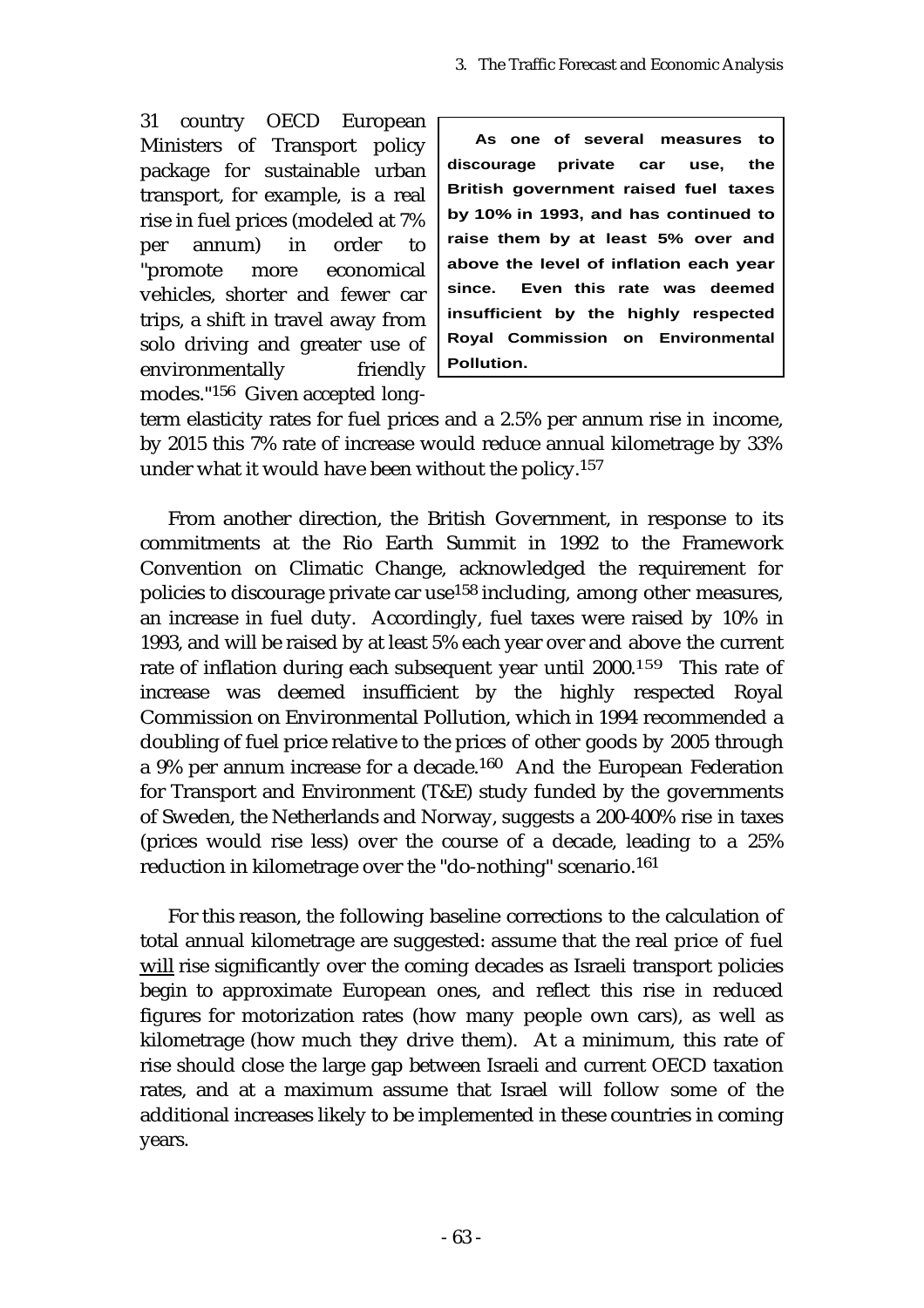### **Taking toll diversion into account**

While the Highway Company and bidding companies have subsequently modeled the relationship between toll levels and traffic flows, the MATAT study on whose basis the Highway's dimensions and viability was modeled is "toll-free." In other words, the choice of travel route is not affected by the level of toll on the Trans-Israel Highway, assumed to be zero. This is an unrealistic assumption: traffic flows tend to be lower on a highway that is tolled. In the earlier MA'ATZ study, for example, the diversion effect of various tolling rates on traffic flow was tested. This was approximated relatively easily in the existing model, and could have been done similarly in the MATAT study. During the "traffic assignment" phase of these models, automobile trips between a given origin and destination are assigned the route that will take the shortest time, calculated on the basis of the time taken for each segment given the degree of congestion on it. By making a tolled section of a trip appear "longer" by a certain amount, reflecting the time value to the driver of a toll, the deterrent effect of tolls can be modeled.

A variable toll (of 5.6 cents per section plus 5 cents per kilometer) reduced traffic by up to 50% in some sections, and reduced overall vehiclekilometers by 25%.162 A fixed toll of \$2.5 (a value representing 15 minutes of time) reduced traffic by 19% (twice as much as this during non-rush hours), and a fixed toll of 50 cents reduced traffic by only 6%. The MA'ATZ modelers assumed the \$2.5 toll figure (19% reduction).

As tolling levels on the Trans-Israel Highway are unclear, the diversion of 10% of the volume of traffic would provide a conservative approximation of toll diversion. This is about half the amount anticipated by the MA'ATZ evaluation, and in line with the conservative 10% diversion figure for tolled roads suggested by the British Department of Transportation.163

#### **Expropriation costs that reflect the social valuation of land**

The cost of land expropriation was calculated at \$5,000 a dunam in the cost-benefit analysis (any cost above this was considered a transfer cost and not represented in the calculation). What has kept the value of land artificially low in this region near a major metropolitan area is a societal commitment to the preservation of agricultural land and open space that has prevented its use for other purposes. With such restrictions lifted the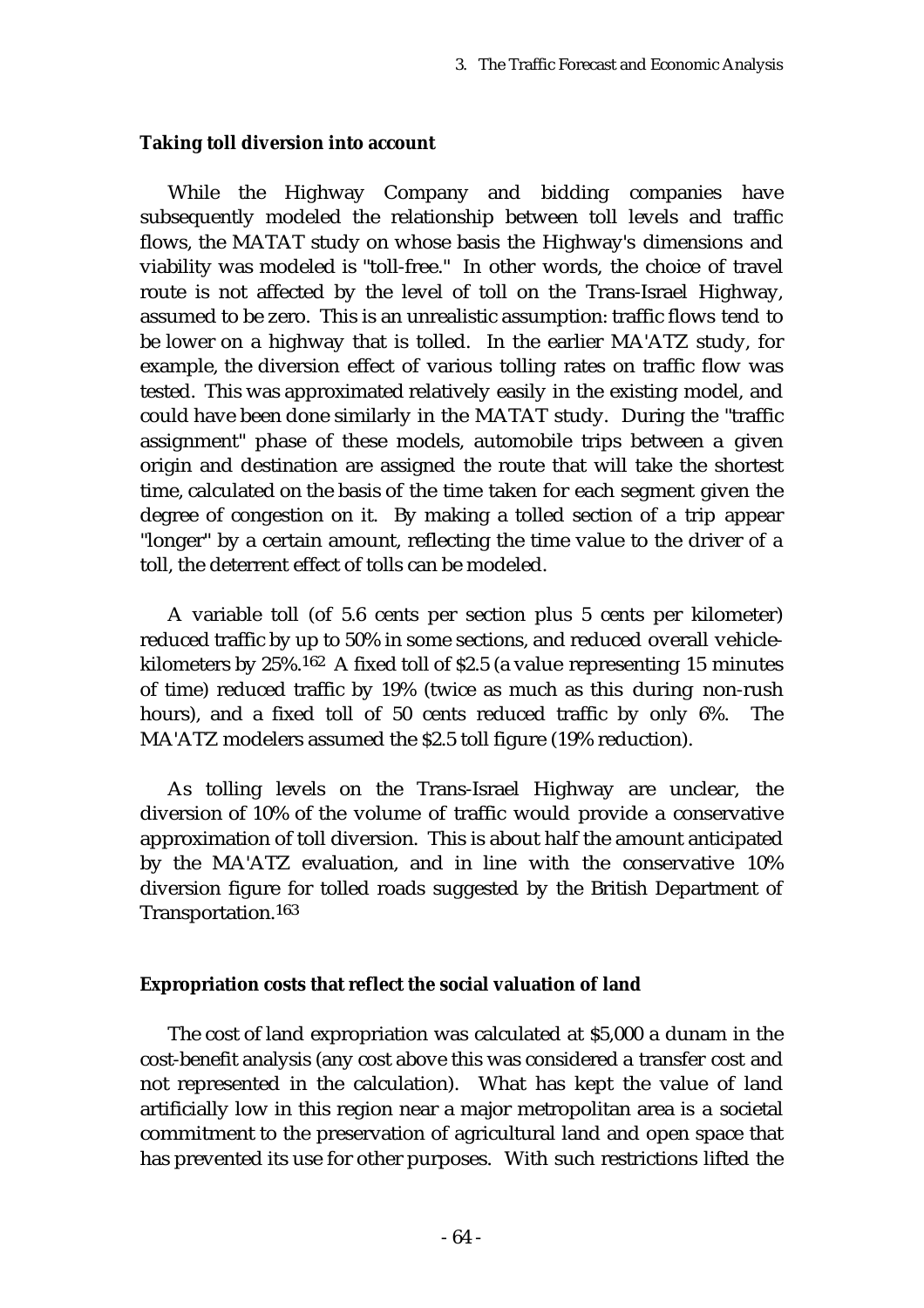land is typically worth an order of magnitude more. A similar situation in England prompted the British Royal Commission review of road evaluation procedures to conclude that:164

> It is an unsatisfactory feature of the present system of cost-benefit analysis (COBA) that use of low cost land of high conservation value gives a scheme a more favourable cost-benefit ratio. COBA does not in any case attempt to cover the value of land for the community, which is not reflected in its market price, and which may be considerable; this aspect is dealt with in a parallel environmental appraisal. Within the context of the cost-benefit analysis, however, it is a paradoxical feature that construction of a road effectively breaches the restrictions which were previously placed on development of such land and which have contributed to lowering its market value.

The Royal Commission therefore recommended that the appropriate policy objective be:165

> TO HALT ANY LOSS OF LAND TO TRANSPORT INFRASTRUCTURE IN AREAS OF CONSERVATION, CULTURAL, SCENIC, OR AMENITY VALUE UNLESS THE USE OF THE LAND FOR THAT PURPOSE HAS BEEN SHOWN TO BE THE BEST PRACTICABLE ENVIRONMENTAL OPTION. [Capitalized in original]

The "best practicable environmental option" is a concept that the commission worked out for other environmental decisions. It demands a restructuring of transportation decision-making, and in particular, the inclusion of "an examination of options which do not involve new construction or involve constructing infrastructure of a different type (for example the upgrading of a railway line as an alternative to construction of a new road)".

Since this kind of policy was not applied to the Trans-Israel Highway, nor was the aesthetic/recreational value of the land monetized within environmental impact statements, the cost of land should reflect the high value society places on its current purposes, for which the forgone market value is a reasonable substitute. An increase of land values by a factor of 5 to 10 is recommended, which would increase the Net Present Value of compensation costs from 227 to up to 2,266 million NIS, i.e. to a cost roughly equivalent to construction costs. The actual cost of the land to the government (as opposed to the economic cost) is a different matter, treated in a later section on financial considerations.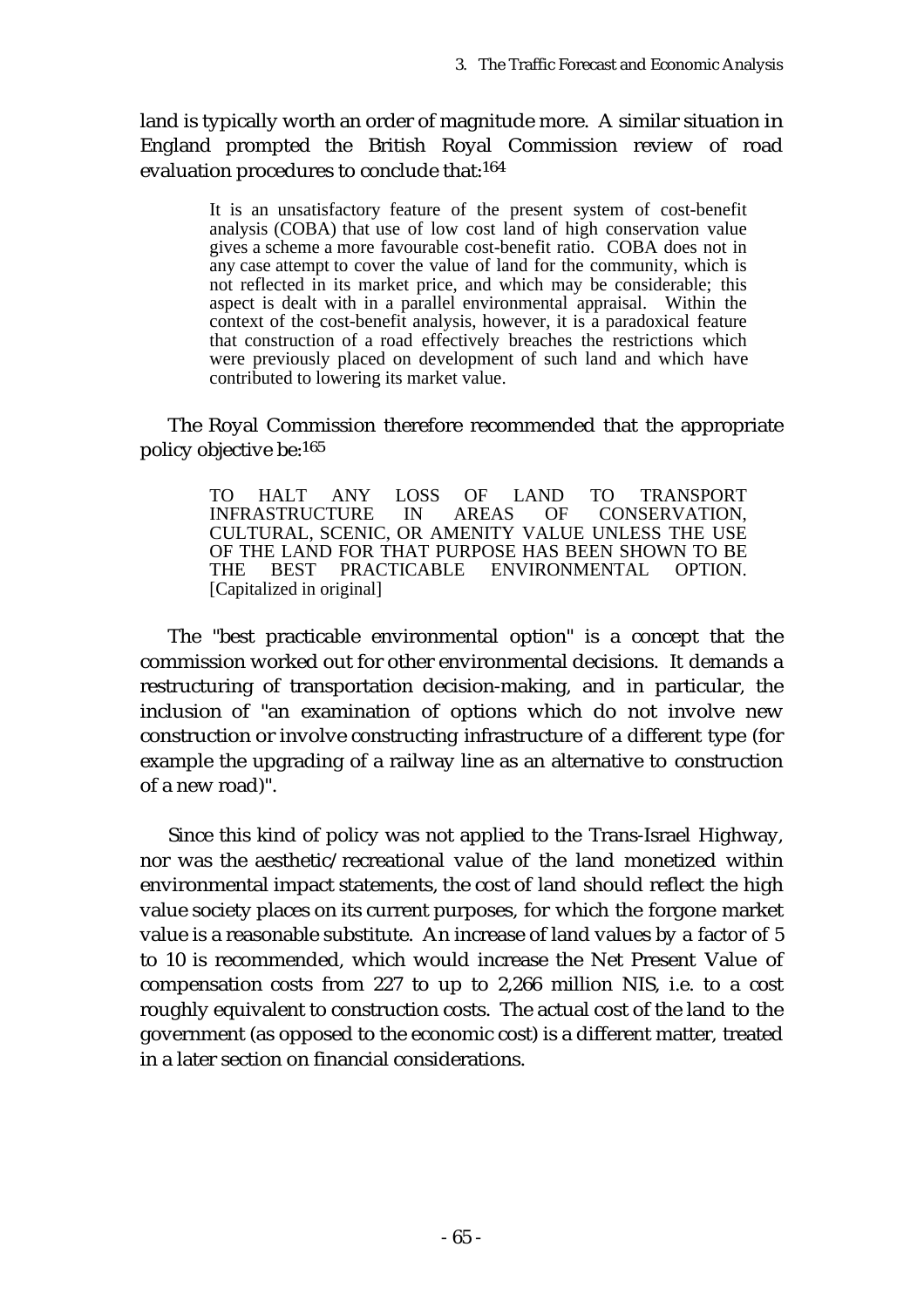#### **ADDED SOCIAL COSTS**

#### **Environmental costs**

While these were not included in the MATAT cost-benefit calculations themselves, claims were made in the "Traffic Forecast and Economic Evaluation" report that the Highway would reduce environmental and road-injury reduction costs. On closer examination, however, these claimed benefits are groundless, and in fact the Highway entails considerable net additional social and environmental costs described below.

There will be four categories of environmental and road injury impacts due to the Trans-Israel Highway.

- (1) The Highway's direct local physical environmental impacts (as distinct from the effects of the traffic on the Highway). These were not quantified in the cost-benefit evaluation.
- (2) The reduction in air pollution due to shorter trips, higher speeds, and dispersal of traffic, and the reduction in road-injuries due to safer travel. These were claimed but not quantified. They are probably more than negated by the induced traffic, higher speeds, and longer trips due to the Highway.
- (3) The added environmental damage and road injuries due to the additional traffic induced by the ease of travel on the Highway in the short term. These were not considered.
- (4) Environmental damage due to land-use changes and increased automobile dependency encouraged over the long term by the Highway. These were not considered.

Direct local environmental damages during construction and operation of the road include disruption of hydrological regimes (increased sediment loads, especially during construction; increases in peak runoff and storm discharges; altered sheet runoff and groundwater recharge; increased erosion),166 ecological effects (roadkill, population fragmentation), and visual blight. While it is clear that the Trans-Israel Highway Company is committed to dedicating resources to the local environmental betterment of the project, it is unclear if and how environmental damage and/or remediation costs are reflected in the costbenefit analysis. Unspecified "environmental damages" of \$10 million were included in the construction costs when the project was initially evaluated by the Public Works Department,<sup>167</sup> but these do not appear as a separate category in the construction costs or elsewhere in the subsequent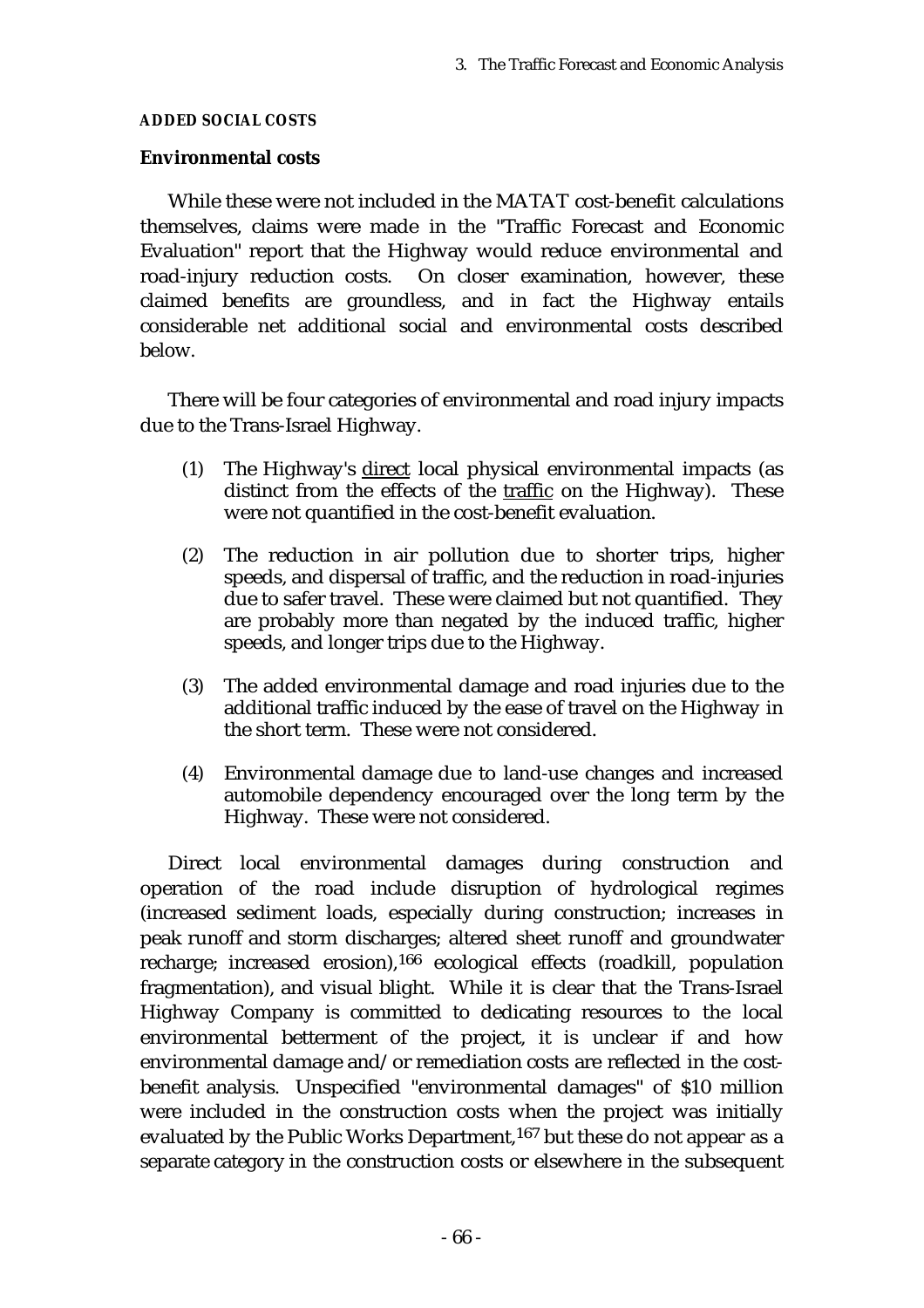cost-benefit evaluation by the Highway Company. (Perhaps these have been absorbed into the costs for "landscaping" and "drainage structures" included in construction costs.) Needless to say, the project's calculated costs are too low without their inclusion. The clarification of the local environmental costs along the highway's right-of-way would offer an avenue for constructive dialog between the Highway's proponents and environmental groups that oppose it.

## **Air pollution**

The Trans-Israel Highway Company claims that the Highway will lead to a reduction in air pollution,<sup>168</sup> though it does not include these savings in the cost-benefit analysis. It attributes this claimed reduction to three factors:

- A. the reduction of total vehicle-kilometers throughout the network due to shorter routes enabled by the Highway;
- B. the distribution of pollution due to the diversion of traffic eastwards, away from densely populated areas;
- C. the reduction in emissions due to higher vehicle speeds.

As discussed below, these claimed benefits are uncertain or minimal. In addition to these claimed effects, the modeling and cost-benefit evaluation completely ignored:

D. the added pollution due to the substantial amounts of entirely new traffic induced by the Highway.

The following is a more detailed discussion of each of these effects in turn.

**A.** This claimed reduction of total vehicle-kilometers seems to directly contradict the results of the Company's own traffic modeling that the Highway produces almost no reduction in total kilometrage in the national road network, though it saves significant passenger hours.169 Indeed, the traffic models show that during the average morning peak hour the Highway will save 11,000 vehicle hours but add 50,000 vehicle kilometers.170 In other words, while trips diverted to the highway from other routes will be shorter in terms of time, the total length of these trips will barely be reduced and may even increase. This effect stems from the fact that while the number of trips whose distance will be reduced is small,171 a significant number of trips will add distance to their routes in order to benefit from the faster travel speeds on the Highway. For example, a driver might travel several kilometers to the east, take the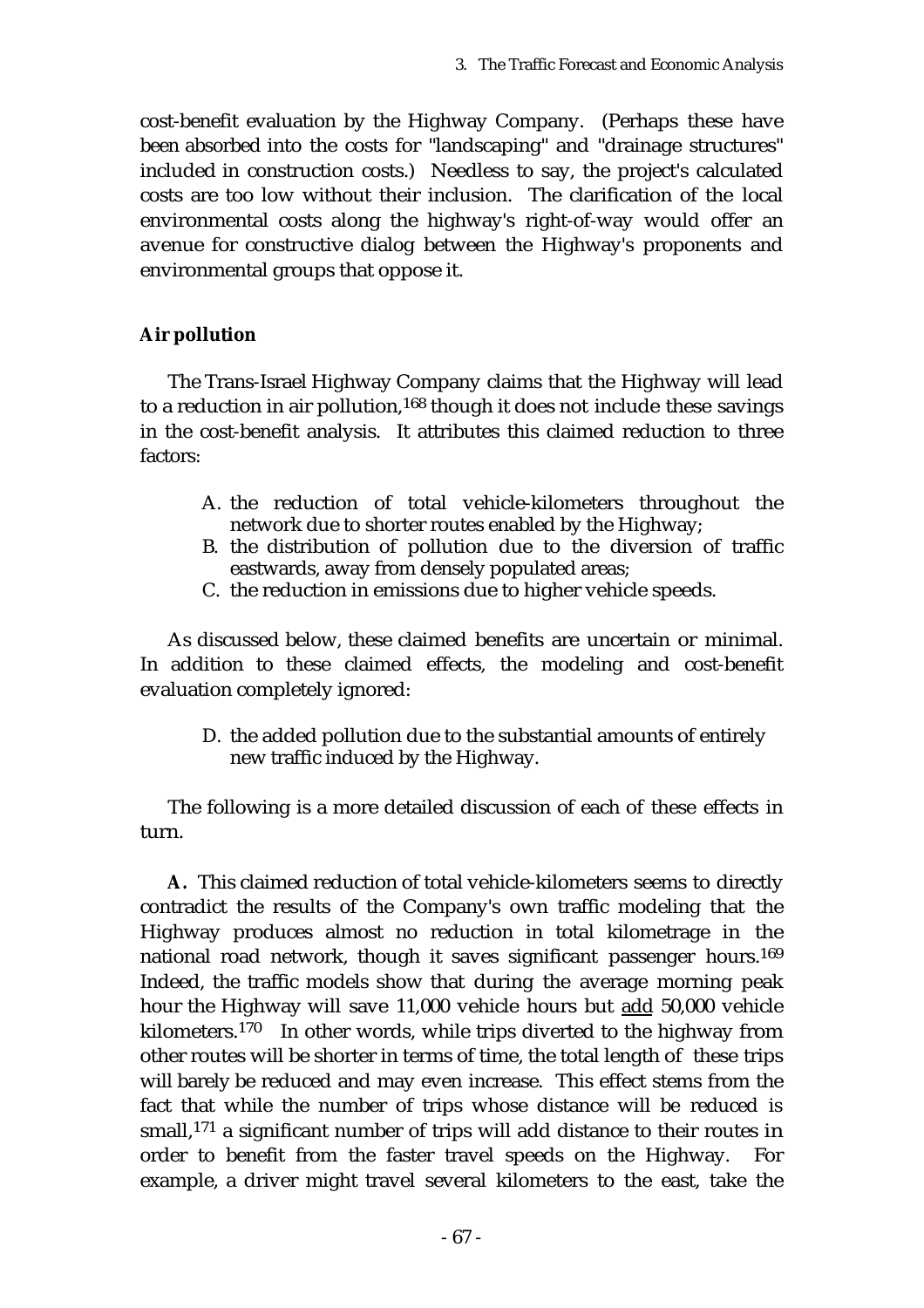Highway north or south, and then travel again to the west to reach their destination. The savings in travel distance in shortened trips will be balanced by the additional distance of travel made to take advantage of the higher travel speeds.

**B.** Pollution that occurs in less populated areas will indeed incur smaller health costs. However, for several reasons the air pollution implications of the Highway need further study before this can be claimed as an environmental contribution. First, a string of settlements (Rosh HaAyin, Kalkiliya, Tayibe, Tulkarem) lie immediately east of the proposed Highway. The relocation of a portion of Tel Aviv's traffic closer to them raises significant equity issues and certainly neutralizes some of this "dispersal" effect. Second, development planned around the Highway means that population densities will soon rise in those areas too, so this "diversion" effect is short-lived. Finally, the formation of O3, a pollutant with significant health impacts, occurs 3-5 hours after emission from automobiles, after airmasses have drifted considerably. It is unclear whether the health impacts of this form of pollution will be increased or lessened by the relocation of traffic eastward. More specifically, until the behavior of the Tel Aviv area pollution plume is better understood we will not know whether or how the shift of traffic will affect the band of elevated O3 levels that currently runs roughly from Nablus to Beer Sheva, and in particular the implications of this shift for the Jerusalem area population centers.172

**C.** The Highway will result in engines running faster in uncongested conditions, to cover the same distances. However evidence for pollution reduction due to raised travel speeds must be clarified further before an overall reduction in costs can be claimed. The EPA Mobile 5 model used by the Highway Company for calculations of reduced emissions with increasing speeds is calibrated for an American fleet which consists of newer cars and a far higher percentage of catalytic converters than the Israeli fleet. Mapping these results onto an Israeli fleet is a very uncertain exercise. And while the Mobile 5 model shows a reduction in emissions with increased average speed, empirical data from Germany shows, at least for that portion of the travel which is in built-up areas, that increased speed does the opposite, and increases the incidence of acceleration, deceleration and braking.173 In addition, while the Highway Company models predict a reduction in CO, HC, and CO2 emissions, they also predict a 12% rise in SOx and a 5-12% rise in Nox.174 The latter two increased pollutants have a cost per ton on the order of \$4,011 (1996 dollars, SOx) and \$8,212 (NOx), as opposed to the far lower cost per ton of the reduced pollutants (\$842 for CO, \$326 for HC, and \$25 for CO2).175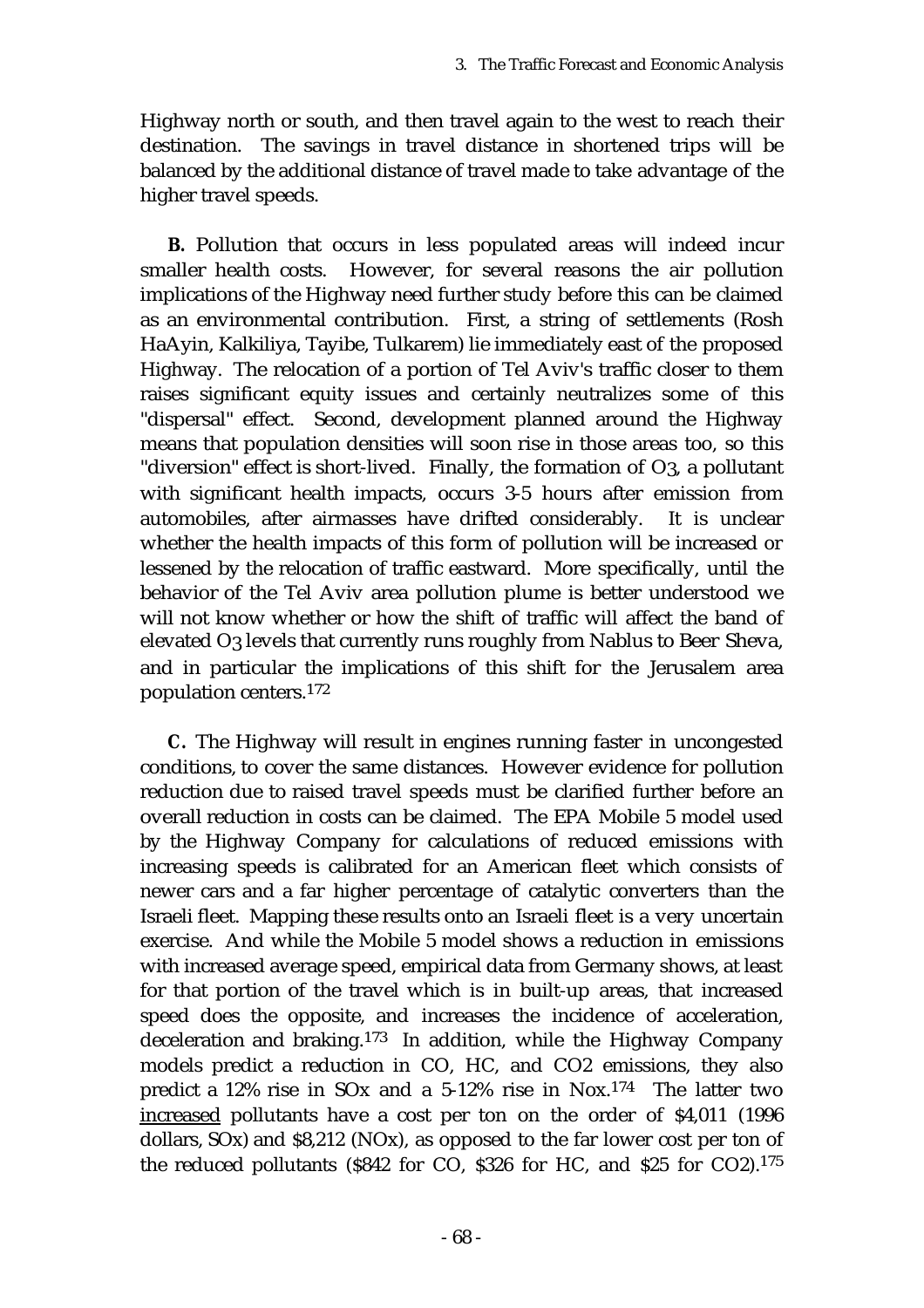Thus raised speeds may reduce some pollutants while increasing others, including some with costs an order of magnitude greater than the ones reduced.

**D.** It must also be remembered that the Highway planners assume, cater to, and thus reinforce, an overall rise in vehicle kilometers of 261% by 2020. In addition, the project is likely to induce traffic in the short term through reducing travel costs, and in the long term through a massive addition of highway capacity through a sparsely developed area close to a major metropolitan center. Any small reduction in travel distance due to the Highway's presence must be balanced against these major contributions to an overall rise in distance traveled.

# **Additional road deaths and injuries176**

While they did not include this in the cost-benefit calculation, the Trans-Israel Highway planners claim that by rerouting traffic from lower quality roads onto a higher quality and thus safer highway, the project will reduce death and injury costs by 120 million NIS annually.177 As detailed below, these claims are likely to be wrong in several ways, and the Highway could increase, rather than decrease collision costs.

The increased safety of the Highway that is claimed to contribute to the decrease in accident rates is derived from a comparison of lower accident costs per vehicle kilometer on highways versus other roads. However, this comparison will only be

valid if the new Highway has the same speed limit as the roads it substitutes for. The Highway's design speed is 120 kph in the central area east of Tel Aviv (from route 431 in the south till route 531 in the north), and 130 kph outside these limits.178 There will be a temptation to set the speed limit on the Highway at 100 or 110 km/hr, which would increase time savings and toll revenues but also collisions and injuries. It is important,

| Several sources of increased road |  |  |  |  |                                    |
|-----------------------------------|--|--|--|--|------------------------------------|
|                                   |  |  |  |  | injury costs must be accounted     |
| for:                              |  |  |  |  |                                    |
|                                   |  |  |  |  | 1) the travel added due to induced |
| traffic;                          |  |  |  |  |                                    |

- **2) the network-wide rise in average speed due to congestion relief;**
- **3) If speed limits on the Highway are above 90 km/hr, the increased speeds on the Highway itself; and**
- **4) the spillover effect to other roads of this raised speed.**

therefore, to clarify what speed limit the traffic models were based on, and to ensure that increased accident costs are evaluated if higher speed limits are considered.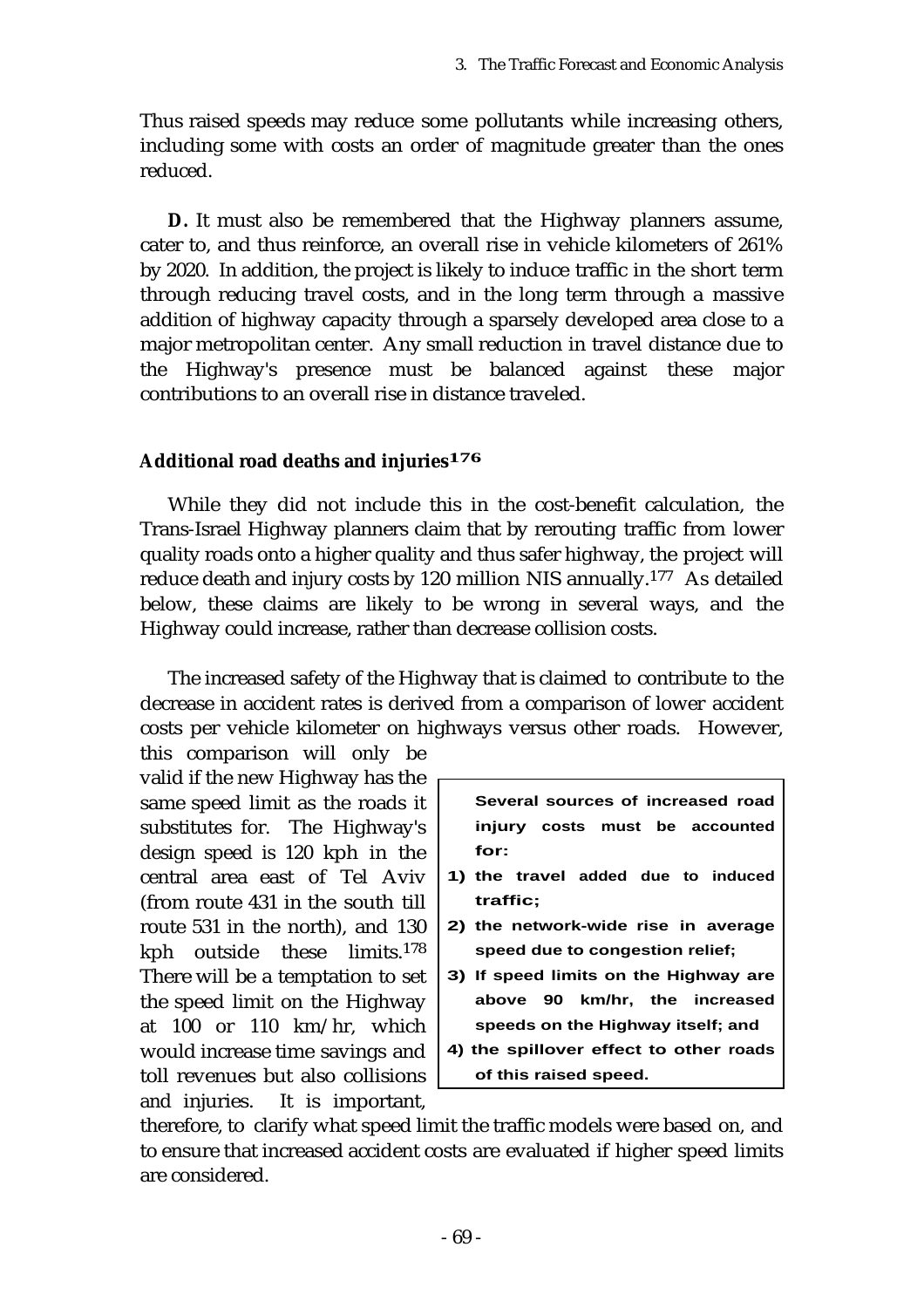If speed limits are set higher than 90 km/hr, and especially if traffic flow is uncongested, traffic that transfers onto the Highway will be less safe to a degree that rises sharply with additional speed. As Nilsson (1990) shows, physical first principles indicate that the chance of collision is directly proportional to speed, the chance of injury rises as the square of speed, and because the severity of injury is a function of the kinetic energy released upon collision, the chance of death rises as a fourth power of speed. These principles on the consequences in the rise of average travel speed have found extensive empirical backing: in accident-by-accident analyses of the relation of collision severity to speed of collision; in analyses of the 1974 lowering of speed limits from 70 to 55 mph (112 to 88 kph) in the U.S.; in new data on the effects of the subsequent raising of speed limits from 55 to 65 mph (104 kph) in the U.S.; and from similar rises in speed limit in many other countries.179

Evidence of this effect in Israel is available from the results of the raise in speed limits from 90 to 100 kph on three main interurban highways in November 1993 by former Minister of Transportation Keysar. The death toll jumped by 40-60 additional people annually, both on the highways themselves and throughout the system (see below on this "spillover" effect).180

Thus, if speed limits on the Highway are higher than that on other roads, this is likely to more than negate any safety advantages of better design.

In addition, any raise in the Highway's speed limit will also raise speeds elsewhere in the road system, due to the "spillover" or "halo" effect, whereby drivers carry over higher speeds from the Highway onto other roads. Thus, after the speed limit was raised from 90 to 100 kph on several highways, average speeds on other interurban and urban roads rose between 10% and 26%.181

A second and additional source of increased speed on other roads (one which will occur even if the speed limit on the Highway is set at 90 km/hr), will be the claimed congestion relief throughout the network due the Highway. The traffic forecasts by the Trans-Israel Highway Company, predict a rise of average speed by 6 kilometers an hour throughout the entire Israeli road network on a average weekday (07:00 to 19:00) in the year 2010.182 Because of the exponential relationship described above, even this relatively small rise in average speed will result in large rises in the number and severity of collisions.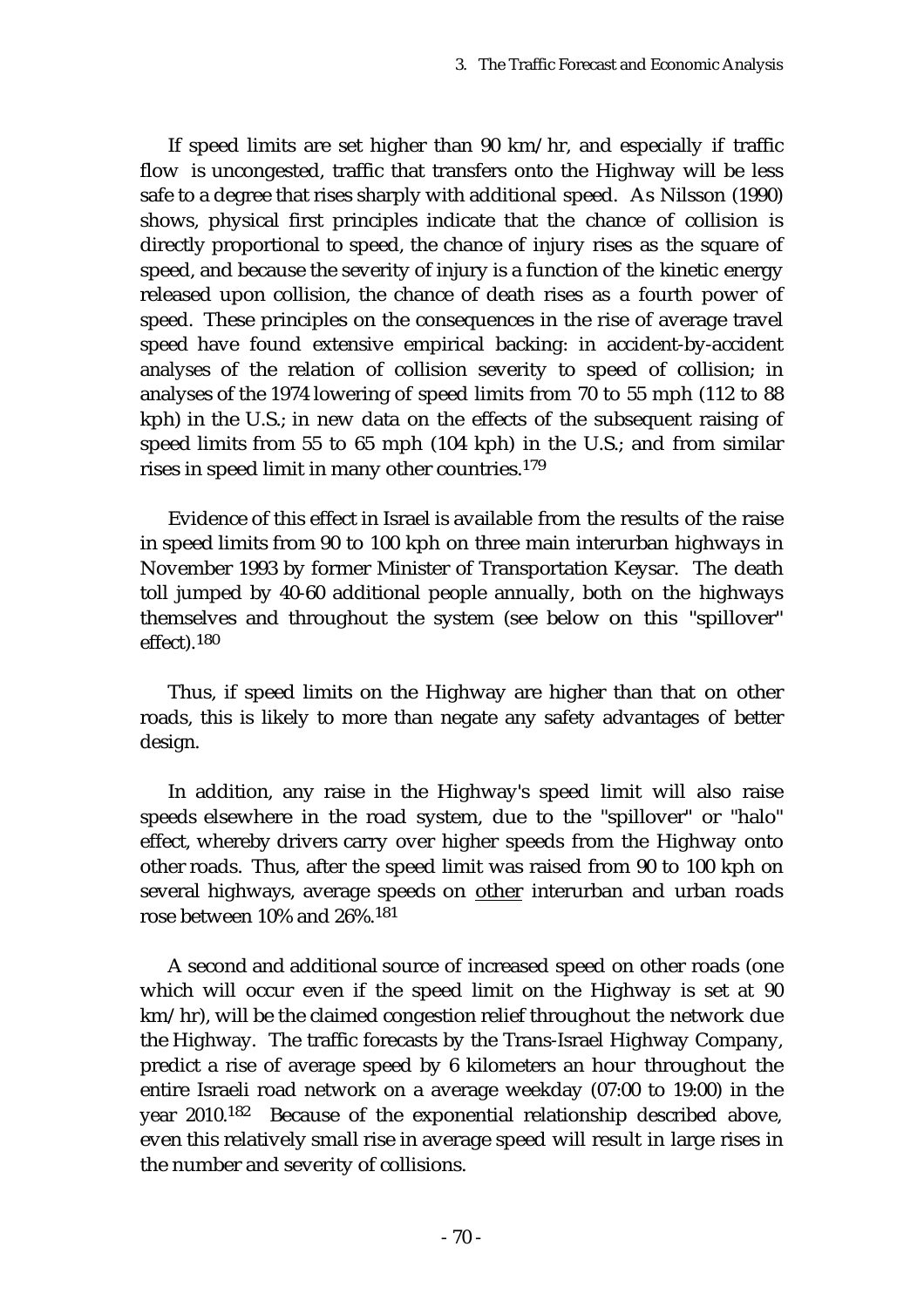Finally, to the additional injuries due to raised speeds on the Highway and off, must be added the injuries due to the rise in overall traffic volumes due to traffic induction. This may be the most substantial effect.

Increased annual road injury costs (due to induced traffic, congestion relief, and to any raised of the road's speed limit), are likely to be the Trans-Israel Highway largest externalities.183 According to a recent review in the Oxford Review of Economic Policy, because the costs of accidents are so high184

> safety is a vitally important feature of any proposed new transportation project. It follows that if scarce resources are to be allocated efficiently and equitably in transport investment and regulatory decision-making, then it is essential that safety effects should be explicitly weighed and evaluated, along with other costs and benefits, in the decision-making process. Only in this way can one reasonably hope to ensure that safety will be provided at adequate levels on the various different transport modes.

The explicit calculation of travel injury costs can help set the priority among various road projects, and also help decide between projects using different modes to achieve transportation goals. Different forms of travel (rail, bus, private car, etc.) vary greatly in their relative safety. In the U.S., for example, passenger rail was reported to be nearly 18 times as safe as private car travel, with 0.4 deaths per billion passenger-kilometers compared to seven deaths for the private automobile.185 Calculations from 17 European countries place the risk per unit travel of getting killed in railway accidents at less than one quarter the risk in road transport, and the risk of injury at approximately one hundredth.186 The health costs of further large investments in expanding high-speed road supply must be weighed carefully.

### **IMPROVED ASSUMPTIONS FOR TRAFFIC FORECASTS AND ECONOMIC EVALUATION**

This chapter considered a series of questionable assumptions in the traffic modeling and cost-benefit analysis used to evaluate the need for and value of the Trans-Israel Highway, and discussed costs that were omitted from or improperly considered in the analysis. As a result, the estimate given of the Highway's value to the Israeli economy is probably far too high. At a more fundamental level, the modeling and evaluation used represent an outmoded "predict and supply" paradigm of transport planning. This paradigm, formulated in the late 60s, has been increasingly challenged over the last decade as planners have become aware of the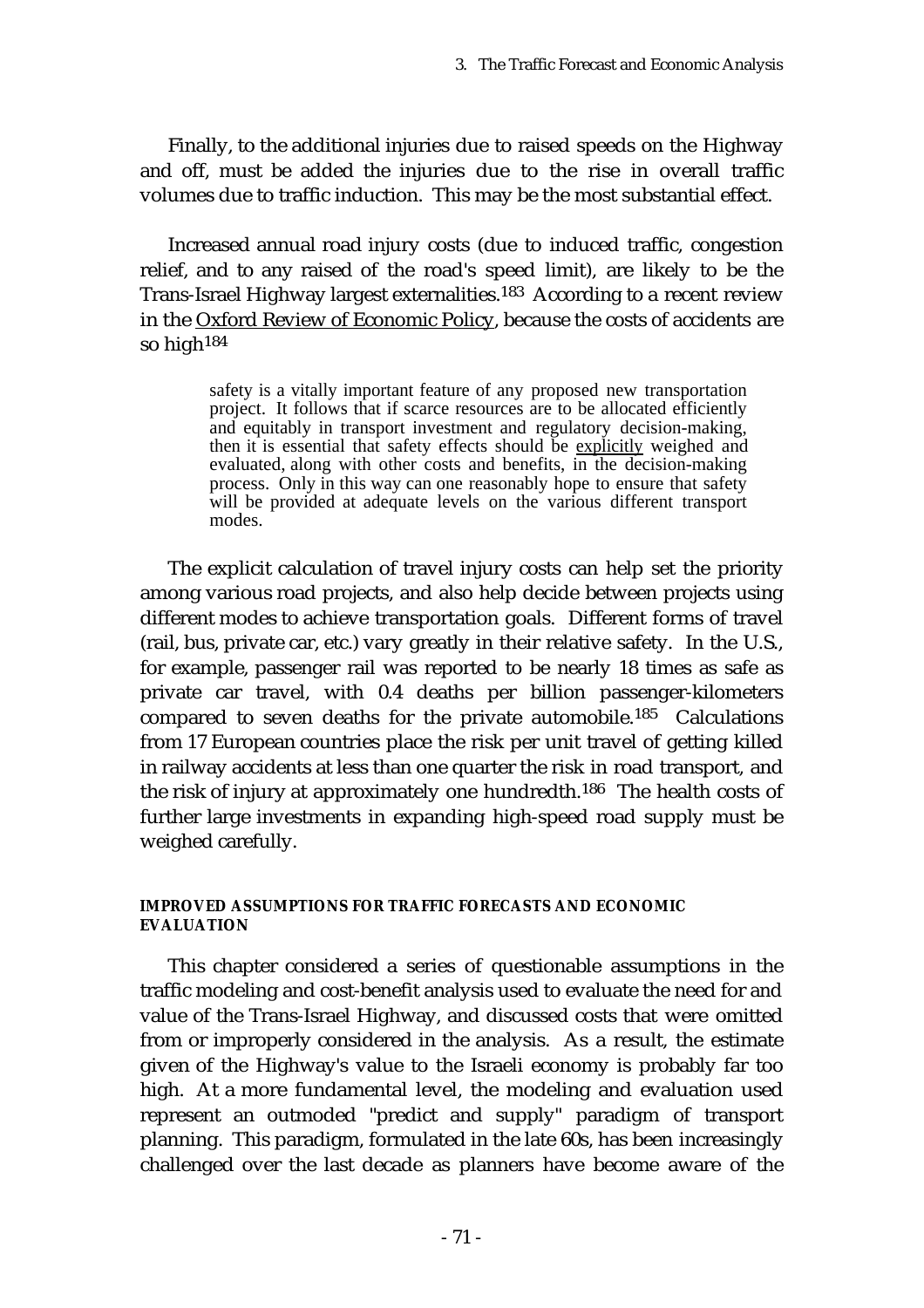impossibility of providing road capacity to meet demand and of the paradoxes of providing "time savings" that in fact primarily expand distance consumption. The unmodified fixed-matrix modeling and limited cost-benefit analysis used for the Trans-Israel Highway would not have been acceptable for a similar project in the U.S. or many Western European countries. In fact, the traffic modeling would not be acceptable under current Israel Ministry of Finance guidelines.

The following table summarizes some of the questionable assumptions used in evaluating the Highway, and the alternative assumptions that should replace them if the project is to be properly evaluated.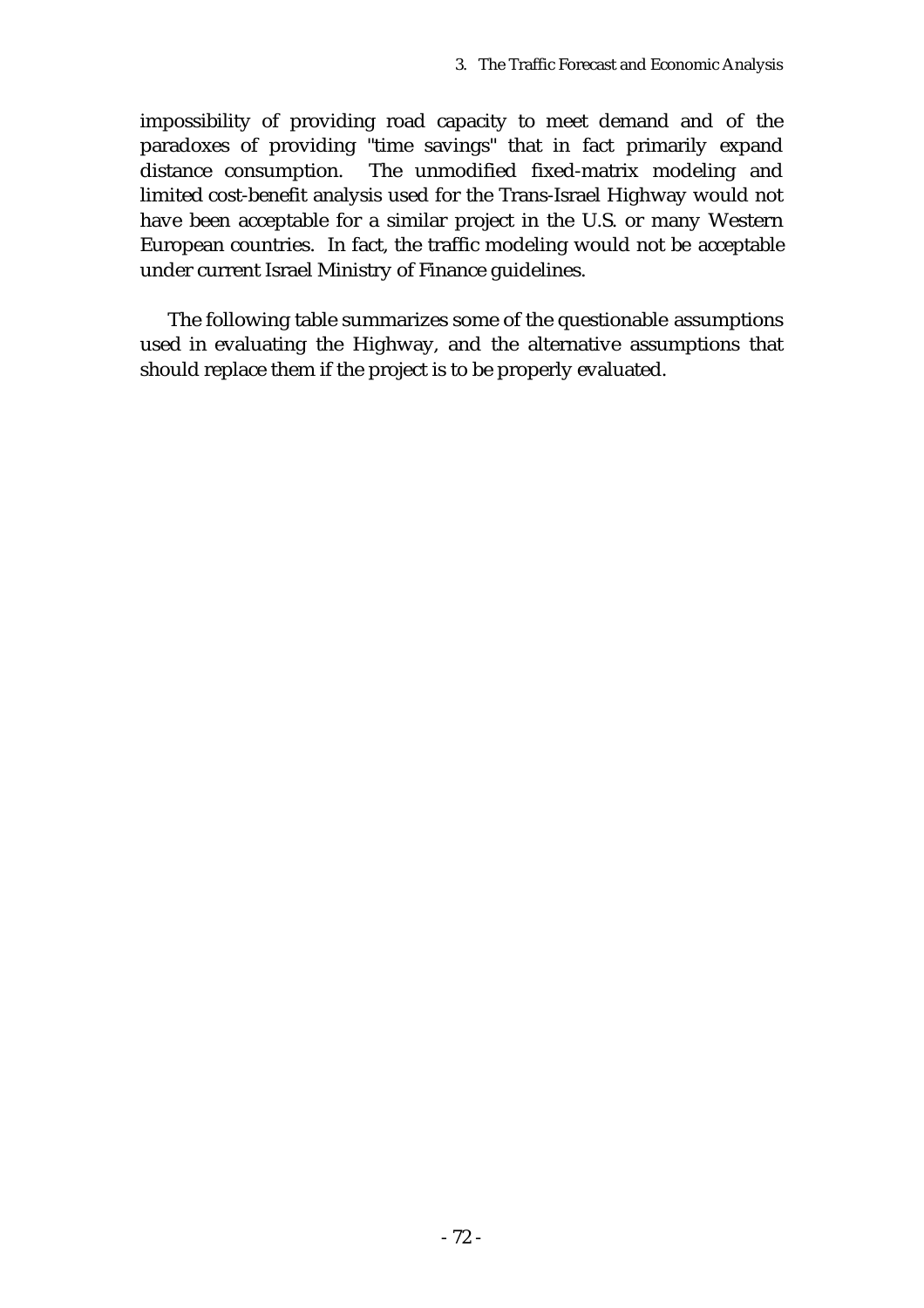## **Table 10. Some assumptions built into the traffic modeling and cost-benefit analysis performed for the Trans-Israel Highway and alternatives to these**

| <b>Assumption used</b>                                                                                                                                                                                                                                                                                                       | <b>Improved assumption</b>                                                                                                                                                                                                                                                                                                                                                                                                                                                                                         |
|------------------------------------------------------------------------------------------------------------------------------------------------------------------------------------------------------------------------------------------------------------------------------------------------------------------------------|--------------------------------------------------------------------------------------------------------------------------------------------------------------------------------------------------------------------------------------------------------------------------------------------------------------------------------------------------------------------------------------------------------------------------------------------------------------------------------------------------------------------|
| Growth in motorization rate and<br>kilometrage demands more roads.<br>I.e. motorization is an independent<br>variable to which road planning<br>responds.                                                                                                                                                                    | Continued road construction leads to growth in motorization<br>rate and kilometrage. New roads lower or maintain the cost of<br>car travel thus inducing new travel and preventing congestion<br>that would reduce travel demand.                                                                                                                                                                                                                                                                                  |
| Israeli car use will expand so that<br>compared to 1992, the number of<br>cars on the road in 2020 will<br>grow by 350%, the portion of the<br>population owning cars by 228%,<br>and the total annual kilometrage<br>by 267%.                                                                                               | In a small densely-populated country, these growth rates are<br>likely to be environmentally and socially insupportable. A<br>variety of policy levers are available to restrain motorization<br>while providing travel and access alternatives.                                                                                                                                                                                                                                                                   |
| Demand for travel is different<br>than the demand for most<br>products: it does not increase<br>when prices drop. I.e. traffic<br>volume is inelastic with respect<br>to changes in travel costs (time,<br>fuel) when road conditions are<br>improved or degraded.                                                           | Demand for travel is affected by its cost. Traffic volume is<br>elastic with respect to road network quality, so that lowered<br>cost (such as through the construction of a highway) will<br>increase travel consumption, and raised costs (due to<br>congestion) will reduce it.                                                                                                                                                                                                                                 |
| The rate of overall traffic growth<br>would remain constant under the<br>"do nothing" alternative. This<br>would cause massive and costly<br>congestion. The time-savings<br>benefit of the Highway is taken to<br>be the difference between these<br>congested conditions and the<br>network with a highway added to<br>it. | In practice, under the do-nothing scenario, traffic growth will<br>slow as the network becomes more congested. A variety of<br>behavioral responses, such as trip suppression, commute time<br>spreading, and modal switch mean that congestion will never<br>reach the levels produced by the artificial assumptions of a<br>continued steady growth in traffic volume. The time savings<br>benefit should be based on these realistic capacity-constrained<br>figures, rather than impossibly severe congestion. |
| The traffic on the new road<br>consists entirely of existing trips<br>utilizing the new route<br>(reassignment).                                                                                                                                                                                                             | In addition to reassigned trips, a significant portion of the<br>traffic on the new road consists of people traveling to new<br>further destinations (re-distribution) or making trips they<br>would not otherwise have made (generation).                                                                                                                                                                                                                                                                         |
| A new highway will bring<br>substantial congestion relief<br>benefits: a car traveling on a new<br>road means a car removed from<br>another road.                                                                                                                                                                            | Anticipated congestion relief will be substantially reduced by<br>the new traffic that will be induced by the ease of travel on<br>the Highway in the short term and by land-use changes in the<br>longer term.                                                                                                                                                                                                                                                                                                    |
| The impact of a new road on time<br>savings is to reduce travel time<br>on existing trips.                                                                                                                                                                                                                                   | By encouraging travel to new destinations, over longer<br>distances, and in formerly congested time periods, a new road<br>will not save as much as expected, and can increase travel<br>times in other congested parts of the road network.                                                                                                                                                                                                                                                                       |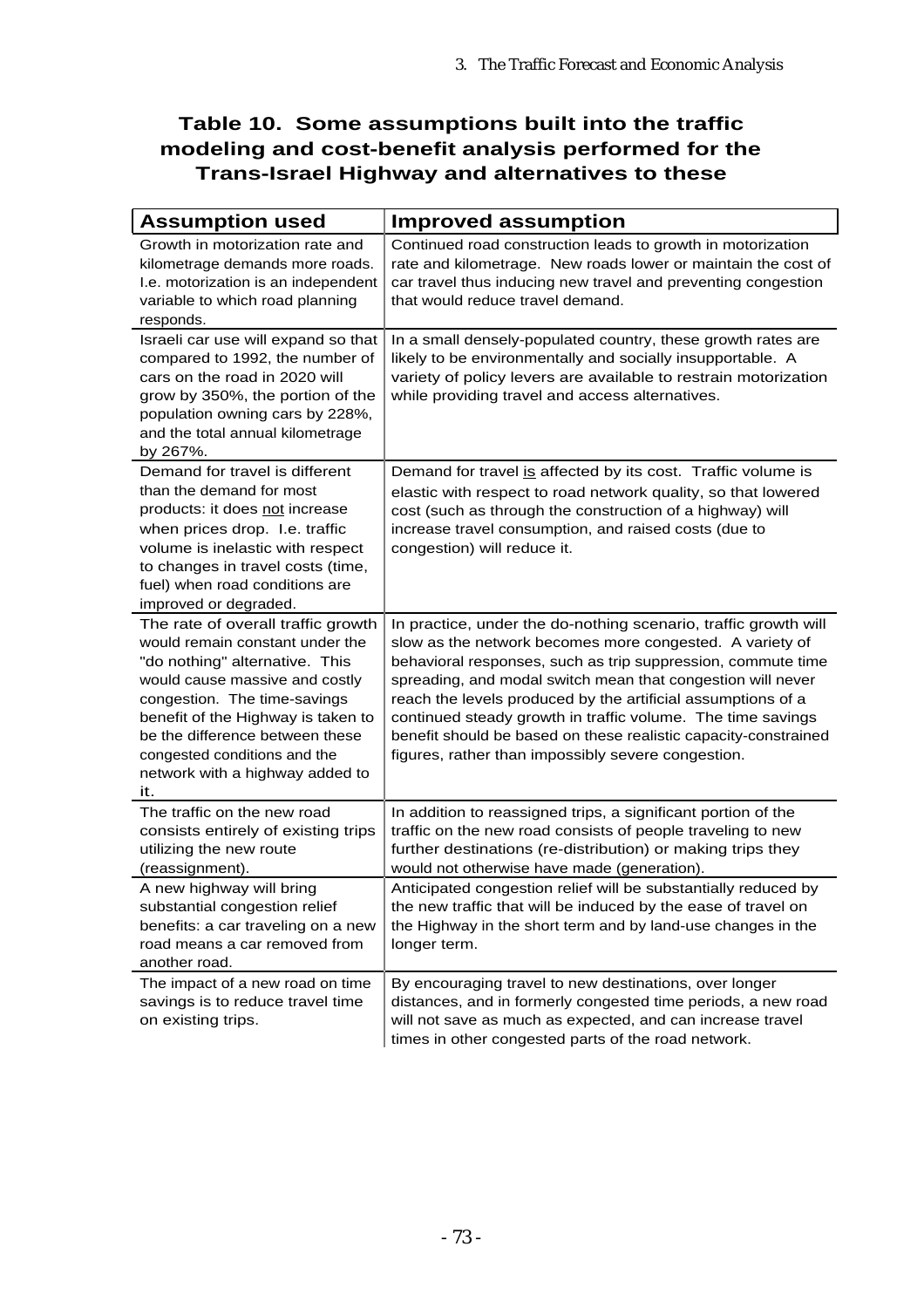| Faster travel benefits the                                        | Faster travel will allow travel over longer distances within                   |
|-------------------------------------------------------------------|--------------------------------------------------------------------------------|
| economy by freeing up time that                                   | the same amount of time, allowing the activities of daily life to              |
| will be put to economically                                       | spread further apart. The impact of the new road is not                        |
| productive uses.                                                  | simply to generate time savings that are productively spent,                   |
|                                                                   | but to encourage a greater consumption of distances. For                       |
|                                                                   | example, it will allow people to commute further and thus                      |
|                                                                   | purchase apartments at a lower price than equivalent                           |
|                                                                   | apartments closer to the urban center.                                         |
|                                                                   | Thus, the economic impact of a new road is through the                         |
|                                                                   | consequences of less dense land use (suburbanization), and a                   |
|                                                                   | wave of increasing land values away from the urban center.                     |
|                                                                   | These benefit some sectors of society but are associated with                  |
|                                                                   | large overall social costs. In other words, the result is                      |
|                                                                   | socially selective benefits that encourage more a waste of                     |
|                                                                   | space than a saving of time.                                                   |
| Time savings for motorists is the                                 | The value of motorized travel time savings is not uniformly                    |
| key index of project benefits.                                    | distributed through society. While some people benefit from                    |
|                                                                   | faster trips, others suffer from the side effects of increased                 |
|                                                                   | motorization without benefiting substantially. Project                         |
|                                                                   | evaluation should not, therefore, rest so heavily on time                      |
|                                                                   | savings alone.<br>Small time savings (e.g. under three minutes) have little or |
| Small time savings aggregate and<br>are economically significant. | zero economic significance. <sup>187</sup>                                     |
| Traffic volume on the Highway                                     | Tolls will lessen the amount of traffic on the Highway.                        |
| will not be affected by the level                                 |                                                                                |
| of the toll (assumed in MATAT                                     |                                                                                |
| Final Report on whose basis                                       |                                                                                |
| project was approved and                                          |                                                                                |
| evaluated). <sup>188</sup>                                        |                                                                                |
| International gasoline prices and                                 | International gasoline prices will continue to vary, and Israeli               |
| the tax on gasoline in Israel will                                | gasoline taxes are likely to rise to meet European taxation                    |
| both remain constant for the first                                | levels, which are in themselves rising to come closer to                       |
| three decades after the Highway's                                 | internalizing the true cost of transport. Travel demand, which                 |
| completion, and will therefore not                                | is significantly elastic with respect to fuel prices in the long               |
| effect motorization rates. <sup>189</sup>                         | term, will therefore be less than predicted under the                          |
|                                                                   | assumption of constant fuel prices.                                            |
| The upgrade of roads connecting                                   | The upgrade of connecting roads should be included in project                  |
| to the Highway to handle the                                      | cost, since the use of the road and toll income are critically                 |
| traffic is assumed, but its costs                                 | dependent on them.                                                             |
| are not included.                                                 |                                                                                |
| Increased environmental and                                       | These costs should be included and where possible monetized                    |
| accident costs are not included in                                | using readily available methodologies.                                         |
| the cost of the Highway.                                          |                                                                                |
| The cost-benefit analysis                                         | Cost-benefit analysis is more aptly used as a tool for                         |
| produces a measure of real                                        | comparing the merits of competing alternative solutions than                   |
| benefits, allowing us to say, for                                 | as a measure of absolute value.                                                |
| example, how much money the                                       |                                                                                |
| country will lose each year if the                                |                                                                                |
| project is delayed.                                               |                                                                                |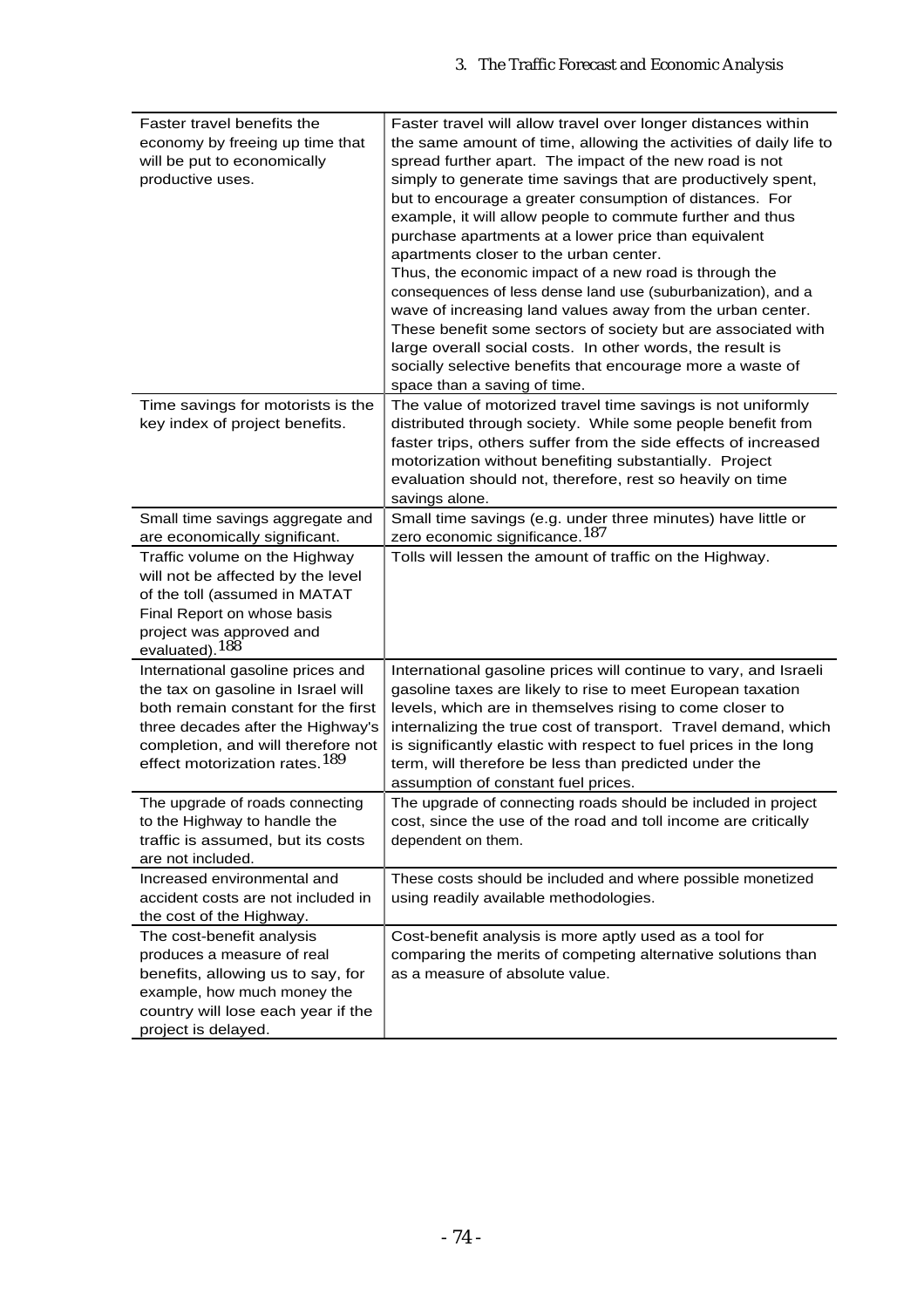The table below presents a preliminary correction of some of the problems described in this chapter.

## **Table 11. Declining value of the Trans-Israel Highway to the Israeli economy once more realistic assumptions are used**

|                           | (In billion NIS, 1994) |       |                       |        |
|---------------------------|------------------------|-------|-----------------------|--------|
| Original<br>estimate      |                        | 101.8 |                       | 101.88 |
| of Highway's value        |                        |       |                       |        |
|                           |                        |       |                       |        |
| <b>KIND OF</b>            | <b>MINIMAL</b>         |       | <b>SEVERE</b>         |        |
| <b>CORRECTION:</b>        | <b>NECESSARY</b>       |       | <b>ASSUMPTIONS</b>    |        |
| <b>With</b><br>reasonable | 7%                     | 47.6  | 12%                   | 15.2   |
| discount rate             | (Ministry of Finance   |       | Israeli<br>(As<br>per |        |
|                           | recommendation)        |       | Public<br>Works       |        |
|                           |                        |       | Department or World   |        |
|                           |                        |       | Bank)                 |        |
| and accounting for        | 15% loss in the        | 33.6  | 30% loss in the       | 6.4    |
| the losses in time        | short term; 30%        |       | short term; 60%       |        |
| and operating cost        | after 20 years         |       | after 20 years        |        |
| savings<br>due<br>to      |                        |       |                       |        |
| induced traffic $190$     |                        |       |                       |        |
| and using realistic       | \$25,000/dunam         | 32.7  | \$50,000/dunam        | 4.7    |
| land prices               |                        |       |                       |        |
| and including costs       |                        | 2     |                       | ?      |
| of increased road         |                        |       |                       |        |
| injuries                  |                        |       |                       |        |
| of<br>and<br>costs        |                        | ?     |                       | ?      |
| increased<br>air          |                        |       |                       |        |
| pollution                 |                        |       |                       |        |
| and noise pollution       |                        | ?     |                       | ?      |
| costs                     |                        |       |                       |        |

**(In billion NIS, 1994)**

In short, the Highway's value is certainly far less than the 101 billion shekel claimed when the project was presented to decision-makers and when the Company informed the National Council for Planning and Construction that each year of delay in the project would cost the economy a billion shekel.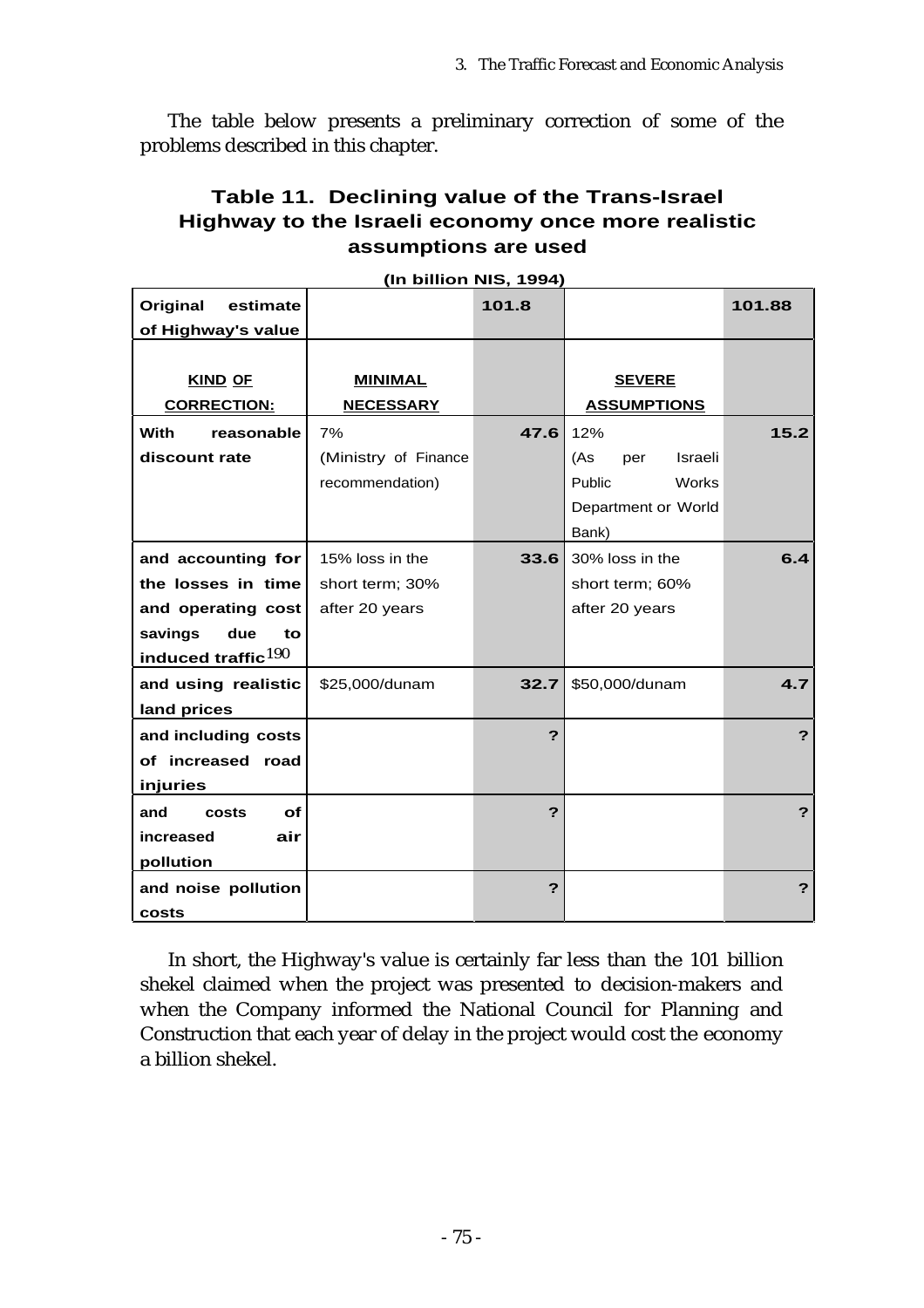With rather minimal corrections the project's value is less than half that claimed. With a 12% discount rate (reflecting, say, the high cost of capital to the private sector and compensation for risk that the government would pay for indirectly through subsidies and guarantees), the project's value would be 15 billion shekel. The inclusion of environmental and road injury costs, and high (though not inconceivable) levels of traffic induction could

**"The central findings of the MATAT cost-benefit analysis demonstrate a very large worthwhileness of the road. . . . The benefit is over 100 billion NIS . . . No reasonable sensitivity test challenges these significant findings."**

**-- MATAT, "Traffic Analysis and Economic Evaluation: Summary for Presentation to the National Council for Planning and Construction, Sept. 1994.**

easily half this. These figures are prior to challenge by the standard sensitivity tests for a construction cost overrun. Thus the economic benefits that featured centrally in the project's approval process may not be as large or robust as claimed.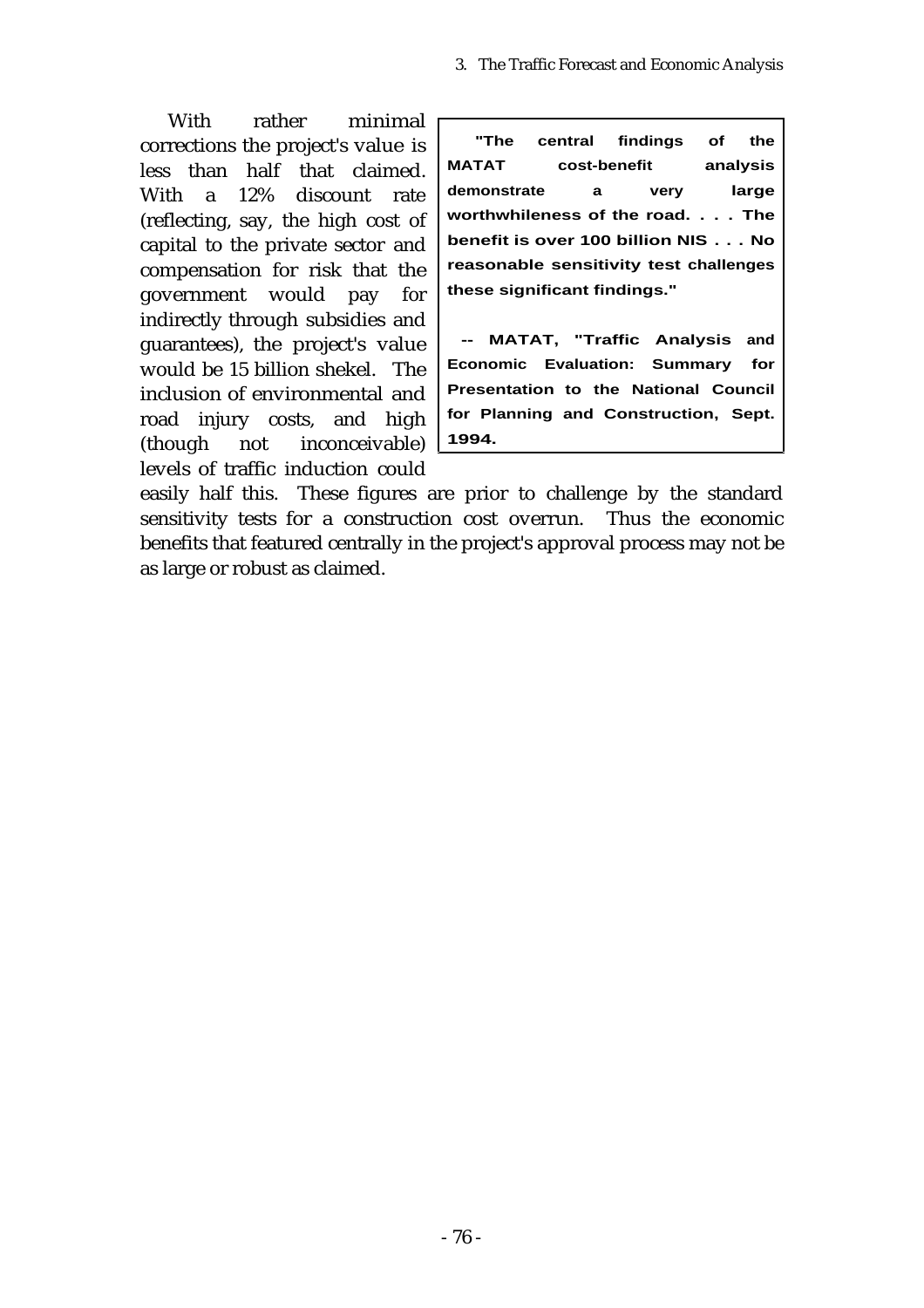#### **CHAPTER 4**

## **IMPLICATIONS OF THE LEVEL OF GOVERNMENT SUBSIDIES**

#### **INTRODUCTION**

The cost-benefit analysis discussed above is an attempt to assess the value of the Highway to the Israeli economy as a whole. However, economic worth to the economy, financial impact on the Israeli government, and financial viability for the concessionaire (the winning consortia that will finance, design, construct, operate, and maintain the Highway) are three separate things, the distinction between which can be highlighted by the ways in which they can sometimes run at crosspurposes.

For example, the benefit of the Highway (reduced fuel costs) leads to a reduction of government income from fuel taxes,191 which constitute almost half the variable costs of car operation,192 and a significant portion of total government income. In other word the success of the Highway in economic terms might entail a non-trivial reduction of government income. Or to take another example, several sustainable transport measures (increased gasoline taxes, improved public transport in the center of Israel, etc.) would have important economic advantages for the country by decreasing energy use, pollution, and road injuries. Yet to the degree these cut into traffic volumes (and thus toll incomes) on the Trans-Israel Highway they would worsen the financial situation of the concessionaire (and of the government if it has guaranteed minimal traffic levels).

Thus a highway project could make or lose money independent of its economic value, and given the right guarantees a concessionaire could still make money off a project that was not financially viable in the sense that users did not cover its costs. A sound financial analysis is necessary in order to sort out these issues.

#### **THE PROPOSED SUBSIDIES**

When the Highway was broached to the government, one of its claimed advantages was that it would be entirely budget-neutral.193 Over time, however, it appears that the income from tolls may be far from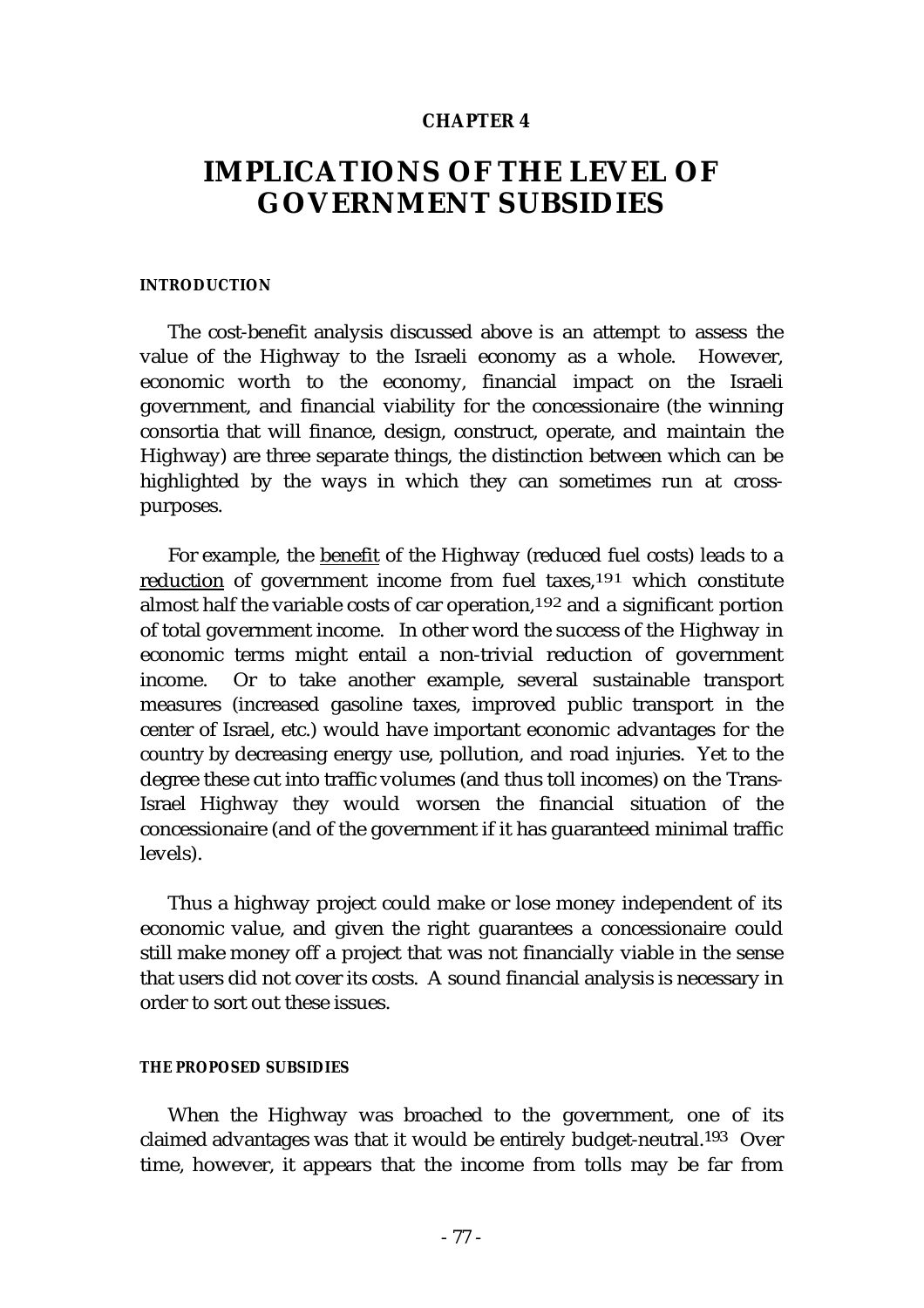sufficient to cover the project's cost. The list of government costs and commitments to the concessionaires that have been proposed up to the date of writing indicates that those who benefit directly from the Highway (drivers and landowners) are, in fact, only going to cover a small portion of the construction and operating costs. It is possible that without some substantial level of government support no company would bid for the project in its current form. While the arrangements must still be negotiated with the winning company, at this point the following are some of the forms of support or protection that have been proposed.194

- Up to 80% of shortfall in toll income will be met by the government (and 50% of excess tolls will revert to the government).
- The government will provide assistance in raising the capital, possibly through use of government loan guarantees, and promises to provide capital for the second 15 years of the concession in the event that the concessionaire has difficulty raising this in the private sector.
- The government will commit to arrange for the repurchase of the highway from the concessionaire at the end of the concession period at the cost of \$0.5 billion.
- The government has undertaken the construction of two major interchanges in the central portion of the Highway (Kesem and Ben Shemen).
- The government is responsible for upgrading the existing connecting road network to bear the increased traffic volumes in time for opening of the interchanges.
- The government is responsible for all land expropriation costs and the cost of relocating existing infrastructure. While any cost above \$5,000 per dunam was considered a transfer cost and not represented in the economic analysis of the Highway, a financial analysis should represent the full expropriation cost.

This level of support raises a series of questions:

- What are the implications of the government continuing to subsidize transport infrastructure and services well beyond their beneficiary's willingness to pay for them? Is the demand for the capture of value evenly applied across transport modes?
- Is a government subsidy for highway users the highest priority for substantial government transportation spending, and for public expenditure more generally? Would other forms of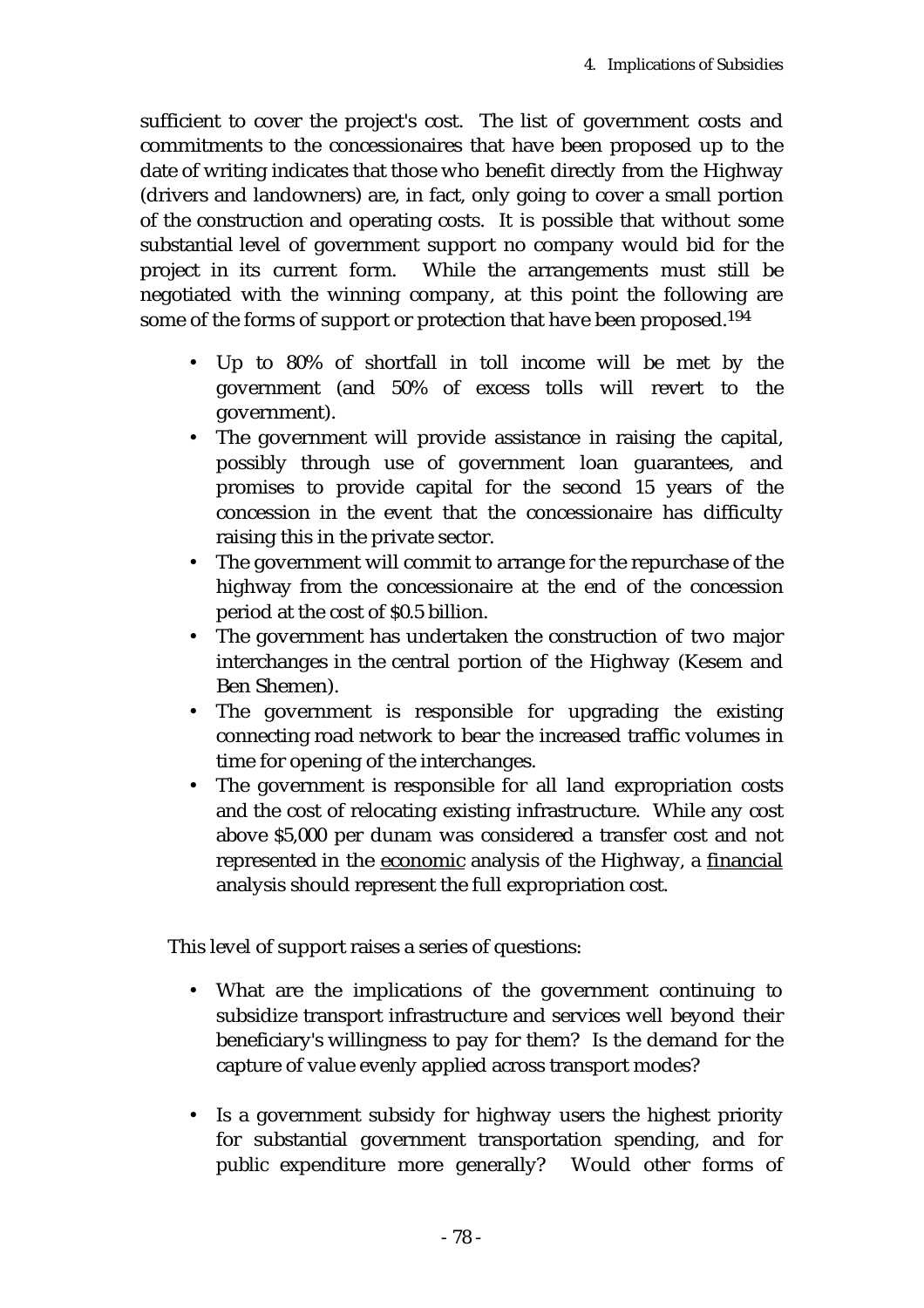transportation subsidy, or, indeed, other uses of these public funds yield better returns for investment or be more justified from a public policy perspective?

- Does the extent of proposed government guarantees and subsidies undermine the rationale for financing the project through a private sector BOT scheme?
- Can any guarantees be structured in a way that reinforces, rather than undermines, incentives for sound environmental behavior?
- In order to avoid paying landowners direct compensation at a level approaching the market value of their land, the government is considering a variety of land-use conversion arrangements. What are the implications of these?

#### **SHOULD SUBSIDIES FOR CAR USE BE CONTINUED AND EXTENDED?**

There are two ways in which the value of a highway can be captured: through charging its users (i.e. tolls) and through contributions from those land-owners whose property is likely to appreciate in value because of the increased access.195 Under ideal market conditions, this and other infrastructure should only be provided if its costs can be covered by what beneficiaries are willing to pay for the value they receive. We are, of course, far from such conditions, for a number of reasons. On the one hand, for example, society has agreed that some goods are socially desirable and should be subsidized. On the other hand, activities have externalities: costs and benefits for people other than those who decide on them that thereby distort the decision to engage in them.

Economists have shown that various modes of transport, and private car use in particular, have massive externalities associated with them, and that the positive externalities of transport are negligible.196 This travel, in other words, is significantly underpriced, especially once its externalities are taken into account.197 In the case of car travel, for example, the government spends more on roads, traffic police, road injuries, health costs induced by air pollution, etc. than it gets back in the form of fuel and car taxes.198 An OECD analysis concluded that in most developed countries the social costs of land transport amounted to 2.5% of GDP, of which 90% was due to road vehicles. A World Resources Institute study puts the figure at \$300 billion for the U.S., or 5.3% of GDP, amounting to about \$2,000 a year.199 While government expenditures on the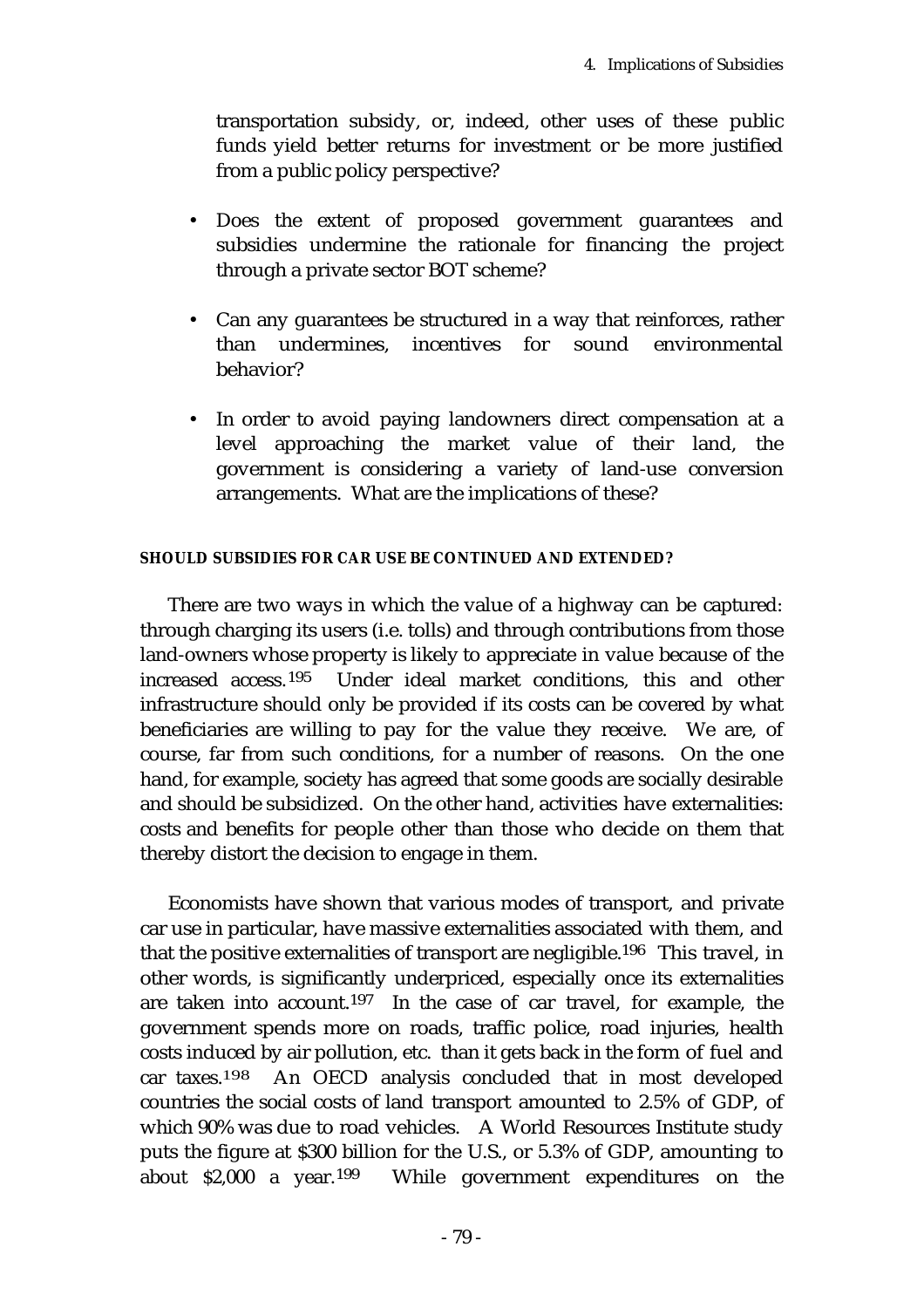construction and operation of bus and rail services also exceeds government income from these (primarily through fares), the social cost per passenger-kilometer is far less than car travel. The level of social costs and comparison of the relative levels of subsidy per passenger-kilometer for different modes in Israel have not been carefully worked out, but are likely to present a similar picture.

This underpricing encourages more travel and kinds of travel that are economically inefficient. Against this background, it is becoming an increasingly accepted principle that users of various transport modes should begin to pay as much as possible of their true costs. The European Conference of Ministers of Transport (ECMT), for example, issued a declaration to this effect in 1989.200 A variety of price changes have been suggested to encourage more efficient transport use. In the case of cars, taxation on fuel and vehicles, road-pricing, and parking fees have been suggested as central ways to recover more of the full costs of driving. It has been suggested that as an interim investment in eliminating distortions it is justified for the less damaging modes to be exempt from full cost liability in order to encourage modal shift to more efficient modes in the transitional period until all modes of transport bear their full costs.201

Given that user benefits won't even cover the infrastructure costs, never mind the external costs of travel, the Trans-Israel Highway clearly deepens the already large subsidy for private car use, and moves Israel further away from the goal of transport paying its true costs. How are we to relate to this subsidy? Does this short-term retreat from rational pricing policies contribute to rationalization in the longer term by beginning the process of charging for road use? Or does the level of subsidy and the induction of new underpriced car use negate any such benefit? Is car use the most pressing priority for travel subsidies, and for the public use of funds more generally, or should these be directed toward less damaging forms of transport? How is this retreat from full value capture for road use reconciled with the increasing demand that other modes pay their own way?202 Finally, in the event that toll revenues do not meet project costs, what are the social equity implications of general public spending to cover the difference when the main beneficiaries of the Highway are a specific segment of society, namely car owners and those whose land value will increase?

In considering these questions it should be remembered that the arguments that road construction in general, and that of the Trans-Israel Highway in particular, will lead to economic growth both at a national and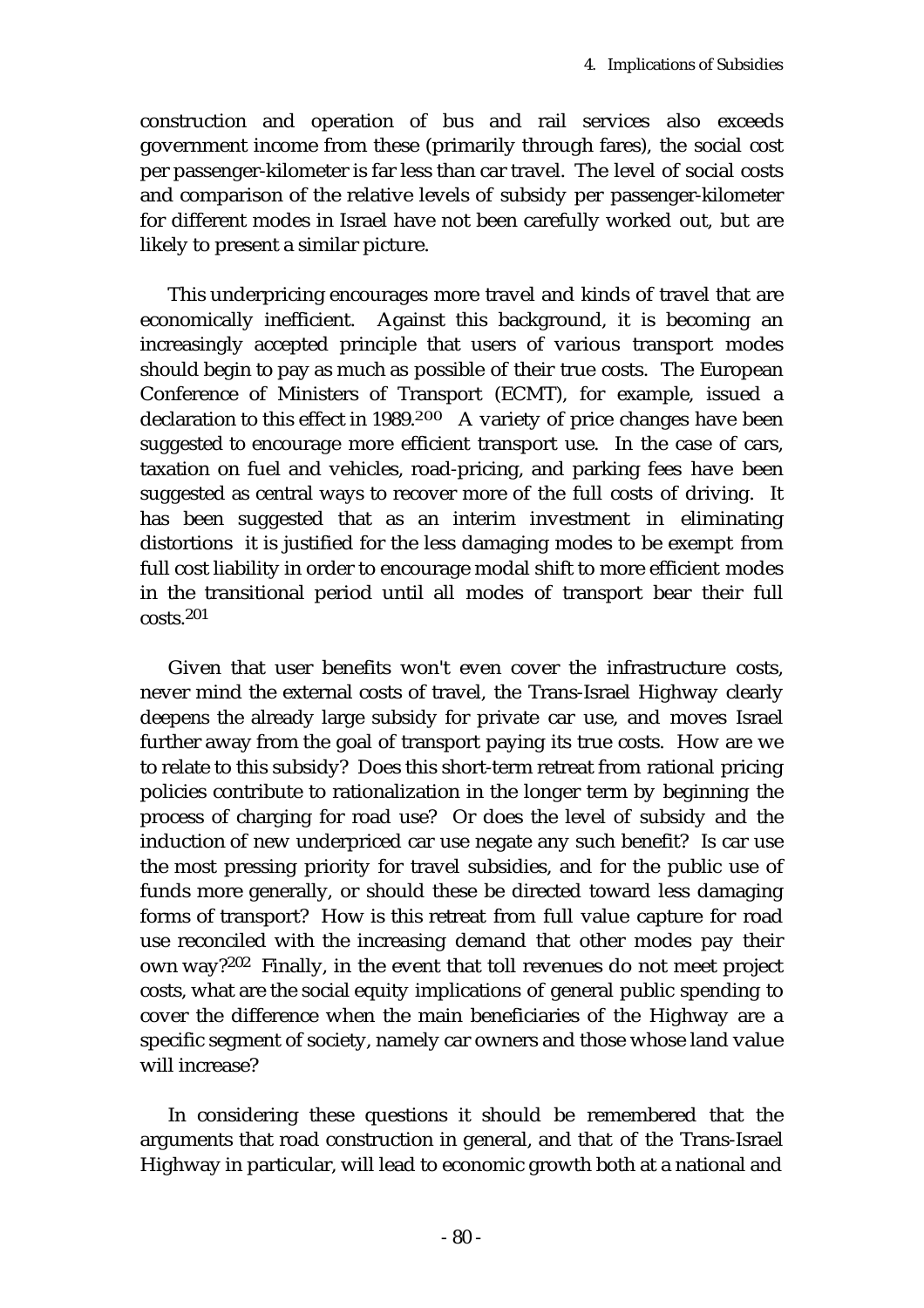regional level203 are on very shaky ground. The large amount of research on the subject since the 1970s has provided little evidence for these claims.204 While the link between road provision and economic growth may be robust for countries and regions in very early stages of development (the U.S a century ago; Third World Countries today) where roads opened access to new resources and where transport costs were a major element of production costs, in countries at Israel's level of development the link is tenuous. Redistribution of economic activity is a more prominent effect, so that without careful study it is impossible to know whether a new road to the Galilee or Negev, for example, will create regional growth in these regions or simply drain economic activity out of them and thereby reinforce core-periphery differentials.205

### **DOES THE LEVEL OF SUBSIDY UNDERMINE THE RATIONALE FOR A PRIVATE SECTOR PROJECT?**

## **The choice of private sector funding206**

In early 1990, an overseas firm (GA/Partners-Arthur Anderson & Co.) was contracted by the Israeli Ministry of Construction and Housing/Public Works Department to study the various financing options for the Trans-Israel Highway. They considered three options: (1) financing entirely by the government of Israel; (2) financing by private sources in the State of Israel, and (3) a shared public-private financing approach accessing private international capital.207

The third option (primarily overseas private financing) was recommended based on claimed governmental financial constraints and the advantages of the private sector financing and construction. Government resources were considered inadequate and too oversubscribed to allow the appropriations necessary for the Highway, estimated to average \$23-30 million annually to cover operating costs and debt service on loans taken at rates of interest available to the government. While the government would enjoy lower interest rates on debt than the private sector, a private sector project would "eliminate the need for government capital investment, access private market capital resources and expertise, reduce the completion time-frame, and provide for ultimate government ownership."208 In exchange for assuming the burden of financing and some of the risks of the project, the contracting consortium would receive the highway tolls over the course of the concession, typically thirty years.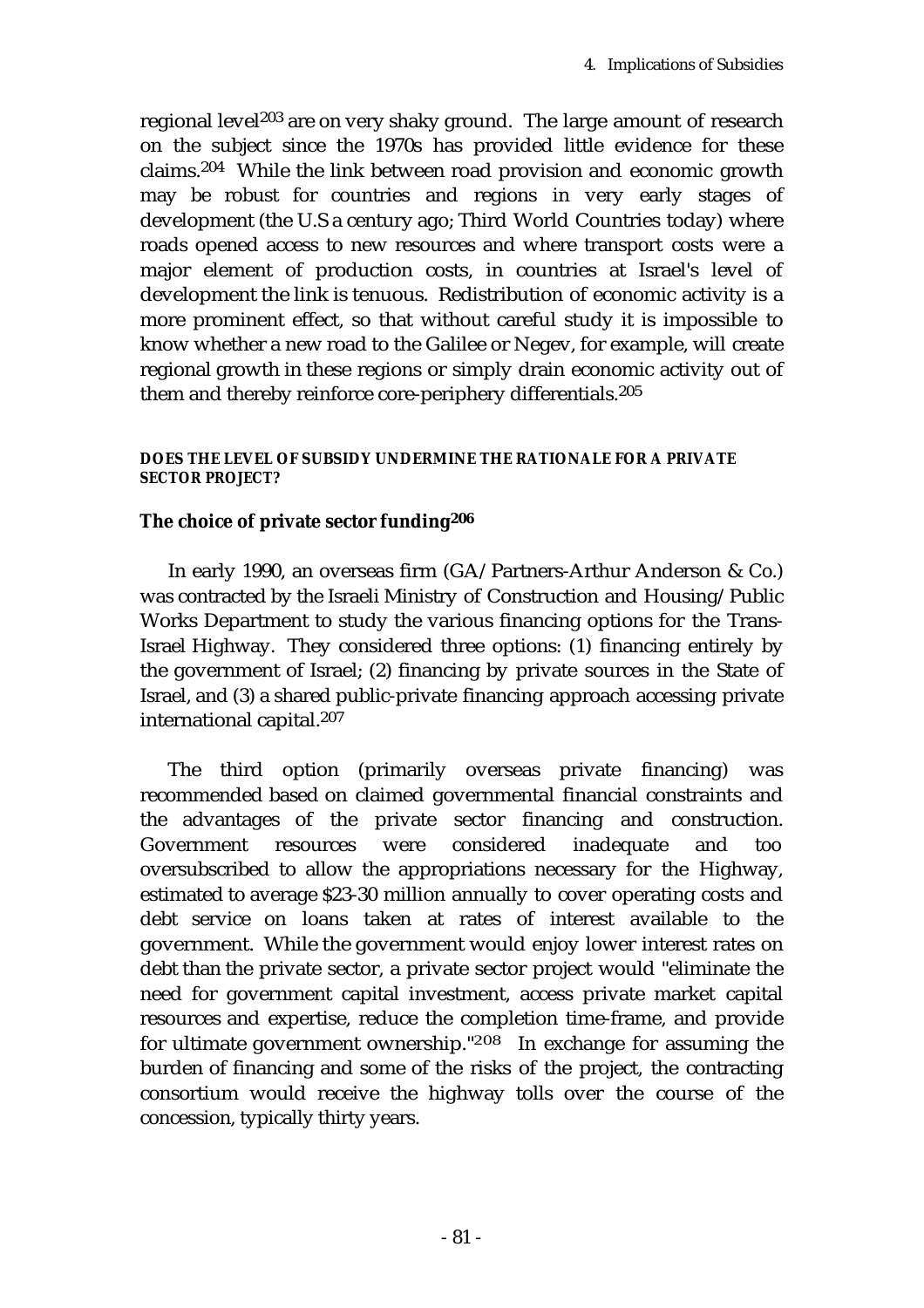Though not universally preferred, the private-sector option was ultimately adopted by the government, and the Trans-Israel Highway Company took on implementation of this BOT (built, operate, transfer) funding strategy. It prepared an international tender for the project, and the four private sector consortia that passed the pre-qualifying stage submitted their bids on the highway in May of 1997.

### **Preserving the virtues of public/private partnership: criteria for allocating risks and costs**

There are good arguments for drawing on private sector capital to enable a large infrastructure project of national importance. However, international experience suggests that as a project moves toward actual bids and ultimately a signed contract it is important to ensure that the principles guiding the choice of private sector construction and operation are not eroded by pressures for inappropriate levels of government subsidy. Preserving the merits of privatization is especially important in the case of the Trans-Israel Highway.

First, as a project that is often presented as the flagship of the trend towards privatization in the Israeli economy, the Highway will set the tone for future deals and similar public/private partnerships. It is important to not set precedents for over-extensive guarantees and subsidies. Second, such guarantees and subsidies would obscure the financial viability of the project--a good index of the project's value that should guide the decision on whether to go ahead. If the value expressed by toll income (with the possible addition of contributions from those land owners and developers who will benefit from the appreciation of property made more accessible209) are not sufficient to enable private sector land purchase, construction and operation, this should be taken as a strong signal that the project may not be worthwhile. Undue government subsidies and guarantees that go much beyond minimal assurances of stable operating conditions for the collection of toll revenues mask this signal, and distort the decision on whether to proceed with the project.

More concretely, the list of incentives--and in particular the significant levels of toll shortfall guarantee being discussed--seem to run against the MA'ATZ study's recommendations on risk allocation. This study emphasized that if the private financing option was chosen it would be important to "avoid direct guarantees to the maximum degree possible."210 According to the traffic and financial analysis performed then,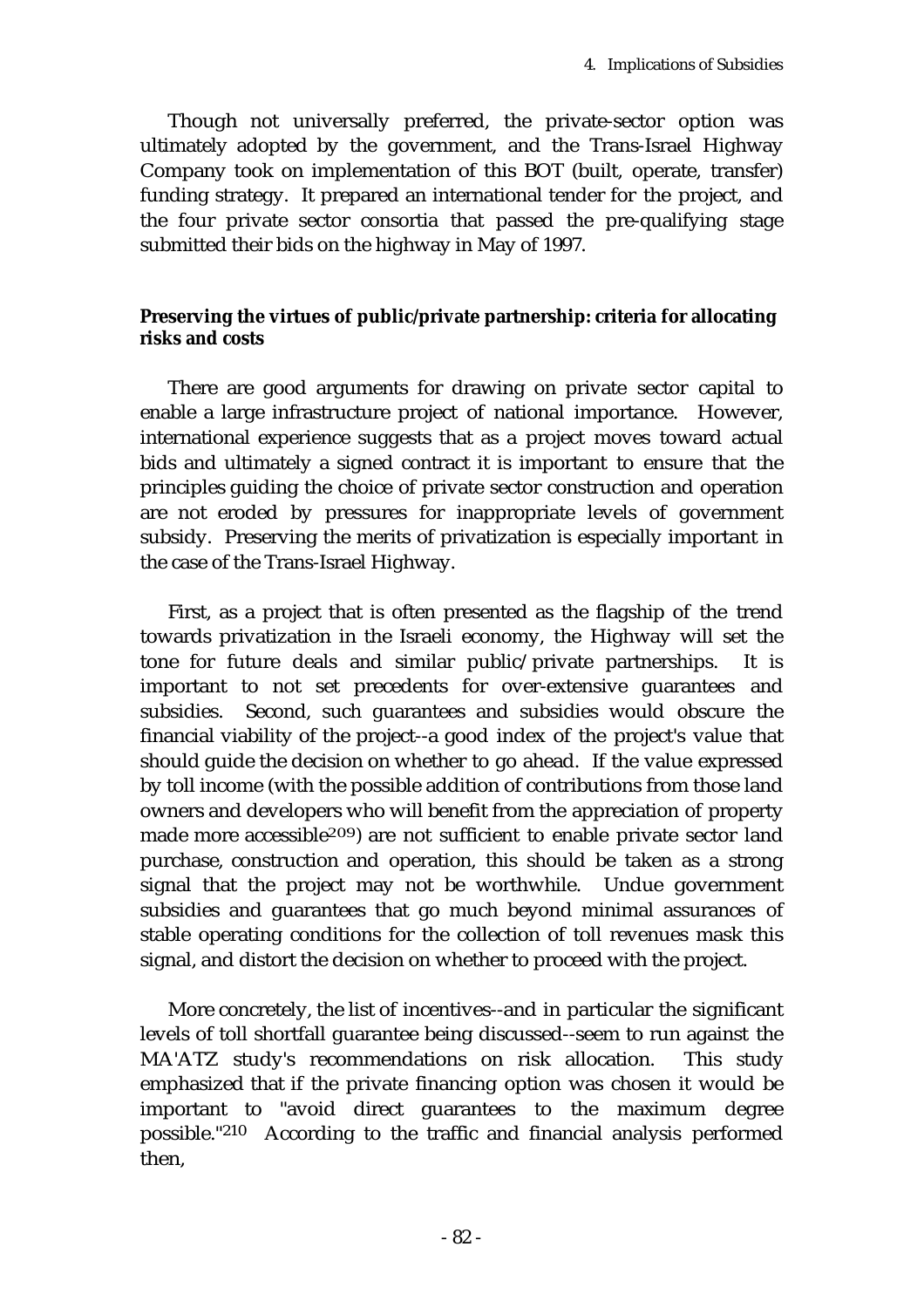forecast revenues from tolls appear to meet appropriate levels of debt coverage. Were that not the case, or if the potential private sector sponsors seek greater assurances, government contingent guarantees might be necessitated. These might be limited to 10 to 20 percent and fixed at a predetermined magnitude. . . . Should potential shortfalls still be at issue, private insurance coverage could be a source of protection. In that event, the selected road sponsor may elect to reduce their risk by means of such insurance.

International evidence alerts us to the danger that government guarantees and subsidies--and an over-generous commitment to subsidize traffic shortfalls in particular--may undermine the incentives of bidding companies and their banks to perform their own careful traffic and toll income projections. In a 1996 publication, Walter Hook examined five toll road projects in (Mexico, China, Hungary, Japan, and Spain) where financing was done without government guarantees, and which therefore illustrate "sound banking principles" for road sector lending.211 Among his conclusions are that when government guarantees of toll road projects are not offered, the bidding companies tend to rely on their own technical experts to determine that traffic volumes times toll rates are high enough to guarantee repayment of loans. Conversely, "the more secure the government guarantee, the less concern the bank showed about the financial viability of the project."212 He points out that, sometimes, bidding companies will enter into projects knowing that toll collection income levels make them unprofitable because they enjoy other forms of support that make the overall deal profitable.<sup>213</sup>

While some government assurances may be desirable to keep capital committed to a public/private partnership, these should be of the right kind and extent. They should allocate risk in a way that encourages rather than undermines sound independent financial and traffic analysis (as discussed above), and that adheres to the principle that agents should cover the kind of risk they are in the position to do something about.<sup>214</sup> Thus government guarantees might cover exchange rate terms, or assure that the government would not construct a competing road and would maintain connecting roads to adequate levels. Government guarantees of toll income, on the other hand, especially at the percentage level currently discussed, are more worrying.

In sum, it is important to clarify whether the range and extent of government subsidies and guarantees offered do not undermine the advantages of private sector financing that were the basis for deciding to adopt this mode of financing. If the government commits to raise or underwrite a good portion of the necessary capital, to take most of the risk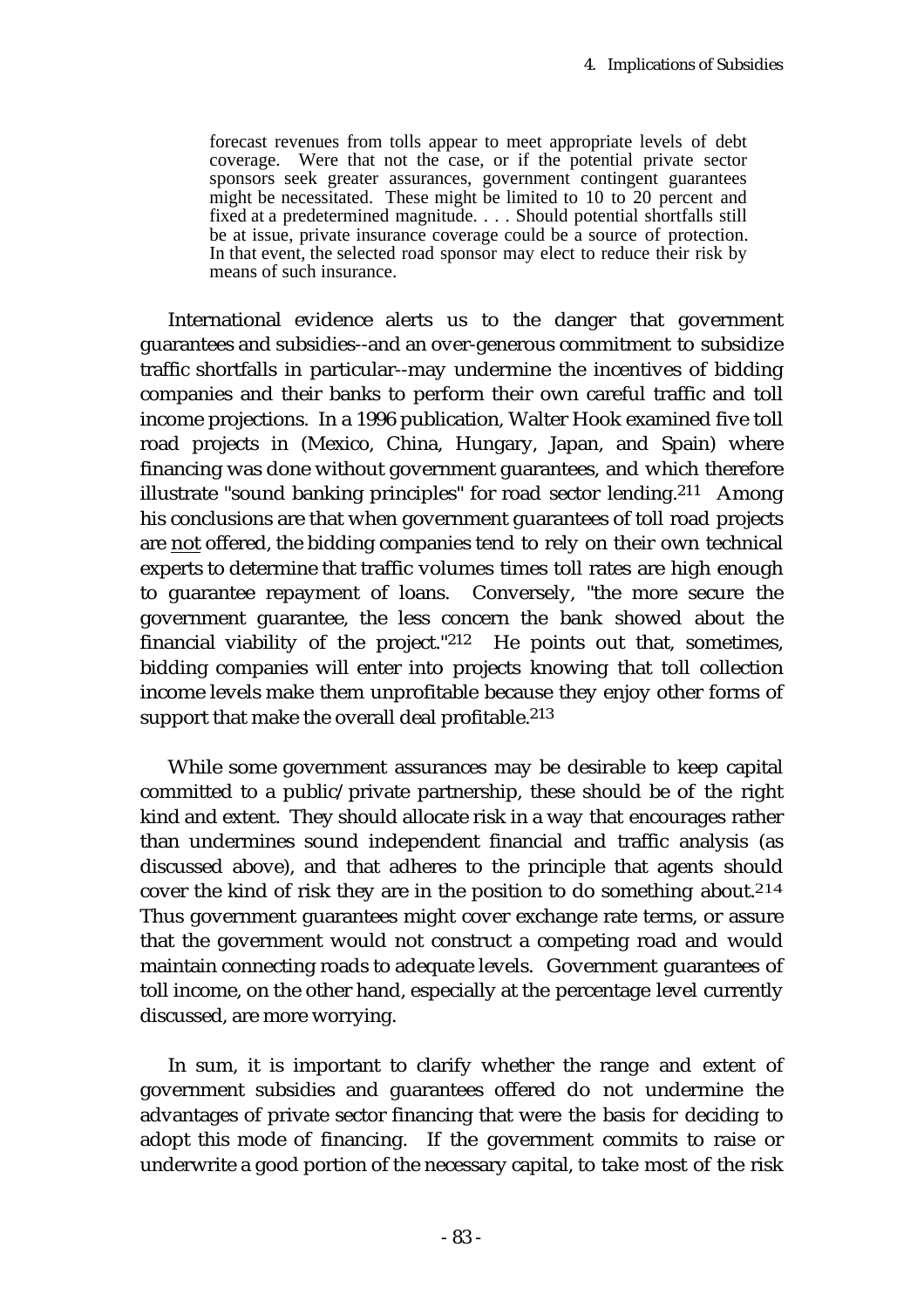upon itself, to assure investors a minimal rate of return through toll guarantees, to purchase and prepare the land, and so on, couldn't it more profitably construct the highway by itself, raising capital at more favorable terms through a bond issue or other means and subcontracting out portions of the work as necessary?

#### **THE ENVIRONMENTAL AND LAND-USE IMPLICATIONS OF FINANCIAL ARRANGEMENTS**

If the Highway is to proceed in anything like it's present form, regional and environmental planners--who had scant opportunity for orderly input into the project's planning and evaluation--should at a minimum be involved in limiting the damage of this *fait accompli*. In particular, they should have some say in shaping financial arrangements that might have undesirable environmental and land-use implications. For example, a government commitment to make up shortfalls in toll income could undermine government incentive to reduce traffic flows by significant public transport measures.

The long-term regional implications of expropriation settlements must also be carefully examined.215 Land owners are currently demanding dunam-for-dunam exchanges of agriculturally zoned land (their first choice), zoning changes for their other agricultural holdings, the substitution of their taken lands with smaller areas zoned for commercial or residential use, or--as a last resort--cash compensation. Between 16,000 and 22,000 dunam will be expropriated for the first phase of the Highway.216 This will have either massive land-use implications (if zoning changes are a substantial aspect of the expropriation agreements), financial impacts on the government (if anything close to market value is offered for expropriated land), or engender significant political resistance and possible expensive work stoppages (if the communities along the right-of-way remain unsatisfied with expropriation settlements).

The government is now under tremendous pressure to provide offbudget solutions to the demand of land-owners. While the cost of land expropriation was calculated at \$5,000 a dunam in the cost-benefit analysis (any cost above this was considered a transfer cost and not represented in the calculation of costs), market land prices can reach \$60-70,000 a dunam for private land near interchanges in the central portion of the Highway, and half that for agricultural land for which an expectation of zoning change exists. Except for the lands to be returned to the Israel Lands Authority by kibbutzim as part of the "kibbutzim debt settlement"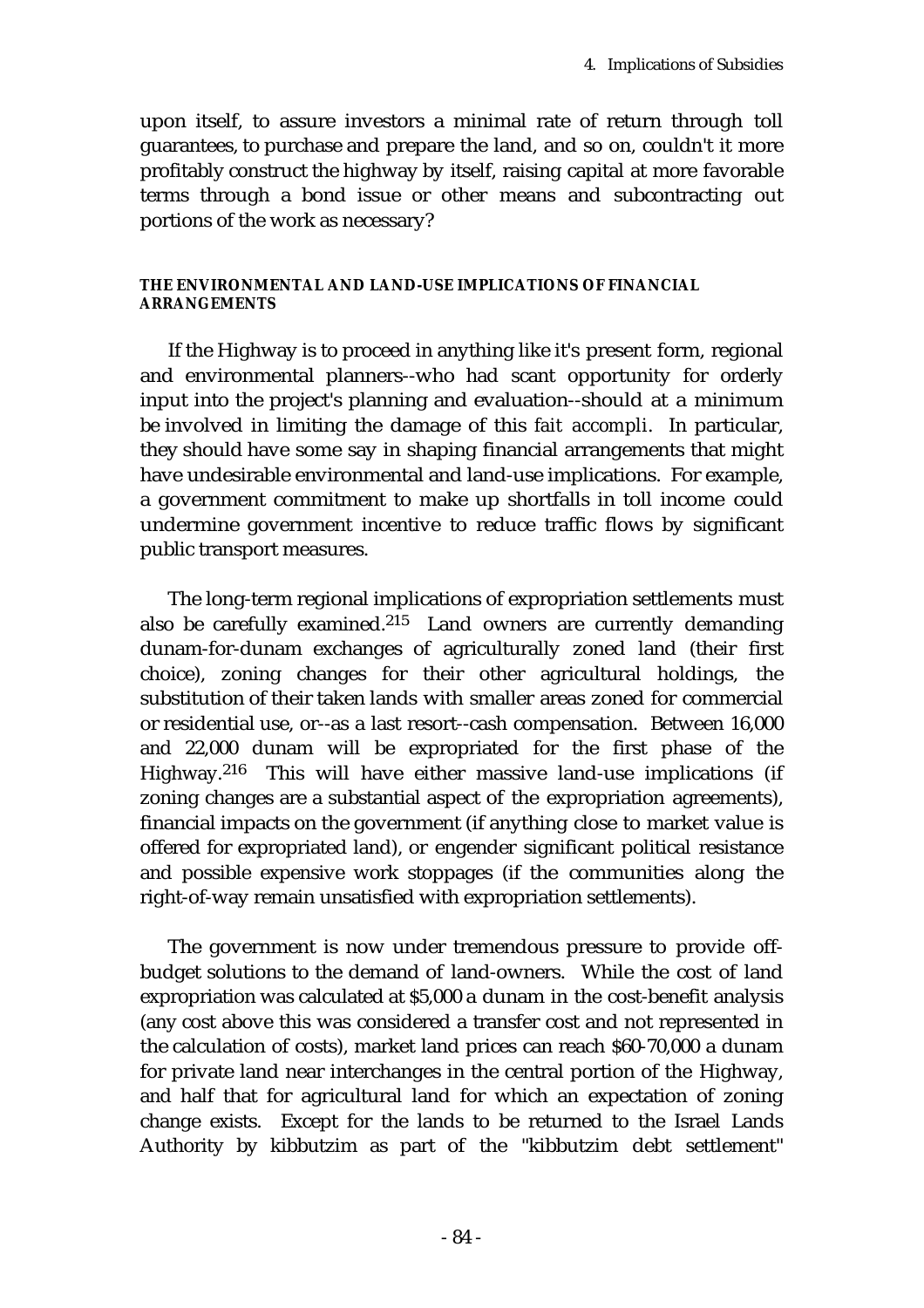agreements, there is little substitute land available in the center of the country.

Thus at the same time as the Highway's land-use implications are inadequately thought through, there is mounting pressure on the government to offer zoning changes and road-side concession rights as a quick off-budget means of compensation to land-owners on the one hand, and as greater incentive for bidding companies to invest on the other. It seems important, therefore, to simultaneously analyze three critically linked elements: the appropriation settlements; road-side concessions and other incentives to the bidders; and the Highway's overall economic, financial and land-use implications.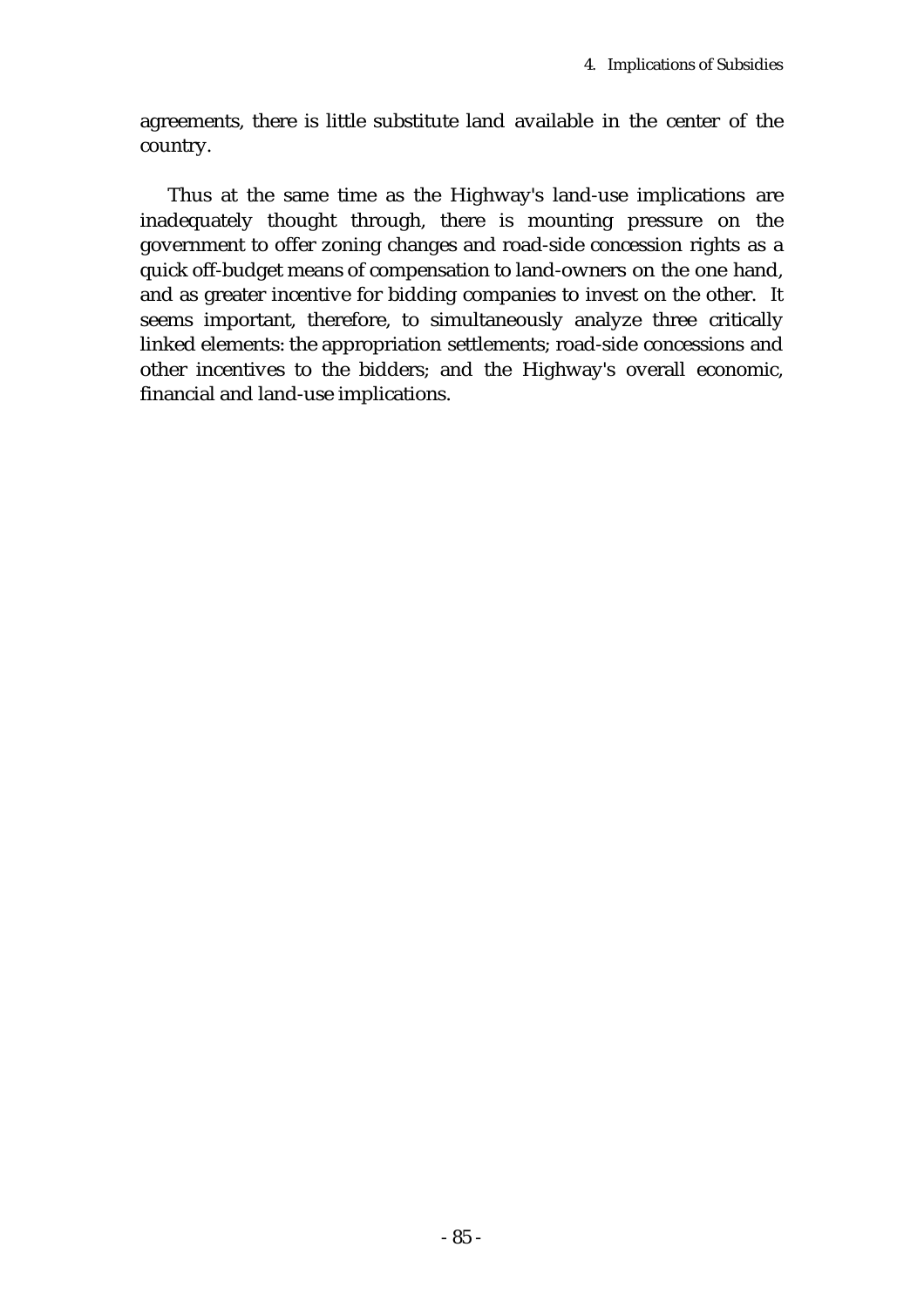#### **CHAPTER 5**

## **CONCLUSIONS AND RECOMMENDATIONS**

#### **INADEQUATE INFORMATION IN CRITICAL AREAS**

The transport planning and evaluation process of the Trans-Israel Highway propelled the project to the threshold of execution without adequate evaluation in a range of critical areas. As a result, we have large

**If major gaps in the planning and evaluation of the Highway are not addressed immediately, the country will proceed with a project whose value, costs, and impacts are all uncertain.**

gaps in our knowledge about its long-term environmental, land-use, economic and financial impacts, and even its effect on the overall transportation system. To proceed with "the largest transportation project undertaken since the establishment of the state of Israel"217 on this basis seems unwise.

In not systematically considering the Highway's land-use implications or its relation to an array of potential transport/access solutions, the Highway planning process ignored not only the mandates of progressive transport planning but the recommendations of a series of Israeli policy documents. Decision-makers never had the opportunity to systematically compare the Highway's costs and benefits with those of other transport investments. Because the Highway's cost-benefit analysis was based on a series of overly generous assumptions, did not consider induced traffic effects, nor incorporate a range of social and environmental costs, its value was overestimated. The value given by a more realistic assessment could be far lower than that used by decision-makers who approved the Highway, and thus reduce the public policy rationale for the project. Given this, the possible financial impact of the project on state coffers should be carefully considered. A preliminary analysis shows that the structure of risk allocation and government guarantees to the concessionaire currently being discussed could seriously degrade the advantages of private sector involvement, including the goal of off-budget financing, while unresolved land compensation issues threaten to have large land-use and/or financial repercussions.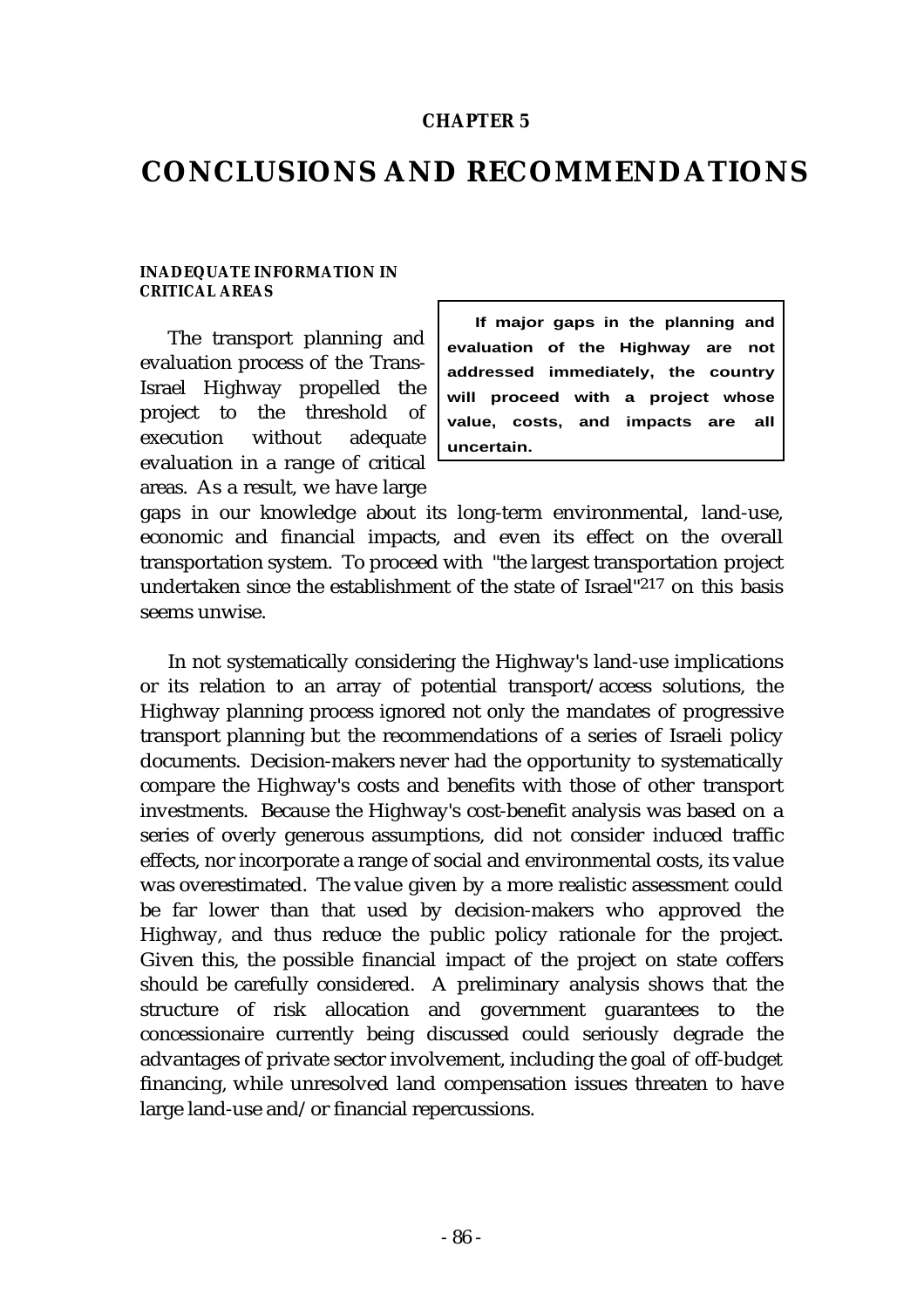The significance of the Trans-Israel Highway extends beyond this project. The Highway is a benchmark for whether Israel will seize the rapidly closing window of opportunity to retain the viability of public transportation and a range of alternatives to car-dependent lifestyles. The coming 5 years are critical. While moderate increases in road capacity may be worthwhile after investments in mass transportation have been made, massive road construction in their absence would undermine the future possibility of other transport solutions. Car-intensive land-uses, spatial structures, and travel behaviors would be further encouraged, while funds and passengers would be drained from public transport. It would be extremely worrying if such a large project goes ahead at this juncture without being evaluated with respect to these staging considerations and to sustainability criteria for Israel's overall and long-term transport system.

Depending on choices made in the next few years, by 2010 Israel could have double the numbers of cars on the road today, a national highway that serves car-dependent development east of the Dan region and country-wide commuting to the Tel Aviv metropolitan area, and little transport budget left over for anything else. Or it could be well on its way to a competitive rail system, expanded bus service with extensive separate lanes, the creation of new communities and the renewal of old ones to support high quality lifestyles that don't require extensive car use, more efficient use of existing road systems, and a slowing in the pace of car purchases.

It may be that a road along part of the Highway's route could have a place in the latter system--but the planning and evaluation done up to this point provide an insufficient basis for deciding if, when, and how. A vigorous discussion of the issues raised in this report and others would help decision-makers proceed with a broader base of public support and increased confidence that a critical decision was made with the care it deserves.

#### **FILLING IN THE GAPS IN OUR KNOWLEDGE**

The following are some overarching suggestions as well as concrete corrections that would fill in the gaps in our knowledge about the Highway.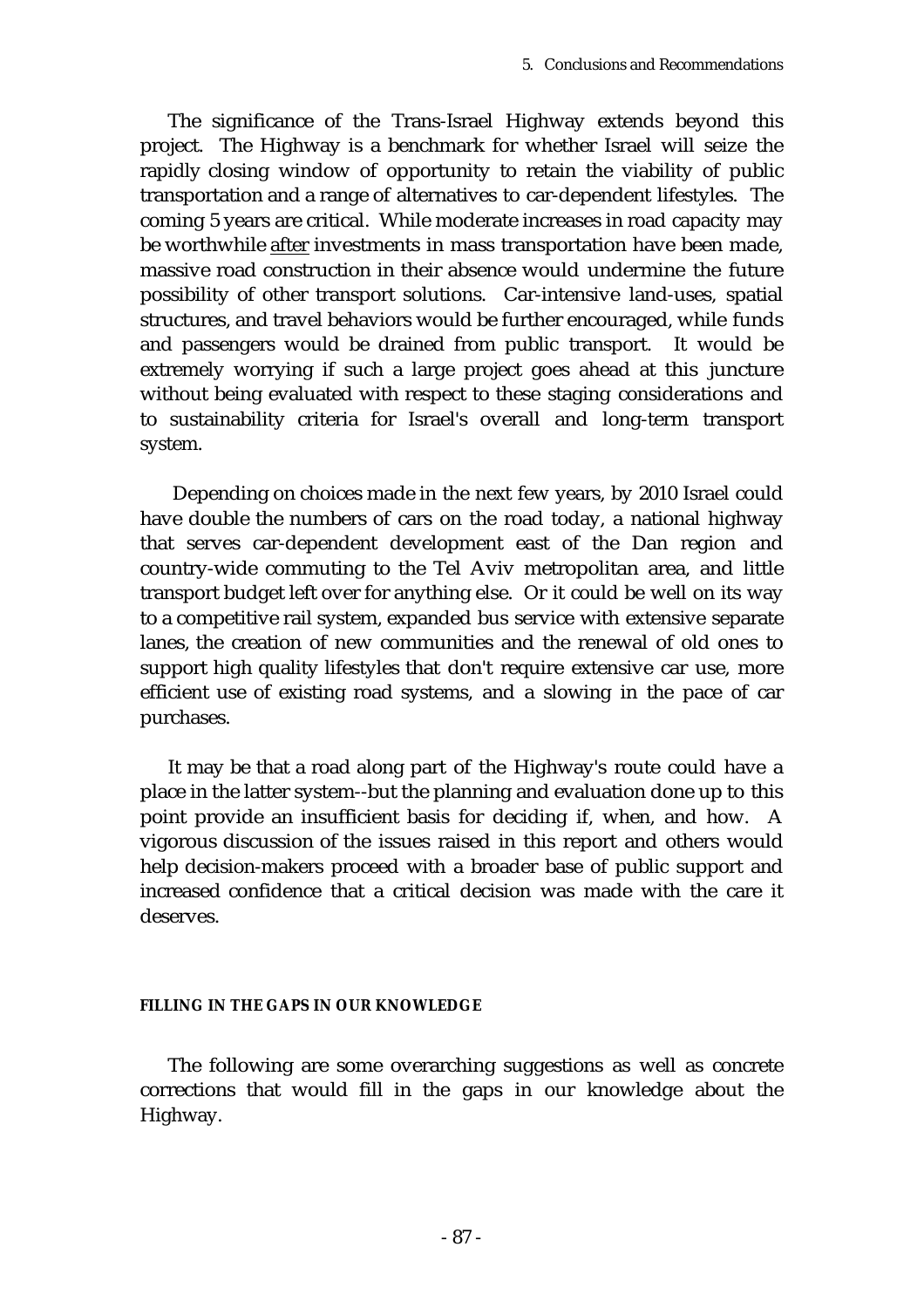### **Setting acceptable motorization levels**

Until achievement targets are set (by an acceptable transport master plan or "white paper" for Israel), immediate interim guidance on key transport parameters is necessary to inform decision-making on the Highway and alternatives to it. In particular, projections of traffic flows, pollution levels in major cities, available parking spaces, etc. should be used to determine the maximum motorization rate and annual kilometrage Israel can tolerate given its already extreme vehicle-density figures. Another important consideration in setting this level is the impact of rising motorization levels and car use on Israel's trade balance. With all vehicles and gasoline imported, and a trade deficit approaching \$1 billion a month, Israel must weigh this additional drain on its economy carefully. The desirable motorization rates and kilometrages should drive the policy decisions and modeling described below.

### **Re-opening the problem definition lens**

The premature closure of options that took place during the planning process of the Highway must be reversed. The narrower the definition of Israel's transport problems, the more self-evident and reasonable will certain solutions seem to be. Thus if Israel's transport problem is defined as congestion, and we seek single-project road-supply solutions, the Trans-Israel Highway seems inevitable. But if we take one step back and consider multiple projects and means to meet congestion (such as a package of spot widening of roads, improvements at problem interchanges, a range of demand and traffic management measures, etc.), it could be that far more relief could be achieved for less cost. And if we widen our lens yet further, to include not just congestion as Israel's most pressing problem but the mobility and access needs of all of its citizens (including the majority of the population that is carless), for instance, or the health-endangering pollution levels from vehicle emissions, we may be pointed to an even broader range of alternatives as the most desirable and urgent.

Given that the Highway did not emerge from a national transport master plan, this widening of problem scope is now a pre-requisite for an objective evaluation of the project's merits and priority. Since substantial background work is contained in existing policy and planning documents, this process need not be very prolonged or costly; the problem is not so much the lack of knowledge as its translation into the correct prioritization and execution of projects.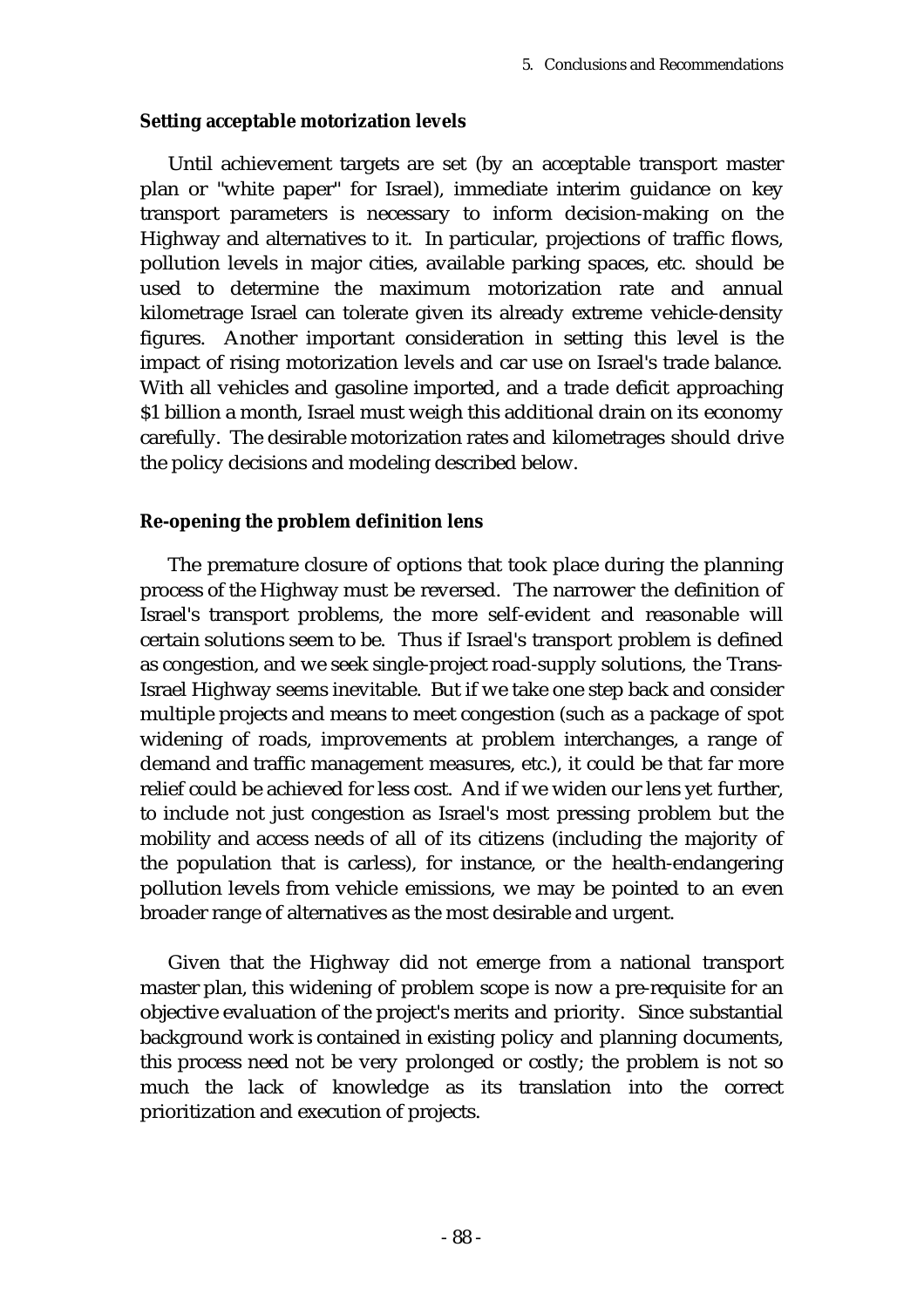## **Putting together an optimal basket of transport investments**

Since the Trans-Israel Highway was never systematically compared with alternatives, and was wrongly assumed for a long time to be budgetneutral, and therefore not be at the expense of other projects, the relation of the project to other transport investments was inadequately considered. Now, with substantial government funds being projected for use on the Highway, and demonstrated private-sector interest in revenue-earning infrastructure projects, it would make sense to consider the optimal basket of transport measures toward which these resources could be applied given Israel's overall transport priorities. A project as consequential as the Highway should only be considered as part of an overall package of transportation measures, and the extent and timing of its funding within such a package should be a function of its merits relative to other projects.

### **Improving the traffic modeling**

The need for and dimensions of the proposed Highway should be reconsidered in light of the more realistic and up-to-date traffic modeling and economic evaluation procedures. Ideally, scenario or risk analysis procedures should be used so that the variation possible in each of the various parameters is be considered simultaneously to provide a composite worst and best-case estimate of project value.218

As described in the body of this paper, improved traffic modeling would do the following

- Rerun the traffic models with saturation motorization rates of 400 and 350. Sensitivity tests of 450 and 300 should be applied.
- Model traffic using current Ministry of Finance modeling guidelines, and especially those that correct the inflation of time savings by unrealistic congestion in the "do-nothing" scenario.
- Calculate projected annual kilometrage using a more realistic assumptions for fuel price increases.
- Include a factor for the diversion of traffic by tolls, using the procedure developed by MA'ATZ in the early analyses of the Highway.
- Run the "do-nothing" scenario with a realistic alternative transport development scenario. This would assume that projected expenses of the Trans-Israel Highway and possibly additional funds were redirected to other transport investments. Some possible components of this scenario might be: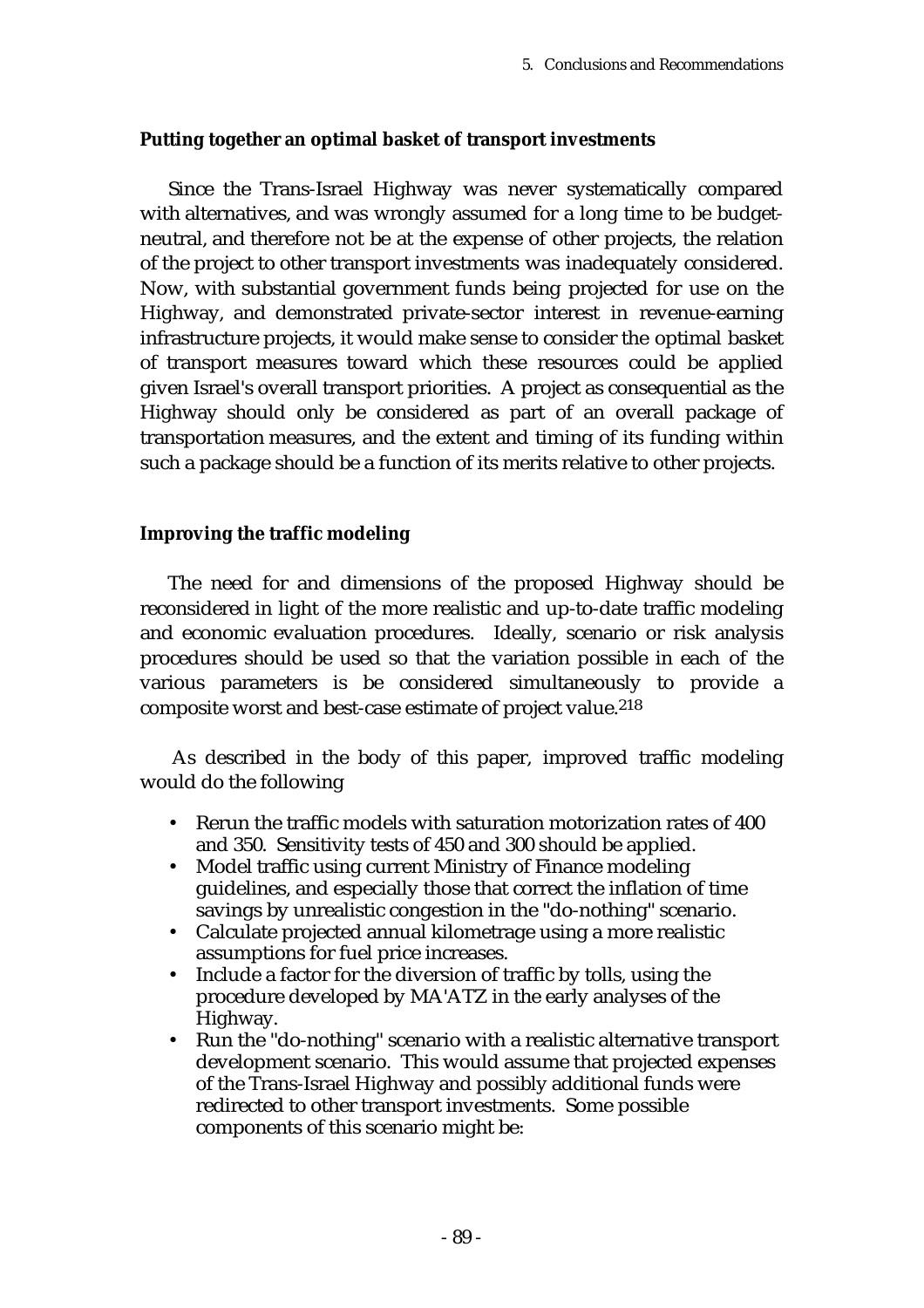- 1. The intensive improvement of bus service, and especially through the provision of dedicated bus lanes in areas of congestion.
- 2. Spot improvements at critically congested sections of existing highways.
- 3. The use of the "toolbox" of congestion-relief measures, such as those whose cost and effectiveness have been worked out by the U.S. Institute for Transportation Engineers.<sup>219</sup>
- 4. Consideration of the impact of a rail development scenario on road traffic using appropriate urban rather than national modal split figures and with special attention to peak-hour commuting as described in the body of this paper.

In the longer term, Israel's circumstances make the best possible modeling especially important. The recent upgrading of models represented by the new Ministry of Finance instructions and the current research being done by the Israeli Institute for Transport Research and Planning are important steps. International experience (especially by the Dutch and Swiss) should be drawn on to create models that do consider how roads affect the decision of if to travel (trip generation) and where (trip distribution), and even factors such as residential location. In the U.S., increasingly, the more progressive planning agencies are developing quantitative methods of forecasting land use changes, and linking their land-use and transportation models (which are now actually seven or eight linked steps).220

## **Improving the economic evaluation**

As described in the body of this paper, the following variables in the existing cost-benefit analysis need improvement.

- Use the Ministry of Finance approved discount rate (of 7%) or higher if necessary to reflect the higher cost of capital to the private sector and the indirect costs associated with government guarantees.
- Use current Ministry of Finance guidelines for calculating time savings. These correct some of the distortions due to the fixedmatrix assumption of inelasticity in the "do-nothing" scenario.
- Estimate the possible scale of induced traffic effects and their impacts, namely increased pollution, road injuries, and erosion of time savings (i.e. correct the assumption of inelasticity in the "build highway" scenario"). Rough minimum and maximum figures can be derived from the studies and elasticity figures presented in Table 7, and added injury and pollution costs due to these can be roughly estimated as described. Alternatively, adopt at least the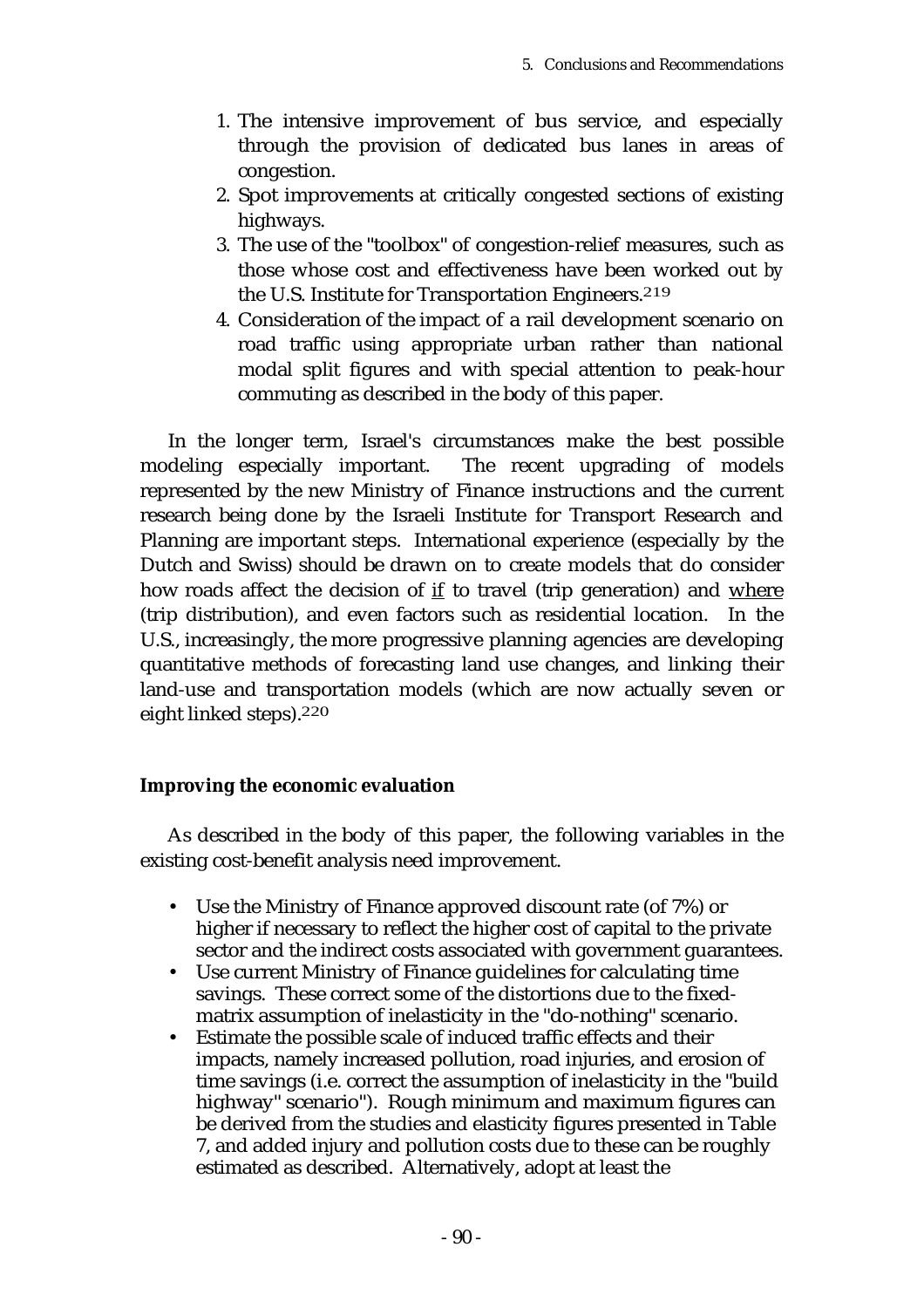conservative UK DOT protocol for assessing the erosion of time savings due to induced traffic.

- Include the cost of upgrading subsidiary roads in the project cost.<br>• Calculate the costs of additional road deaths and injuries due to
- Calculate the costs of additional road deaths and injuries due to congestion-relief and induced traffic, and weigh any raise of speed limit above 90 km against the cost of the resultant further rise in accident rates.

#### **Improving the environmental evaluation**

- Highway Company claims about the reduction in air pollution should be corrected as described in the body of this report.
- The current UK COBA guidelines should be used to consider the range of environmental costs currently absent from the cost-benefit analysis (and these should be monetized where appropriate).
- The cumulative, long-term, and area-wide impacts consequences of the Highway's should be "scoped," and the consequences of not conducting a comprehensive/strategic EIS that would capture these should be considered.

### **Assessing the Highway's likely effects on land-use in light of current development policies**

Considerable resources should be invested in clarifying the likely and possible land use impacts of the Highway as well as of alternatives to it, and evaluating these in light of the goals laid out in Israeli planning documents. These assessments are critical for understanding the longterm traffic induction due to the highway, the impact of the highway on agricultural land and open space, and on suburbanization and sprawl.

Some have claimed that while sprawl is indeed undesirable, the Highway follows rather than induces it, since the road is designed to serve developments already under construction or planned. There are several problems with this argument. First, some of these projects may have been developed in the anticipation of the road, without which they would have to have been scaled back. Second, if higher densities and mixed use were encouraged in these developments, and they were supported by public transport measures, existing roads might suffice to serve them. Finally, if the Highway proceeds, it will encourage development well beyond that already planned or in place. The pressure for development around highway junctions is so large that in the long term it tends to occur whether or not it conforms to the original approved development plan.<sup>221</sup>

We urgently need a systematic appraisal of the project's land-use impacts and their relationship to national planning policy. As discussed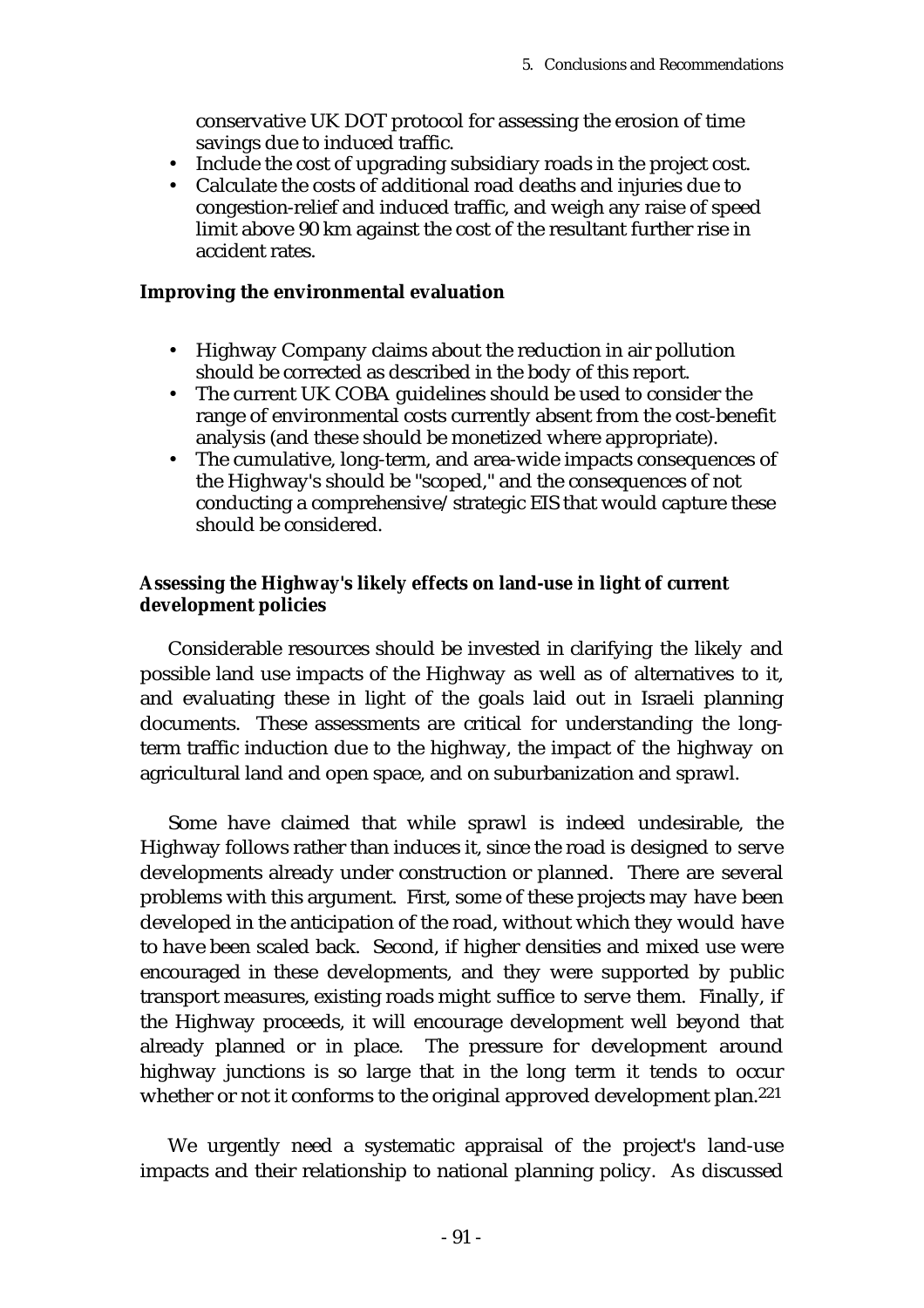in the body of the report, these are interlocked with the nature of the proposed land appropriation settlement and incentives to concessionaires, and should be considered with them jointly.

#### **SYSTEMATIC PROJECT EVALUATION AS A MEANS TO GREATER CONSENSUS**

The circumstances that propelled the highway to the threshold of execution without adequate opportunities for debate, evaluation, and informed public involvement are complex, and not the direct subject of this paper.222 Whatever its causes, the lack of integrated planning, systematic comparison of alternatives and adequate evaluation may be one of the reasons the level of debate about the Highway has remained rather shallow until recently, and continues unabated into advanced stages of planning.

Though both sides of the debate have matured through their battle, there have been caricatures along the way: the project's proponents have tended to regard it as a panacea for Israel's transport problems, the last chance to save a transport system about to collapse because of a backlog of missing road infrastructure. It's opponents have tended to see it as an unmitigated disaster, and point to an unrealistically extensive rail system as a counter-panacea.223 A clear definition of Israel's transport needs, the kinds of measures that could meet these, and their relative costs and benefits might have helped break this unproductive standoff. While public awareness of the highway's cumulative environmental and land use implications is growing, consideration of these impacts is largely absent from the technical documents that evaluate the project. And in general, the kind of planning and evaluation tools that could bring concerns on these counts into systematic contact with claims about the Highway's function and benefits have not been employed thus far. Constructive conversation between proponents and opponents is largely non-existent, and the broader public remains confused about how to reconcile the two.

By examining what evaluation was done, and what was not, and pointing to the kind of evaluation that would be necessary in order to know what the Highway means for Israel's society, economy, and environment, this report tries to lay the groundwork for better future conversations among the stakeholders in this project.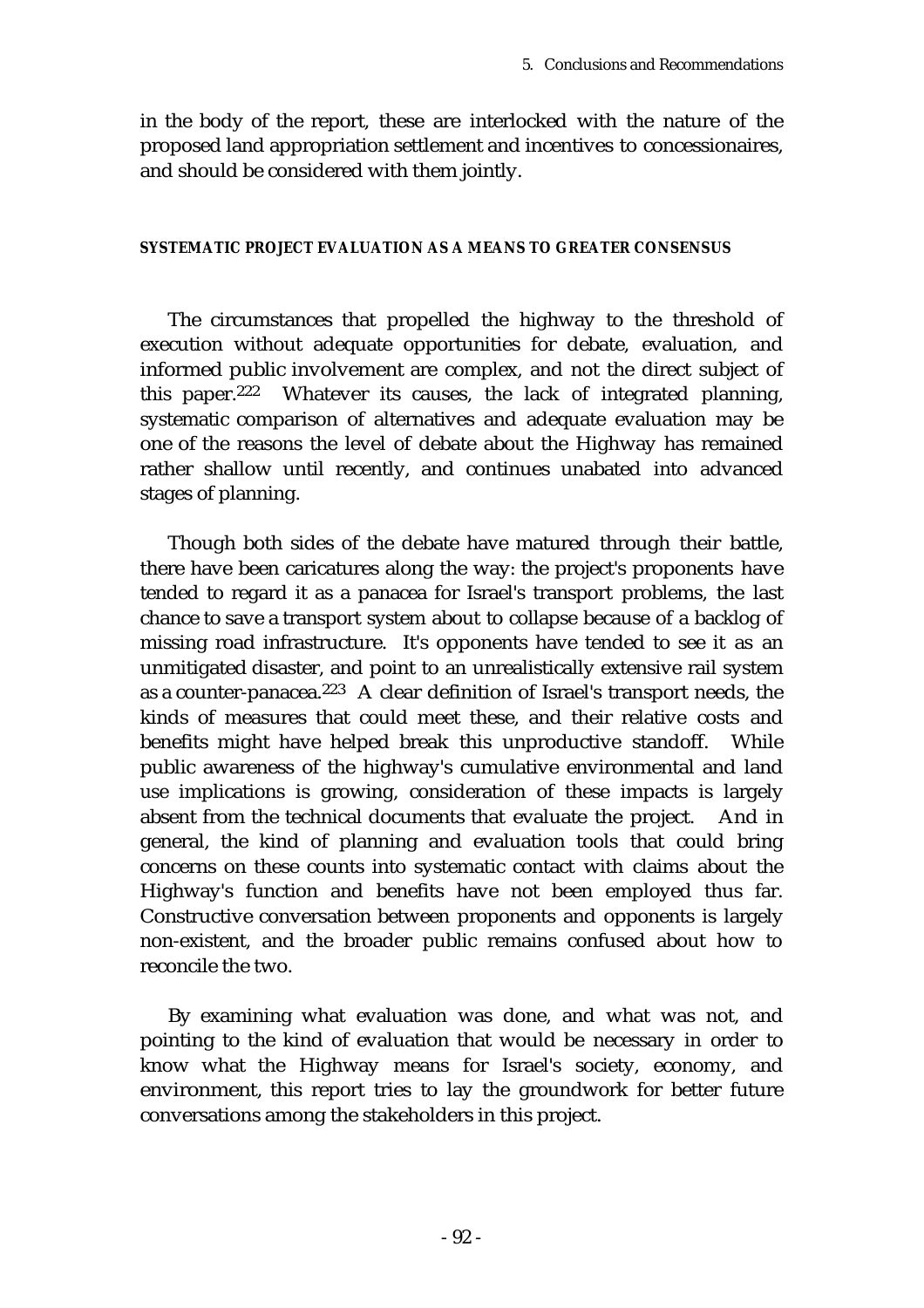# **APPENDICES**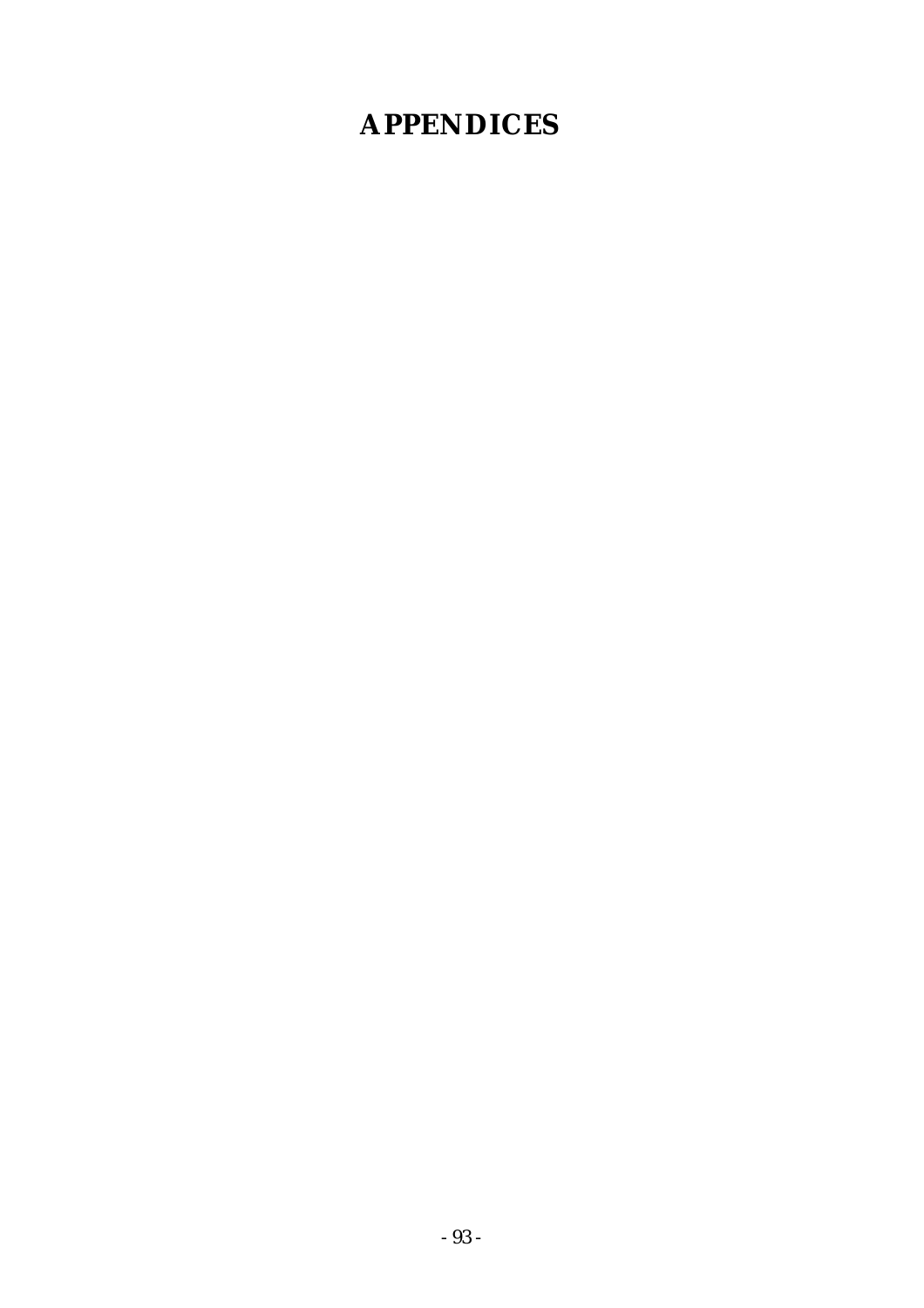#### **APPENDIX A: COST-BENEFIT ANALYSIS OF THE HIGHWAY**

Note: All figures in millions of NIS, April 1994 prices, for the most worthwhile alternative (Option # 12). Discount rate: 4%. As the given Net Present Value figures for land compensation and total savings differ from the correct (calculated) values, I have given both sets of figures. Shaded cells are those in which the figures appearing in the English version of the study submitted to competing companies differ from the original Hebrew version. In these cases I have used the latter.

| Year                                           | Construction<br>cost           | Compen-<br>sation for<br>economic<br>value of | Periodic<br>main-<br>tenance | Ongoing<br>main-<br>tenance | <b>Time Savings</b>            | Savings in<br>operating<br>costs | <b>Total Savings</b> |
|------------------------------------------------|--------------------------------|-----------------------------------------------|------------------------------|-----------------------------|--------------------------------|----------------------------------|----------------------|
|                                                |                                | land                                          |                              |                             |                                |                                  |                      |
| 1994                                           | 0                              | $-48.3$                                       | 0                            | 0                           | o                              | o                                | $-48.3$              |
| 1995                                           | $-327.14$                      | $-48.3$                                       | $\mathsf{O}\xspace$          | $\mathbf 0$                 | 0                              | $\mathbf 0$                      | $-375.44$            |
| 1996                                           | $-490.71$                      | $-48.3$                                       | 0                            | $-3.27$                     | 0                              | $\mathbf 0$                      | $-542.29$            |
| 1997                                           | $-490.71$                      | $-48.3$                                       | 0                            | $-8.18$                     | 0                              | $\mathbf 0$                      | $-547.19$            |
| 1998                                           | $-490.71$                      | $-48.3$                                       | 0                            | $-13.09$                    | 0                              | O                                | $-552.1$             |
| 1999                                           | $-490.71$                      | o                                             | 0                            | $-17.99$                    | 0                              | O                                | $-508.71$            |
| 2000                                           | o                              | 0                                             | o                            | $-22.9$                     | 893.75                         | 203.21                           | 1074.06              |
| 2001                                           | 0                              | $\mathbf 0$                                   | o                            | $-22.9$                     | 1001.84                        | 238.2                            | 1217.14              |
| 2002                                           | 0                              | 0                                             | o                            | $-22.9$                     | 1123                           | 279.21                           | 1379.32              |
| 2003                                           | 0                              | O                                             | O                            | $-22.9$                     | 1258.8                         | 327.29                           | 1563.21              |
| 2004                                           | 0                              | $-13.68$                                      | 0                            | $-22.9$                     | 1411.07                        | 383.64                           | 1758.12              |
| 2005                                           | $-163.6$                       | $-13.68$                                      | $-43.88$                     | $-22.9$                     | 1581.72                        | 449.69                           | 1787.36              |
| 2006                                           | $-163.6$                       | $-13.68$                                      | $-43.88$                     | $-24.54$                    | 1773.02                        | 527.12                           | 2054.44              |
| 2007                                           | $-163.6$                       | $-13.68$                                      | $-43.88$                     | $-26.17$                    | 1987.45                        | 617.87                           | 2358                 |
| 2008                                           | $-163.6$                       | $-13.68$                                      | $-43.88$                     | $-27.81$                    | 2227.82                        | 724.26                           | 2703.11              |
| 2009                                           | $-163.6$                       | o                                             | $-43.88$                     | $-29.44$                    | 2497.26                        | 848.96                           | 3109.29              |
| 2010                                           | o                              | $\mathbf 0$                                   | o                            | $-31.08$                    | 3446.1                         | 1172.7                           | 4587.73              |
| 2011                                           | 0                              | $\mathbf 0$                                   | 0                            | $-31.08$                    | 3813.24                        | 1312.82                          | 5094.99              |
| 2012                                           | o                              | 0                                             | o                            | $-31.08$                    | 4219.5                         | 1469.68                          | 5658.1               |
| 2013                                           | 0                              | 0                                             | 0                            | $-31.08$                    | 4669.04                        | 1645.28                          | 6283.24              |
| 2014                                           | 0                              | 0                                             | 0                            | $-31.08$                    | 5166.46                        | 1841.87                          | 6977.25              |
| 2015                                           | 0                              | 0                                             | $-96.72$                     | $-31.08$                    | 5716.89                        | 2061.94                          | 7651.02              |
| 2016                                           | 0                              | 0                                             | $-96.72$                     | -31.08                      | 6325.95                        | 2308.3                           | 8506.45              |
| 2017                                           | 0                              | 0                                             | $-96.72$                     | -31.08                      | 6999.91                        | 2584.1                           | 9456.21              |
| 2018                                           | $-201.5$                       | 0                                             | $-96.72$                     | $-31.08$                    | 7745.66                        | 2892.86                          | 10309.22             |
| 2019                                           | $-201.5$                       | 0                                             | $-96.72$                     | $-33.1$                     | 8570.87                        | 3238.51                          | 11478.05             |
| 2020                                           | o                              | 0                                             | 0                            | $-35.11$                    | 8992.2                         | 3333.18                          | 12290.27             |
| 2021                                           | o                              | $\mathbf 0$                                   | $\mathsf{O}\xspace$          | $-35.11$                    | 9854.1                         | 3598.69                          | 13417.68             |
| 2022                                           | 0                              | $\mathbf 0$                                   | 0                            | $-35.11$                    | 10798.6                        | 3885.34                          | 14648.84             |
| 2023                                           | 0                              | $\mathbf 0$                                   | 0                            | $-35.11$                    | 11833.7                        | 4194.83                          | 15993.38             |
| 2024                                           | o                              | 0                                             | o                            | $-35.11$                    | 12967.9                        | 4528.97                          | 17461.77             |
| 2025                                           | o                              | o                                             | $-76.27$                     | $-35.11$                    | 14210.9                        | 4889.72                          | 18989.23             |
| 2026                                           | o                              | 0                                             | $-76.27$                     | $-35.11$                    | 15573                          | 5279.21                          | 20740.83             |
| 2027                                           | o                              | $\mathbf 0$                                   | $-76.27$                     | $-35.11$                    | 17065.7                        | 5699.73                          | 22654.02             |
| 2028                                           | 0                              | O                                             | $-76.27$                     | $-35.11$                    | 18701.4                        | 6153.74                          | 24743.78             |
| 2029                                           | 0                              | 0                                             | -76.27                       | -35.11                      | 20494                          | 6643.92                          | 27026.48             |
| 2030                                           | 0                              | 0                                             | 0                            | $-35.11$                    | 22458.3                        | 7173.14                          | 29596.32             |
| Discounted<br>total                            | 2,571                          | 237                                           | 417                          | 437                         | 78,669                         | 26,819                           | 101,828              |
| (given)<br>Discounted<br>total<br>(calculated) | $-2,571$                       | $-256$                                        | -417                         | -437                        | 78,669                         | 26,819                           | 101,808              |
|                                                | <b>NET PRESENT VALUE (NPV)</b> |                                               |                              |                             | <b>INTERNAL RATE OF RETURN</b> |                                  |                      |
| 101,808<br><b>Calculated:</b>                  |                                |                                               | (IRR) Calculated:            |                             | 34.5%                          |                                  |                      |

**Calculated: 101,808** Source: The Trans-Israel Highway Company, Traffic Forecast and Economic Evaluation, Vol. 2, p. 204.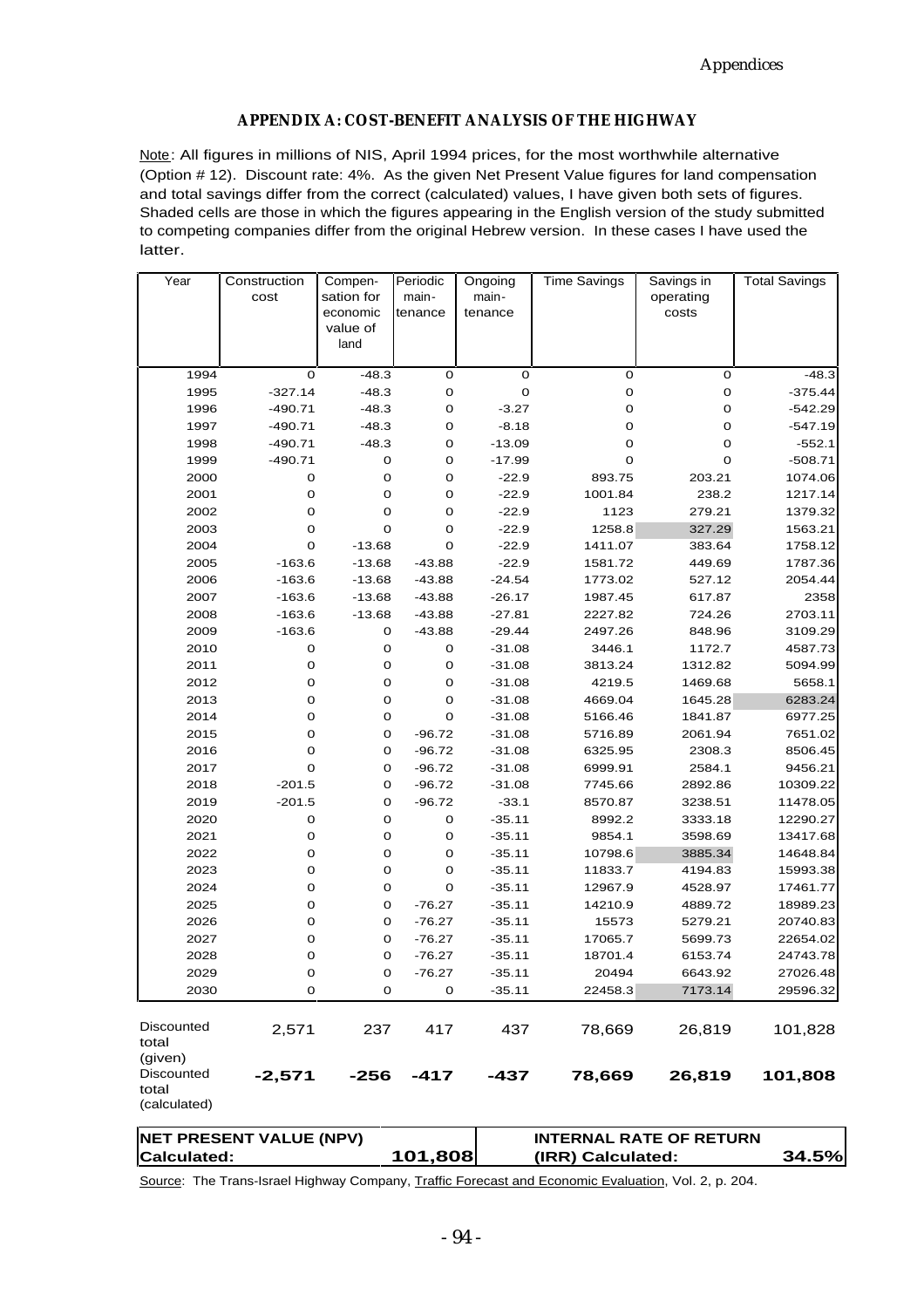#### **APPENDIX B: DEVELOPMENTS RELEVANT TO THE APPRAISAL OF ROAD PROJECTS**

## **Developments relevant to the economic appraisal of road** schemes: a survey of British and American experience<sup>224</sup>

| <b>DATE</b>          | <b>EVENT</b>                                                                                  | FINDINGS/SIGNIFICANCE                                                                                                                                                                                                                                                                                                                                                                                                                                                                                                                                                                                                                                              |
|----------------------|-----------------------------------------------------------------------------------------------|--------------------------------------------------------------------------------------------------------------------------------------------------------------------------------------------------------------------------------------------------------------------------------------------------------------------------------------------------------------------------------------------------------------------------------------------------------------------------------------------------------------------------------------------------------------------------------------------------------------------------------------------------------------------|
| 1960                 | Application of cost-benefit<br>analysis to the London-<br>Birmingham motorway. <sup>225</sup> | First use of formal cost-benefit techniques for a road<br>project.                                                                                                                                                                                                                                                                                                                                                                                                                                                                                                                                                                                                 |
| 1963                 | Cost-benefit analysis of<br>Victoria line <sup>226</sup>                                      | Demonstrates substantial return on rail extension, with<br>half of the benefit due to congestion relief or generated<br>traffic on parallel lines.                                                                                                                                                                                                                                                                                                                                                                                                                                                                                                                 |
| mid<br>sixties       | Cost-benefit analysis a<br>standard requirement for<br>project approval                       |                                                                                                                                                                                                                                                                                                                                                                                                                                                                                                                                                                                                                                                                    |
| 1968-<br>1972        | Debate over location of<br>London's third airport:<br><b>Roskill Commission Inquiry</b>       | Tremendous debate over the role of monetary valuations<br>in project assessment, and the need for additional<br>planning factors and consideration of equity issues. Even<br>though it was found worthwhile through the most<br>comprehensive cost-benefit assessment of a<br>transportation investment decision ever done up to that<br>point, the project was rejected.                                                                                                                                                                                                                                                                                          |
| 1972                 | <b>COBA (COst Benefit</b><br>Analysis) method of road<br>project evaluation                   | Becomes standard framework. Costs and benefits<br>considered (savings in travel time and operating costs,<br>traffic accidents, capital and maintenance costs) are<br>discounted over 30 years to derive a net present value.                                                                                                                                                                                                                                                                                                                                                                                                                                      |
| 1973                 | Pearce and Nash<br>$(1973)^{227}$                                                             | A standard cost-benefit evaluation of a highway done for<br>the city of Southampton was revised to include the<br>following: induced traffic, the necessary complementary<br>interchange investments, market value of appropriated<br>property, more realistic construction costs, noise<br>nuisance, and disruption during construction. These<br>corrections showed that most of the projects costs fell on<br>lower income groups while its beneficiaries were higher<br>income car drivers, and that the project's present value<br>to the economy (originally estimated at 6 million in 1971<br>prices) was actually marginal when realistically<br>assessed. |
| $mid$ -<br>seventies | Wave of concern over the<br>road planning process                                             | Fundamental questions raised about traffic forecasts<br>used, valuation of time, and accident savings. A search<br>for alternatives to further road building to accommodate<br>growth in car traffic. Public no longer content to leave<br>decision-making to professionals. Series of major road<br>inquiries disrupted or suspended. High profile anti-road<br>demonstrations. The average time of road project from<br>inception to completion rises from 6-7 years to 10-12<br>years.                                                                                                                                                                          |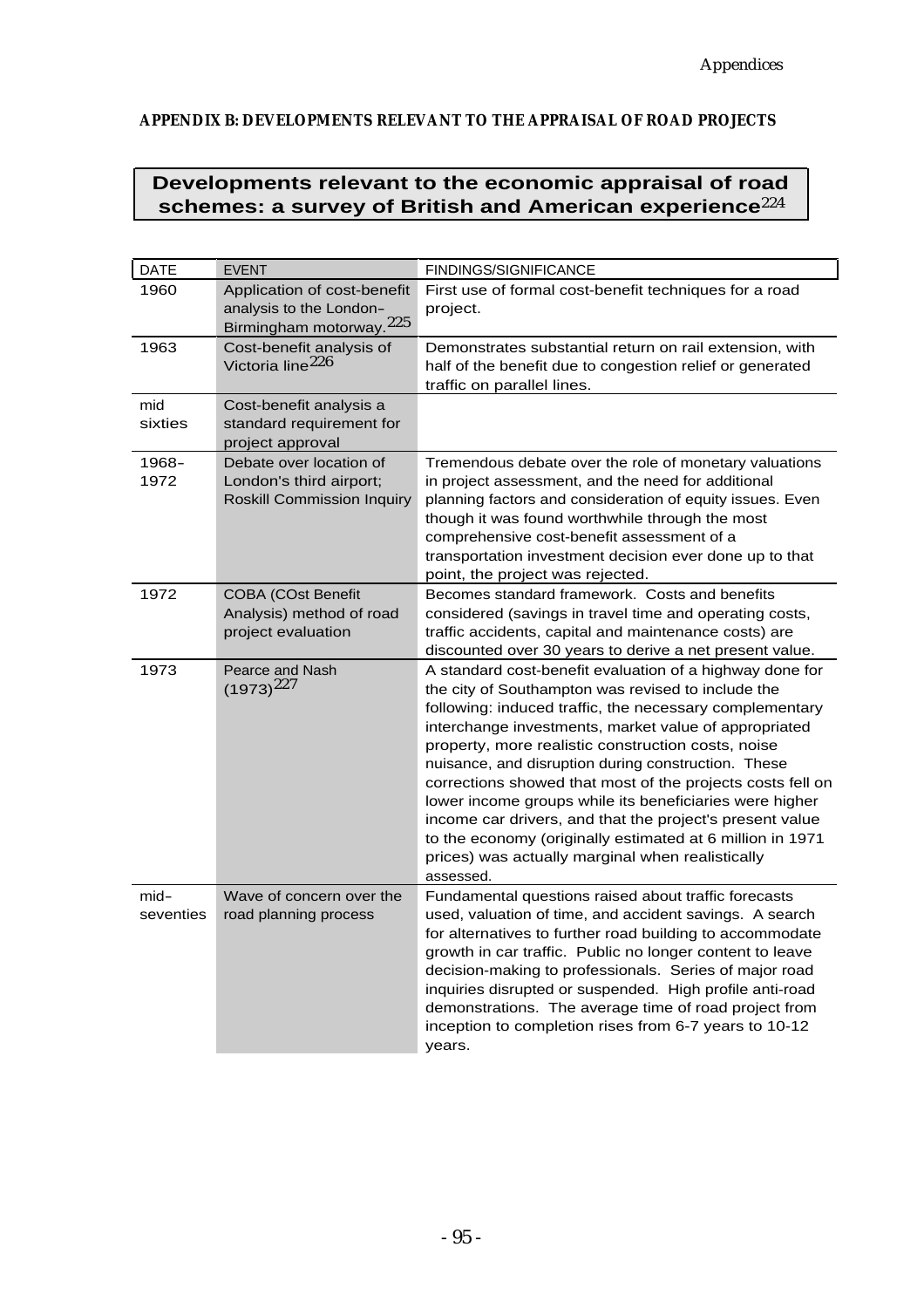| 1977              | Findings of UK<br>Government's Leitch<br>Committee                                                                                                                                                                                                                                                | A comprehensive review that largely vindicates the<br>claims of pressure groups as to the many inadequacies of<br>existing trunk road appraisal procedures. In particular, it<br>critiques the following: their lack of access to non-<br>experts, the overriding priority given to road user<br>benefits, the unexamined basis for and self-fulfilling<br>nature of traffic projections, the inadequate consideration<br>of environmental factors, unwarranted assumptions about<br>the economic value of claimed time savings and<br>underestimations of the cost of capital.                                                                                                                                     |
|-------------------|---------------------------------------------------------------------------------------------------------------------------------------------------------------------------------------------------------------------------------------------------------------------------------------------------|---------------------------------------------------------------------------------------------------------------------------------------------------------------------------------------------------------------------------------------------------------------------------------------------------------------------------------------------------------------------------------------------------------------------------------------------------------------------------------------------------------------------------------------------------------------------------------------------------------------------------------------------------------------------------------------------------------------------|
| seventies         | Development of matrix<br>approaches to project<br>evaluation.                                                                                                                                                                                                                                     | Techniques acknowledge wide range, political nature, and<br>differential effects of the impacts in pubic sector<br>decisions and the inherent in-comparability of different<br>kinds of impacts. Examples: Leitch Comprehensive<br>Framework (1979); Lichtfield Planning Balance Sheet<br>Appraisal (1970, 1976); Hill's Goal Achievement Matrix<br>$(1973).^{228}$                                                                                                                                                                                                                                                                                                                                                 |
| Late<br>seventies | Development and<br>application of land-<br>use/transport interaction<br>models in cities around the<br>world. $229$                                                                                                                                                                               |                                                                                                                                                                                                                                                                                                                                                                                                                                                                                                                                                                                                                                                                                                                     |
| 1978-<br>1984     | Harrison and Rubinfeld<br>(1978); Nelson (1982);<br>McLeod (1984)                                                                                                                                                                                                                                 | Development of techniques for evaluation of<br>environmental impacts associated with road projects such<br>as air pollution, noise, and landscape values.                                                                                                                                                                                                                                                                                                                                                                                                                                                                                                                                                           |
| 1983              | DOT Manual of<br><b>Environmental Appraisal</b>                                                                                                                                                                                                                                                   | Adds to list of environmental factors requiring<br>consideration in road assessment, including assessment of<br>heritage and conservation areas.                                                                                                                                                                                                                                                                                                                                                                                                                                                                                                                                                                    |
| 1985              | EC issues Directive on<br>assessment of the effects<br>of projects on<br>environment, including<br>roads. Member states<br>required to comply within<br>three years. Britain does<br>so by issuing regulations in<br>July 1988 supported by<br>guidelines and advisory<br>booklet. <sup>230</sup> | "Member<br>shall<br>all<br>states<br>adopt<br>measures<br>necessary to ensure that, before consent is given,<br>projects likely to have significant effects on the<br>environment by virtue inter alia, of their nature,<br>size or location are made subject to an assessment<br>with regard to their effects." <sup>231</sup><br>Requires assessment of direct and indirect effects of a<br>project on a wide range of factors (humans, fauna, flora,<br>soil, water, air, climate, landscape, material assets and<br>cultural heritage), and on their interactions. requires<br>developers to present findings in an EIS before project<br>can proceed, including a non-technical summary of the<br>information. |
| 1986              | Completion of M25 around<br>London                                                                                                                                                                                                                                                                | The road reaches its projected 30 year capacity almost<br>immediately after opening, spurring debate over<br>generated traffic. The extent of unexplained (i.e. induced)<br>traffic is 30-45% of total volume by 1992. $232$                                                                                                                                                                                                                                                                                                                                                                                                                                                                                        |
| 1986              | First SACTRA report<br>released and partially<br>accepted by UK<br>government <sup>233</sup>                                                                                                                                                                                                      | Recommendations: integrate road appraisal with wider<br>land-use and environmental impacts; consult with public<br>and authorities at early stages of planning; clearly state<br>project goals and consider range of feasible options<br>through which they could be achieved; appraisal should<br>include social and environmental impacts: i.e. a further<br>move toward multi-criteria analysis.                                                                                                                                                                                                                                                                                                                 |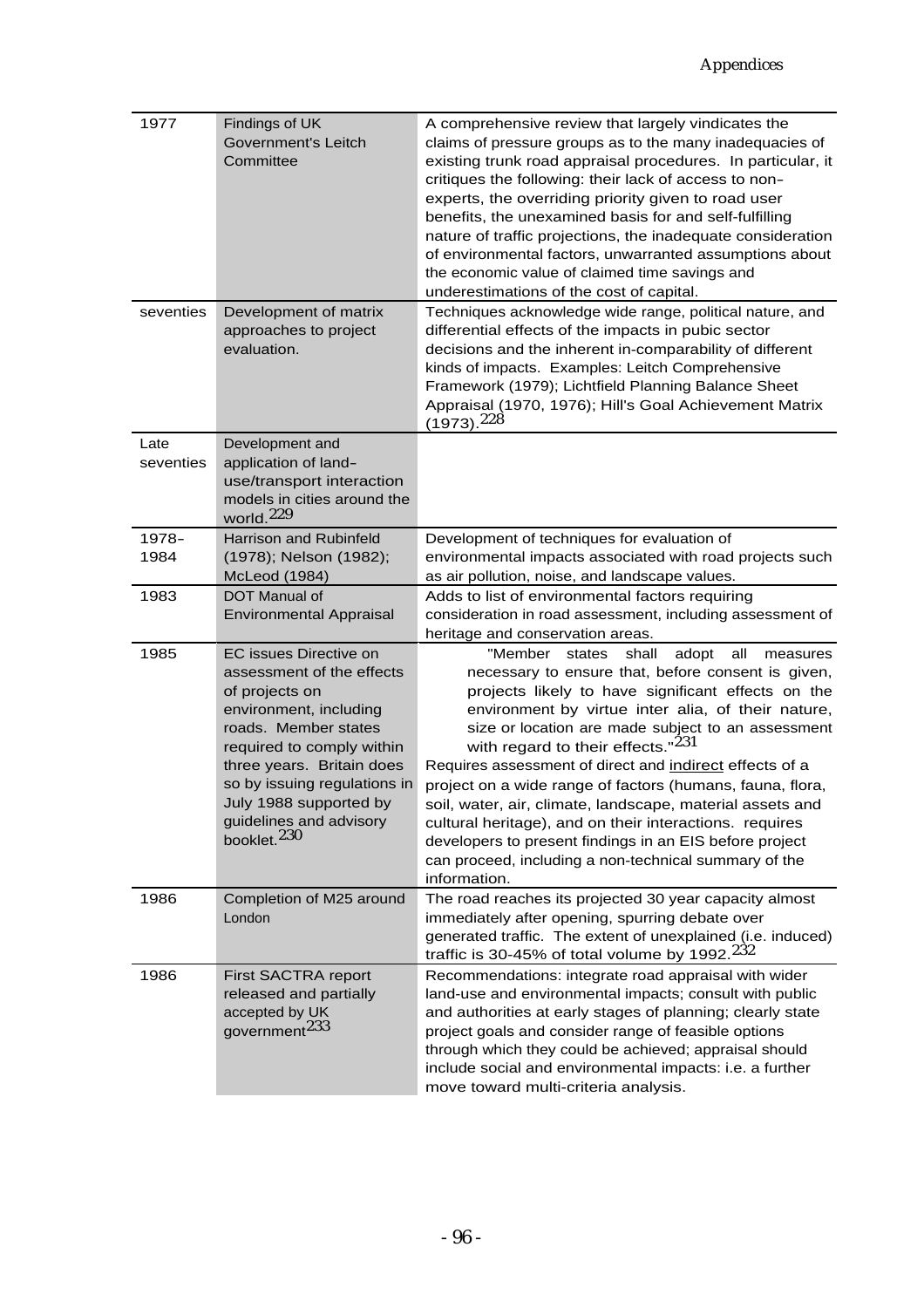| 1989   | UK Department of<br><b>Transportation's National</b><br><b>Traffic Forecasts</b>                                                                                                                                                                                                                                                                                                                 | Forecasts that economic growth and existing trends would<br>result in a 83-142% increase in traffic levels by 2025<br>leads to a "new realism": it is no longer possible or<br>desirable to build roads to keep up with demand, so<br>demand must be reduced by policy levers to match<br>available supply. <sup>234</sup>                                                                                                                                                                                                                                                                                                                                                                                                                                                                                                                                                                                                                                                                                                                             |
|--------|--------------------------------------------------------------------------------------------------------------------------------------------------------------------------------------------------------------------------------------------------------------------------------------------------------------------------------------------------------------------------------------------------|--------------------------------------------------------------------------------------------------------------------------------------------------------------------------------------------------------------------------------------------------------------------------------------------------------------------------------------------------------------------------------------------------------------------------------------------------------------------------------------------------------------------------------------------------------------------------------------------------------------------------------------------------------------------------------------------------------------------------------------------------------------------------------------------------------------------------------------------------------------------------------------------------------------------------------------------------------------------------------------------------------------------------------------------------------|
| 1989   | Court suits filed against<br>California transport<br>planners by Citizens for a<br>Better Environment and<br>Sierra Club. <sup>235</sup> Court<br>rules that fixed matrix<br>methods used are<br>inadequate, and orders<br>delay of work on some<br>existing projects delayed,<br>and postponement of<br>decisions on significant<br>new projects until<br>adequate procedures are<br>developed. | Existing fixed matrix forecasting methods in general use<br>around the world and used by the Metropolitan<br>Transportation Commission--a national leader in<br>transportation planning methods--were judged inadequate<br>as the basis for estimating the air pollution impacts of<br>new highway projects. Specifically, they don't capture<br>feedback from congested conditions, land-use changes<br>induced by new highway capacity, nor their air-pollution<br>impacts. Marks a fundamental transition in<br>transportation planning. Holds planners to higher<br>standards in predicting the regional impacts of freeway<br>construction and upgrades, and especially their air<br>pollution consequences. Improved analysis has become<br>mandatory in all states and new litigation can be expected<br>against agencies not complying. The case injected energy<br>into existing efforts toward a new generation of planning<br>methods, culminating in the Travel Model Improvement<br>Program TMIP initiative launched in 1993 (see below). |
| 1989   | Massam (1989) in<br>Progress in Planning. <sup>236</sup>                                                                                                                                                                                                                                                                                                                                         | Availability of formal multi-criteria assessment methods                                                                                                                                                                                                                                                                                                                                                                                                                                                                                                                                                                                                                                                                                                                                                                                                                                                                                                                                                                                               |
| 1990   | Surveyor conducts a<br>survey of 85 transport<br>professionals in national<br>and local government and<br>academia on their estimate<br>of the composition and<br>scale of travel responses<br>to new road schemes. <sup>237</sup>                                                                                                                                                               | "There is a general belief that travel does respond to the<br>provision of new road capacity in a variety of ways not<br>modeled in fixed matrix methods, and that these<br>responses may contribute significantly to traffic levels."<br>If these professionals' estimates of responses are<br>correct, the current appraisal methods would<br>overestimate the absolute value of schemes and distort<br>their rank order in terms of cost-benefit ratios. An<br>urgent investigation is necessary into whether and in<br>what circumstances the fixed-matrix assumption is<br>tenable.                                                                                                                                                                                                                                                                                                                                                                                                                                                               |
| 1990   | Williams and Moore in<br>Journal of Transport<br>Economics and Policy <sup>238</sup>                                                                                                                                                                                                                                                                                                             | Development of a measure to relate project benefits<br>under fixed versus variable matrix assumptions. This<br>provides a measure of the error in approximations<br>usually used in scheme appraisal, specifically the<br>disbenefit resulting from induced traffic, which is not<br>captured by the inelastic assumption of conventional 4<br>stage modeling.                                                                                                                                                                                                                                                                                                                                                                                                                                                                                                                                                                                                                                                                                         |
| 1991-2 | Willliams et al (1991),<br>Willliams and Lam (1991),<br>Williams and Yamashita<br>$(1992)^{239}$                                                                                                                                                                                                                                                                                                 | Careful theoretical analysis tests of the errors<br>introduced by fixed matrix assumptions and numerical<br>modeling of their impact for a series of specific highway<br>schemes under a range of conditions. Both demonstrate<br>that fixed matrix evaluation can considerably<br>overestimate scheme benefits, especially under congested<br>conditions.                                                                                                                                                                                                                                                                                                                                                                                                                                                                                                                                                                                                                                                                                             |
| 1991   | Hanley (1991) <sup>240</sup>                                                                                                                                                                                                                                                                                                                                                                     | Development of willingness-to-pay methods allowing the<br>estimate of monetary values of open space to be taken by<br>highway development.                                                                                                                                                                                                                                                                                                                                                                                                                                                                                                                                                                                                                                                                                                                                                                                                                                                                                                             |
| 1991   | "What Are Roads Worth?"<br>conference <sup>241</sup>                                                                                                                                                                                                                                                                                                                                             | A call for major overhaul or even abandonment of current<br>COBA techniques for road appraisal.                                                                                                                                                                                                                                                                                                                                                                                                                                                                                                                                                                                                                                                                                                                                                                                                                                                                                                                                                        |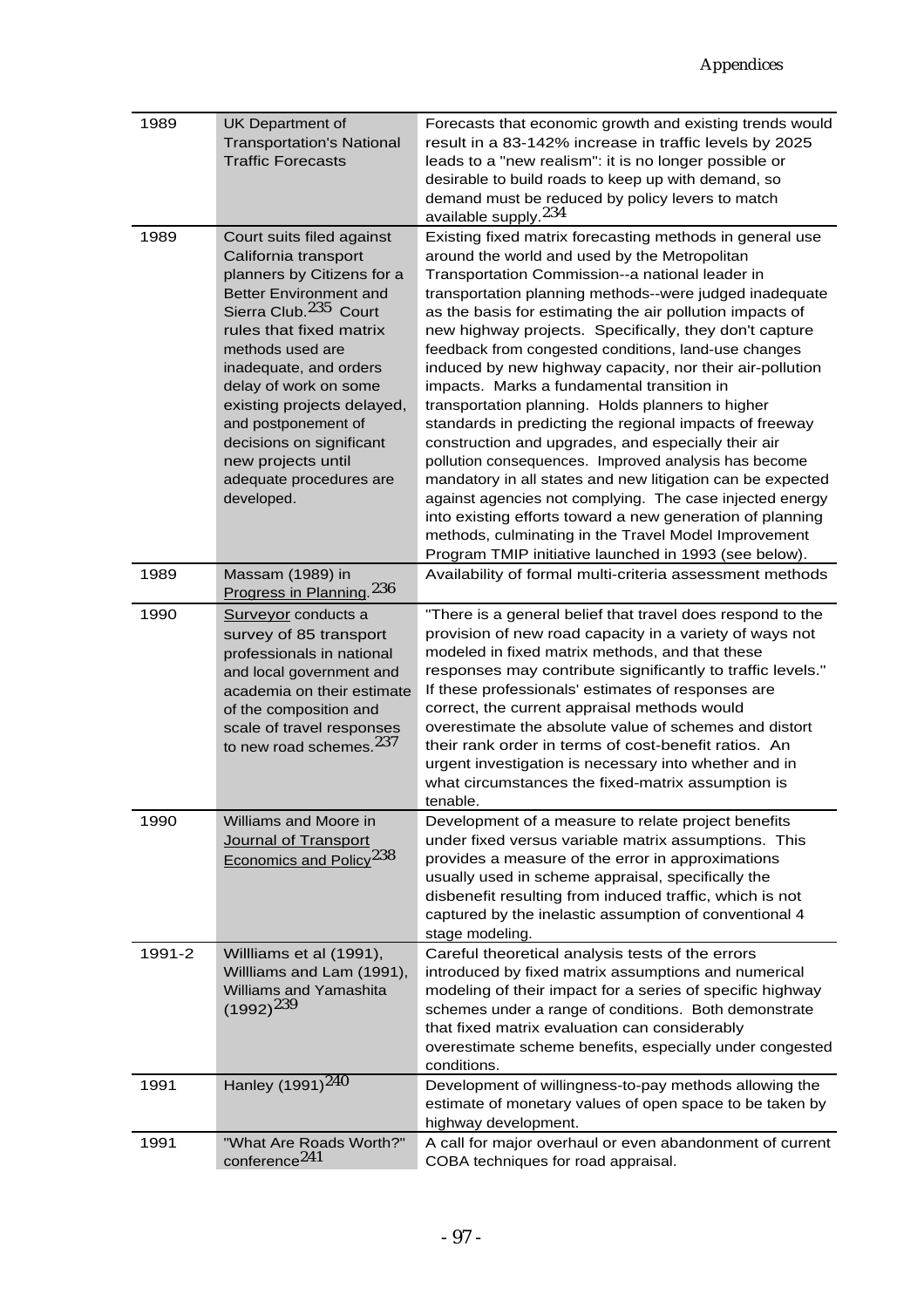| 1989-<br>1992 | Pearce and Markandya<br>(1989), Turner et al<br>(1992), Barge and Pearce<br>(1991) | Growing application of techniques for monetary evaluation<br>of environmental impacts and consensus as to their<br>validity.                                                                                                                                                                                                                                                                                                                                                                                                                                                                                                                                                                                                                                                                                                                                                                                                                                                      |
|---------------|------------------------------------------------------------------------------------|-----------------------------------------------------------------------------------------------------------------------------------------------------------------------------------------------------------------------------------------------------------------------------------------------------------------------------------------------------------------------------------------------------------------------------------------------------------------------------------------------------------------------------------------------------------------------------------------------------------------------------------------------------------------------------------------------------------------------------------------------------------------------------------------------------------------------------------------------------------------------------------------------------------------------------------------------------------------------------------|
| 1992          | <b>US DOT Travel Model</b><br>Improvement Program<br>$(TMIP)^{242}$                | In response to a growing realization of the inadequacy of<br>existing traffic models designed in the 60s, the<br>Department of Transportation in cooperation with the<br>Environmental Protection Agency and the Department of<br>Energy commit \$25 million over the coming 5 years to<br>devise fundamentally new travel forecasting procedures<br>and immediately improve current models until new ones<br>are available.                                                                                                                                                                                                                                                                                                                                                                                                                                                                                                                                                      |
| 1994          | Second SACTRA report <sup>243</sup>                                                | Standard COBA is declared responsible for major failures<br>in transport decision making. Central reasons: lack of<br>consideration of induced traffic effects and application<br>that diverges from best-practice cost-benefit techniques.<br>Empirical evidence shows that induced traffic is a major<br>effect not captured by standard fixed matrix modeling.<br>Because these models can greatly overestimate the<br>benefits of a road scheme, they should be corrected in the<br>short term and replaced by variable matrix methods in<br>the long term. The report, whose conclusions are largely<br>accepted by the Government, marks the end of an era in<br>traffic modeling. The reevaluation of hundreds of<br>schemes already approved is ordered. As a result of new<br>procedures, the benefits of demand management measures<br>and other transport solutions are likey to rank more<br>highly than before compared to the provision of new<br>highway capacity. |
| 1994          | Oppenheim's Urban Travel<br><b>Demand Modeling</b>                                 | Major textbook replaces faulty 4-stage modeling of the<br>50s and 60s with a synthesis of the advances of<br>subsequent decades in a "behavioral combined equilibrium<br>model" of urban transport demand that addresses some of<br>its major flaws.                                                                                                                                                                                                                                                                                                                                                                                                                                                                                                                                                                                                                                                                                                                              |
| 1996          | Special issue of<br><b>Transportation</b> devoted to<br>"Induced Traffic"          | Summary of empirical and theoretical findings on induced<br>traffic and its implications for project evaluation and for<br>the land-use impacts of highway projects.                                                                                                                                                                                                                                                                                                                                                                                                                                                                                                                                                                                                                                                                                                                                                                                                              |
| 1997          | Updated COBA manual in<br><b>UK</b>                                                | Release of detailed guidelines for calculation of induced<br>traffic effects and variable matrix modeling methods.                                                                                                                                                                                                                                                                                                                                                                                                                                                                                                                                                                                                                                                                                                                                                                                                                                                                |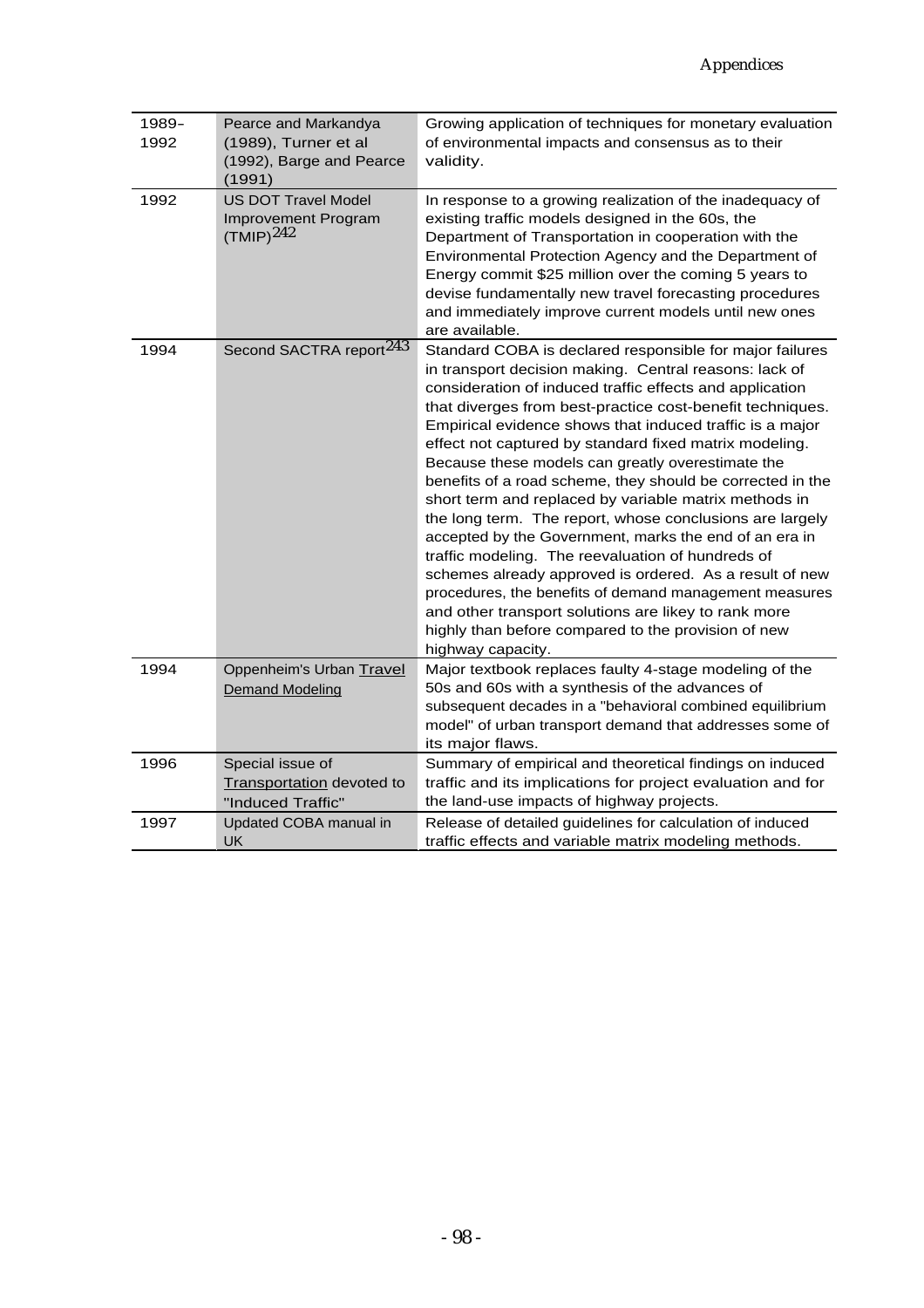# **ACKNOWLEDGMENTS**

In addition to the central sponsorship of the Floersheimer Institute, the author wishes to acknowledge the additional logistic support of the Edelstein Center (Hebew University) and the Arava Institute for Environmental Studies. I am grateful to the Trans-Israel Highway Company for allowing me to visit their offices and review some of their public materials, to Ilan Salomon for taking the time to discuss transport issues with me, and to the Israel Institute for Transportation Research and Planning, the Israeli Union for Environmental Defense, the Society for Protection of Nature in Israel, and the Trans-Israel Highway Settlements Organization who made available to me their collections of documentation on the Highway.

I have benefited much from discussions with Elaine Fletcher, who has thought long and hard about Israeli transportation. The contributions of insight and bibliographic material by her, Jonathan Levine, Benjamin Shaine, Walter Hook of the Institute for Transportation and Development Policy (New York), Todd Litman of the Victoria Transport Policy Institute (Victoria, Canada), and Transport 2000 (London) have been invaluable. A special thanks to Jonathan Levine and Gary Ginsberg for their willingness to discuss abstruse transportation statistics at the drop of a hat.

Transport 2000 and the Institute for Transport and Development Policy donated a series of their excellent reports, and the latter made a grant to cover some of my expenses to visit their offices.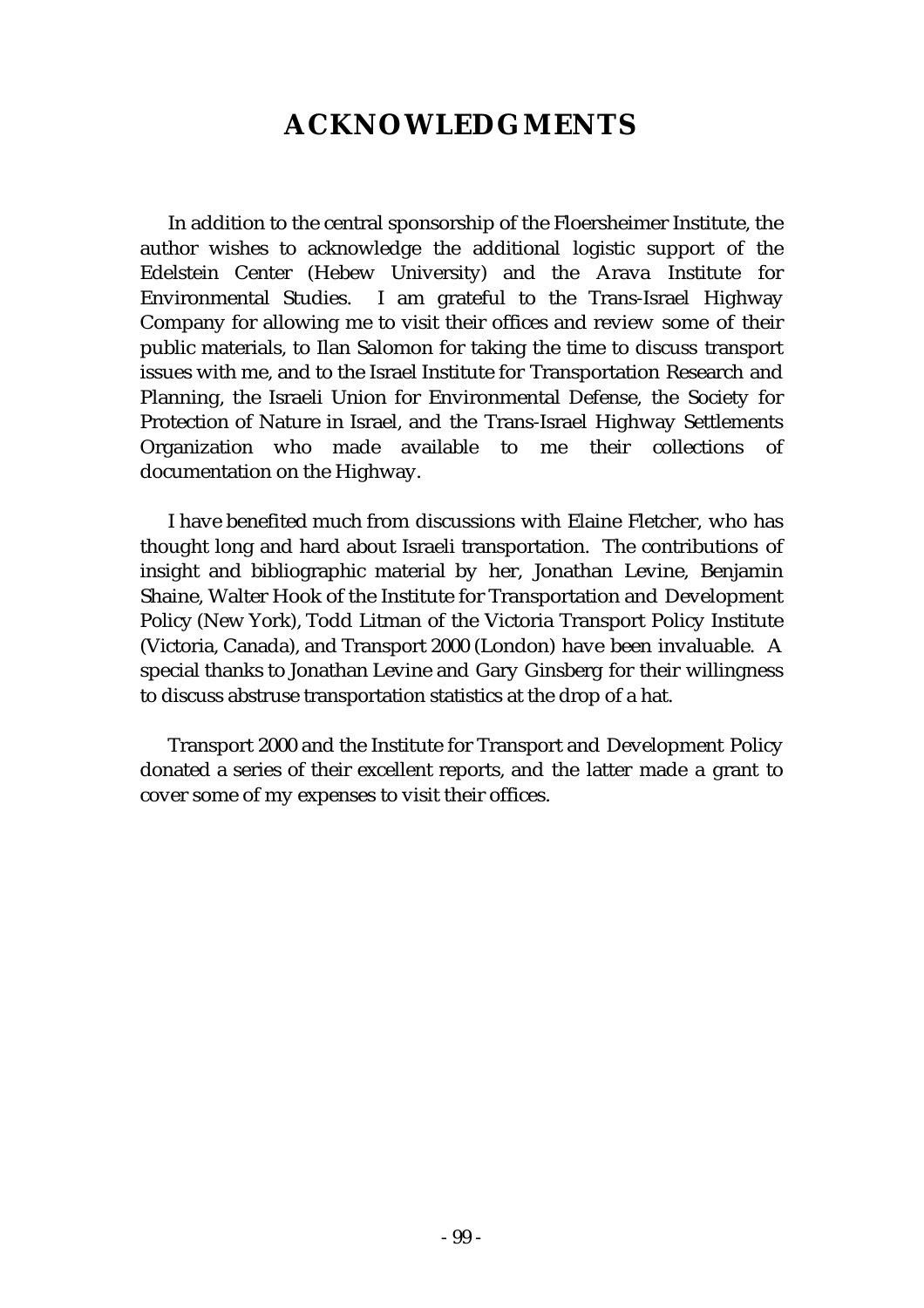# **NOTES**

- 1 Preface to the "Technical Description" volume of the November 1995 Ministry of Finance/Ministry of Construction and Housing/Trans-Israel Company documentation submitted to companies during the prequalifying stage. These pre-qualifying documents consist of the following and will be referred to as such in this paper: Vol. 1, "Prequalifying Information and Questionnaire"; Vol. 2, "Traffic Forecast and Economic Analysis"; Vol. 3, "Traffic Forecast and Economic Analysis-- Appendices"; and "Appendix--Technical Description."
- 2 Ulrich Beck, Ecological Enlightenment: Essays on the Politics of the Risk Society. Trans. Mark A. Ritter. Atlantic Highlands, N.J.: Humanities Press, 1991, p. 17.
- 3 Elaine Fletcher's important work on Israeli transport first called my attention to the two central distinctions I elaborate in this section: car density versus motorization rates and urban versus national modal splits. See her essay "Israeli Transportation and the Environment: Learning from the European Experience," in Robin Twite and Jad Issac eds, Our Shared Environment, Jerusalem: Israel/Palestine Center for Research and Information, December 1994, and the forthcoming report by the Adva Center for the Study of Israeli Society, Tel Aviv.
- 4 While my emphasis here is on the need for scale-sensitivity in thinking about road infrastructure, the same applies to other modes. The prospect for high-speed rail, for example, will remain very limited into the foreseeable future since this is most appropriate for travel between large population centers several hundred kilometers apart.
- 5 "The Cross-Israel Highway: Road Number 6," official colour prospectus, available from the Cross-Israel Highway Company, Tel Aviv. The brochure contains 3 pages of text and a colour map of the Highway's anticipated route.
- 6 "Traffic Forecast and Economic Analysis," op. cit., pp. 71 and 74.
- Ibid., Table 3.22.
- 8 Ibid., Table 4.14, p. 108.<br>9 This number was derived
- This number was derived by dividing the given number for the fleet in 1992 (1027 thousand) by Israel's population in that year (5195.9 thousand). Central Bureau of Statistics (CBS), Vol. 46, Statistical Abstract of Israel, 1995, p. 3.
- 10 On the method of deriving these see "Traffic Forecast and Economic Analysis," section 4.1 on p. 86.
- 11 Motorization rate is not the best indicator of the intensity of motorization for another reason. The ownership of cars is not a perfect predictor of their use. Annual kilometrage per unit area is a better indicator.
- 12 Numbers derived from Trans-Israel Highway Company projections and International Road Federation Statistics as explained below. International Road Federation, World Road Statistics 1989-1993, Geneva, November 1994.
- 13 Central Bureau of Statistics (CBS), Vol. 46, Statistical Abstract of Israel, p. 3.
- 14 Averaging over 2% annually even after the removal of the large immigration pulse of the early 90s.
- 15 The population projections for different regions in Israel appear in Table 3.7 on page 45 of the "Traffic Forecast and Economic Analysis." The fleet projections for these areas appears in Table 3.22 on page 77. I use areas 1 through 29 as "North of Beer-Sheva," deriving the area for this and the country as a whole from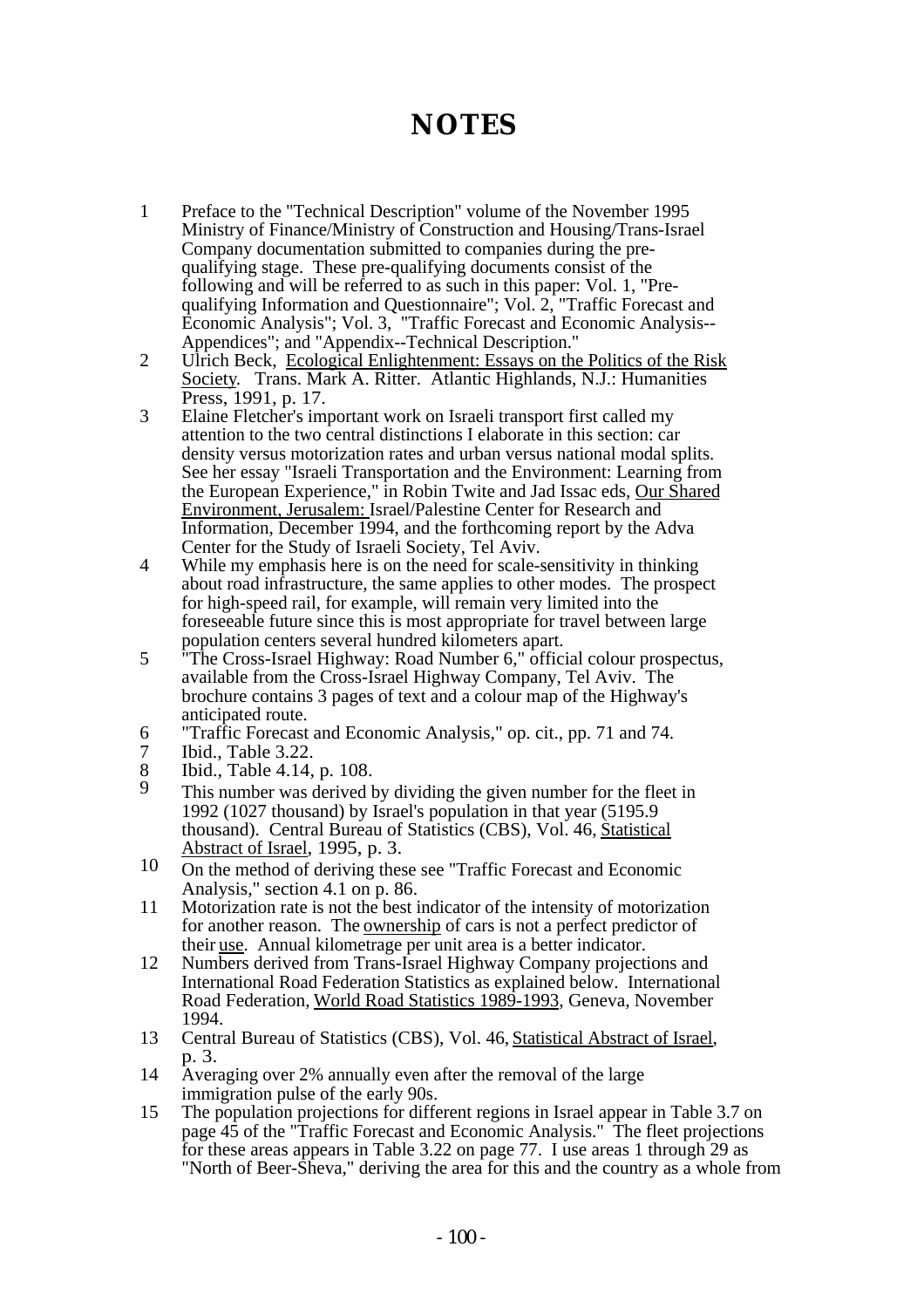the Israeli Central Bureau of Statistics Annual Bulletin for 1995. Table 1.1 on page 21.

16 The figures are:

| Country       | Motorization<br>rate (1992) | Fleet growth-<br>annual average<br>$(1989-1993)$ | Population growth-<br>annual average |
|---------------|-----------------------------|--------------------------------------------------|--------------------------------------|
| Belgium       | 413                         | 2.5%                                             | 0.3%                                 |
| Denmark       | 3341                        | $0.5\%$                                          | $0.2\%$                              |
| <b>Israel</b> | 1981                        | 5.4%                                             | 2.2%                                 |
| Netherlands   | $38\overline{0}$            | $2.0\%$                                          | 0.8%                                 |

The figures for fleet growth (for the entire fleet) and population growth are derived directly from International Road Federation statistics. In order to render European motorization rates comparable to Trans-Israel Highway Company projections for 2010, which are for cars plus light commercial vehicles (calculated as two thirds of the trucks under four tons), a similar formula is used to derive a "car plus light commercial" fleet for European countries from European car and truck figures, and this fleet size is reduced by the 7% necessary to compensate for the fact that the European truck category also contains trucks over 4 tons.

- 17 Figures derived from International Road Federation Statistics for 1993 as explained above.
- 18 See, for example, John Pucher and Christian Lefévre. The Urban Transport Crisis in Europe and North America. New York: MacMillan, 1996. Organization of Economic Co-operation and Development-- European Conference of Ministers of Transport. Urban Travel and Sustainable Development. Paris: OECD/ECMT, 1995.
- 19 Area = 20,770 km2.
- 20 Area = 7,935 km2.<br>21 Data from the Natio
- Data from the National Survey of Travel Habits, June-Nov. 1993, by MATAT (The Center for Transport and Traffic Planning) for the Cross-Israel Highway Company Limited, as it appears in the pre-qualifying material, appendix 2, table 2.3.
- 22 See OECD, Urban Travel and Sustainable Development, op. cit., p. 169.<br>23 "Traffic Forecast and Economic Analysis," p. 177.
- 23 "Traffic Forecast and Economic Analysis," p. 177.<br>24 The figures for the category of "low automobile dep
- The figures for the category of "low automobile dependency cities" are from Kenworthy, Jeffrey R. and Peter W.G. Newman. Cities and Automobile Dependence: A Sourcebook. Aldershot, England: Gower Publishing Company Limited, 1989, as cited in Gur, Yehuda, Shuki Cohen, and Motti Zaaga. Transport in Israeli Cities at the Start of the Twenty-First Century: Trends and Degrees of Freedom. Israel 2020: Master Plan for Israel in the Twenty First Century, 1996. Stage Three, Report # 18. Public transport is still more prominent in the "very low automobile dependency cities" such as Munich, Singapore, Paris, Hong Kong, and Tokyo.
- 25 Quotations from the widely distributed informational brochure, "The Cross-Israel Highway: Road No. 6," available from the Cross-Israel Highway Company, Tel Aviv. Similar claims were made before the members of Knesset Finance Committee (Va'adat Hakesafim). See the discussion of Nitzan Yotzer and Benni Temkin in protocol # 356 of the August 8, 1994 meeting of the Committee.
- 26 Quotation from the official Company brochure.<br>27 Traffic Forecast and Economic Analysis." pp.
- 27 Traffic Forecast and Economic Analysis," pp. 75-77.<br>28 A figure of 2.7% was given by Ilan Salomon. Chair of
- A figure of 2.7% was given by Ilan Salomon, Chair of the Steering Committee that oversaw the preparation of the economic and traffic forecast for the Highway, in his July 3, 1996 talk "Becoming Realistic About Transportation-Environment Policy Options," at the Sixth Annual Conference of the Israel Society for Ecology and Environmental Quality Sciences (in conjunction with the Eighth Regional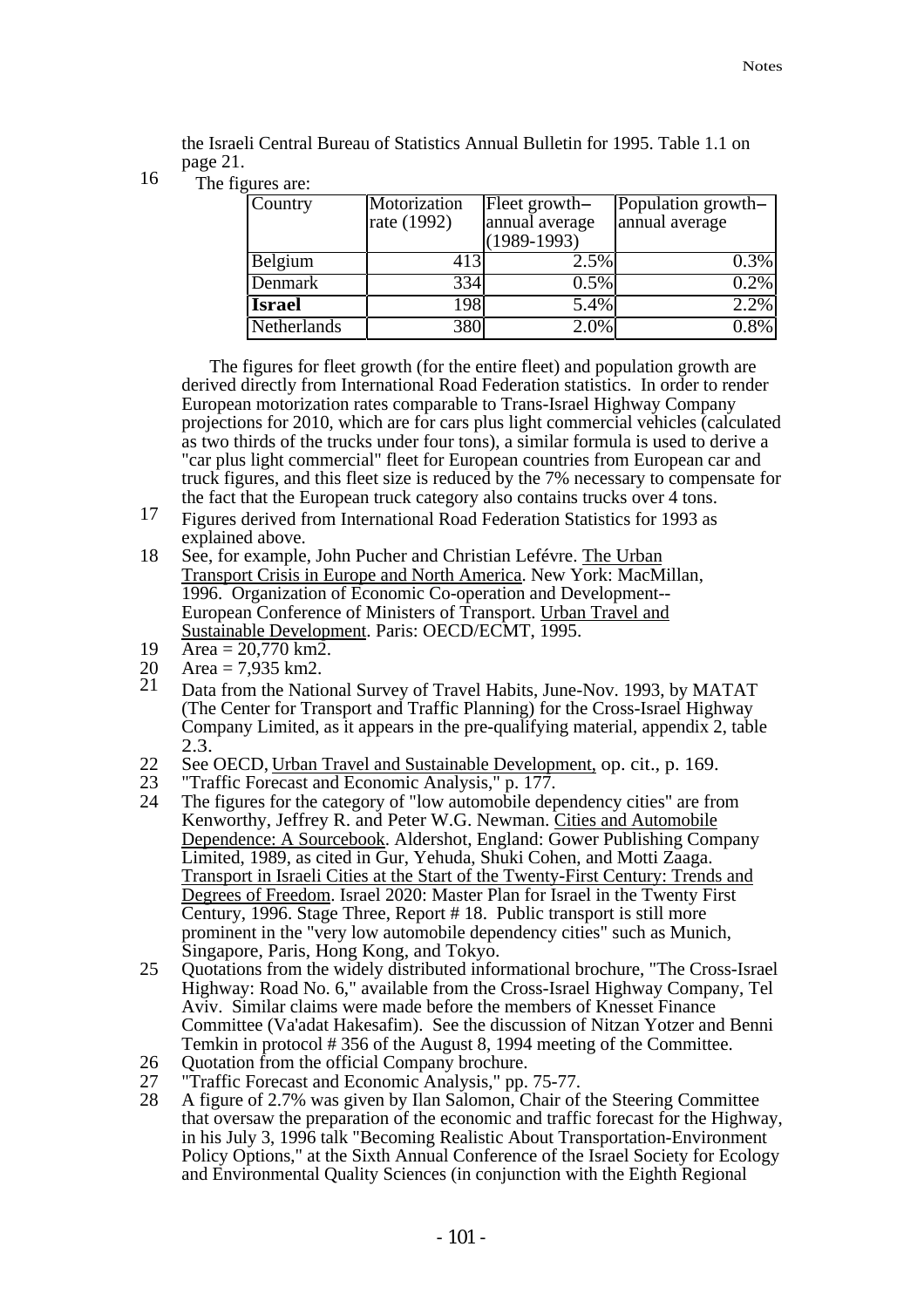Conference of the International Union of Air Pollution Prevention and Environmental Protection Associations), Jerusalem.

- 29 According to the "Traffic Forecast and Economic Analysis," the Highway will carry about 13% of Israel's traffic ten years after opening.
- 30 See P. Goodwin, S. Hallett, F. Kenny, and G. Stokes. Transport: The New Realism. Oxford: Report to the Rees Jeffeys Road Fund, 1991.
- 31 The Highway Company does not give the source for its figures, but they are the same as those that appear in the International Road Federation statistics for the entire road network.
- 32 International Road Federation, World Road Statistics 1989-1993, 1994 edition. Table 1 "Road Networks as of December 31."
- 33 See Table 1 "Road Networks as of December 31, in International Road Federation, "World Road Statistics," which gives a breakdown of road lengths of different kinds of road in each country. A similar picture emerges from the United Nations Annual Bulletin of Transport Statistics for Europe and North America, Table 2B.
- 34 Figures from Table 3 in "Shuki Cohen, Travel Habits and the Development of Passenger Traffic--Israel Compared with the European Experience," Travel and Transport, January 1997, p. 37. In Hebrew.
- 35 Prof. Elisha Efrat, the editor of the TAMA 3 National Master Plan, claims that the road was marked in order to preserve the right-of-way for some time after the year 2000. Personal communication, 1996.
- 36 For a critique of the road planning process in Israel, albeit one from a very different viewpoint and reaching very different conclusions, see Benjamin Ilan, "Problems in Planning and Building Interurban Roads in Israel," Institute for Advanced Strategic and Political Studies (Jerusalem), 1995. Research Papers in Land Economics #3. The paper argues for the removal of barriers to rapid development of roads, the reduction of government involvement in the free operation of the market, and a technocratic bypassing of citizen participation in planning. In addition to his expert opinion on the High Court of Justice appeal (see below), Ernest Alexander has studies of the Trans-Israel Highway planning process I have not yet seen that are to appear in Environment and Planning B (1997-forthcoming) and in the proceedings of the International Workshop of Evaluation in Spatial Planning (Dordrecht: Kluwer, 1997-forthcoming) See also his "The Politics of Evaluation: The Relation between Method and Results in Evaluating Multi-purpose Projects," Environmental Planning (Tichnun Svivati) 48/49 (1993): 41-52. In Hebrew. For a thought-provoking first pass see Tamar Bergman-Gitmol's essay, "A National Project from the Garbage Can: An Analysis of the Decision-Making Process of The Trans-Israel Highway," unpublished manuscript, Tel Aviv University, Program in Public Policy.
- 37 Over 44% of the population live in the Central region, an area of 1,400 square kilometers. Gur et al., Transport in Israeli Cities, op. cit.
- 38 See Figure 1 in W. R. Sheate, "Strategic Environmental Assessment in the Transport Sector." Project Appraisal 7, no. 3 (1992): 170-174. The British Royal Commission Report and the Dutch master plan are exemplary documents. (Royal Commission on Environmental Pollution. Eighteenth Report: Transport and the Environment. Cm 2674 London: HMSO, 1994.)
- 39 See John Pucher and Christian Lefévre, The Urban Transport Crisis, op. cit.
- 40 Elizabeth Deakin and W.L. Garrison, "Land Use." In <u>Public Transportation</u>, ed. G. Gray and L. Hoel, New York: Prentice Hall, 1992, p. 536.
- 41 World Bank, "Sustainable Transport: Priorities for Policy Reform," 1996 , p. 94. This work is the most detailed statement of World Bank transport policy available, and has been endorsed by the full Board of Directors.
- 42 Quoted in Walter Hook, Counting on Cars, Counting Out People: A Critique of the World Bank's Economic Assessment Procedures for the Transport Sector and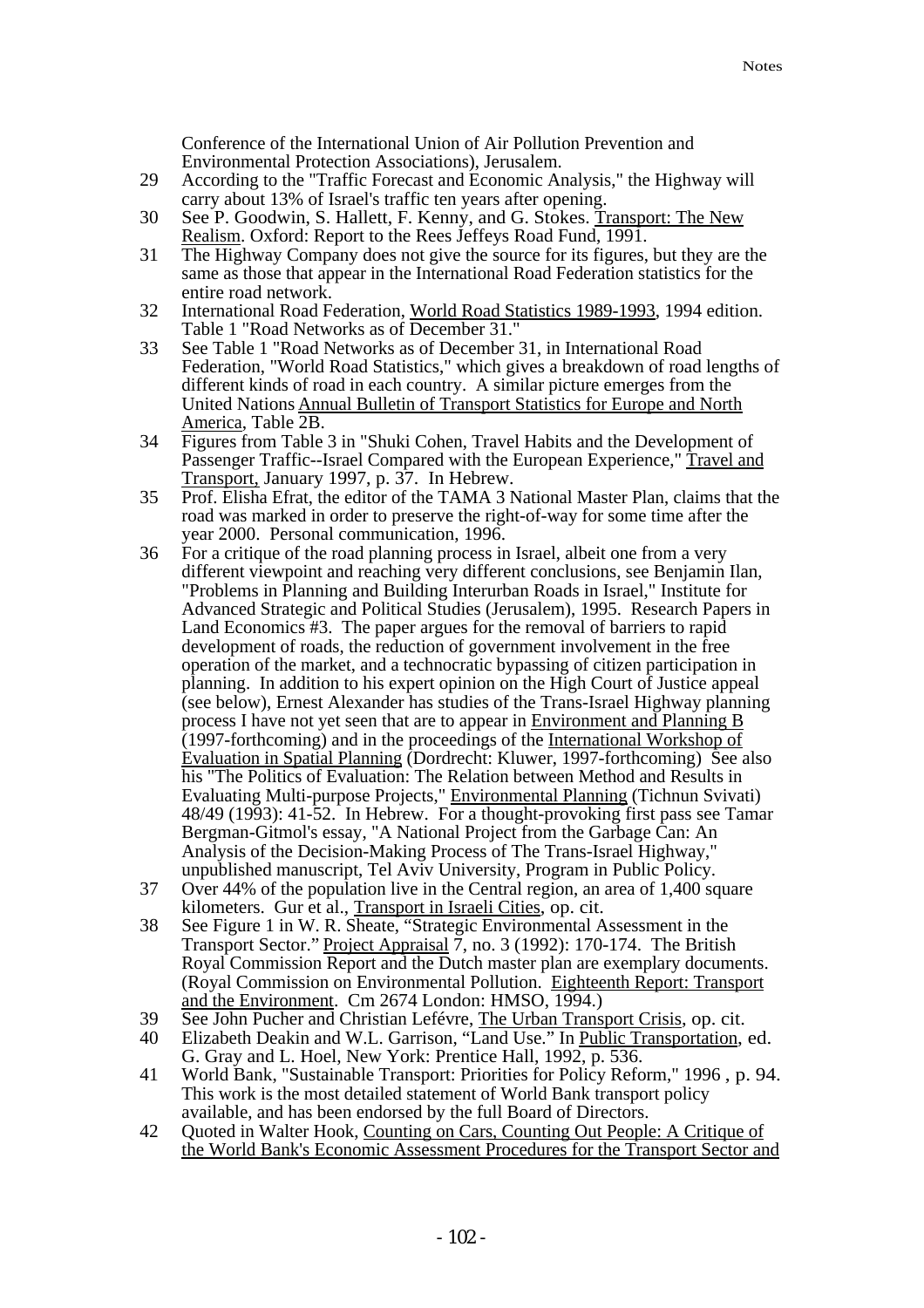their Environmental Implications. Institute for Transportation and Development Policy, 1994. I-0194, p. 11.

- 43 For a historical overview and bibliography see Elizabeth Deakin and W.L. Garrison. "Land Use." In Public Transportation, ed. G. Gray and L. Hoel, New York: Prentice Hall, 1992.
- 44 Homberger, Kell and Perkins, Fundamentals of Traffic Engineering, 13'th edition, Institute of Transportation Studies, U.C. Berkeley, 1982, pp. 2-8.
- 45 For overviews see Downs, Anthony. Stuck in Traffic; Coping with Peak Hour Traffic Congestion. Washington, D.C.: The Brookings Institution, 1992 and Institute of Transportation Engineers. A Toolbox for Alleviating Traffic Congestion. Washington D. C.: Institute of Transportation Engineers, 1989.
- 46 Kilometrage grew from 18,668 million km in 1990 to 27,551 in 1994, an average of almost 12% a year. CBS, 1995 Abstract, Table 18.21. The Trans-Israel Highway Company predict an annual average growth in kilometrage of well under half this rate, of 5.3% between 1992 and 2000, 3.5% between 2000 and 2010, and 1.8% between 2010 and 2020. "Traffic Forecast and Economic Analysis," Sect. 4.5.5, p. 108.
- 47 Road length grew from 13,199 km in 1990 to 14,169 in 1994. CBS, Table 18.16.
- 48 Michael Replogle, "Sustainability: A Vital Concept for Transportation Planning and Development." Journal of Advanced Transportation 25, no. 1 (1991): 3-18. Jeffrey R. Kenworthy, Peter W. G. Newman, Paul Barter, and Chamlong Poboon. "Is Increasing Automobile Dependence Inevitable in Booming Economies?: Asian Cities in an International Context." IATSS Research, 19, no. 2 (1995): 58-67.
- 49 The National Council for Planning and Construction, "Metropolitan Areas in Israel: Integration of Arrangements for Mass Transit within General Planning for the Dan Region--Policy Principles Report," edited and authored by Gideon Hashimshoni, June 1988, pp. 1-2. In Hebrew.
- 50 The National Council for Planning and Construction, "Metropolitan Areas in Israel," p. 2-A.
- 51 The Israel Institute of Transportation Research and Planning. Investment Plan for the Central Area: Recommended Roads for the Year 2010. The Israel Institute of Transportation Research and Planning, 1990, for the Public Works Department (MA'ATZ). In Hebrew.
- 52 The Israel Institute of Transportation Research and Planning. Investment Plan for the Central Area, footnote 1 on p. 42.
- 53 The Israel Institute of Transportation Research and Planning. Investment Plan for the Central Area, Section 1.4.5 on p. 12.
- 54 Gadi Kfir, Vladmir Lipshitz, Vered Ben Shlomo, Haim Aviram (Israeli Institute for Transportation Research and Planning ), "Route 6-Economic Feasibility Study," December 1992, p. 2. In Hebrew.
- 55 TAMA 31, Vol. 4 (Explanatory Overview), March 1992, p. 54. In Hebrew.
- 56 TAMA 31, pp. 54, 27, 43, 223, and chapter 14.<br>57 TAMA 31, p. 173.
- 57 TAMA 31, p. 173.
- 58 TAMA 31, p. 172, p. 54.<br>59 See Raviv Druker's overv
- See Raviv Druker's overview of the problems of Israeli rail, "Paper Trains," Ma'ariv, Weekend Business Section, March 8, 1996, p. 4. In Hebrew.
- 60 Late member of Knesset A. Weinstein at the conclusion of the Knesset Finance Committee Meeting on the approval of the Trans-Israel Highway Law (August 8, 1994). Protocol number 356. In Hebrew.
- 61 "Traffic Forecast and Economic Analysis," section 7-5, p. 175.
- 62 Op. cit., section 7-7, p. 177.<br>63 Op. cit., section 1.5, p. 10.
- 63 Op. cit., section 1.5, p. 10.
- 64 See Sagi Chemetz, "Rail Development Plans Frozen for Lack of Budget," Ha'aretz March 23, 1997, Real Estate supplement. In Hebrew. Figures are from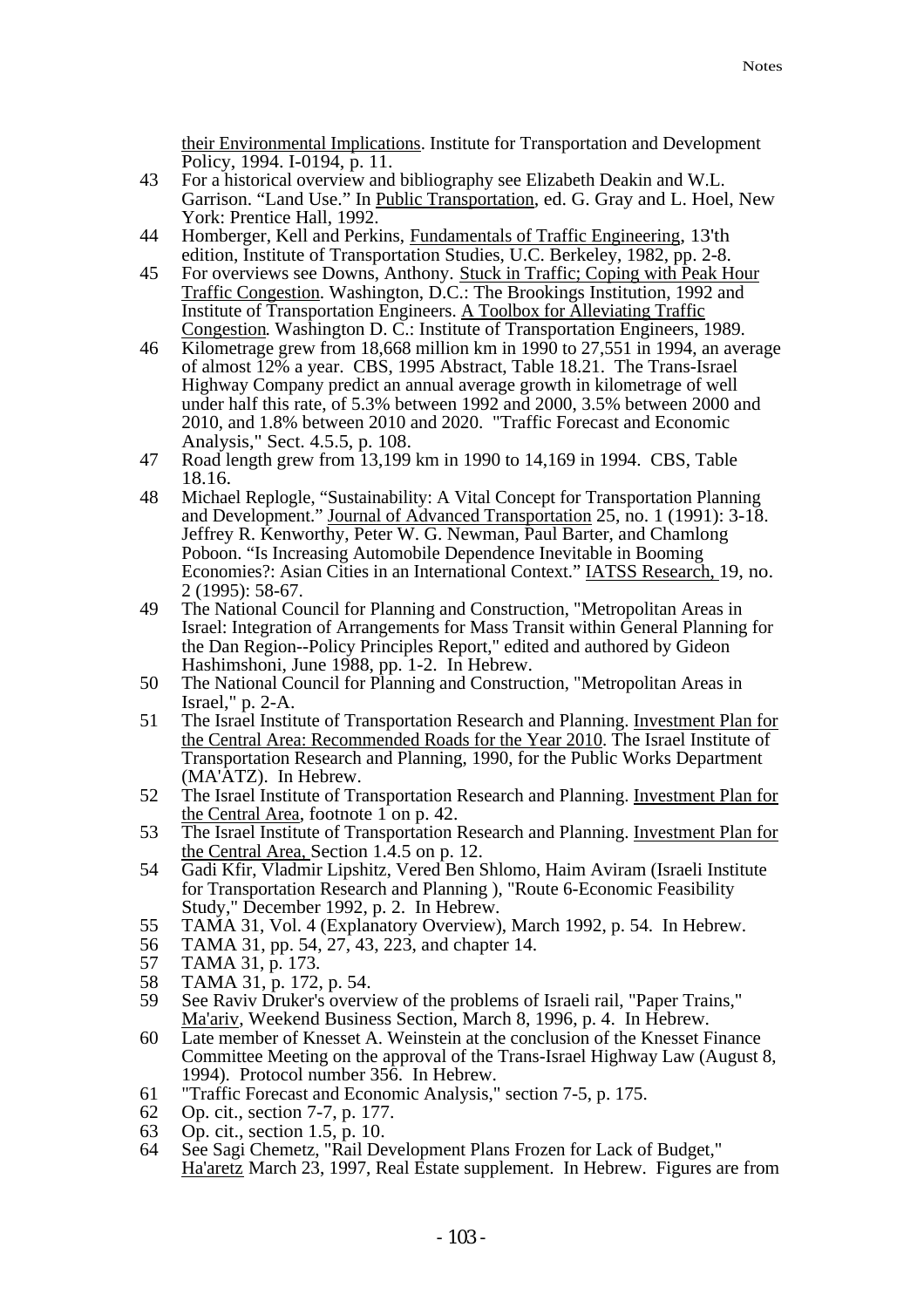the budget proposals of the Ministry of Infrastructure and Ministry of Environment for 1997, as collated by the Society for Protection of Nature in Israel.

- 65 See, for example, the opening paragraphs of the summary (p. II) of the Public Works Department, Ministry of Construction and Housing, State of Israel. Highway Number 6: Engineering, Economic, and Financial Feasibility Study. 1991, and the list of thirty-plus "Development Focuses" in "Main Possibilities for Development Focuses Along the Cross Israel Highway Strip," Appendix 4 of Vol. 3 of the pre-qualifying material.
- 66 On this episode and for a general discussion of the Highway's conflicting purposes, see Gideon Hashimshoni's comments at the January 25, 1994 meeting of the Institute for the Study of Land Use (report 18949 28; volume 47A), p. 13. In Hebrew.
- 67 The Israel Institute of Transportation Research and Planning for the Public Works Department (MA'ATZ). Investment Plan for the Central Area: Recommended Roads for the Year 2010. Footnote 1, p. 50.
- 68 A transportation adviser to the Highway has recently affirmed that there is no immediate need for the northern and southern portions of the road, and that the central portion from Hadera to Gadera "will fulfill most of the road's goals." Interview with Ilan Salomon in Tsafrir Rinat, "A Hierarchy of Roads." Ha'aretz, 20/9/97 1996. In Hebrew.
- 69 Richard Arnott and Kenneth Small, "The Economics of Traffic Congestion." American Scientist 82 (1994): 446-455; Anthony Downs, Stuck in Traffic; Coping with Peak Hour Traffic Congestion Washington, D.C.: The Brookings Institution, 1992; Institute of Transportation Engineers. A Toolbox for Alleviating Traffic Congestion. Washington D. C.: Institute of Transportation Engineers, 1989.
- 70 For an excellent review of the arguments for a comprehensive Environmental Impact Statement of the Trans-Israel Highway see the expert testimony of Prof. Ernest Alexander in the "Matter of Adam Teva V'Din versus The National Council for Planning and Others," High Court of Justice (BAGATZ), case 2920/94.
- 71 Standing Advisory Committee on Trunk Road Assessment (SACTRA), Trunk Roads and the Generation of Traffic. London: Department of Transport, 1994, p. iv.
- 72 Yehuda Gur, Shuki Cohen, and Motti Zaaga. Transport in Israeli Cities at the Start of the Twenty-First Century: Trends and Degrees of Freedom. Israel 2020: Master Plan for Israel in the Twenty First Century, 1996. Stage Three, Report # 18, pp. 48-9.
- 73 Ministry of Environment, Sept. 18, 1994, "DRAFT: Guiding Plan for the Development and Preservation Around Route Number 6." In Hebrew.
- 74 More formally, a cost-benefit analysis takes the stream of costs and benefits and discounts them (translates benefits or costs that occur in the future to a present value). Discounting is necessary because money has a time value and people have time preferences. A payment or income made today is valued more than one due several years into the future. The money spent on an investment today might have been used in other productive ways (i.e. it has an opportunity cost). Theoretically, this opportunity cost determines the discount rate used in calculating present value (see below). Often the discount rate chosen approximates the interest rate, so that if a project's net present value (NPV) is positive this indicates that it uses funds to better advantage than the private sector would. An additional metric of project worthwhileness often used is the "internal rate of return" (IRR). This is the discount rate at which the present value of a project becomes zero. If a project's IRR is greater than the rate at which money can be borrowed then it is worthwhile.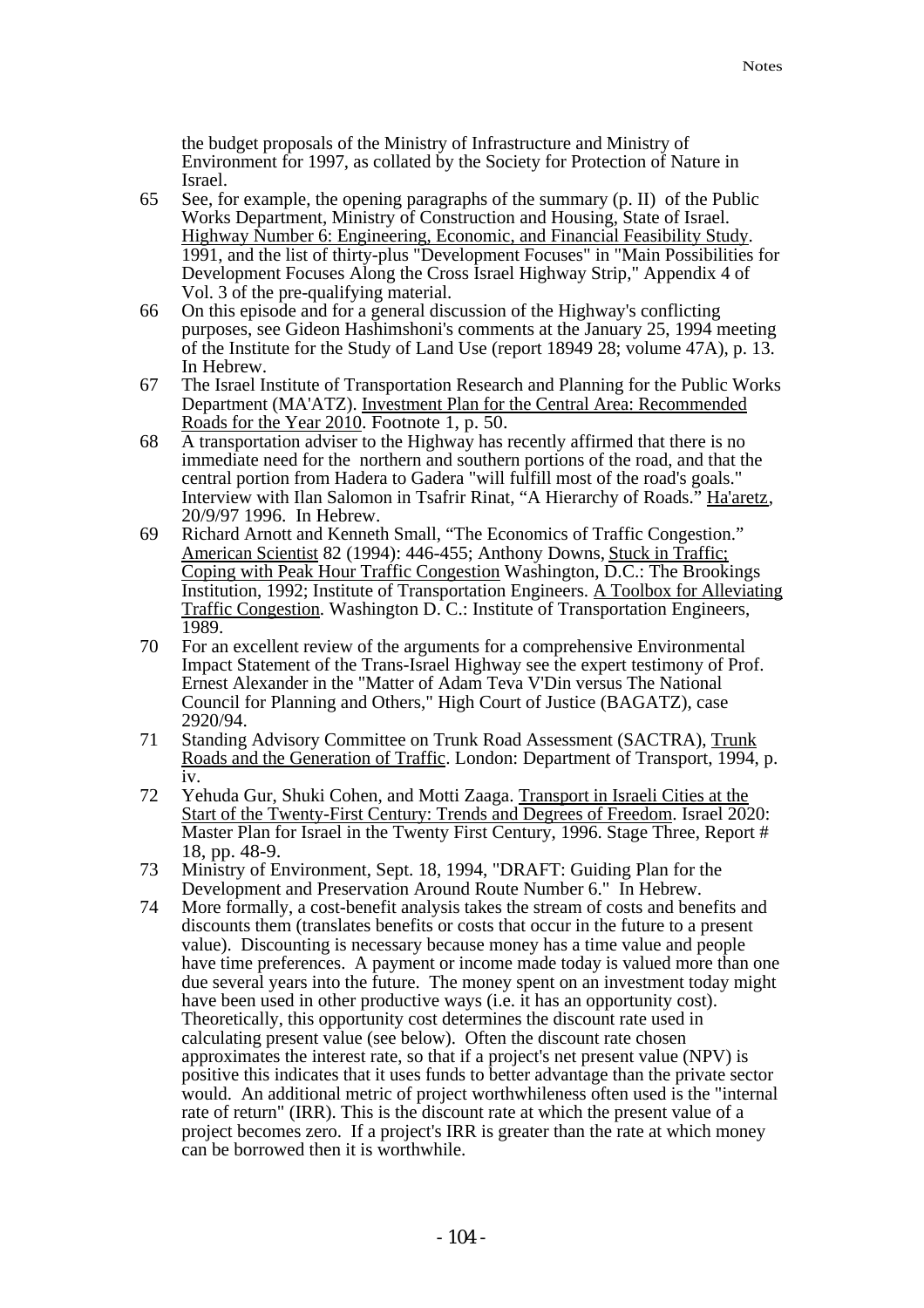- 75 Cost benefit analyses have certain shortcomings, and other methods such as a planning balance sheet (PBS) or goals achievement matrix have been suggested as alternatives. See Donald M. McAllister, Evaluation in Environmental Planning: Assessing Environmental, Social, Economic, and Political Trade-offs. Cambridge: MIT Press, 1980.
- 76 Because unrealistic congestion is created in the "do-nothing" scenario by the assumption of inelasticity of demand, most road projects will show a high value.
- 77 For a comparison of substandard, standard, and cutting-edge procedures along 19 dimensions see Yaakov Garb, "A Comparison of International Road Evaluation Procedures," unpublished manuscript, 1997.
- 78 Public Works Department (MA'ATZ), Ministry of Construction and Housing, State of Israel. Highway Number 6: Engineering, Economic, and Financial Feasibility Study. 1991, page III--7, section 8.1.
- 79 ibid., p. III-7, section 8.1.<br>80 ibid., p. III-7.
- ibid., p. III-7.
- 81 ibid., Table 305, p. III-16.<br>82 ibid., p. IV-1.
- 
- 82 ibid., p. IV-1.<br>83 ibid., Table 30 83 ibid., Table 308, p. IV-5.<br>84 Israeli Institute for Transp
- Israeli Institute for Transportation Planning and Research, "The Trans-Israel Highway: Economic Feasibility Study," 1992.
- 85 ibid., Table 4.1.<br>86 MATAT. "Traffi
- 86 MATAT, "Traffic Analysis and Economic Evaluation: Summary for Presentation to the National Council for Planning and Construction," Sept. 1994. This is a brief summary and presentation of the centra findings of the "Traffic Forecast and Economic Analysis."
- 87 See the expert opinions brought by the Company in the appeal to the High Court of Justice (BAGATZ).
- 88 This is typical of cost-benefit analyses of highway projects. On the sensitivity of the Highway's benefits to reductions in time savings see the "Traffic Forecast and Economic Analysis," p. 206.
- 89 Modified from Todd Litman, Transport Cost Analysis: Techniques, Estimates, and Implications. Victoria Transport Policy Institute, 1996, Table 5-5.
- 90 The 4 stage procedure is sketched in the "Traffic Forecast and Economic Evaluation."
- 91 See pp. 5-9 in Mark Garrett and Martin Wachs. Transportation Planning on Trial: The Clean Air Act and Travel Forecasting. Thousand Oaks, CA: SAGE, 1996 and the citations therein.
- 92 The modelers' use of volume/speed curves in the traffic assignment process (section 6.3 of the "Traffic Forecast and Economic Analysis," p. 145) is not relevant here.
- 93 Standing Advisory Committee on Trunk Road Assessment (SACTRA), Trunk Roads and the Generation of Traffic.
- 94 For references on travel time budgets underlying a claim that some of the time saved by a new road will be redirected to further travel see section 2.3 in Phil Goodwin, "Empirical Evidence on Induced Traffic: A Review and Synthesis." Transportation 23.1 (1996): 35-54.
- 95 Standing Advisory Committee on Trunk Road Assessment (SACTRA), Trunk Roads and the Generation of Traffic.
- 96 See the SACTRA report and Phil B. Goodwin, "Empirical Evidence on Induced Traffic: A Review and Synthesis." Transportation 23.1 (1996): 35-54.
- 97 Gad Kfir et al., "The Trans-Israel Highway: Economic Feasibility Study," Israeli Institute for Transportation Planning and Research, 1992. In Hebrew.
- 98 See Mark Garrett and Martin Wachs. Transportation Planning on Trial: The Clean Air Act and Travel Forecasting. Thousand Oaks, CA: SAGE, 1996.
- 99 Quoted on p. 35 of Phil B. Goodwin, "Empirical Evidence on Induced Traffic: A Review and Synthesis." Transportation 23.1 (1996): 35-54.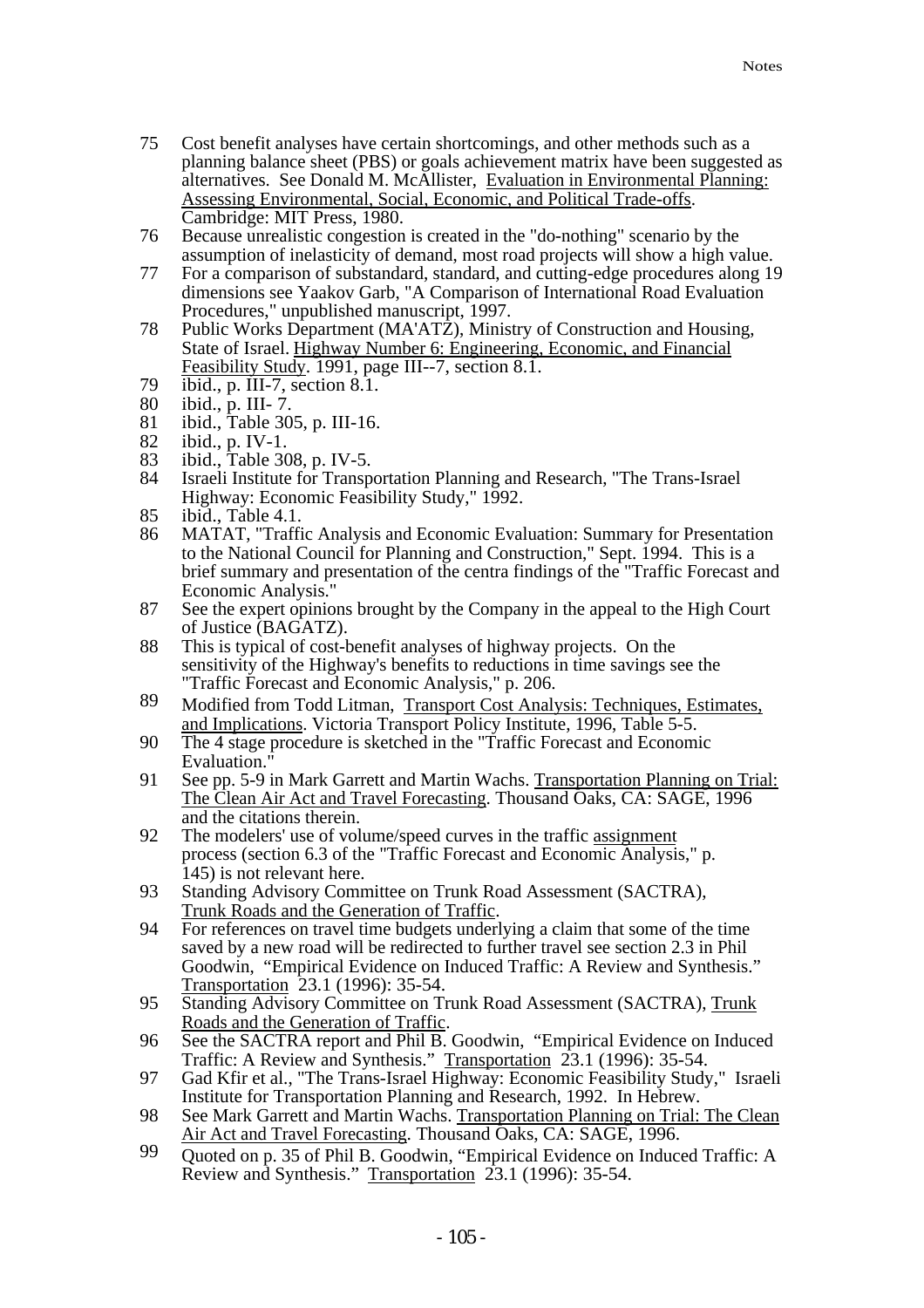- 100 See the conference proceedings The Effects of Added Transportation Capacity, Washington, D.C.: United States Department of Transport (DOT-T-94-12), 1994.
- 101 The publications from the project are available from the Planning Support Branch, Federal Highway Administration, U.S. Department of Transportation, Washington D.C.
- 102 Williams and Moore, Journal of Transport Economics and Policy, 24, pp. 61-81.
- 103 All cited in Denvil Coombe, "Induced Traffic: What Do Transportation Models Tell Us?" Transportation 23, no. 1 (1996): 83-101.
- 104 See Phil Goodwin, "Empirical Evidence," op. cit.
- 105 United Kingdom, Department of Transportation, Trunk Roads and the Generation of Traffic, December 1994, London: HMSO, p. 3, "Background."
- 106 "Traffic Generation," in Surveyor, Sept. 6, 1990. 18-19.
- 107 Transport 2000, "What Are Roads Worth? Fair Assessment for Transport Expenditure." Proceedings of a conference held on April 8, 1991 in London, organized by Transport 2000 and the New Economics Foundation.
- 108 SACTRA, Trunk Roads and the Generation of Traffic, op. cit..
- 109 ALARM UK, Traffic Modeling, Cost-Benefit Analysis, and Traffic Generation. (London), 1995, p. 2.
- 110 SACTRA, op. cit., p. iv.
- 111 SACTRA, op. cit., paragraph 4.72.
- 112 SACTRA, op. cit., p. iv.
- 113 Metropolitan Transport Research Unit, "Trunk Roads and the Generation of Traffic: The SACTRA Report and Associated Government Guidance-- What Does it Mean and Does it Matter?" Transport 2000: London, 1995, p. 6.
- 114 Ministry of Transport, "Guidance on Induced Traffic, Highways Economics and Traffic Appraisal," Note, December. Quoted in Peter J. Mackie, "Induced Traffic and Economic Appraisal." Transportation 23.1 (1996), p. 117.
- 115 These new guidelines appear in the "Ministry of Finance, Budget Division, Instructions for Economic Feasibility Studies of Land Transportation Projects" ("Nohal Prat"), dated September 1996. In Hebrew.
- 116 On this reconsideration and a discussion of its likely impact see Transport 2000, "Trunk Roads and the Generation of Traffic: The SACTRA Report and Associated Government Guidance--What Does it Mean and Does it Matter?" London and ALARM UK (London), "Traffic Modeling, Cost-Benefit Analysis, and Traffic Generation." See also William Walton, "Policy Changes in the Government's Road Building programme: A U-Turn or Just an Application of the Brakes?" Town Planning Review 67(4), 1996: 437-455. p. 447.
- 117 For reviews of empirical studies of induced traffic see Harry Cohen, "Review of Empirical Studies of Induced Traffic." In Expanding Metropolitan Highways: Implications for Air Quality and Energy Use, Transportation Research Board, Special Report 245. Washington, D.C.: National Academy Press, 1995 and the SACTRA report, op. cit.
- 118 Todd Litman, Transport Cost Analysis: Techniques, Estimates, and Implications. Victoria Transport Policy Institute, 1996, p. 5-2.
- 119 M. Hansen, D. Gillen, A. Dobbins, U. Huang, and M. Puvathingal. The Air Quality Impacts of Urban Highway Capacity Expansion: Traffic Generation and Land Use Change. Institute of Transportation Studies, University of California, Berkeley, 1993. UCB-ITS-RR-93-5. See also Mark Hansen, "Do New Highways Generate Traffic?" Access (UCB Transportation Research Center) 7, Fall 1995: 16-22.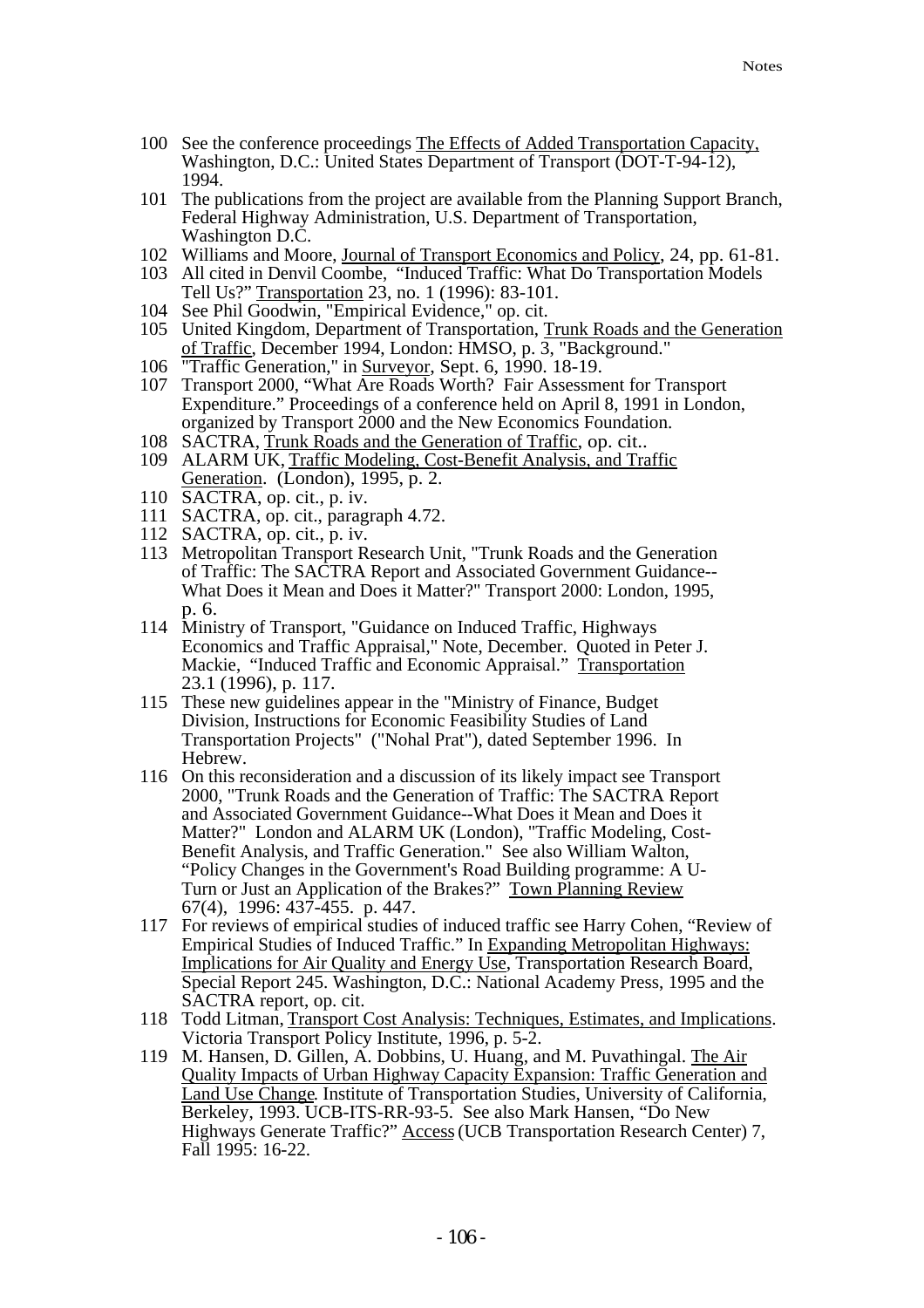- 120 Fig. 5-5 in Todd Litman, Transport Cost Analysis: Techniques, Estimates, and Implications. Victoria Transport Policy Institute, 1996.
- 121 Estimating the Impacts of Urban Transportation Alternatives, Participants Notebook, National Highway Institute, NHI Course 15257, Federal Highway Administration (Washington D.C.), Dec. 1995. Cited in Litman, p. 5-12.
- 122 In several of his testimonies, including his expert opinion on the A259 scheme, "Traffic Assessment, Generated Traffic, and Suppressed Demand," p. 6.
- 123 Summary of findings from Goodwin (1996), op. cit. p. 51.
- 124 H. C. W. L.Williams and Y. Yamashita. "Travel Demand Forecasts and the Evaluation of Highway Schemes Under Congested Conditions." Journal of Transport Economics and Policy 26, no. 3 (1992): 261-282; H. C. W. L.Williams and Y. Yamashita. "Equilibrium Forecasts of Travel Demand and Investment Benefit Measures for Congested Transport Networks." In Proceedings of PTRC Summer Annual Meeting. Both discussed in Denvil Coombe, "Induced Traffic: What Do Transportation Models tell Us?" Transportation 23, no. 1 (1996): 83-101.
- 125 The figures are from Peter J. Mackie, "Induced Traffic and Economic Appraisal," op. cit., p. 113.
- 126 See SACTRA, op. cit., Par. 4.72.
- 127 Summary of findings from Phil Goodwin, "Empirical Evidence on Induced Traffic: A Review and Synthesis." Transportation 23.1 (1996): 35-54.
- 128 Alan M. Voorhees & Associates. A System Sensitive Approach for Forecasting Urbanized Area Travel Demands. U.S. Department of Transportation, Federal Highway Administration, 1971. FH-11-7546.
- 129 Y. Zahavi, "Traffic Performance Evaluation of Road Networks by the Alpha-Relationship." Traffic Engineering and Control 14, no. 5-6 (1972).
- 130 Harry Cohen, "Review of Empirical Studies of Induced Traffic." In Expanding Metropolitan Highways: Implications for Air Quality and Energy Use, Transportation Research Board, Special Report 245. Washington, D.C.: National Academy Press, 1995.
- 131 For a review of these costs see the relevant chapters in Todd Litman, Transport Cost Analysis: Techniques, Estimates, and Implications. Victoria Transport Policy Institute, 1996.
- 132 See p. 15 in Peter Hills, "What Is Induced Traffic." Transportation 23 (1996): 5- 16. Also see Stephen Plowden's claim that the distortions introduced by the procedure of using generalized costs models for the average value of time makes the value derived by the "Rule of Half" an overestimation. Talk given to the Institute for Civil Engineers meeting on the SACTRA report, 23 May, 1995, London, unpublished manuscript.
- 133 The literature on discount rates in project evaluation is vast. Additional complexities in its choice are introduced in considering projects with long time horizons, environmental impacts, or financing enabled through earmarked foreign loans--all three of which may apply to the Trans-Israel Highway. The discussion that follows, therefore, simply compares the discount rate adopted with those adopted for other highway projects or by other bodies for the same project. For more fundamental discussion and further references see the following: Robert Sugden and Alan Williams. "The Discount rate in Cost-Benefit Analysis." In The Principles of Practical Cost-Benefit Analysis, 211-228. Oxford: Oxford University Press, 1978; Ian Livingstone and Michael Tribe. "Projects With Long Time Horizons: Their Economic Appraisal And The Discount Rate." Project Appraisal 10, no. 2 (1995): 66-76; Colin Price, "Long Time Horizons, Low Discount Rates and Moderate Investment Criteria." Project Appraisal 11, no. 3 (1996): 157-168; Shlomo Eckstein and Tikva Lecker. "The Diminishing Marginal Effectiveness of the Discount Rate as a Screening Device." Project Appraisal 10, no. 1 (1995): 49-55.
- 134 MATAT, "Traffic Forecast and Economic Analysis," Vol. 2, op. cit., p. xxxiv.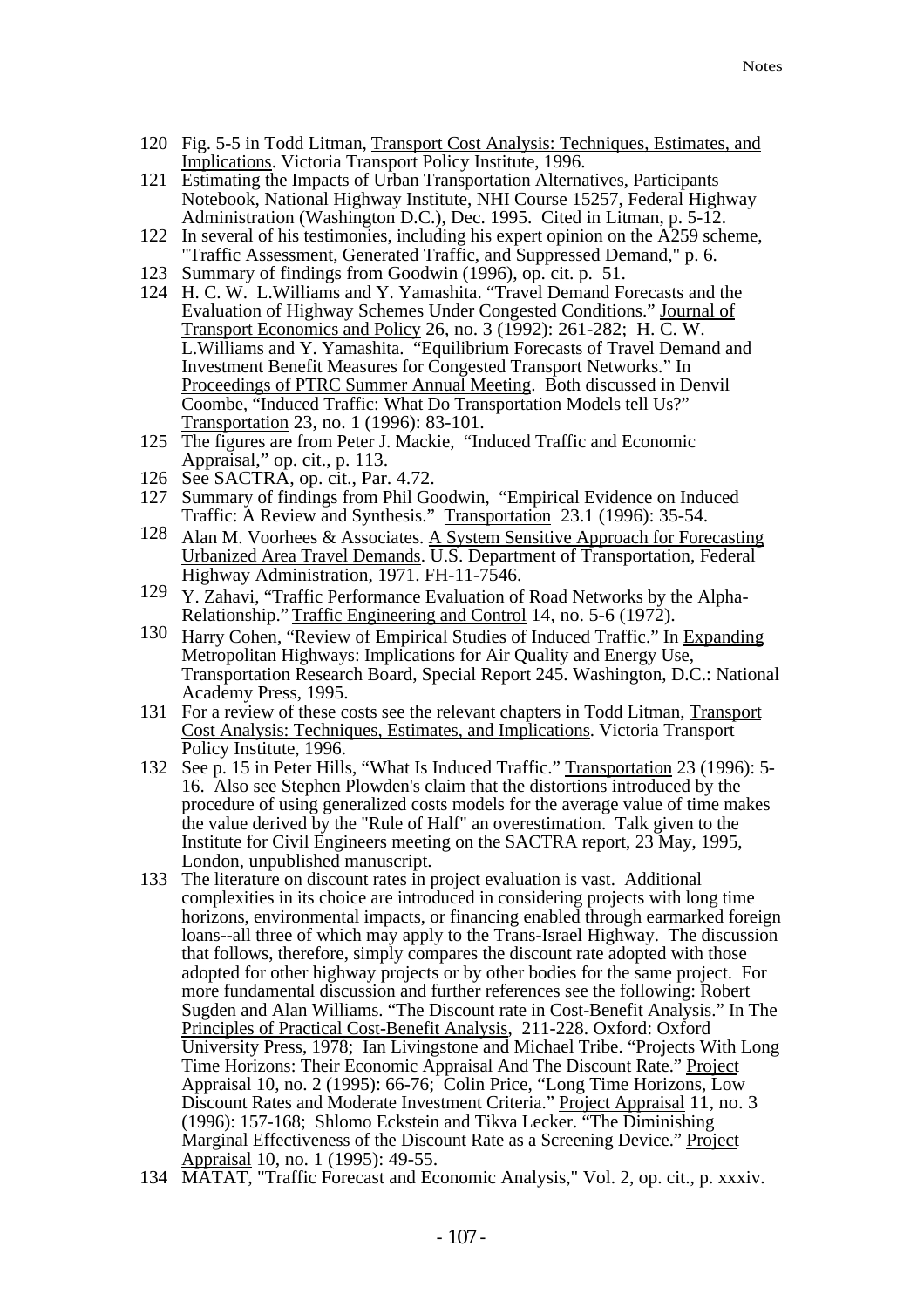- 135 Donald M. McAllister, Evaluation in Environmental Planning: Assessing Environmental, Social, Economic, and Political Trade-offs. Cambridge: MIT Press, 1980, p. 111.
- 136 U.S. Office of Management and Budget, Circular A-94.
- 137 MA'ATZ (Public Works Department), "Highway Number 6: Engineering, Economic, and Financial Analysis." Appendices: Table 345.
- 138 See Hans A. Adler, Economic Appraisal of Transport Projects: A Manual With Case Studies. Revised and Expanded ed., Washington, D.C.: World Bank, 1987.
- 139 Gad Kfir et al., "Route 6-Economic Feasibility Study."
- 140 "Traffic Forecast and Economic Analysis," op. cit., Section 8.11, p. 198.
- 141 See U.S. Government Office of Management and Budget, Circular A94-revised (October 29, 1992).
- 142 If project financing is tied to overseas loans the relation of NPV to discount rate may not be monotonic declining. See Shlomo Eckstein and Tikva Lecker. "The Diminishing Marginal Effectiveness of the Discount Rate as a Screening Device." Project Appraisal 10, no. 1 (1995): 49-55.
- 143 Motorization rates of 350-450 vehicles per thousand population are used, for example, in both the wise planning and "business as usual" scenarios for Israeli transport presented by Gideon Hashimshoni, Director of the Israeli Institute for Transport Research and Planning, Society for Protection of Nature in Israel annual meeting, Dec. 1996.
- 144 374 per 1000 in 1993 when Israel's motorization rate was 227 per 1000. International Road Federation, op. cit.World Road Statistics, Table IV, "Vehicles in Use on 31st December (1993)."
- 145 English summary of the Danish Government's White Paper on Transport and the Traffic Plan "Traffic 2005" submitted in December 1993.
- 146 See Peter J. Hills, "What is Induced Traffic?" Transportation 23(1), (1996): 5- 16.
- 147 Derived from Todd Litman, Transport Cost Analysis, op. cit., fig. 5-4.
- 148 On treating scheme-induced traffic as if it was externally caused, thus causing an overestimate of project benefits, see p. 111 in Peter J. Mackie, "Induced Traffic and Economic Appraisal." Transportation 23(1), 1996, p. 117.
- 149 "Traffic Forecast and Economic Analysis," Section 4, p. 25.
- 150 "Traffic Forecast and Economic Analysis," Section 4.4. pp. 101-102. The difference in annual kilometrage between the most stringent assumptions (3.2% PA real rise in fuel prices, per capita private consumption grows by only 1%) is 2.2% under a hyperbolic model, and 11.4% under a logarithmic model. A combined model was used (p. 102). These differences are per year, and their cumulative effect on the cost-benefit analysis is unknown.
- 151 "Traffic Forecast and Economic Analysis," op. cit., Section 3.6, p. 69.
- 152 After reviewing the evidence, the Royal Commission on Environmental Pollution uses an elasticity figure for fuel use of 0.3 in the short term, and 0.7 in the long term. (Royal Commission on Environmental Pollution. Eighteenth Report: Transport and the Environment. Cm 2674 London: HMSO, 1994, section 7.50 to 7.59). Other studies described in Litman op. cit., Section 5-2 support this range. Since fuel costs are only part of user costs, the long-term elasticity of car use with respect to fuel prices is lower. Litman cites a figure of -0.2, and Goodwin's discussion of several reviews of the elasticities of travel with respect to fuel prices points to ranges of -0.16 (short term) to -0.3 (long term), -0.1 to -0.26, 0.09 to -0.52, and -0.16 to -0.31. Phil B. Goodwin, "Empirical Evidence on Induced Traffic: A Review and Synthesis." Transportation 23, no. 1 (1996), pp. 37-8.
- 153 Israeli Ministry of Energy and Industry, January 15, 1996. "Report On Prices Of Products To The Consumer In Israel And In A Select Number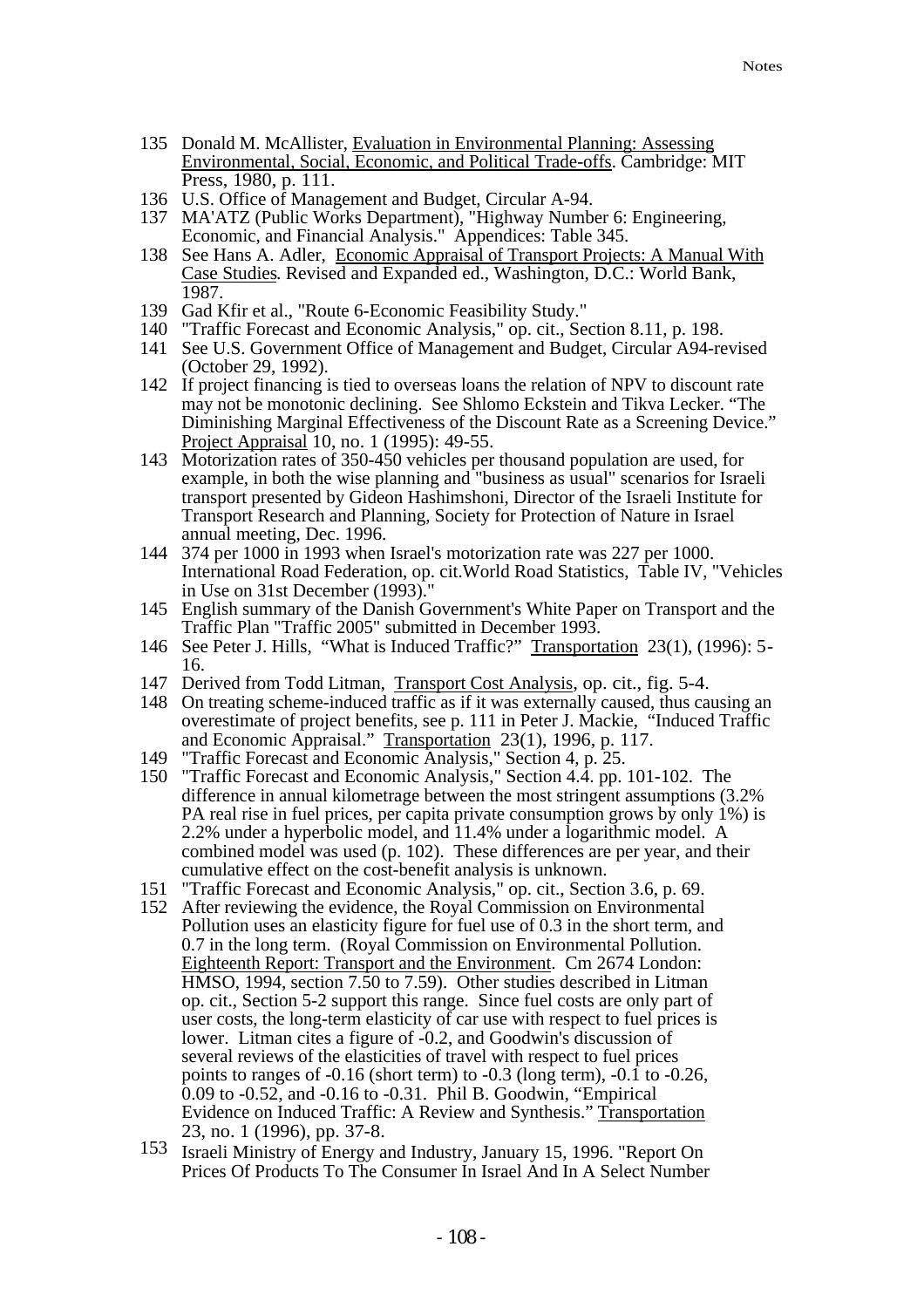Of European Countries -- (including Italy, Belgium, Holland, France, England, Germany)."

- 154 International Road Federation, World Road Statistics 1989-1993, Geneva, November 1994.
- 155 See Table 10.4 on p. 170 of Per Kageson, Getting the Prices Right: A European Scheme for Making Transport Pay its True Costs. Stockholm: The European Federation for Transport and Environment, 1993.
- 156 Organization of Economic Co-operation and Development--European Conference of Ministers of Transport. Urban Travel and Sustainable Development. Paris: OECD/ECMT, 1995, p. 13.
- 157 op. cit., pp. 155-6.
- 158 Her Majesty's Government, Climate Change: The UK Programme (Cm. 2427), London, HMSO, 1994.
- 159 See section 3.74 in Royal Commission on Environmental Pollution. Eighteenth Report: Transport and the Environment (Cm 2674), London: HMSO, 1994. For broader background see William Walton, "Policy Changes in the Government's Road Building programme: A U-Turn or Just an Application of the Brakes?" Town Planning Review 67(4), 1996: 437-455. p. 447.
- 160 Section 7.58 of the Royal Commission on Environmental Pollution. Eighteenth Report: Transport and the Environment. Cm 2674 London: HMSO, 1994.
- 161 Per Kageson, Getting the Prices Right: A European Scheme for Making Transport Pay its True Costs. Stockholm: The European Federation for Transport and Environment, 1993. pp. 175-6.
- 162 MA'ATZ, pp. V-5 to V-22
- 163 Department of Transport (1989), New Roads by New Means: Bringing in Private Finance (Cm. 698), London HMSO. Mentioned in Walton 1996, p. 448.
- 164 Royal Commission, op. cit., p. 56.
- 165 Royal Commission, op. cit., p. 59.
- 166 For detailed treatment of these effects, literature reviews, bibliographies, and recommended mitigation procedures see the U.S. DOT publications Young et al. (1995), Evaluation and Management of Highway Runoff Water Quality, Federal Highway Administration, Environmental Analysis Division, Environmental Quality Branch; and Brian Roberts, Best Management Practices for Erosion and Sediment Control (U.S. DOT report # FHWA-FLP-94-005), June 1995.
- 167 Public Works Department, Ministry of Construction and Housing, State of Israel. Highway Number 6: Engineering, Economic, and Financial Feasibility Study. 1991. Table 306, p. D-2.
- 168 "Traffic Forecast and Economic Analysis," op. cit., Section 8.10.
- 169 See table 6.3 in the "Traffic Forecast and Economic Analysis," p. 152.
- 170 Gadi Kfir of the Israeli Institute for Transportation Research and Planning at a seminar at Neve Ilan on 6/6/93, quoted in the Trans-Israel Highway Publication, "The Trans-Israel Highway: The Question of Tolls and Financing Methods," July 1994, p. 25.
- 171 The number of trips whose distance will be reduced is small. Over 60% of the total predicted volume of traffic on the highway is along sections immediately adjacent to an existing road (primarily highway no. 444)--i.e. they will introduce time but not distance savings. (See Table 6.5 in the "Traffic Forecast and Economic Analysis,") The sections that closely parallel existing roads are those from the intersection with route 65 to the intersection with route 1.
- 172 See M. Luria et al., "The Formation of O3 Over Israel, A Growing Concern and A Potential International Issue." Preservation of Our World in the Wake of Change: Proceedings of the 6'th International Conference of the Israeli Society for Ecology and Environmental Quality Sciences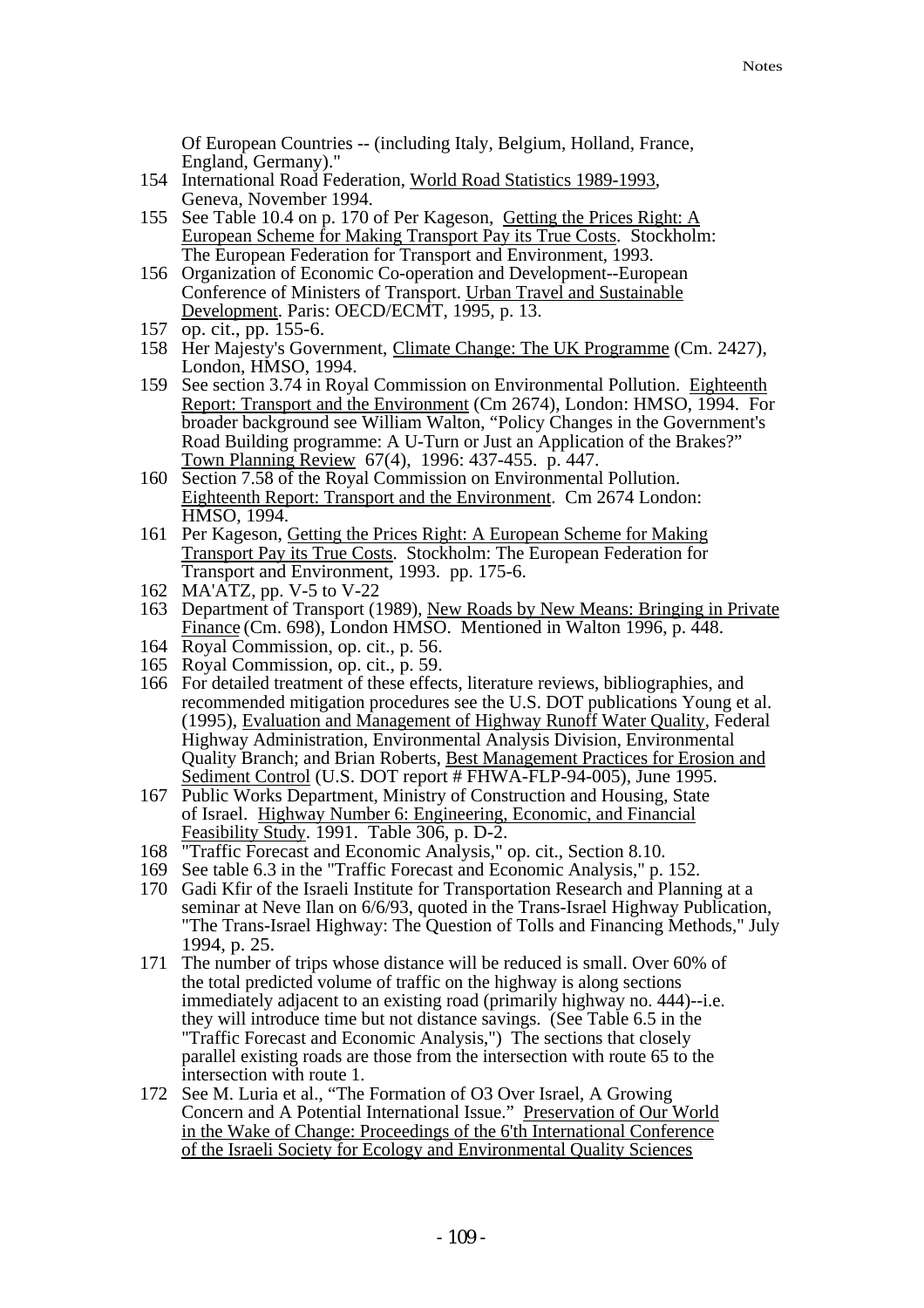Jerusalem, June 30-July 4, 1996. Ed. Y. Steinberger. Jerusalem: ISEEQS Publications, 1996, pp. 13-16.

- 173 Michael A. Replogle, "Appendix E: Minority Statement of Michael A. Replogle." In Expanding Metropolitan Highways: Implications for Air Quality and Energy Use, Transportation Research Board, Special Report 245. Washington, D.C.: National Academy Press, 1995, p. 369. One would need to clarify how much of the faster speeds are on the Highway itself as opposed to raised speeds in the rest of the network due to congestion relief.
- 174 "Traffic Forecast and Economic Analysis," op. cit., Section 8-10.
- 175 Figures are the average from a review of 37 regulatory and research sources by Kevin Bell, Valuing Emissions from Hermiston Generating Project, Seattle: Convergence Research, 1994. On the politics of constructing scientific certainty and uncertainty with respect to the airpollution implications of increased highway capacity see Michael A. Replogle, op. cit., in Expanding Metropolitan Highways.
- 176 The following section draws from discussions with Dr. Elihu Richter and Dr. Gary Ginsberg and draws from a forthcoming report with them.
- 177 Section 8.9 in Vol. 2.
- 178 "Engineering Guidelines," Section 5.2.2," from the "Technical Description" section of the pre-qualifying tender.
- 179 Paul Barach, "100 Kilometer Per Hour: What Have We Gained? Impact of Raising the Speed Limit on Interurban Highways on Accidents, Deaths, and Injuries in Israel." MPH thesis. Hebrew University, School of Public Health and Community Medicine, 1996, p. 23-30, and references therein, especially the summary of research findings in Table 7. Nilsson's findings are presented in: G. Nilsson, Reduction in the Speed Limit from 110 km/h to 90 km/h During Summer 1989. VTI Report, Sweden, 1990; and G. Nilsson, The Effect of Speed Limits on Traffic Accidents in Sweden. National Road and Traffic Institute, 1992. VTI Report S-58101, No. 68.
- 180 See the central findings of Barach's thesis, op. cit..
- 181 Barach, op. cit.
- 182 "Traffic Forecast and Economic Evaluation," p. 163.
- 183 On traffic injuries as a first-order externality see D. M. G. Newberry, "Road user Charges in Britain." The Economic Journal 98 (1988): 161- 76.
- 184 M. W. Jones-Lee, "The Value of Transport Safety." Oxford Review of Economic Policy 6.2 (1990): 39-60.
- 185 Worldwatch Institute, State of the World (New York: W.W. Norton, 1993), p. 124.
- 186 The figures are per million tonne and passenger km. Per Kageson, Getting the Prices Right: A European Scheme for Making Transport Pay its True Costs, European Federation for Transport and Environment (May 1993), p. 108-9.
- 187 See J. Schofield,. Cost-Benefit Analysis in Urban and Regional Planning. London: Allen & Unwin, 1987, pp. 115-16.
- 188 Subsequent to approval, there have been evaluations of the link between toll rates and traffic volumes.
- 189 "Traffic Forecast and Economic Analysis," op. cit., Section 4.4. pp. 101- 102. and section 4, p. 25.
- 190 The loss of savings is derived very crudely by deducting an increasing percentage of the time and operating cost savings in the given annual figures in the cost-benefit analysis, beginning with the lower percentage figure and rising evenly to reach the higher figure by 2020. The resultant overall reduction of Net Present Value of 29% in the minimal case is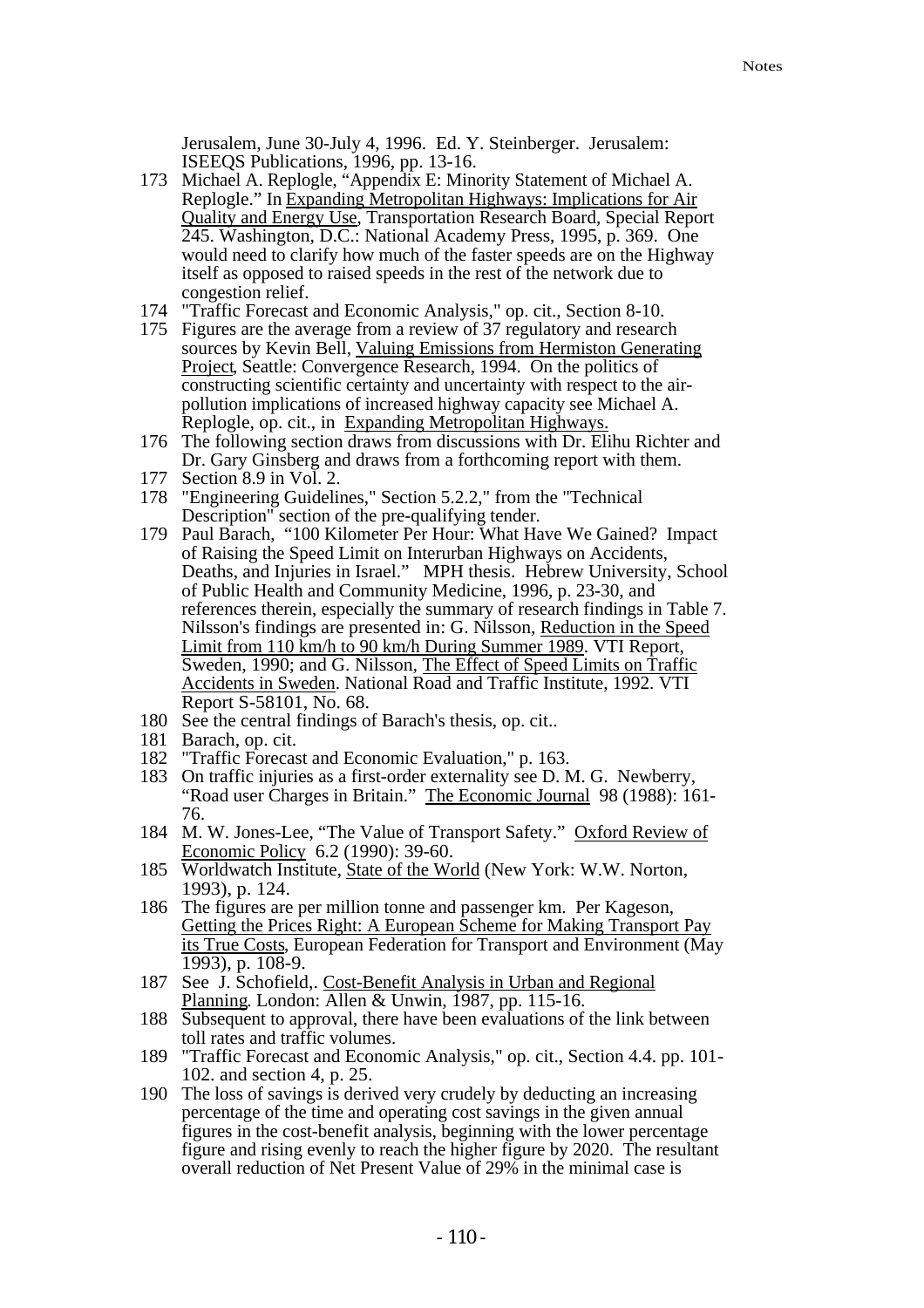within or below the ranges given by Williams et al., Buchan, and Coombe mentioned in Table 7 , and the 58% reduction in NPV under the severe assumption is still below the range given by Buchan.

- 191 Walter Hook, Wheels Out of Balance: Suggested Guidelines for Intermodal Transport Sector Lending at the World Bank: A Case Study of Hungary. Institute for Transportation and Development Policy, 1996, p. 39. On the calculation of decreased operating costs see section 8.8.
- 192 See "Operating Costs," in MA'ATZ, "Engineering, Economic, and Financial Evaluation of Route 6," 1991. Table 307 on p. D-3. Figures for 64 km/hour.
- 193 Member of Knesset Yossi Sarid, former Minister of Environment. Personal communication, April 1997.
- 194 This list is drawn from a talk by the Chair of the Board of Directors of the Trans-Israel Highway Company, Moshe Levi, at a recent forum on the private sector contribution to road infrastructure, Hebrew University.
- 195 On this mode of revenue generation see Jose A. Gomez-Ibanez and John R. Meyer. Going Private: The International Experience with Transport Privatization. Washington D.C.: The Brookings Institute, 1993, p. 266. In the U.S. a sizable portion of some highway project costs have been raised in this way through charging developers substantial charges for each unit that will be served by the new road. Of course such capture of external benefit should take place within land-use zoning regulations.
- 196 On the lack of significant positive externalities see Werner Rothengatter, "Do External Benefits Compensate for External Costs of Transport?" Transport Review. 28A, no. 4 (1994): 321-328.
- 197 See Kageson, Getting the Prices Right, op. cit. For a comprehensive review see chapter 6, "Transportation Cost Implications," in Littman, op. cit. See also the 1994 special issue of Transportation Research A (Vol. 28, no. 4.) on transportation externalities.
- 198 Kageson, op. cit.
- 199 Living With the Car," The Economist, June 22, 1996. p. 7.
- 200 European Council of Ministers of Transport, Ministerial Declaration, Paris, November 1989.
- 201 European Federation for Transport and Environment. Getting the Prices Right: A European Scheme for Making Transport Pay its True Costs. Brussels: European Federation for Transport and Environment, 1993.
- 202 See Walter Hook, Counting on Cars, Counting Out People: A Critique of the World Bank's Economic Assessment Procedures for the Transport Sector and Their Environmental Implications. Institute for Transportation and Development Policy, 1994. I-0194; Walter Hook, Wheels Out of Balance: Suggested Guidelines for Intermodal Transport Sector Lending at the World Bank: A Case Study of Hungary. Institute for Transportation and Development Policy, 1996.
- 203 The public literature of the Highway Company, for instance, contains many declarations of this sort.
- 204 For reviews of the literature see Transport and Environment. Roads and Economy State-of-the-Art Report. European Federation for Transport and Environment / Centre for Energy Conservation and Environmental Technology, 1996. Also see Marlon G. Boarnet, "New Highways & Economic Growth: Rethinking the Link," Access (University of California, Berkeley, Institute of Transportation Studies) 7, Fall 1995: 11- 22.
- 205 Boarnet, op. cit.
- 206 Reuven Gronau has written forcefully on some of these and other problems associated with private sector funding of the Highway. "To Go for a Toll--Probems," Ha'aretz n.d. In Hebrew, and unpublished mss.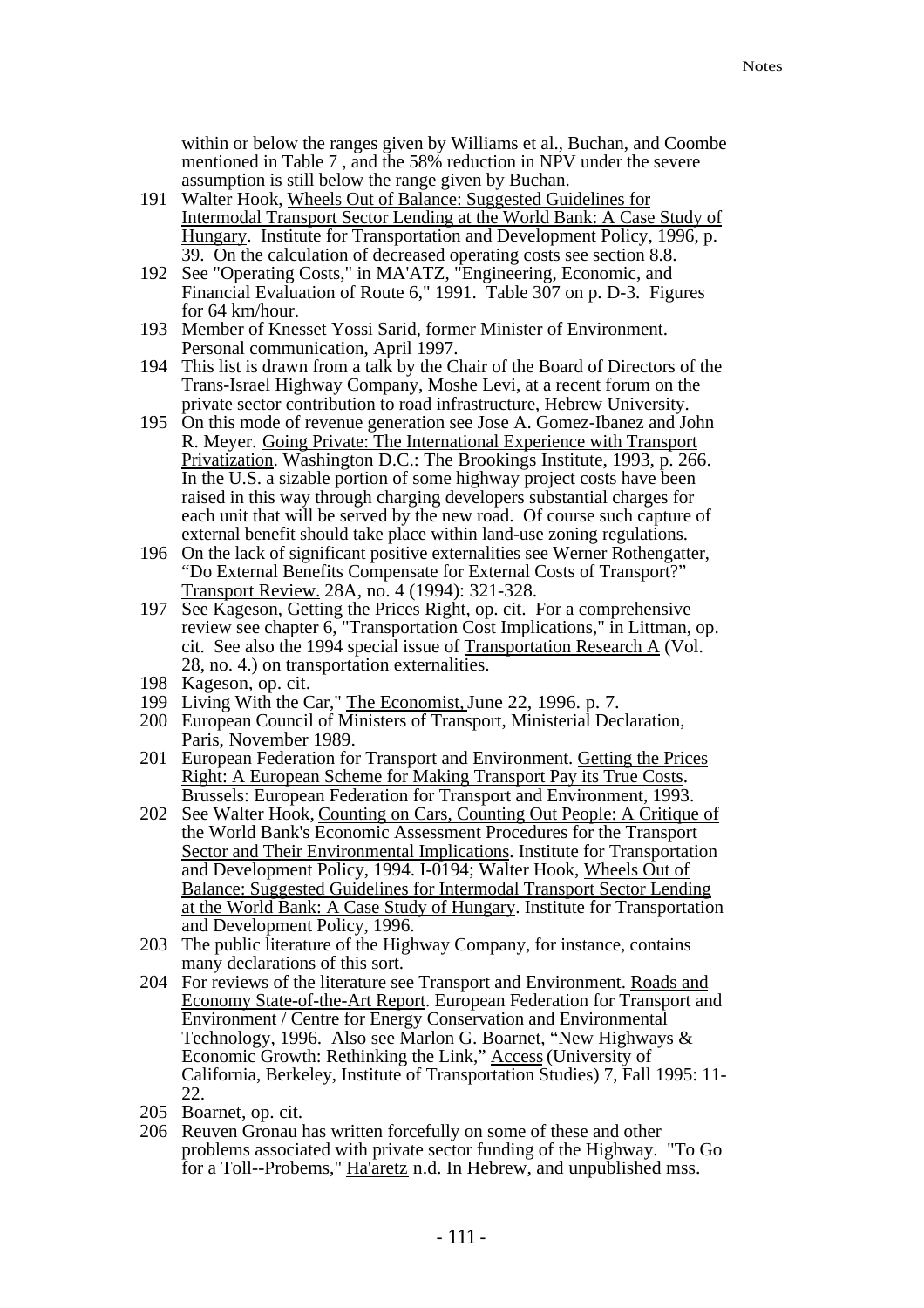- 207 GA/Partners-Arthur Anderson & Co, "Organizational and Financial Alternatives to Highway No. 6 Corridor," Appendix 5 to the MA'ATZ Financial, Economic, and Engineering Feasibility Study, op. cit., p. V-10.
- 208 MA'ATZ, op. cit., p. V-42.
- 209 Gomez-Ibanez and Meyer, Going Private, op. cit.
- 210 GA/Partners-Arthur Anderson & Co, p. V 34.
- 211 Walter Hook, Wheels Out of Balance: Suggested Guidelines for Intermodal Transport Sector Lending at the World Bank: A Case Study of Hungary. Institute for Transportation and Development Policy, 1996. Section IV.B, pp. 27-32.
- 212 Hook, Wheels, op. cit., p. 28.
- 213 Walter Hook, personal communication, December 1996.
- 214 Prof. Eytan Sheshinski, at a recent forum on private sector contribution to road infrastructure, Hebrew University.
- 215 The Trans-Israel Highway is made feasible by the unique historic and political configuration of land-ownership in Israel. Toll projects tend to be congestion-relief roads adjacent to heavily built up areas, and development roads that are built through more open country in anticipation of future traffic. The former kind of road is assured high traffic volumes, but faces high construction costs because land values and disamenity costs in built up areas are high. The latter kind of road has less problem with acquiring land, but faces a slow and uncertain buildup of traffic. (See Gomez-Ibanez, op. cit., p. 179). A toll-road along the Trans-Israel Highway's route east of Tel Aviv seems at first glance to enjoy the best of all worlds. Traffic volumes will be high from the start because of the proximity to Tel Aviv, rapid population growth (in the absence of a strong demand management policy) assures continued growth of traffic, and yet land is remarkably cheap to the government given the location. Much of the private land along the right-of-way is under Arab ownership, a community less politically able to resist expropriation, while the remainder of the land is largely government land held by Kibbutzim under long-term leasing arrangements. With Israeli agriculture in deep crisis, and with the kibbutzim under financial duress because of a backlog of debt, the latter lands are also more readily available than they would be in equivalent settings in most countries.
- 216 The lower figure is the calculation by the Trans-Israel Highway Company. The upper figure is the calculation by Moshe Barnea, Secretary of the Organization of Trans-Israel Highway Settlements (December 1996).
- 217 Preface to the "Technical Description" volume of the Ministry of Finance/Ministry of Construction and Housing/Trans-Israel Company document submitted to companies during the pre-qualifying stage.
- 218 See Savvakis Savvides, "Risk Analysis in Project Appraisal." Project Appraisal 9, no. 1 (1994): 3-18.
- 219 Institute of Transportation Engineers, A Toolbox for Alleviating Traffic Congestion. Washington D. C.: Institute of Transportation Engineers, 1989.
- 220 Elizabeth Deakin, University of California, personal communication, May 13, 1997.
- 221 Peter Headicar, "The Local Development Effects of Major New Roads: M40 case Study." Transportation 23, no. 1 (1996): 55-69.
- 222 Benjamin Ilan has argued that road approval procedures in Israel must be accelerated. This is a worrying proposal given the experience described in this paper. Benjamin Ilan, "Problems in Planning and Building Interurban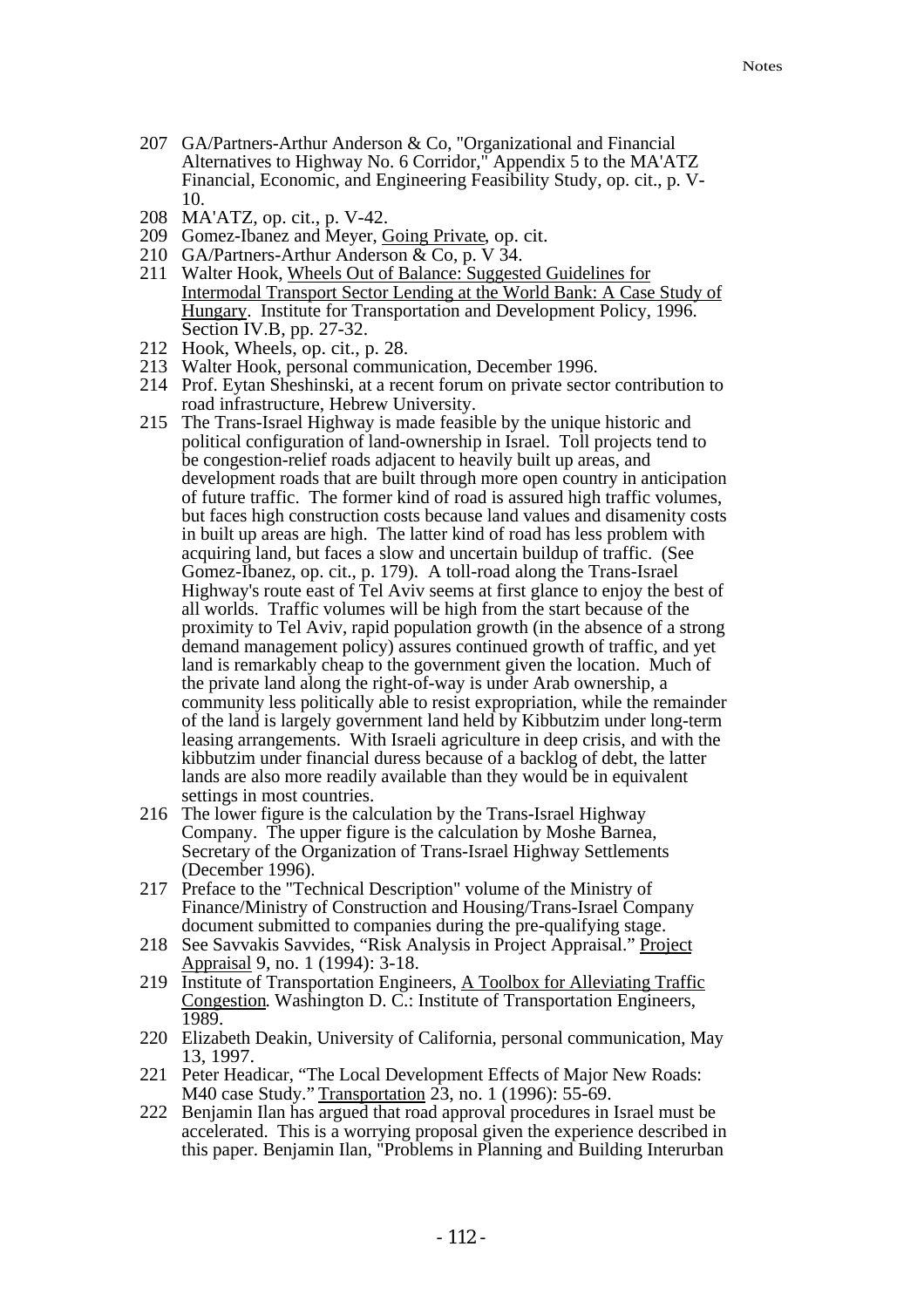Roads in Israel," Institute for Advanced Strategic and Political Studies (Jerusalem), 1995.

- 223 For an extended discussion of the limited role for rail in Israel see Yossi Berechman, et al., The Place of Rail in Israel's Transport System. Jerusalem: Jerusalem Institute for Israel Studies, 1993. While this essay helps clarify thinking about some of the problems rail may face in Israel's unique transport system, many of the critiques raised are incomplete.
- 224 This table includes items drawn from David Banister, Transport Planning in the UK, USA and Europe. London: E and FN Spon, 1994; and Ian Bateman, R. Kerry Turner, and Seeseana Bateman, "Extending Cost-Benefit Analysis of UK Highway Proposals: Environmental Evaluation and Equity." Project Appraisal 8, no. 4 (1993): 213-224.
- 225 T. M. Coburn, M. E. Beesley, and D. J. Reyolds. The London-Birmingham Motorway: Traffic and Economics. Road Research Laboratory, Department of Scientific and Industrial Research, 1960. Technical paper 46.
- 226 C. D. Foster and M. E. Beesley. "Estimating the Social Benefit of Constructing an Underground Railway in London." Journal of the Royal Statistical Society A 126, no. 1 (1963): 46-92.
- 227 See J. Schofield, Cost-Benefit Analysis in Urban and Regional Planning. London: Allen & Unwin, 1987, pp. 127-8 section 10.5.
- 228 See Banister, Transport Planning, op. cit., p. 59.
- 229 Coombe in Transport 23(1), op. cit., p. 844.
- 230 Department of Environment (1988), Environmental Assessment Circular 15/88. And Department of Energy (1989) Environmental Assessment: a Guide to the Procedures, Appendix 7.
- 231 Article 2, paragraph 1 in Commission of the European Community, Official Journal L175/40, 5/7/85).
- 232 Phil Goodwin in Transport 23(1), op. cit.
- 233 Standing Advisory Committee on Trunk Road Assessment, Report on Urban Road Appraisal, 1986.
- 234 See Goodwin et al., (1991), op. cit.
- 235 See Garrett, Mark and Martin Wachs. Transportation Planning on Trial: The Clean Air Act and Travel Forecasting. Thousand Oaks, CA: SAGE, 1996.
- 236 B. H. Massam, "Multi-criteria Decision-making Techniques in Planning," Progress in Planning, 30, 1989, pp. 1-84.
- 237 "Traffic Generation," in Surveyor, Sept. 6, 1990. pp. 18-19.
- 238 Williams, H. C. W. L. and L. A. R. Moore. "The Appraisal of Highway Investments Under Fixed and Variable Demand." Journal of Transport Economics and Policy 24 (1990): 61-81.
- 239 See Williams, H. C. W. L. and H. S. Lai. "Transport Policy Appraisal With Equilibrium Models II: Model Dependence of Highway Investment Benefits." Transportation Research 25B, no. 5 (1991): 281-292; Williams, H. C. W. L. and W. M. Lam. "Transport Policy Appraisal With Equilibrium Models I: Generated Traffic and Highway Investment Benefits." Transportation Research 25B, no. 5 (1991): 253-279; Williams, H. C. W. L., W. M. Lam, J. Austin, and K.S. Kim. "Transport Policy Appraisal With Equilibrium Models III: Investment Benefits in Multi-modal Systems." Transportation Research 25B, no. 5 (1991): 293-316; Williams, H. C. W. L. and Y. Yamashita. "Travel Demand Forecasts and the Evaluation of Highway Schemes Under Congested Conditions." Journal of Transport Economics and Policy 26, no. 3 (1992): 261-282.
- 240 For an Israeli implementation of this in evaluating the Carmel Park see M. Shechter et al., in Preservation of Our World in the Wake of Change: